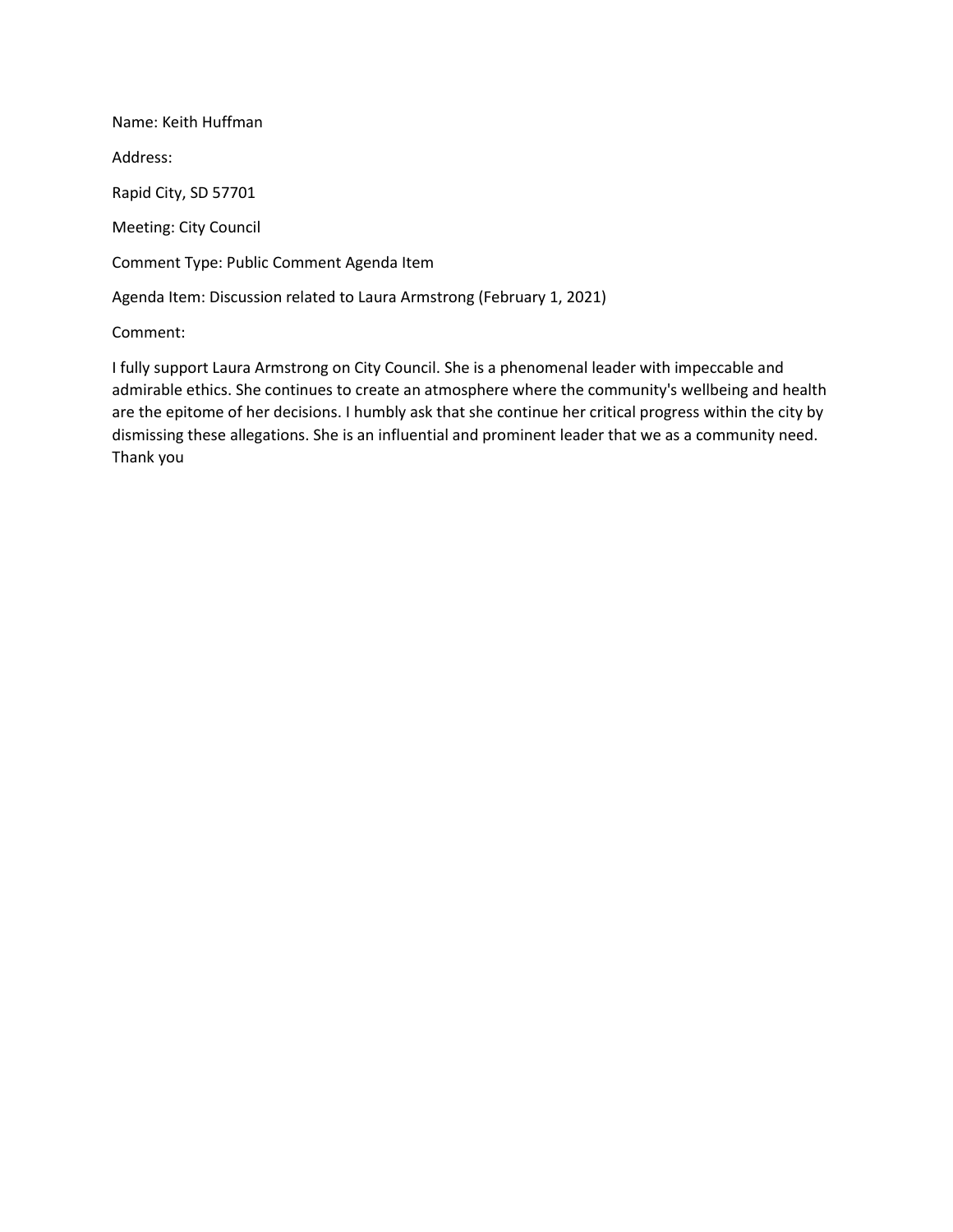Name: David Super Address: Rapid City, SD 57703 Meeting: City Council Comment Type: Public Comment Agenda Item Agenda Item: Support for Laura Armstrong

Comment:

Once again I am writing to express my support for Council Member Laura Armstrong. The relentless criticism of her actions is petty and pointless. Hiding behind a cloak of "liberty" and "individual responsibility" does not work when our community and the rest of the world are fighting a pandemic. I urge members of the Council and citizens of Rapid City to support Ms. Armstrong and countless others who value science above lost cause emotion.

Respectfully,

David Super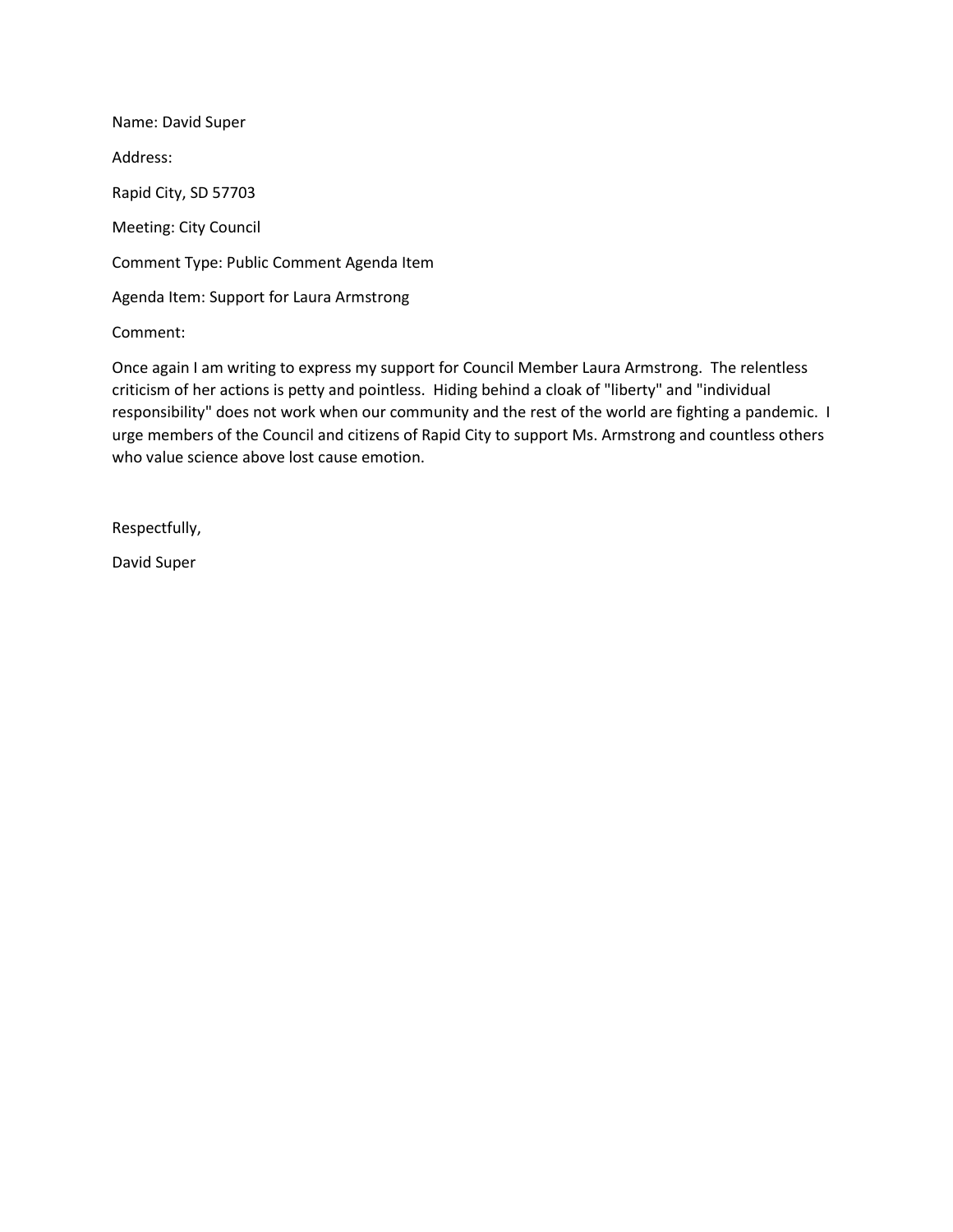Name: Charles Michael Ray Address: Meeting: City Council Comment Type: Public Comment Agenda Item Agenda Item: Laura Armstrong Comment:

I'm writing in support of Laura Armstrong's leadership as President of the City Council.

Councilwoman Armstrong has acted with total integrity in the interest of protecting the public good in this global pandemic.

My family is immunocompromised, and I believe the leadership of those like Councilwoman Armstrong has helped us make it this far into the pandemic without contracting COVID-19.

As a small business owner in the Black Hills. I believe in transparency in the marketplace – members of the public have a right to know and support the businesses that are following recommended guidelines of the Centers for Disease Control and Prevention.

Charles Michael Ray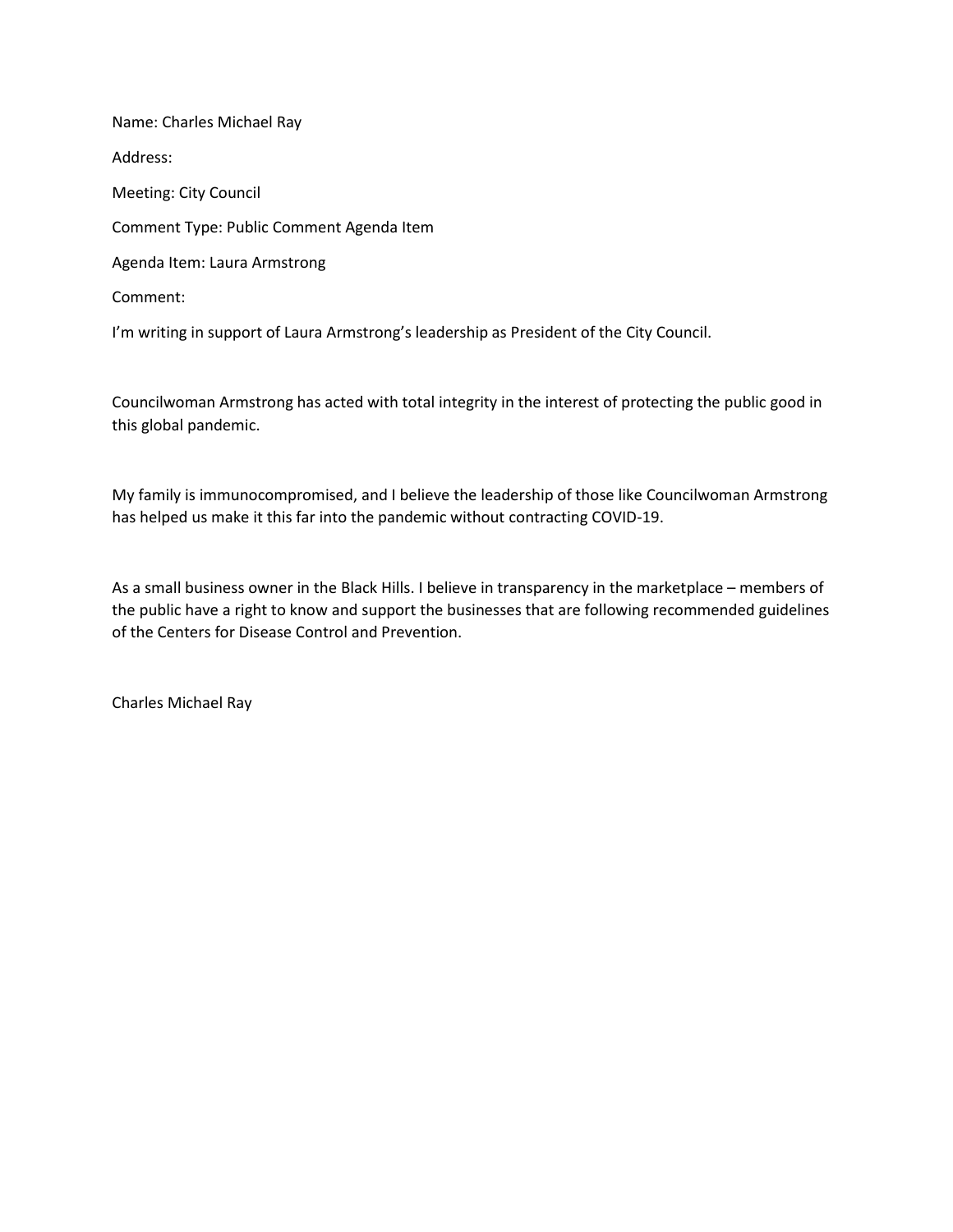Name: Justin Speck Address: Rapid City, SD. 57701 Meeting: City Council Comment Type: General Public Commnet Agenda Item: Laura Armstrong Comment: Dear City Council:

This letter is to inform you of my full support of Council Member Armstrong's ability to serve with equity, inclusiveness, thoughtfulness and integrity.

Ms Armstrong has undergone recent allegations of unfair practices after a social media page revealed which local businesses are complying with CDC guidelines due to the pandemic. This information is reliable and helpful to members of our community who are at greater risk for infection and need to continue with their lives in the safest way possible.

I do not support a censure, a removal from office, or dismissal from the board.

I call upon our city council to put this pettiness aside and allow Ms Armstrong to continue working diligently with the city council on the important issues our community is facing.

Thank you for your thoughtful consideration and for moving forward with positivity and integrity.

Respectfully,

Justin Speck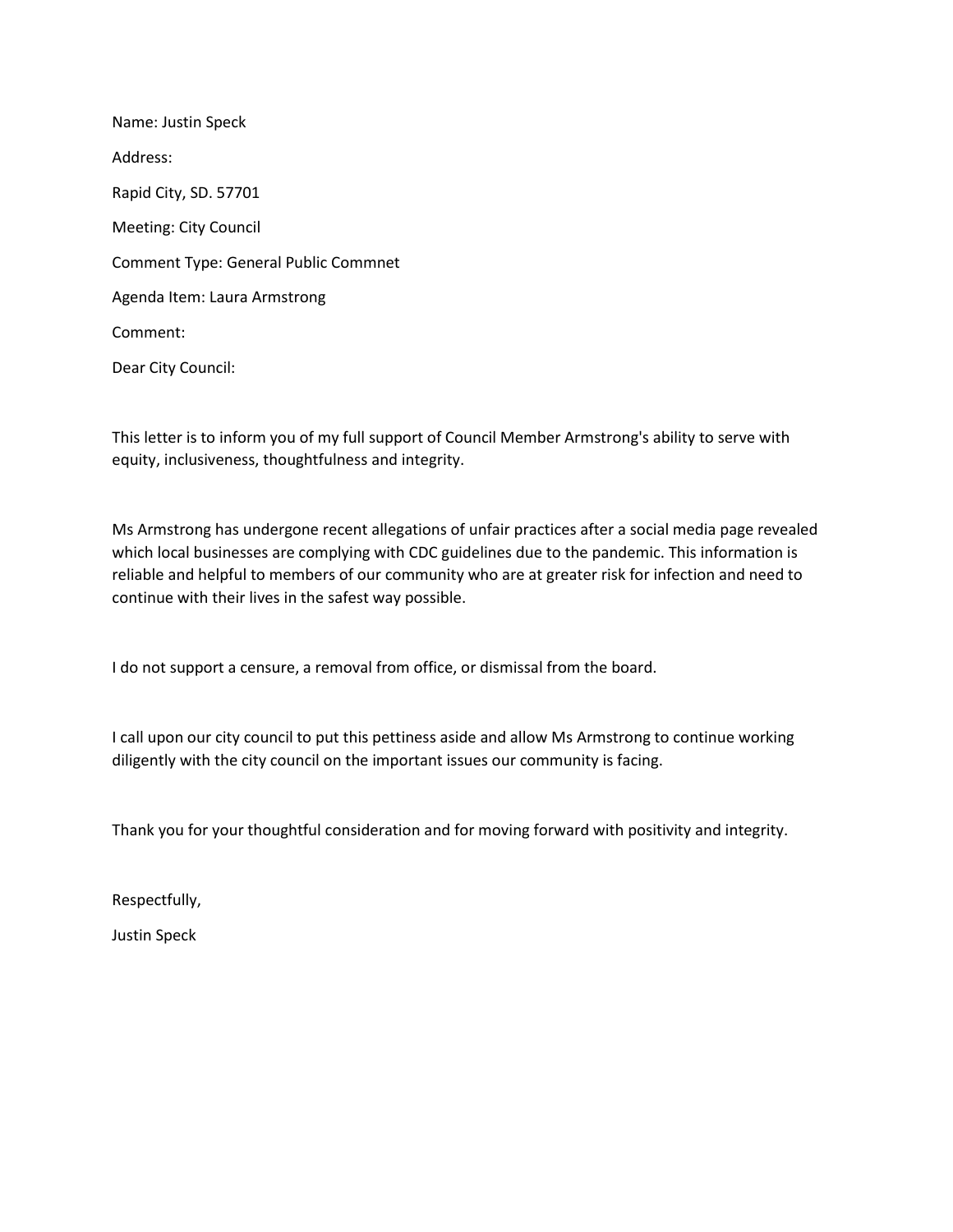Name: George Rokusek Address: Rapid City, SD 57701 Meeting: City Council Comment Type: Public Comment Agenda Item Agenda Item: Laura Armstrong

Comment:

I support Councilwomen Laura Armstrong. She has been a leader in our community trying to stem the tide of the deadly Coronavirus. She has advocated for the community to wear masks, recommended by the CDC, to protect all of us, especially the most vulnerable. This should not be a political issue.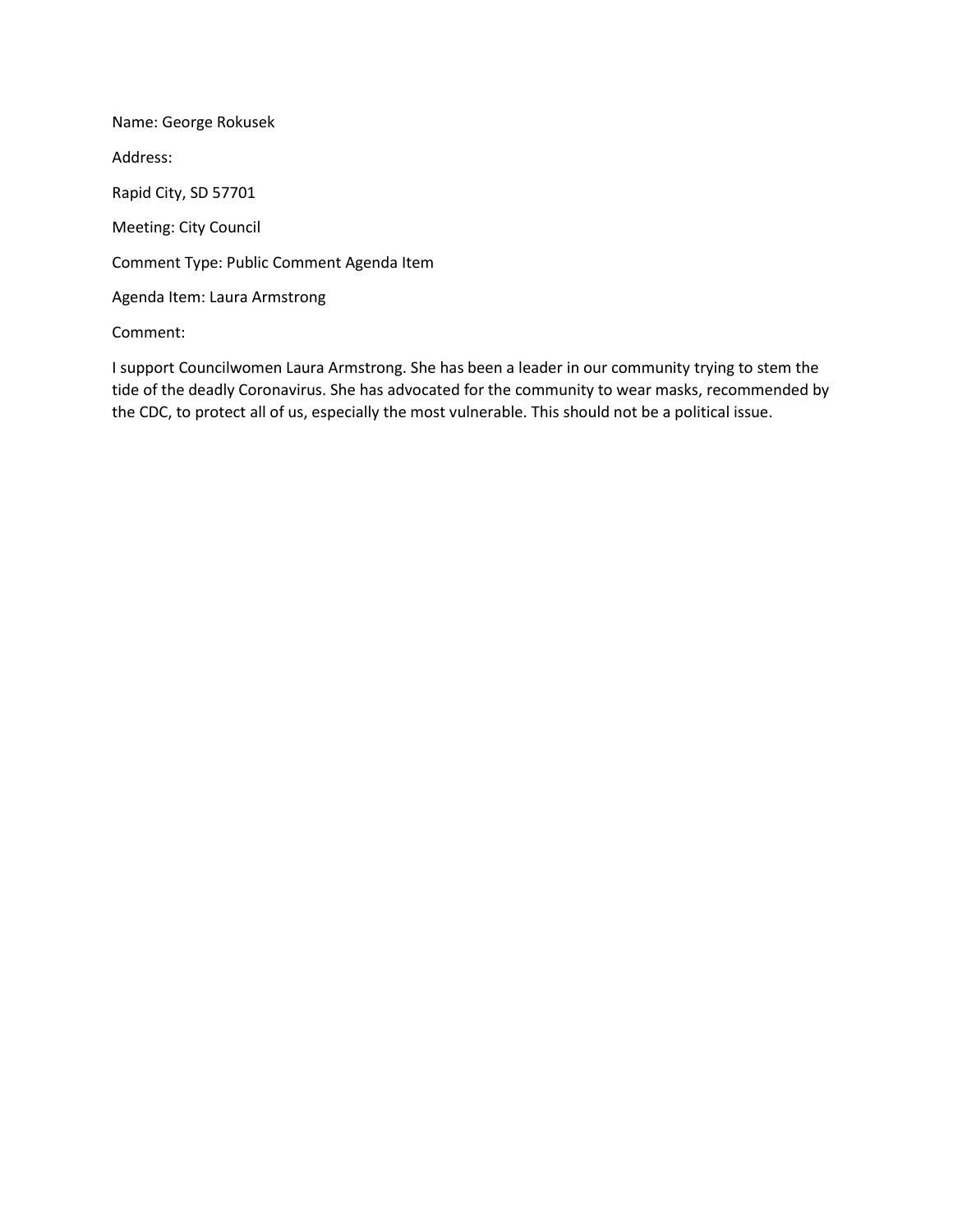Name: Pam Rokusek Address: Rapid City, SD 57701 Meeting: City Council Comment Type: Public Comment Agenda Item Agenda Item: Laura Armstrong Comment:

I strongly support council member and President Laura Armstrong remaining on the council. I appreciate her efforts to promote mask wearing, as recommend by the CDC, to help in the prevention of COVID-19 spread in our community. As a caregiver of an elderly parent, I cannot thank Laura enough for striving to make the health of our community a priority. This is a health, not political issue. Laura Armstrong should continue her tremendous service on behalf of the citizens of Rapid City on the council. Thank you, Laura.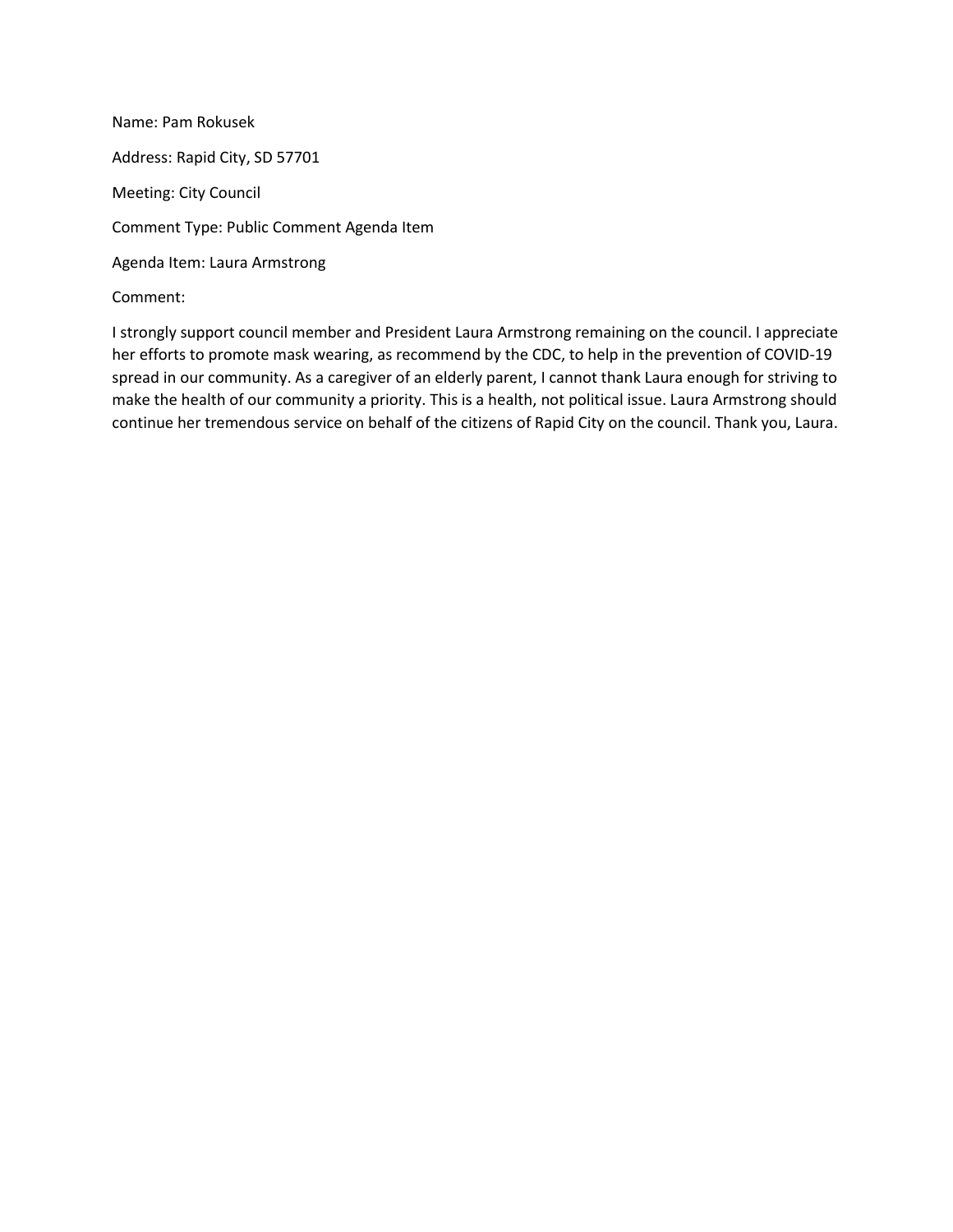Name: Oliver L Hasse Address: Rapid City SD 57701 Meeting: City Council Comment Type: Public Comment Agenda Item Agenda Item: Laura Armstrong

Comment:

I support the president of our city council. Our council is made up of a broad spectrum of our community. There opinions and decisions do and will create some friction for those who have different options, and this is good.

I do not believe President Armstrong's actions are against the councils code of conduct. Her actions were only there to support the community and help inform citizens of businesses following CDC guidance.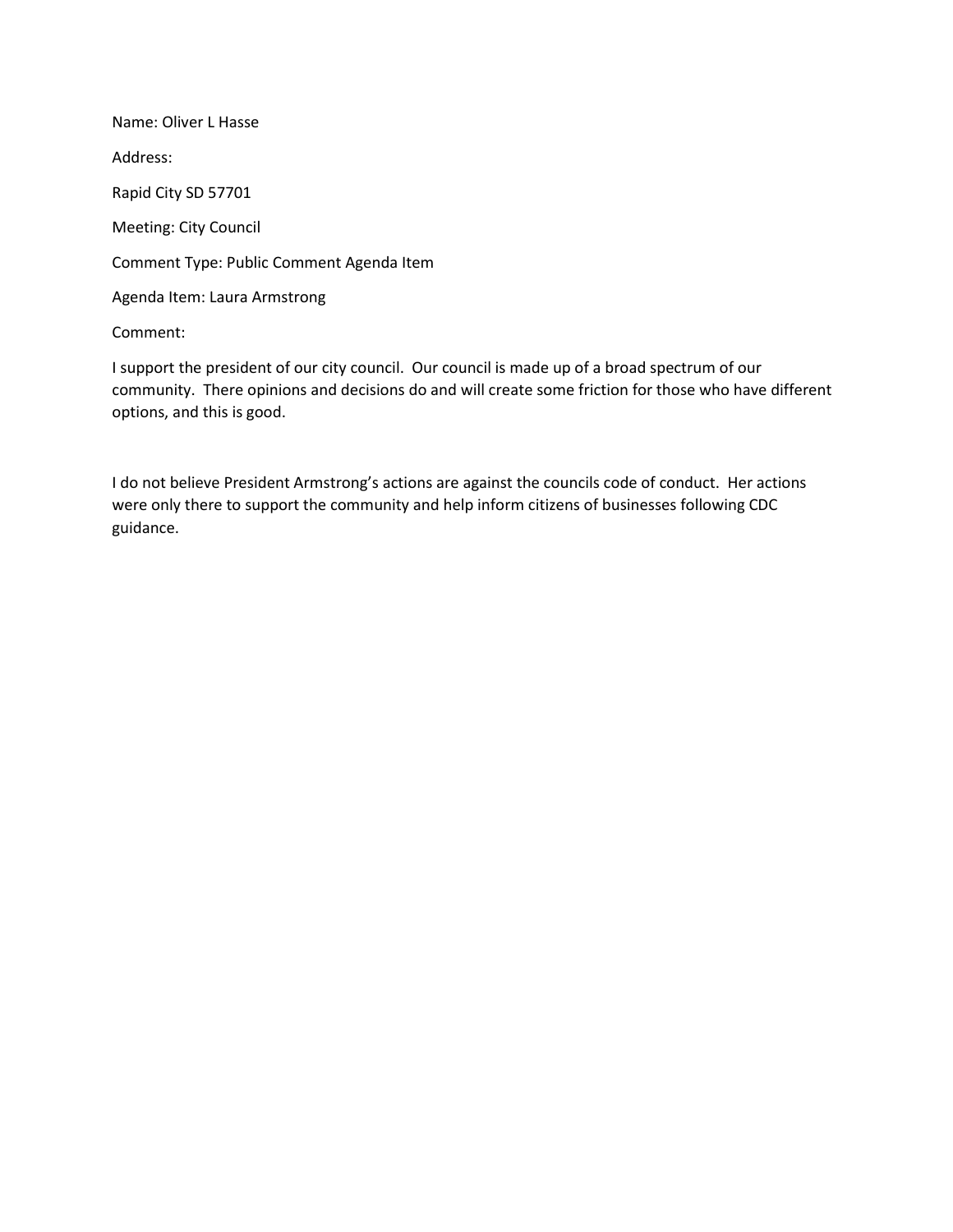Name: Deborah Gangloff Address: Meeting: City Council Comment Type: General Public Commnet Agenda Item: Facebook Page, Caring Businesses in Rapid City Comment:

I support Laura Armstrong. She helped to provide a service to the public in identifying businesses that require masks. We are in the middle of a global pandemic, though so many in SD do not seem to understand the severity of this virus or simple measures that we may take to protect ourselves. For that reason those of us who believe in masks as one tool we have to protect ourselves appreciate information that helps us to stay healthy. No business is censored by this action, and no one is prohibited from patronizing any business. It is just information. Why information scares some people is interesting, isn't it? It is unfair to demonize Laura in this way. She is doing her job as an elected official to work for the people. I am her constituent, in her district, and I am grateful for the work she does on our behalf.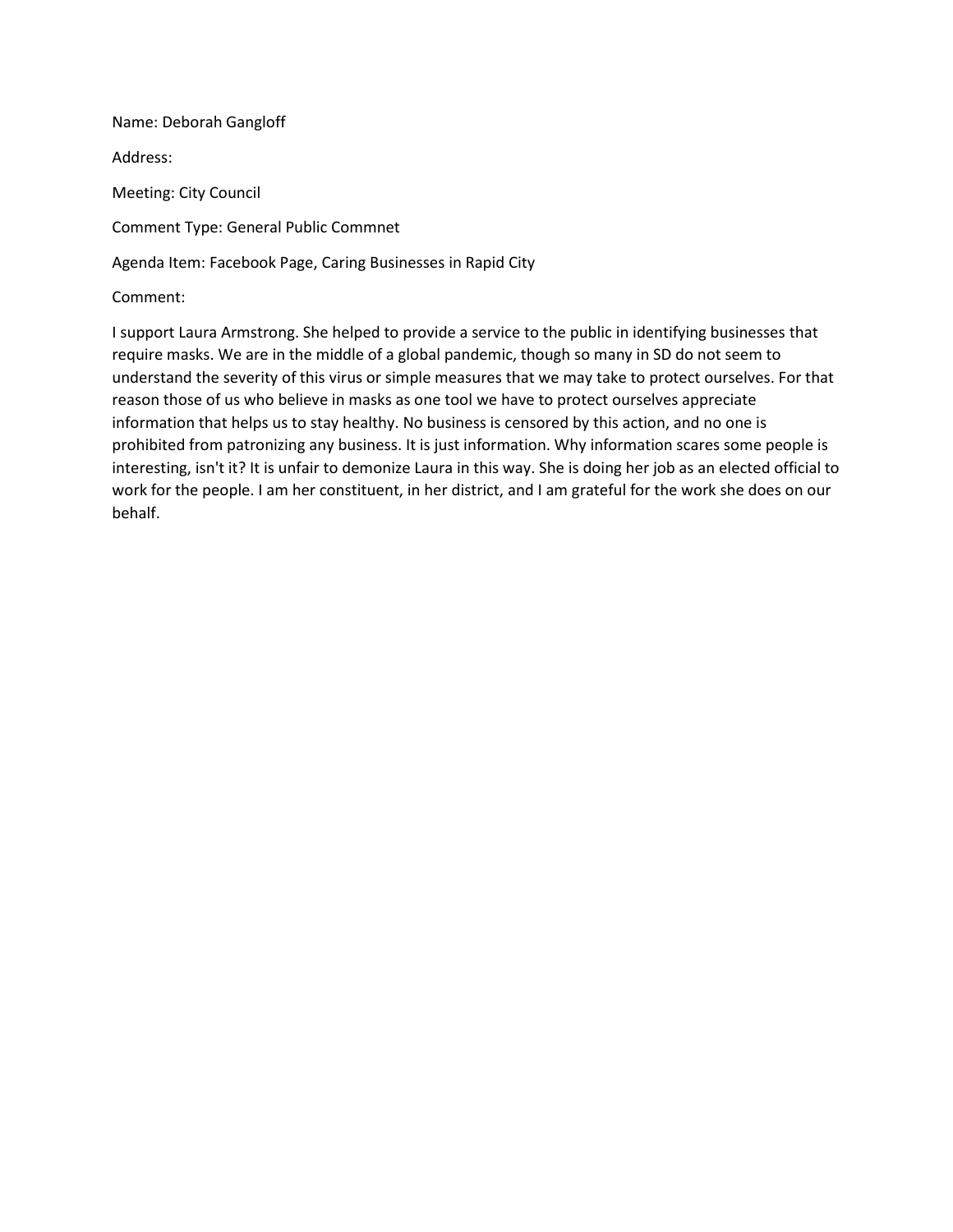Name: Triscell Knuppe Address: Rapid City SD 57702 Meeting: City Council Comment Type: General Public Commnet Agenda Item: Laura Armstrong

Comment:

This is pretty simple, it's about science. Science tells us if we want to get back to "normal" we need to wear a mask. Simply to prevent the spread of the virus. Is it fun? No. This is not an issue about fun or comfort. It's about science. A list of businesses following CDC guidelines, which are backed by science, is helpful information for those following the science. Let's put our energy & time into supporting our community getting back to our healthier, kinder selves.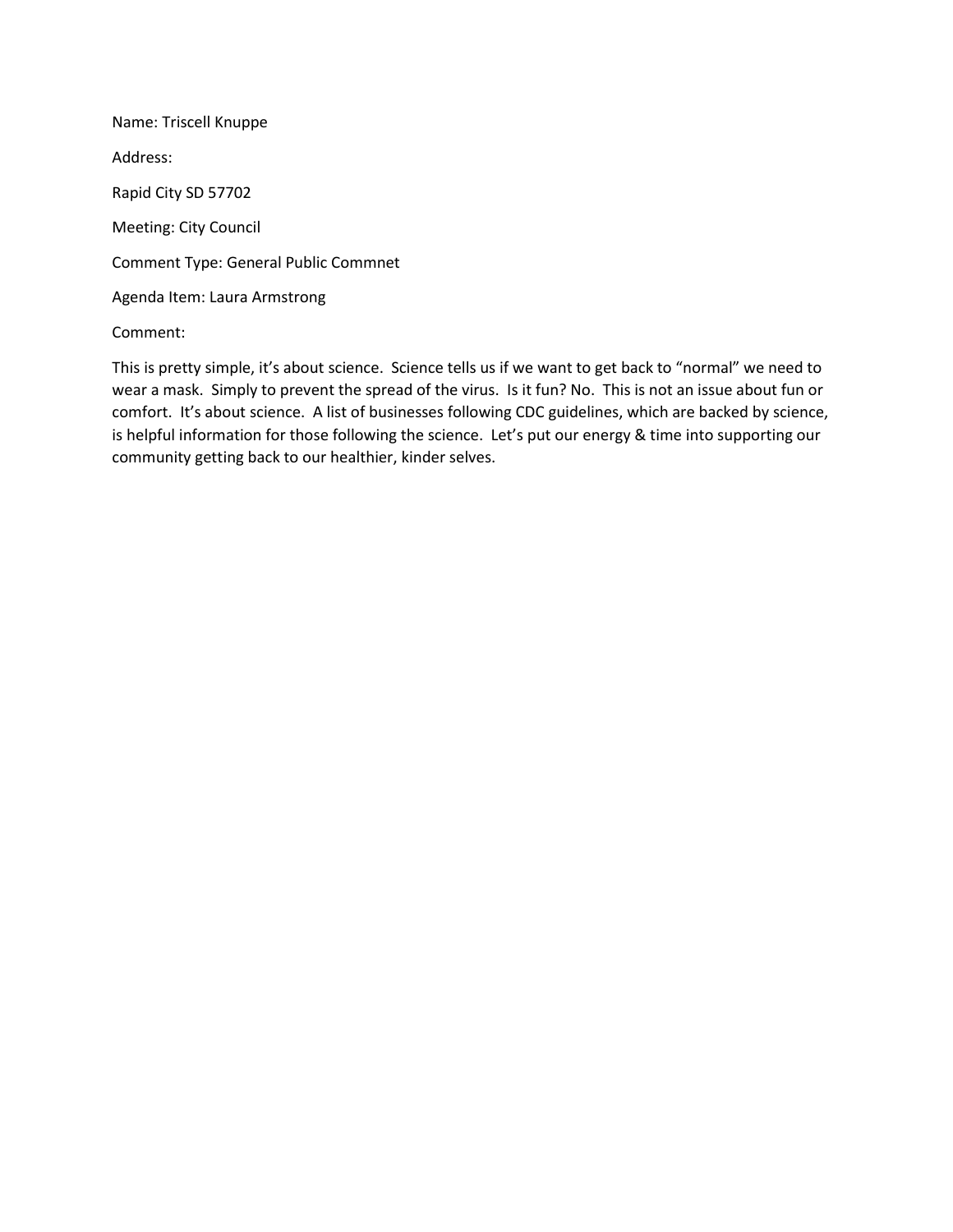Name: Tyler valandra Address: sturgis Meeting: City Council Comment Type: General Public Commnet Agenda Item: Masks Comment:

Not cool South Dakota!!!! I'm embarrassed and sickened by the way leadership is treating this mask problem, there is no problem, tell Everybody to wear your masks, period!!! If people of low iQ wanna not wear them, stay home!!! We are here to protect all, not listen to the whiners who do not care about others!!!this problem will not go away until leadership addresses this correctly, masks in all business, all!!!!?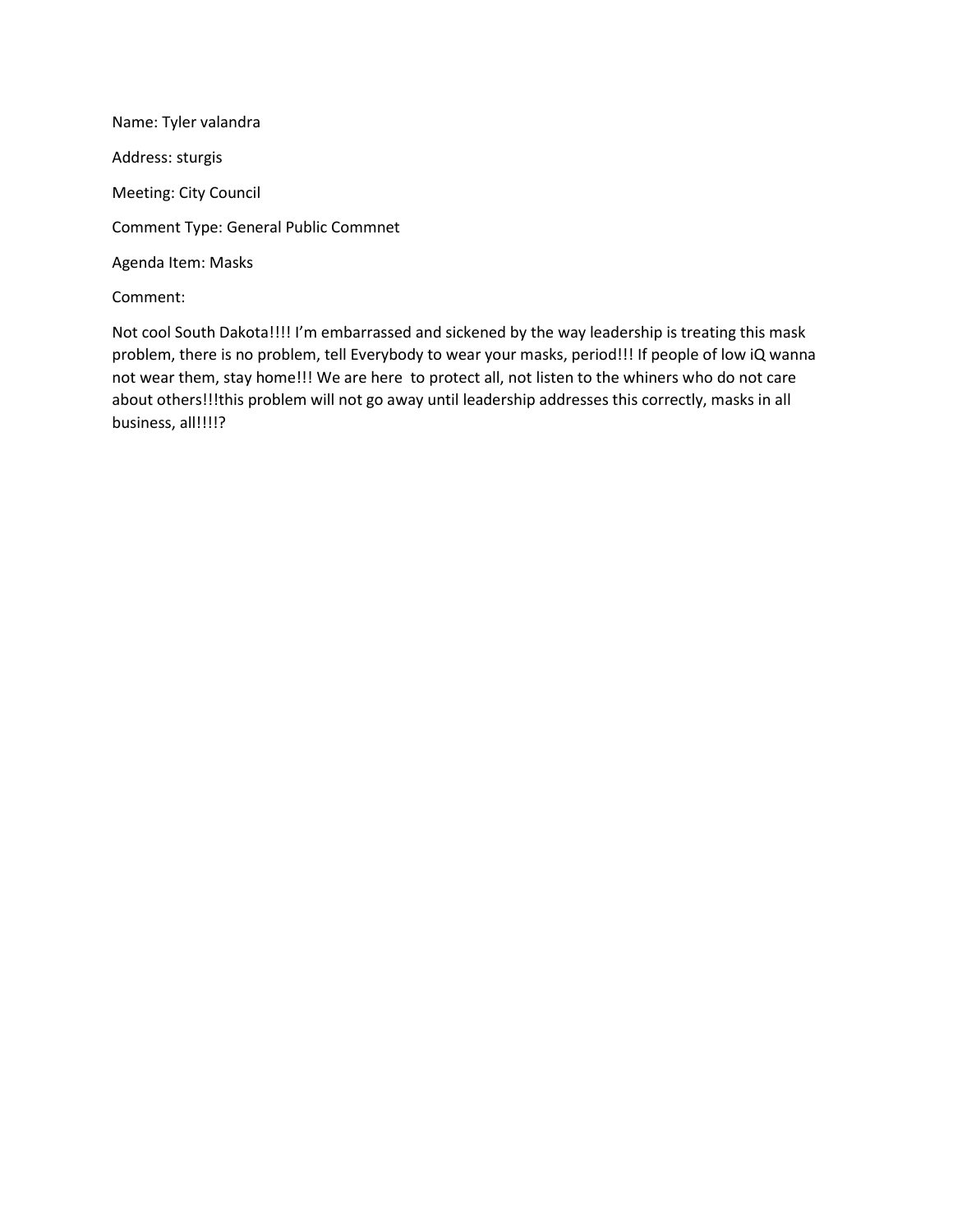Name: Kat Crown Address: rapid city Meeting: City Council Comment Type: General Public Commnet Agenda Item: Comment:

Laura Armstrong is an excellent, trustworthy leader who cares for the citizens and actually represents the interests of the people, just like all city council members are supposed to do!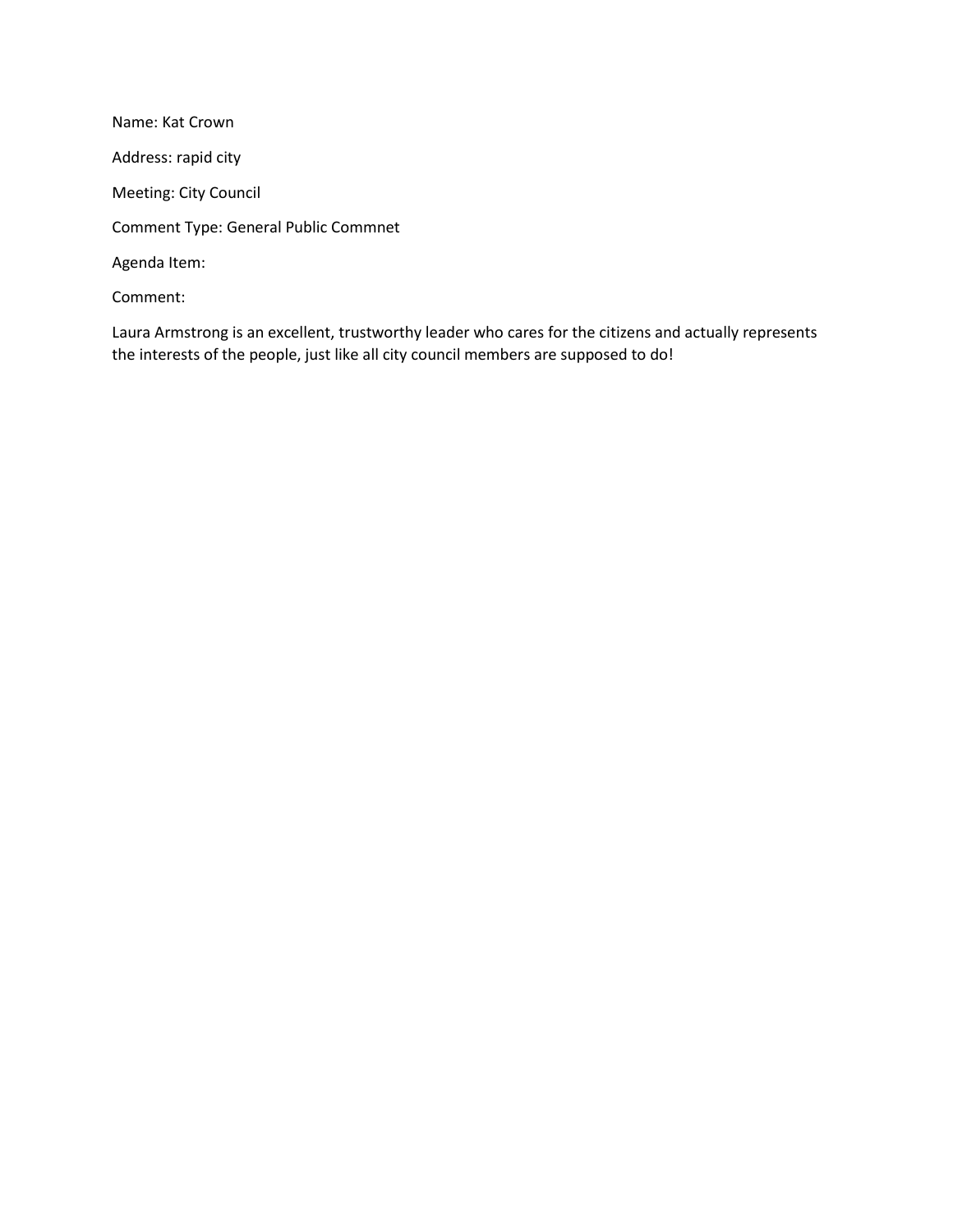Name: Seth Thomas Address: Rapid City, SD 57702 Meeting: City Council Comment Type: Public Comment Agenda Item Agenda Item: Laura Armstrong

Comment:

I support Laura Armstrong and applaud her efforts to keep Rapid City safe during the COVID pandemic. Her Facebook postings have helped consumers make informed choices regarding their safety. Representative Phil Jensen, who purports to champion free markets, should understand that the freest market is the one that incorporates and offers the most information to consumers. Ms. Armstrong's social media posts have offered this benefit to our community.

Protecting our health is both our duty and our right; Ms. Armstrong's own rights are guaranteed by the First Amendment. I question the motives of anyone who challenges either.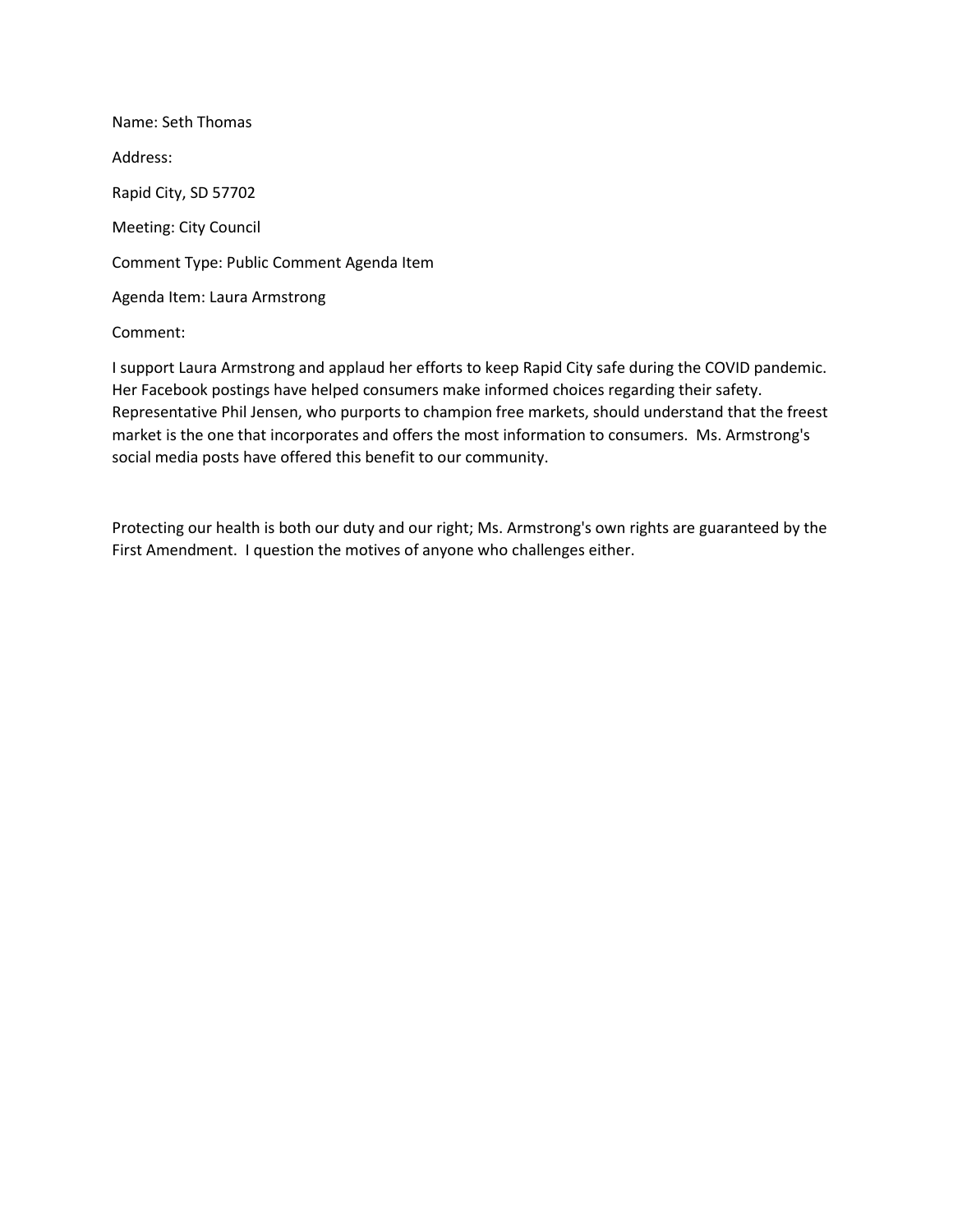Name: Shirley Garnette Address: Rapid City, SD Meeting: City Council Comment Type: Public Comment Agenda Item Agenda Item: Laura Armstrong, Council President Comment:

Laura Armstrong strongly believes that masks are a personal protective item that should be worn by all citizens who are out in public places where they may become infected with the lethal coronavirus, or they may be carrying the virus and will infect others. There are many others who also believe in this guidance from the CDC as is evident by the numbers of local people of all ages who are voluntarily wearing masks in our city. We all need to continue to try to keep ourselves free of COVID19 and the many new strains now appearing in our country and state that continue to escalate the death toll. According to John Hopkins University data, the pandemic we are in has killed more than 408,000 Americans in less than 337 days. Comparatively 405,399 American soldiers died fighting in World War II over a period of 1,347 days.

Ms. Armstrong is a dedicated public servant who works tirelessly for others and she should be retained.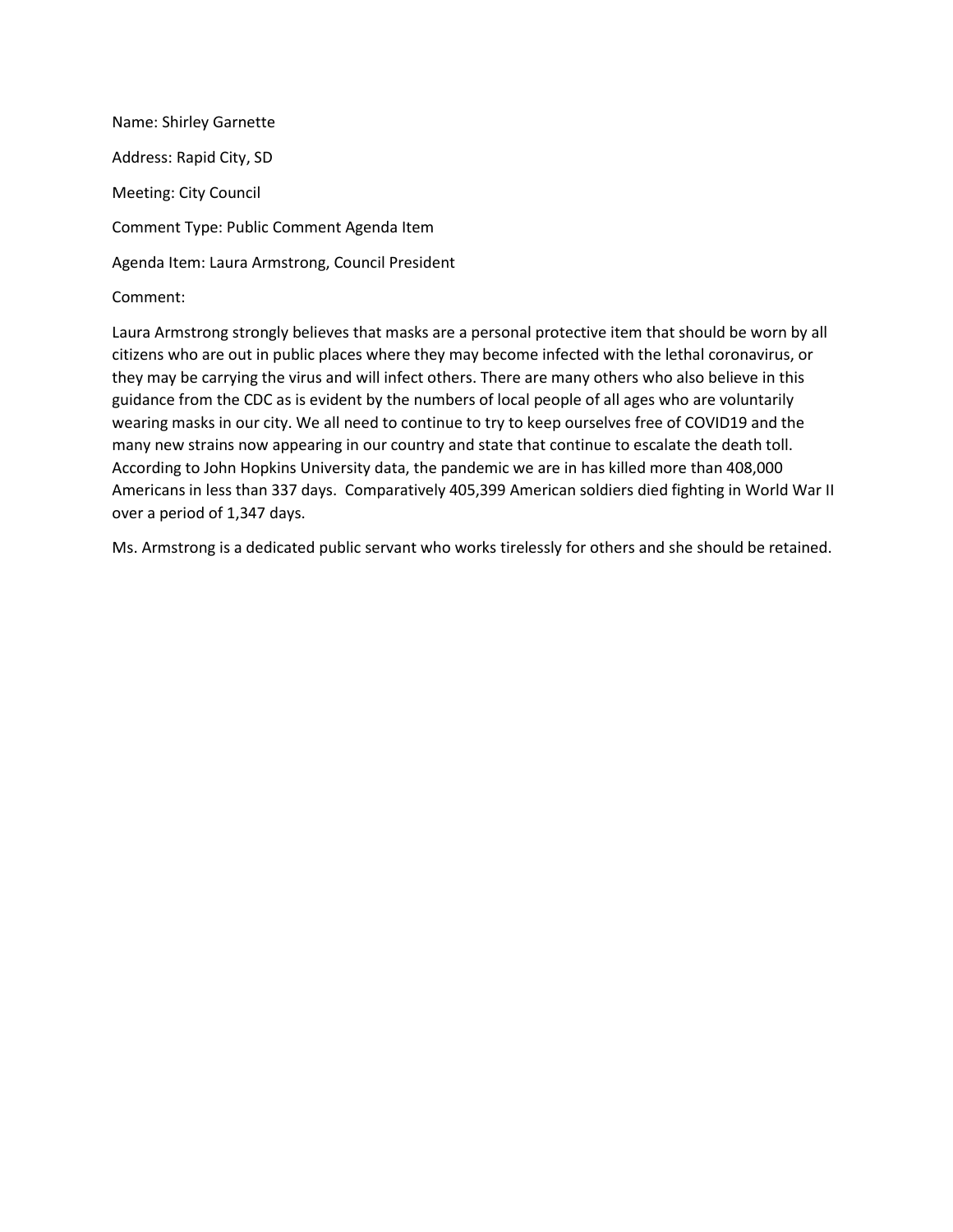Name: Jamie Al-Haj Address: Rapid City, SD 57702 Meeting: City Council Comment Type: Public Comment Agenda Item Agenda Item: Code of Conduct Complaint of Alderwoman Armstrong Comment:

I support Laura Armstrong as a Rapid City Alderwoman and Council President.

She is a dedicated and hardworking leader who has demonstrated genuine care and compassion for her community and its citizens. The disgruntled few that have voiced their opinion, do not speak for the majority of Rapid City residents. Alderwoman Armstrong's statements and actions have been based on scientific facts, CDC recommendations, common sense and concern for the health and safety of every member of our community.

I believe Alderwoman Laura Armstrong is an asset to the Rapid City City Council and to Rapid City. There should be no question as to her character, integrity, professionalism, or intentions. Alderwoman Armstrong exemplifies the characteristics of true leadership and should not be reprimanded, but should be praised for her commitment to making Rapid City a safer place during these unprecedented times!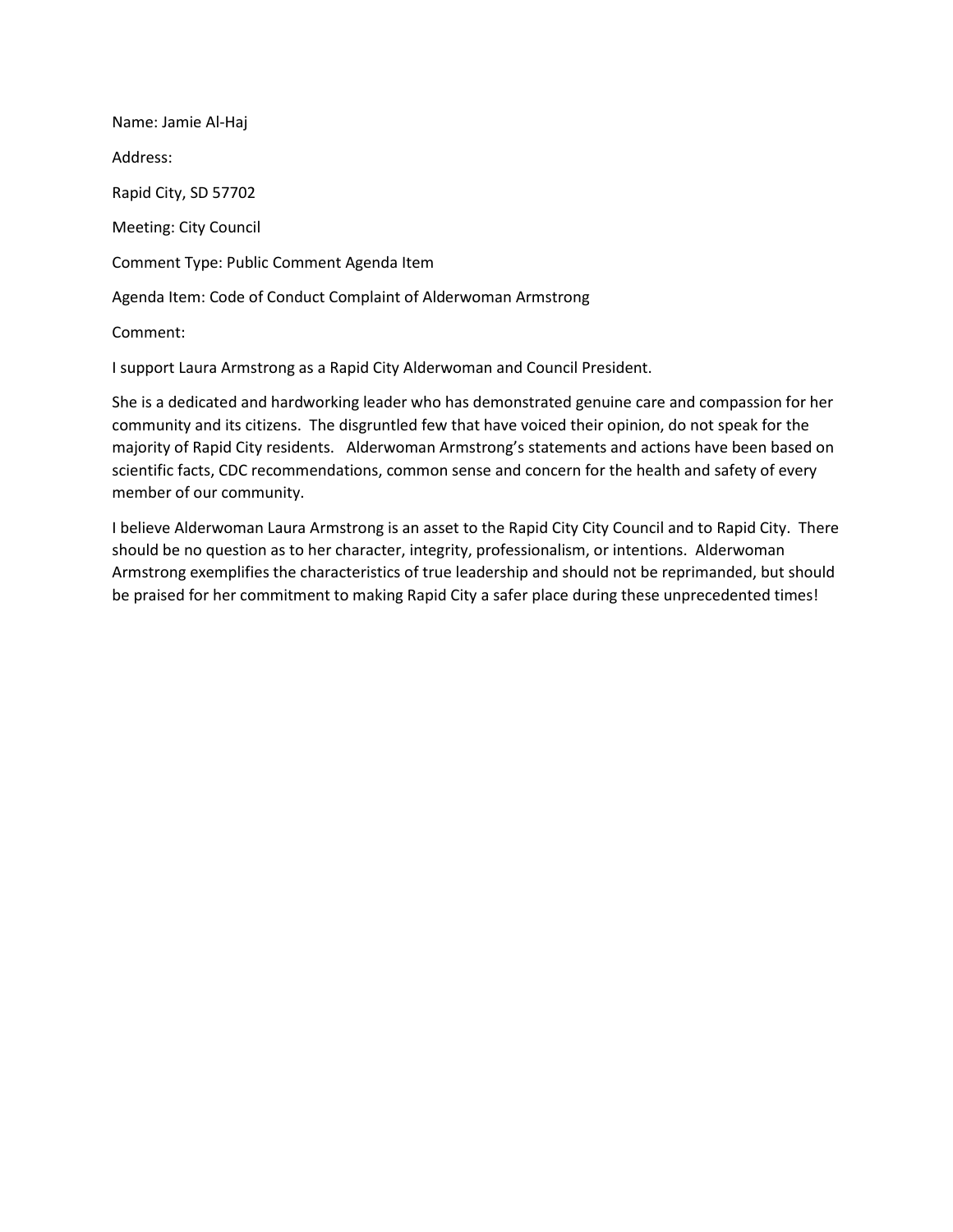Name: Whitnee Pearce Address: Rapid City, SD 57702 Meeting: City Council Comment Type: General Public Commnet Agenda Item:

### Comment:

Tonight I write a letter in full support of Mrs. Laura Armstrong. She is and has always been a strong leader filled with compassion, critical thinking skills, and logic. Helping her fellow community members be able to identify businesses where COVID-19 safety protocols were in place is just a small piece of the many wonderful things she has done for our community. While some would like to vilify her and her actions, who knows how many lives were saved by someone knowing where they could safely shop.

Please keep Mrs. Armstrong on the council and as the President. She is a leader that Rapid City needs and bullying will not change that.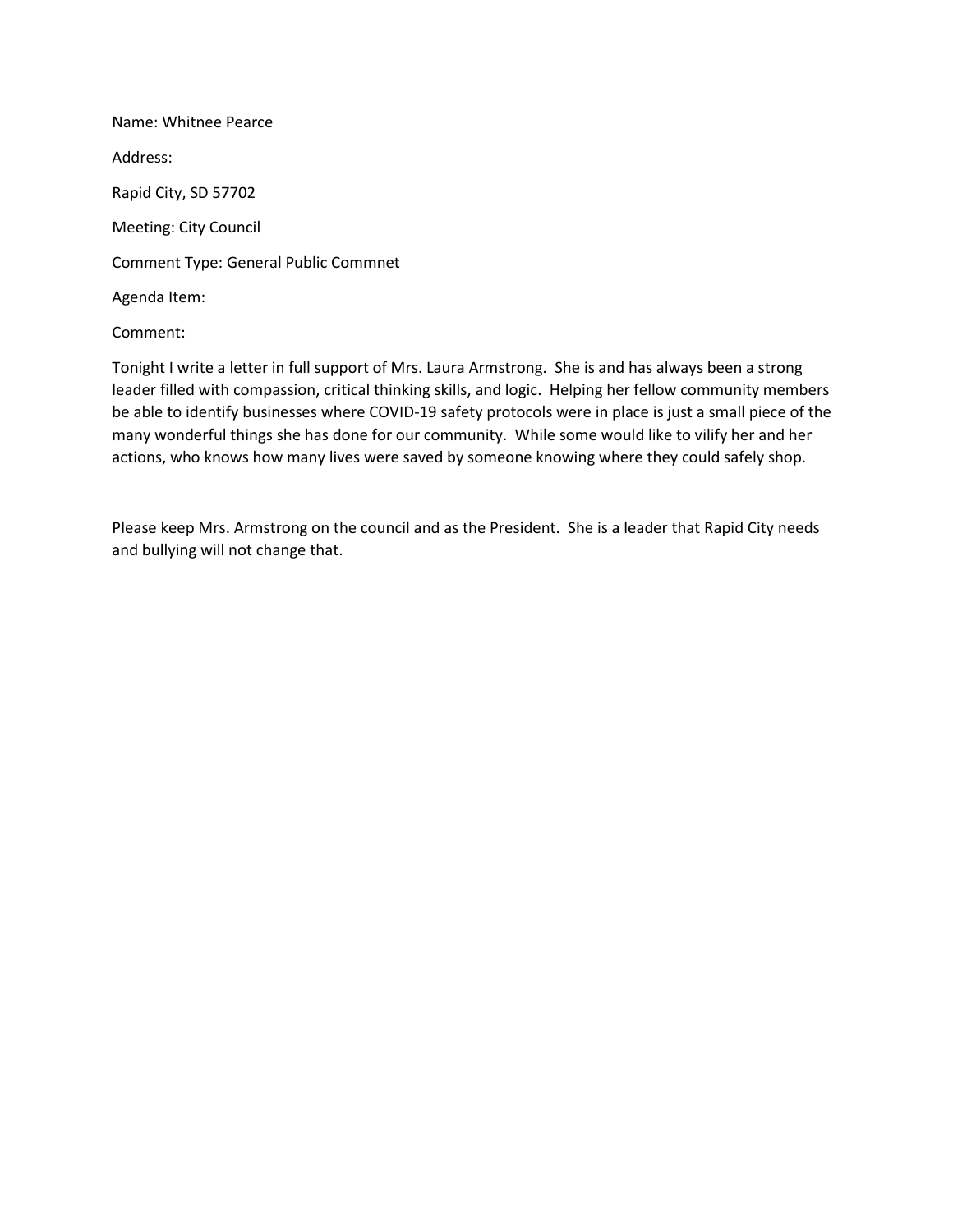Name: Mary Weber Swanson Address: Rapid City, SD 57702 Meeting: City Council Comment Type: Public Comment Agenda Item Agenda Item: Council President

#### Comment:

It is disappointing that a vocal segment of our community has become personally threatening to Council President, Laura Armstrong. I too, shared the Caring Business page. It was not political nor intended to deride other business. As a resident with a compromised immune system, it is a useful resource. I fail to understand how arming a diverse community with information is anything but responsible. Laura Armstrong is an honorable and capable leader who researches and listens. She promotes a safe and vibrant community while regarding the dignity of all residents. We are lucky she chooses to share her boundless energy and problem solving skills with us. I respectfully ask you to uphold the standards of our Common Council and fully support Laura Armstrong.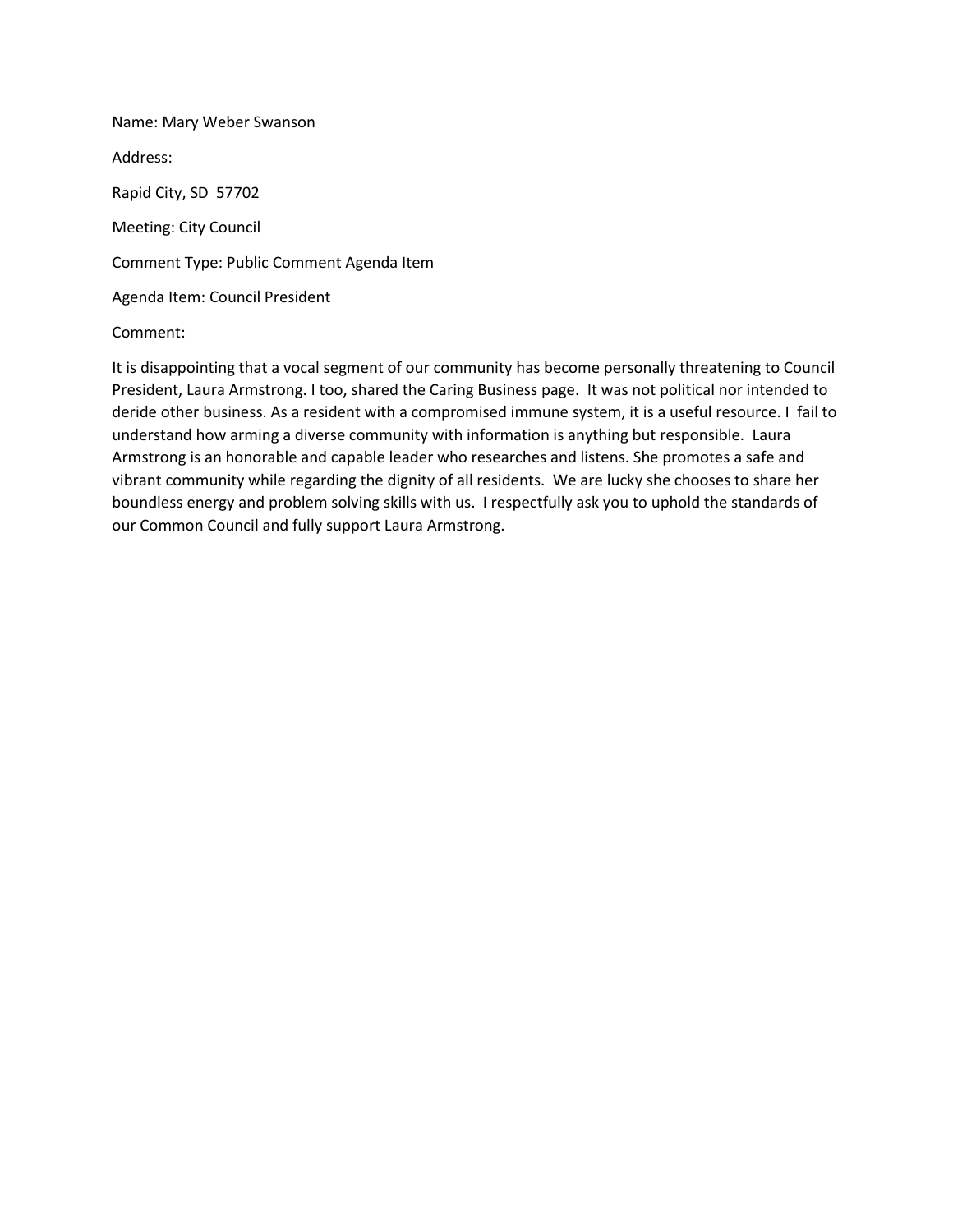Name: Natalie Stites Means

Address:

Meeting: City Council

Comment Type: General Public Commnet

Agenda Item: Complaints against Alderwoman Laura Armstrong

Comment:

Does this Council and Mayor plan on going after a woman leader every year now? If Ms Armstrong's scientific, reasonable and compassionate approach had prevailed at the city, county and business level, maybe the toll of this pandemic would not be as horrifying as it is. Let's get to using our time wisely! Wash your hands. Mask up. Social distance. Stop the spread. Stop the variants. Tend to the long haulers in our city now. Extend condolences to the families in mourning. COVID-19 deniers need leaders not enablers. Thank you to Laura for doing her duty and taking the heat for taking public health measures including on social that are necessary for life and health right now. Our COVID-19 community relief project has heeded the call for masks by distributing over 15,000 to Rapid City since June 2020. What are you all doing to address that 1 out of 500 South Dakotans are dead due to COVID-19? Hearing complaints against Laura doesn't count.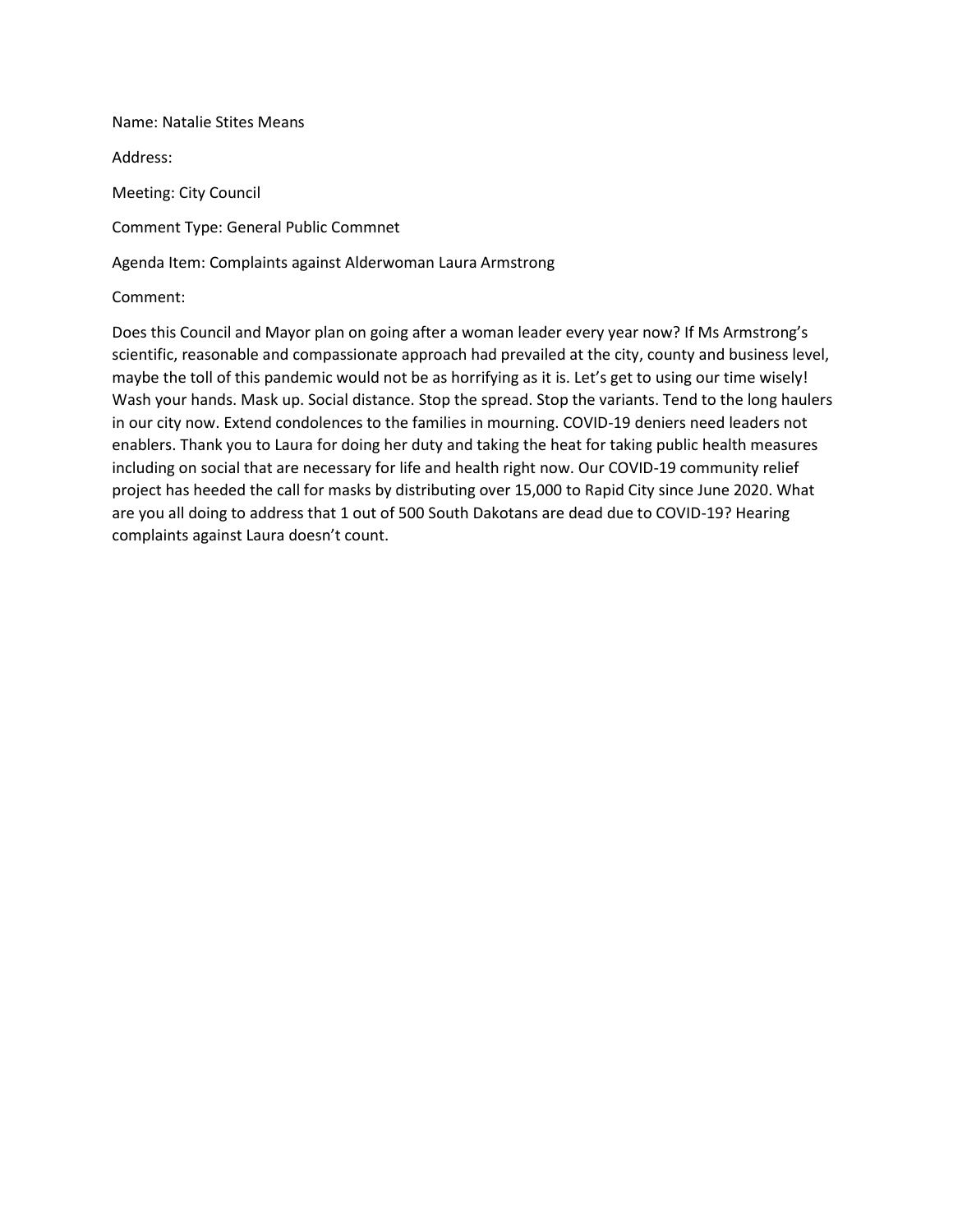Name: Charlotte Petrick Address: Rapid City, SD 57701 Meeting: City Council Comment Type: Public Comment Agenda Item Agenda Item: Laura Armstrong Comment:

I fully support Laura Armstrong & her efforts to make Rapid City more safe.

She has endured outrageous personal attacks with grace & decorum. Laura is the type of council member we need- proactive, honest, with ethics and integrity.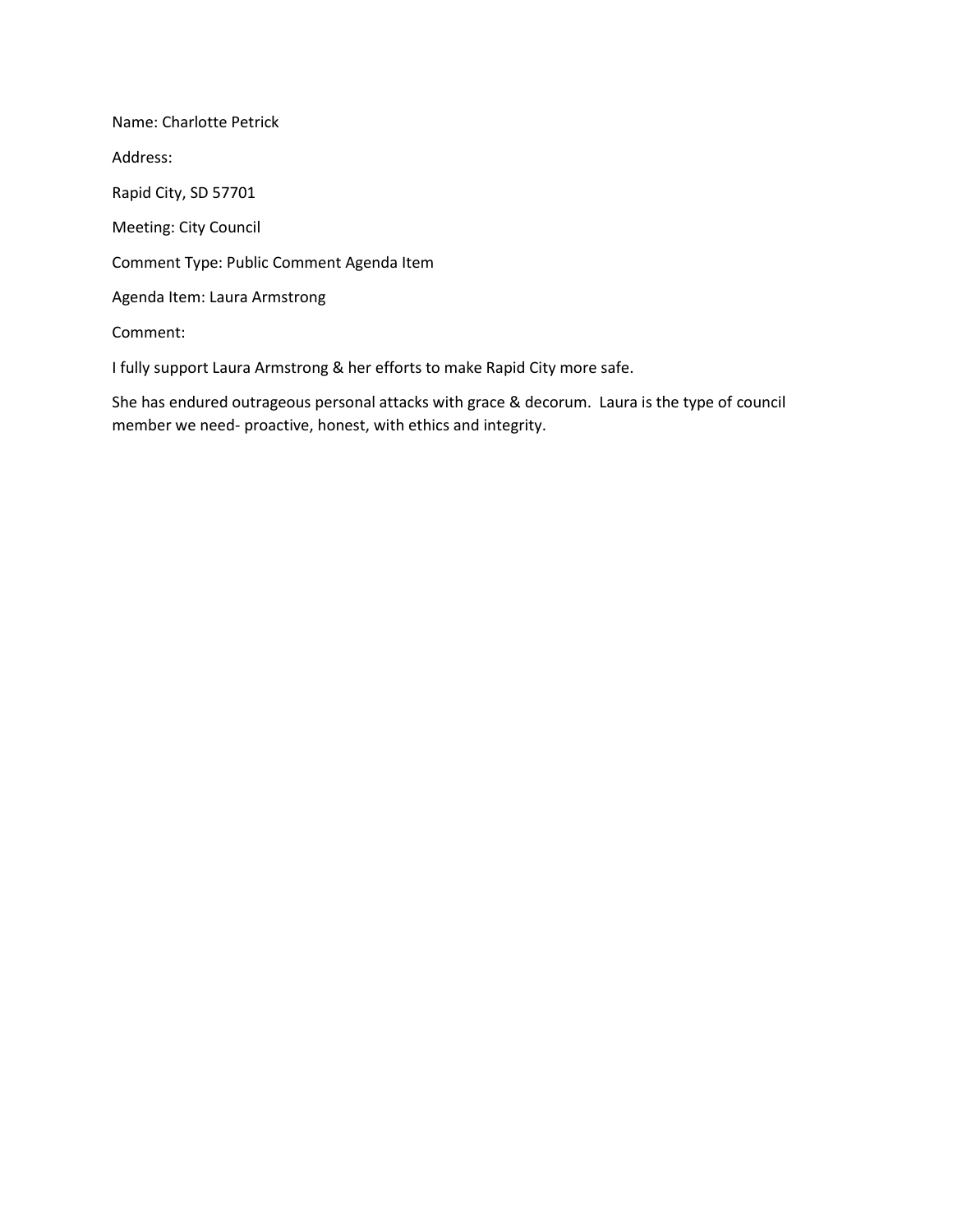Name: Heather Sporrer Address: Rapid City, SD 57701 Meeting: City Council Comment Type: Public Comment Agenda Item Agenda Item: Laura Armstrong

Comment:

I greatly appreciate Ms. Armstrong's wonderful leadership. She is an advocate for our city and its citizens. It deeply saddens me the Council must take up this issue.

I appreciate the Caring Businesses Facebook site as a forum for what businesses are requiring/enforcing masks as I have several high risk family members. The vast majority of posts/comments I observed were respectful and factual. Although I am aware of other sites having a naughty list, I have not observed any such list on the Caring Businesses site.

Please make sure you are basing your information on facts and not hearsay.

Additionally, this seems to be a very slippery slope we as a city are approaching. What situation is going to call on one's character next? What yard sign is in a council members yard? Who a council member does business with? Who a council member talks to at church? What group a council member choses to be a guest speaker at?

Thank you.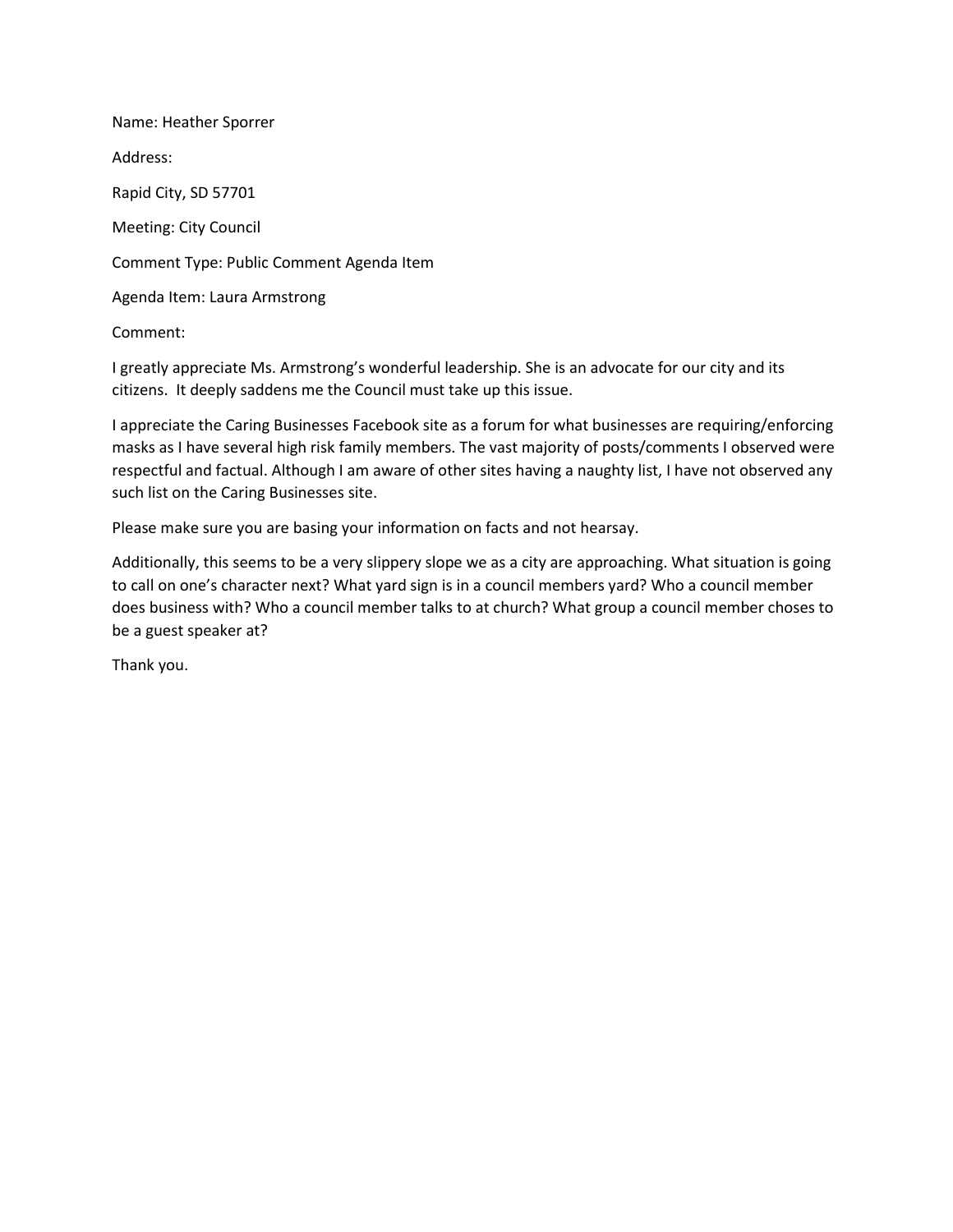Name: Londa Richter Address: Rapid City, SD 57702 Meeting: City Council Comment Type: Public Comment Agenda Item

Agenda Item: STAFF DIRECTION Further action, or direction, regarding a Code of Conduct complaint against Alderwoman Laura Armstrong.

## Comment:

I want to voice my support for Laura Armstrong. I greatly appreciated Laura's effort early on during this pandemic to follow CDC guidelines concerning wearing masks to curb the spread of COVID-19 and social distancing. The Facebook group Caring Businesses of Rapid City has been a wonderful resource for me to be able to support local businesses who are like minded in the belief that wearing a mask is a sign of respect to others. Laura is committed to doing what is best for the residents of Rapid City as well as the outlying communities that Rapid City businesses support. She is willing to listen to science and understands the consequences of personal responsibility. The attacks against Laura are troubling and completely unfounded. Laura is a leader in our community who should be supported, not criticized for the hard work she does day in and day out.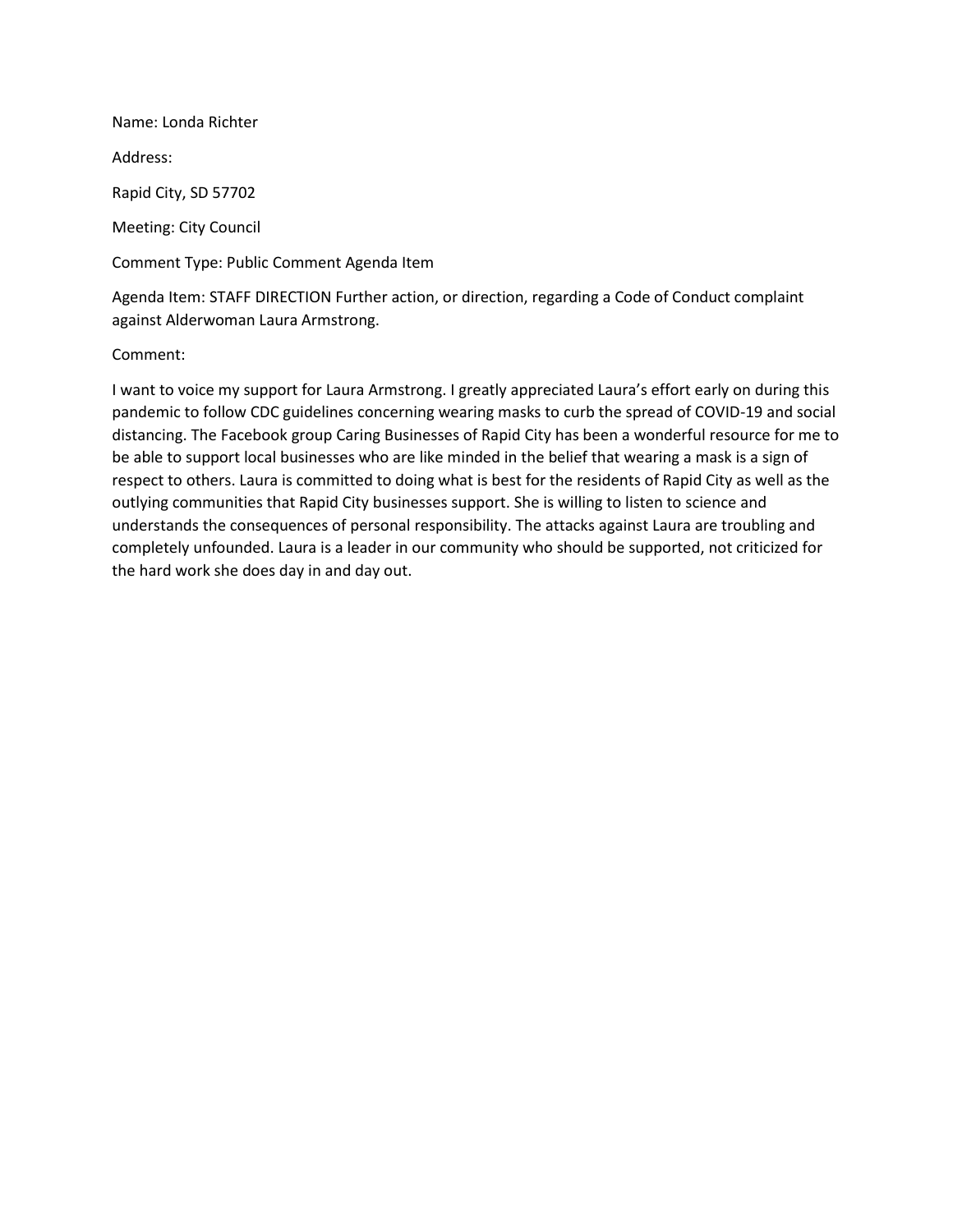Name: Sam Mortimer Address: Rapid City. SD 57701 Meeting: City Council Comment Type: Public Comment Agenda Item Agenda Item: Laura Armstrong

Comment:

I support Laura Armstrong for her work and her position and leadership regarding the advocacy for a mask mandate.As a physician , i believe Laura follows the science and the data, which should be the advised position for the City during this pandemic and public health crisis. Please dismiss all allegations against her in hopes the City can get back to the important work of governing our community.

Respectfully,

Sam L. Mortimer M.D. FAAP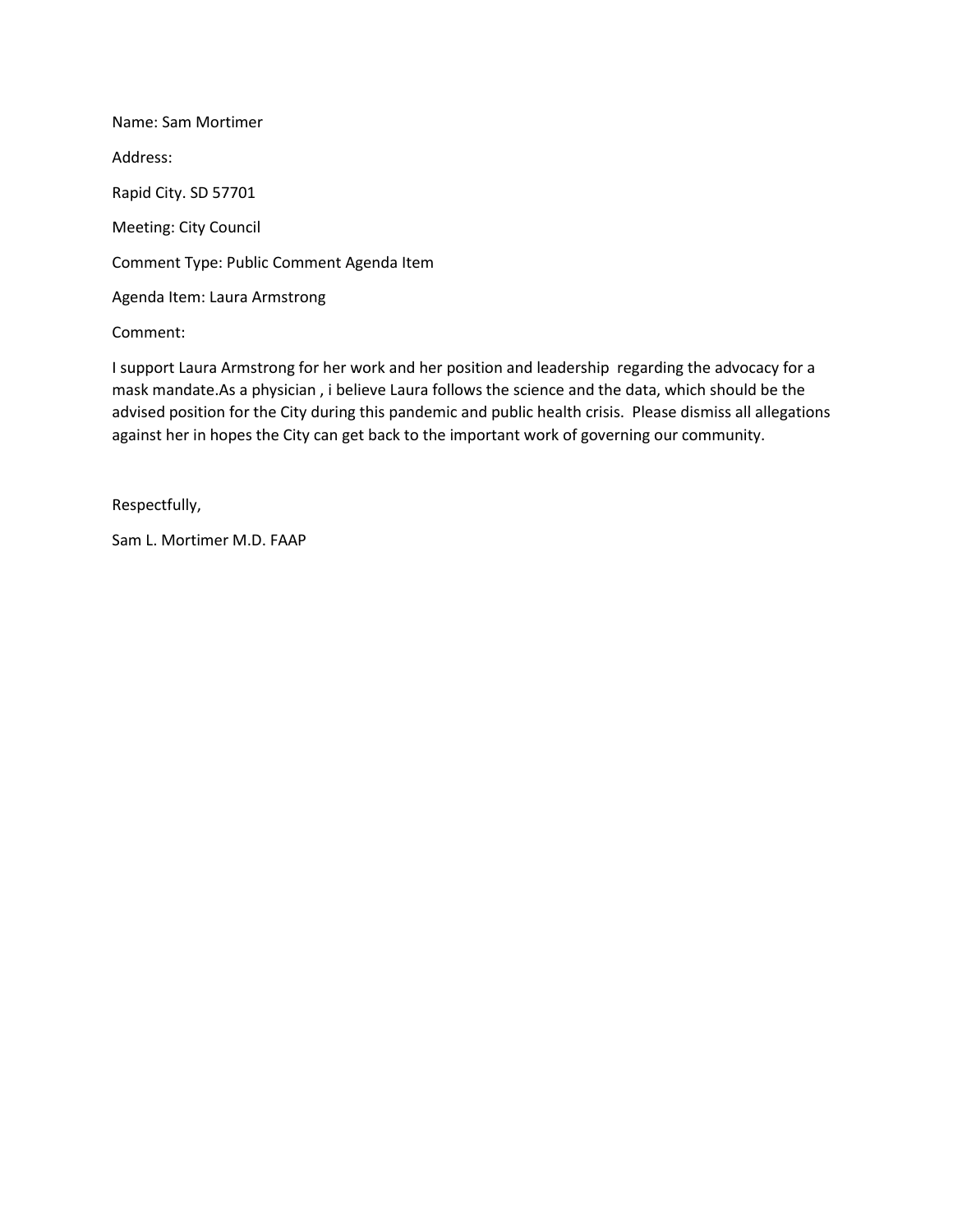Name: Fahbia Ahmed Address: Meeting: City Council Comment Type: General Public Commnet Agenda Item: Comment:

Councilwoman Armstrong has shown great character in the face of baseless claims. Creating a page where I can safely shop has been a godsend. I never took it to be that I should boycott the other business. I hope the people and the council will not fall to this witch-hunt.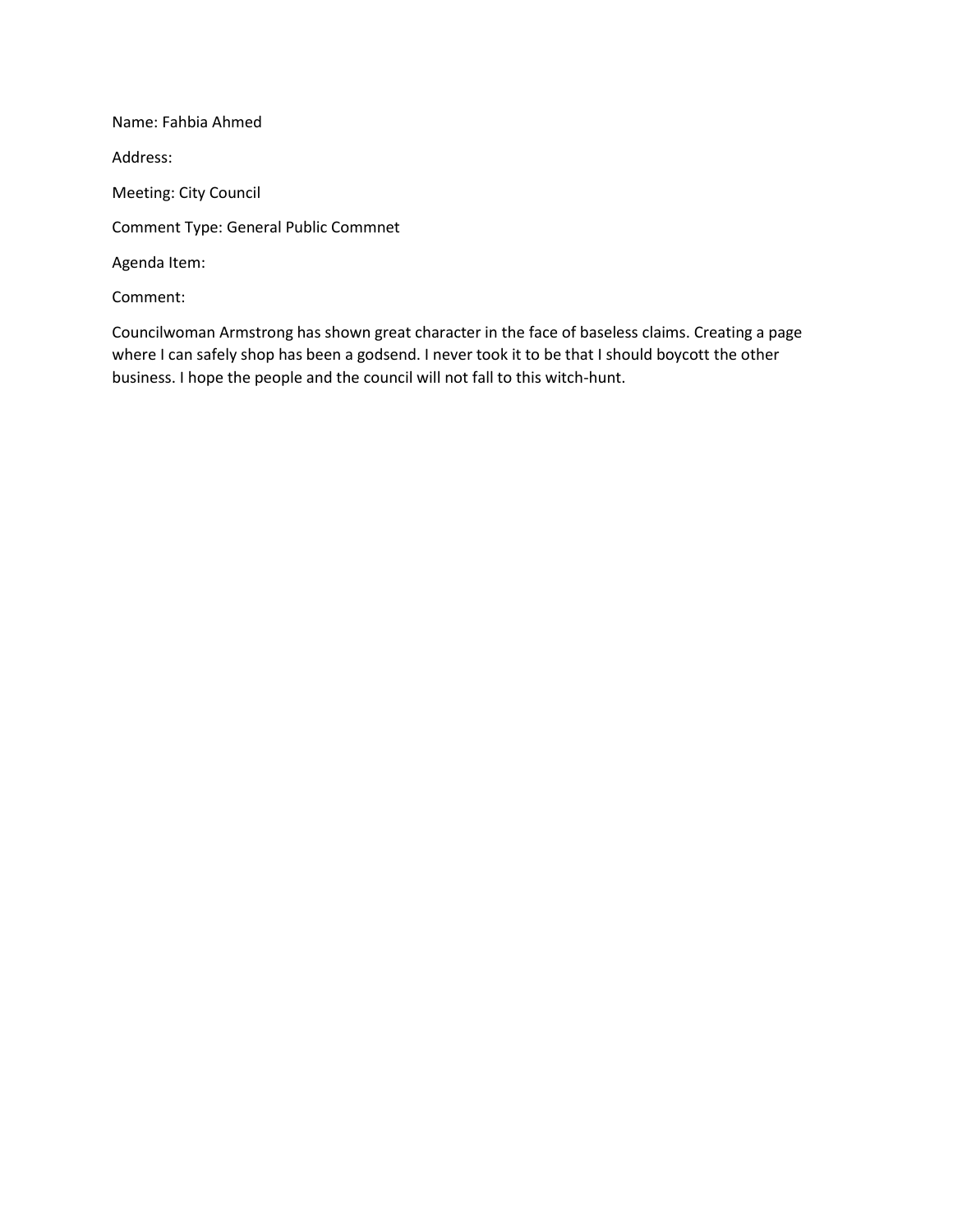Name: Karen Mortimer Address: Rapid City, SD 57701 Meeting: City Council Comment Type: Public Comment Agenda Item Agenda Item: Laura Armstrong

Comment:

I am writing in support of Laura Armstrong as a dedicated and valued a council member and leader.She leads with intelligence, experience,integrity and with the sincere concern for the welfare of all citizens of our community. My observation is that Laura is a dedicated and highly respected elected official representing our community with an exceptional work ethic. I have had the honor to work with Laura for several years in the community with MOA and she has been a remarkable leader in multiple ways.

There is nothing historical that indicates any misconduct or inappropriate actions by Laura. She has been attempting to use science based facts and follows research. I ask that all allegations be dismissed and allow the Common Council to continue the important work of the City.

Karen Mortimer

Director - Mniluzahan Okolakiciyapi Ambassadors (MOA)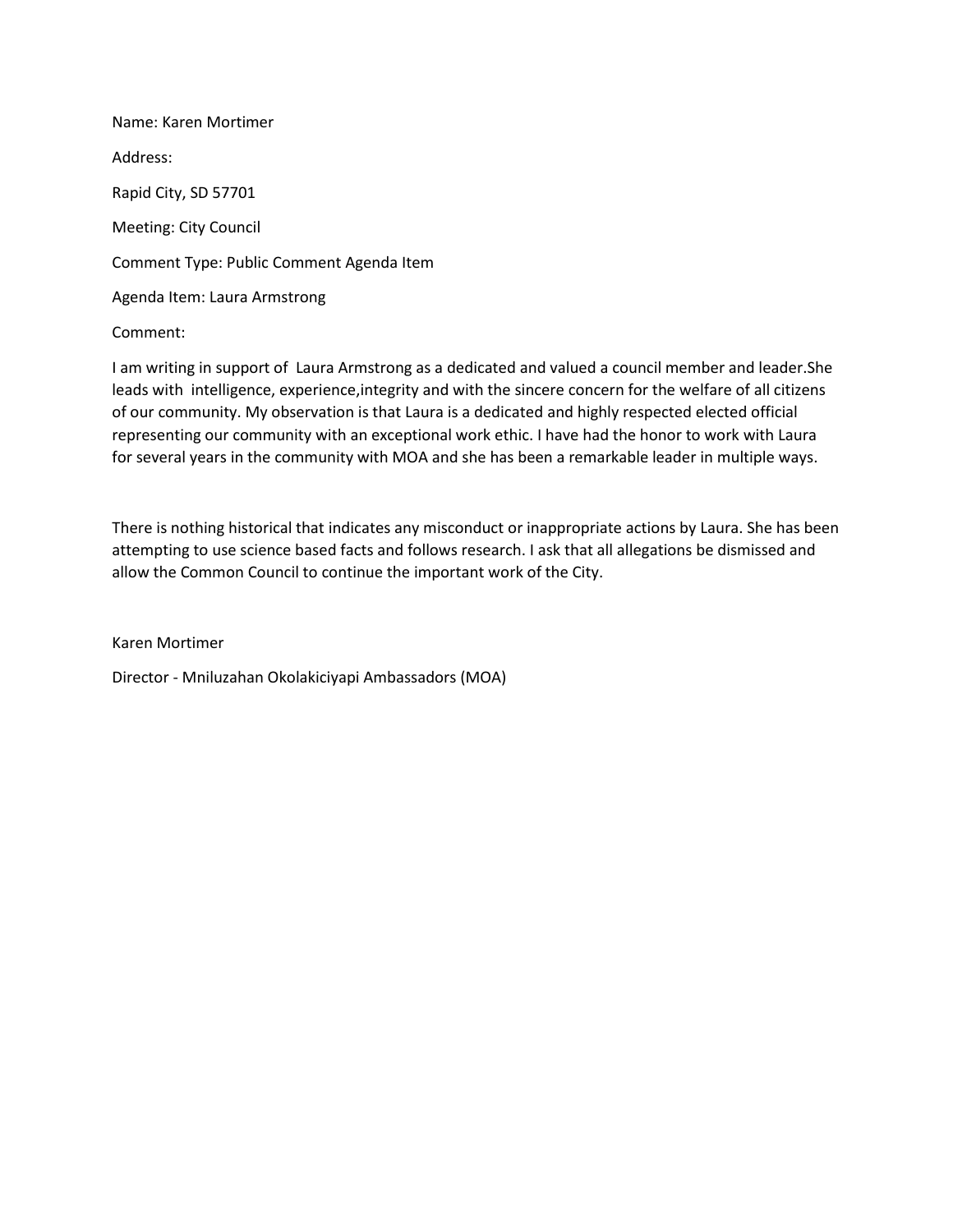Name: Brittany Neiles Address: Rapid City, SD 57701 Meeting: City Council Comment Type: General Public Commnet Agenda Item:

#### Comment:

I'm submitting my comment in support of Councilwoman Armstrong. This community and this state has decided that it would take a 'choose your own adventure' approach to covid. Now, a small but vocal group decided to complain when some citizens decided it was best for us to only go to places with a certain level of precautions in place. It shouldn't really matter why we choose not to shop or eat at places without precautions—as I said, the community decided that everyone should choose what's best for them. There's no ill will behind this group. Quite the opposite. It's about supporting each other in our personal decisions. I urge you to support Councilwoman Armstrong and not let a small, vocal minority divide our community more.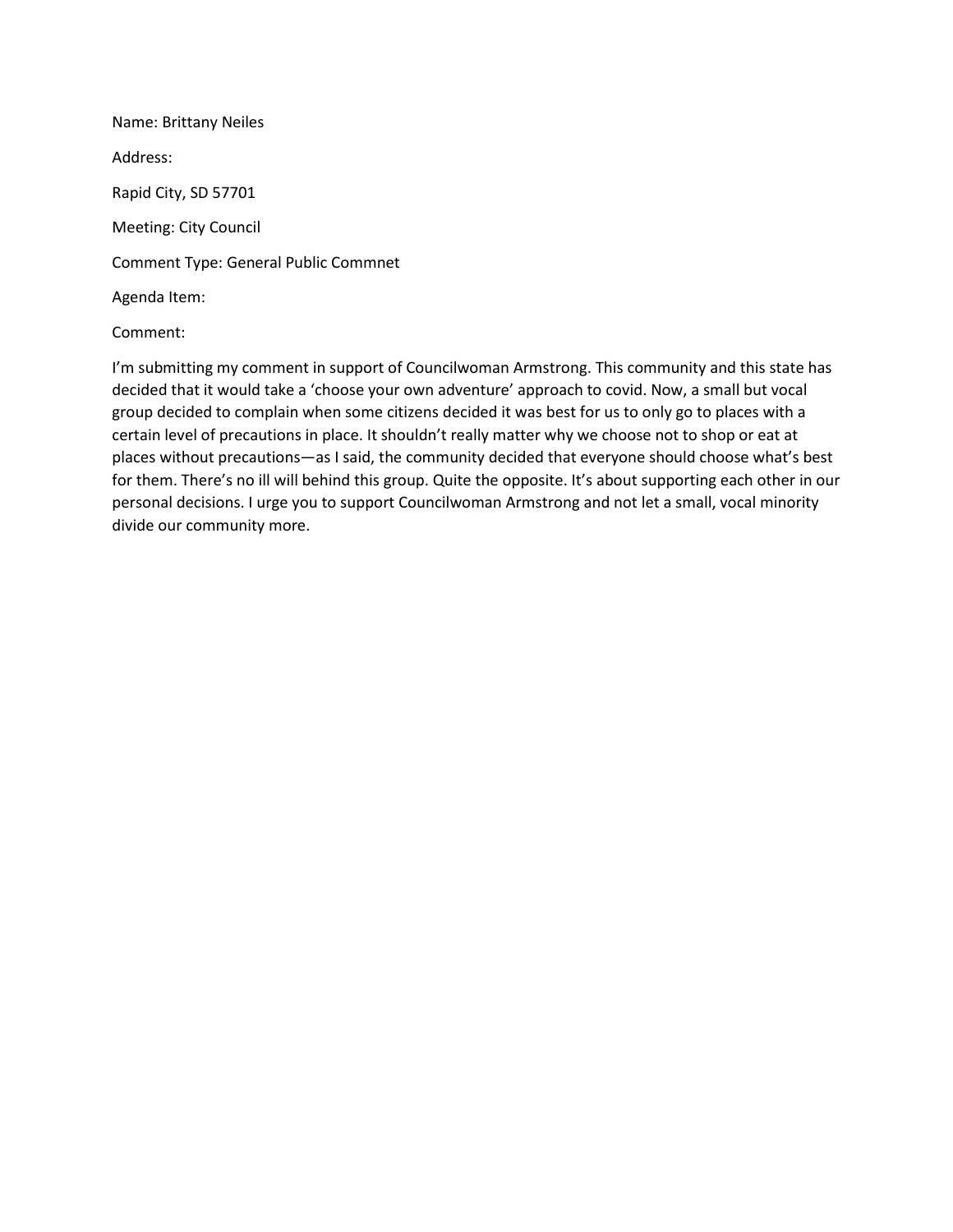Name: Marvin Buehner MD Address: Rapid City SD 57702 Meeting: City Council Comment Type: Public Comment Agenda Item Agenda Item: Laura Armstrong

#### Comment:

Last Fall Laura Armstrong asked me what the local medical community thought about COVID public health policy. Polling my colleagues led to a resolution by the Monument medical staff endorsing a mask mandate in RC. I testified twice before the mayor and Council about COVID management and the only stalwart advocate for policy based on expert science was Laura Armstrong. When they failed, she and others promoted free markets and free speech by informing consumers about responsible businesses adhering to safety guidelines. Now a few who believe the right to bare face trumps public safety, have attacked Councilmember Armstrong. My 90 year old parents are battling COVID for their lives in Mitchell. If officials at all levels of government had the courage and perseverance of Laura Armstrong, they would be safe at home. I don't know her personally, but she deserves a medal.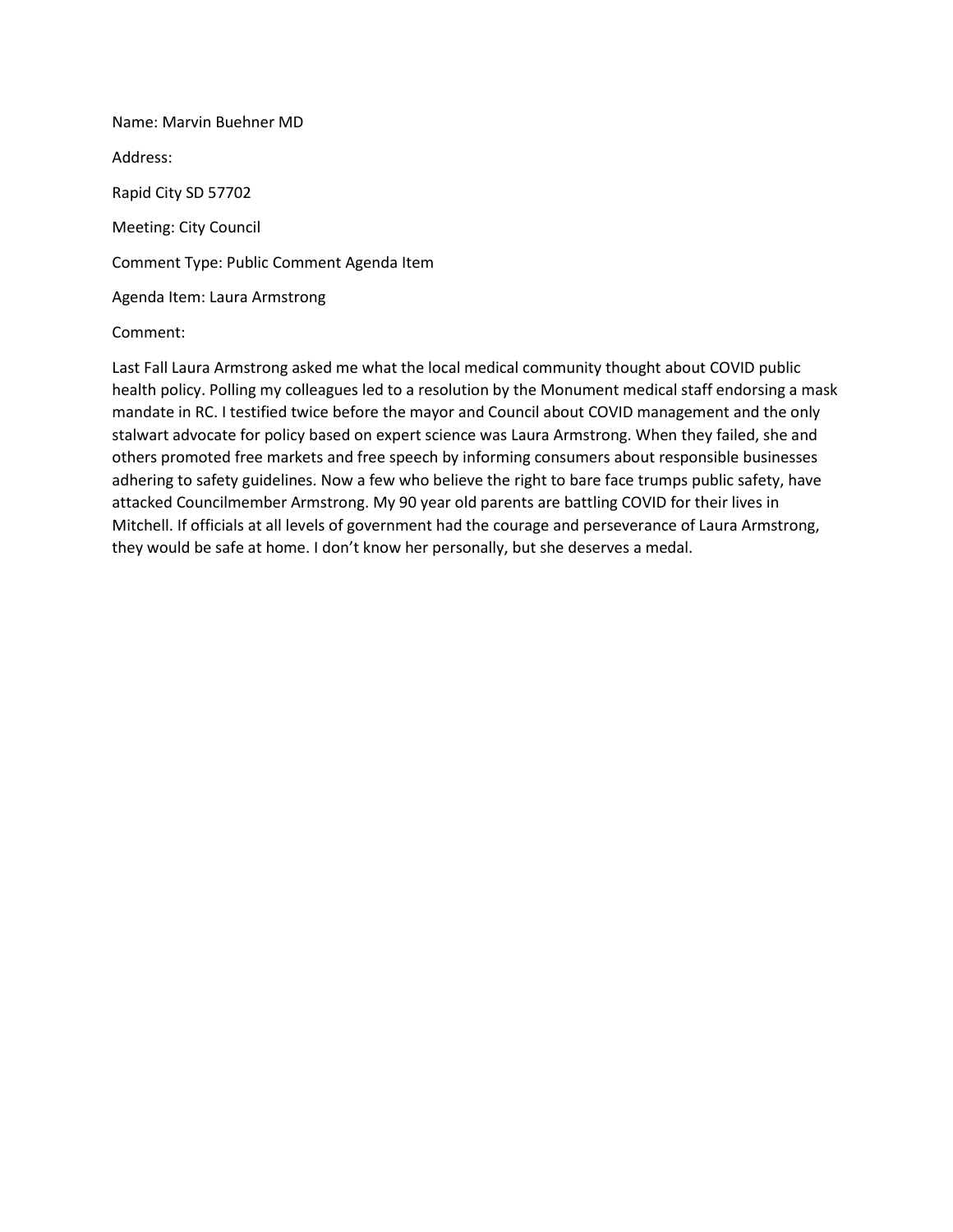Name: Kehala Two Bulls Address: Rapid city sd 57702 Meeting: City Council Comment Type: Public Comment Agenda Item Agenda Item: Laura Armstrong Comment:

Laura Armstrong is looking out for the safety of the community. Informing people is proactive. I want to support local businesses but I don't feel comfortable shopping/going places that don't require masks. I have lost MANY family members to Covid 19. Ignoring the risk of community spread is reckless and Ms Armstrong should be applauded for her efforts.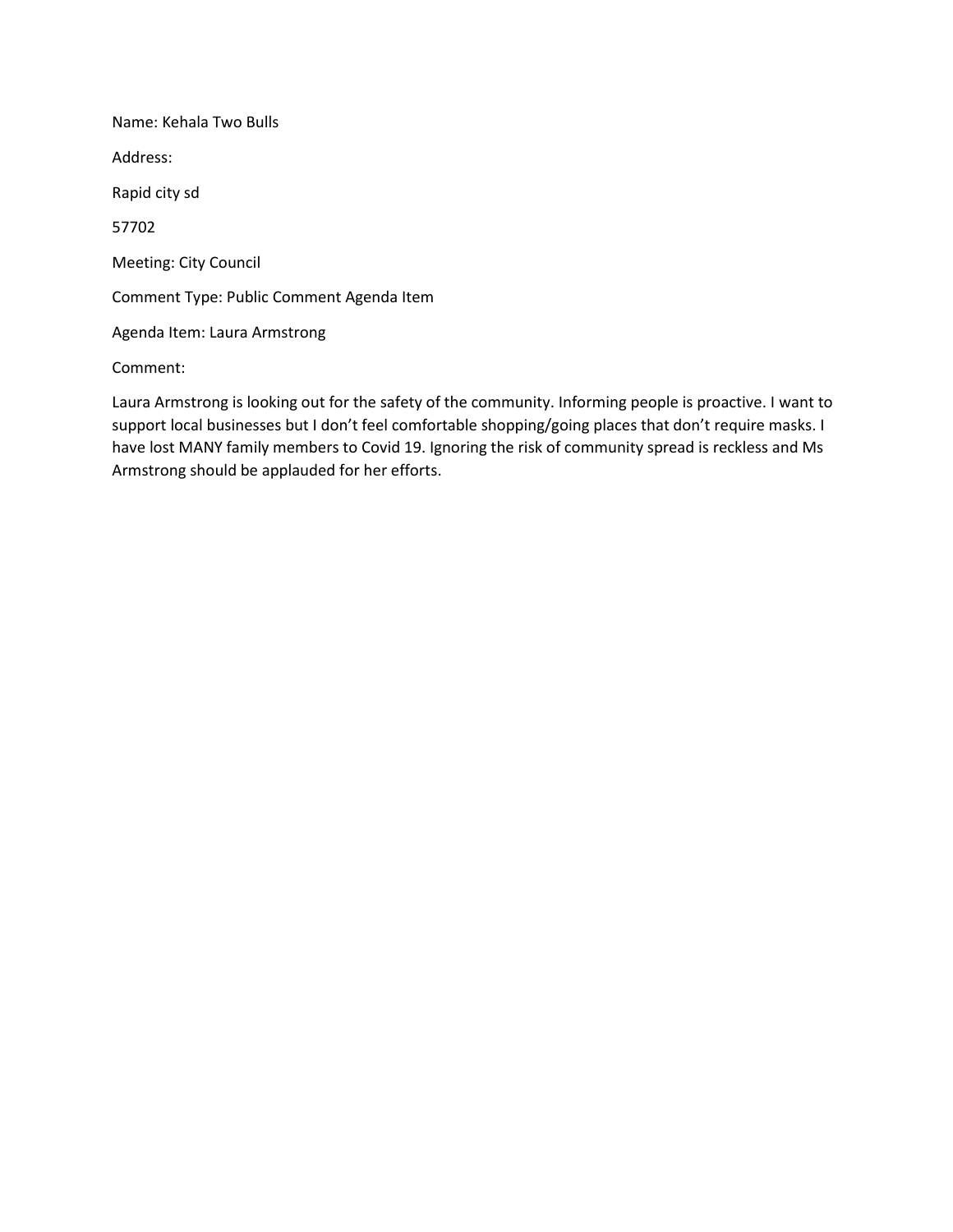Name: Hillary Presecan Address: Rapid City, SD 57702 Meeting: City Council Comment Type: General Public Commnet Agenda Item: I support Laura Armstrong

Comment:

Laura Armstrong has been fighting for our health & safety on the city council. She serves out of a passion for our community and we need more people like her fighting for us. When our federal, state, and city governments failed to act with common sense in response to Covid-19, she and others followed up with free-market actions. Now she's being vilified and is at risk of punitive action.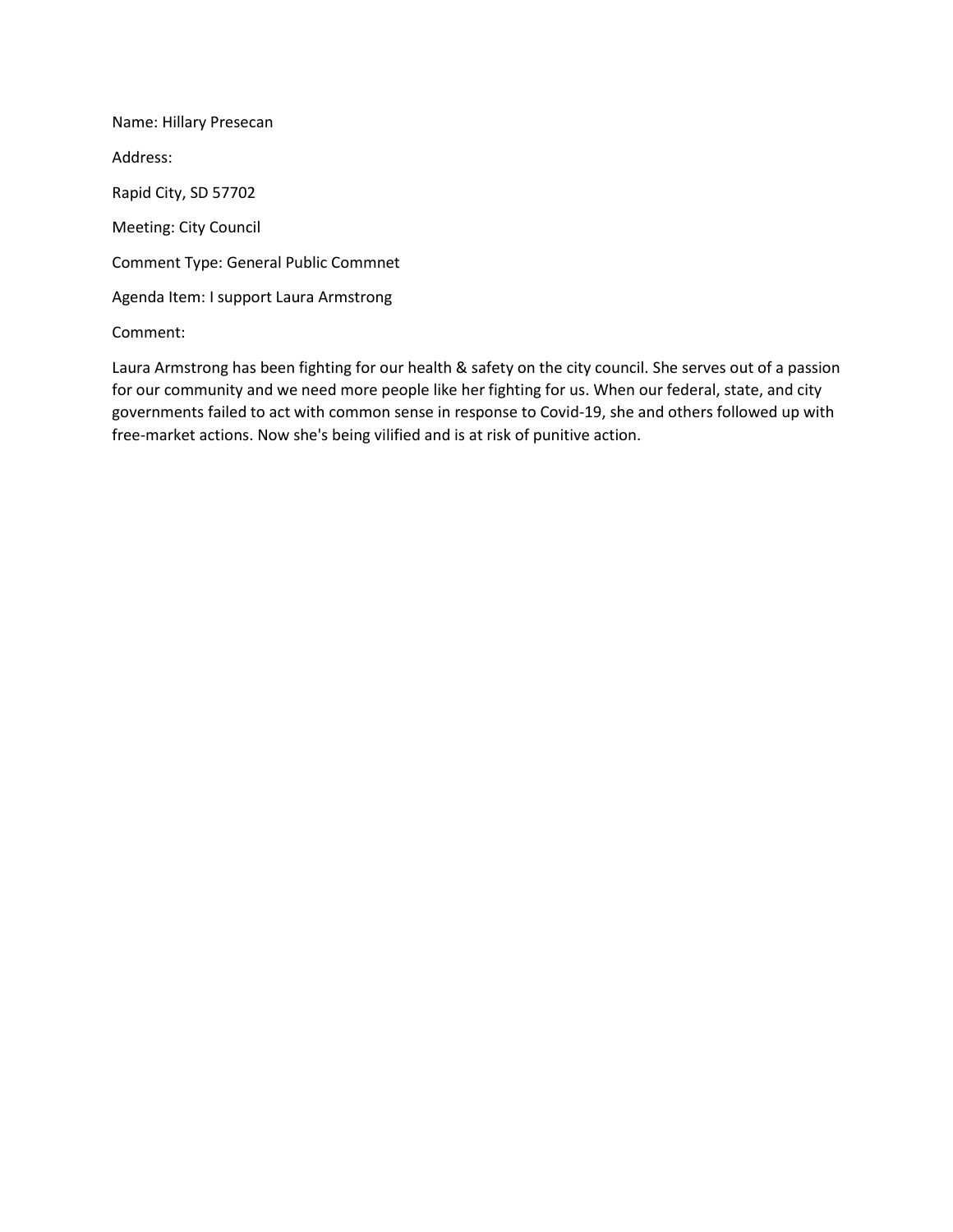Name: Gwen Fenhaus Address: Rapid City South Dakota 57702 Meeting: City Council Comment Type: General Public Commnet Agenda Item:

Comment:

I would like to state that I fully support Laura Armstrong in her fight for a mask mandate and all Rapid City Council that support this agenda. The people that are there fighting this do NOT represent most Rapid City residents they are just the loudest. Well done council women Armstrong.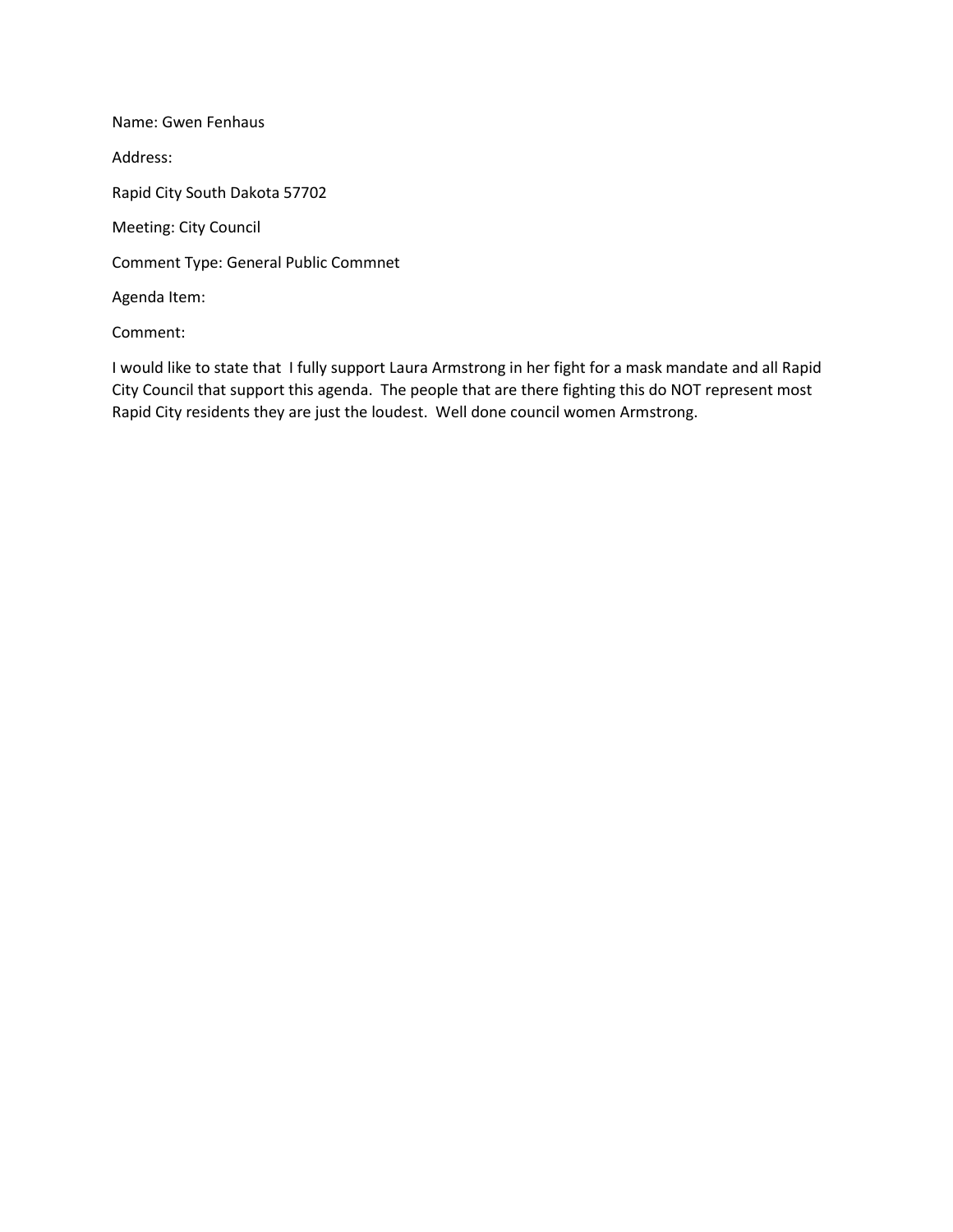Name: Gladys Storm Address: Meeting: City Council Comment Type: Public Comment Agenda Item Agenda Item: Facebook Page : Caring Businesses in Rapid City Comment:

I support Laura Armstrong. She has been a dedicated, hardworking, and fair member of the City Council. Laura truly cares about Rapid City and the citizens.

This list was made to help older people like us who need to know what businesses we can safely shop in.

Please dismiss these allegations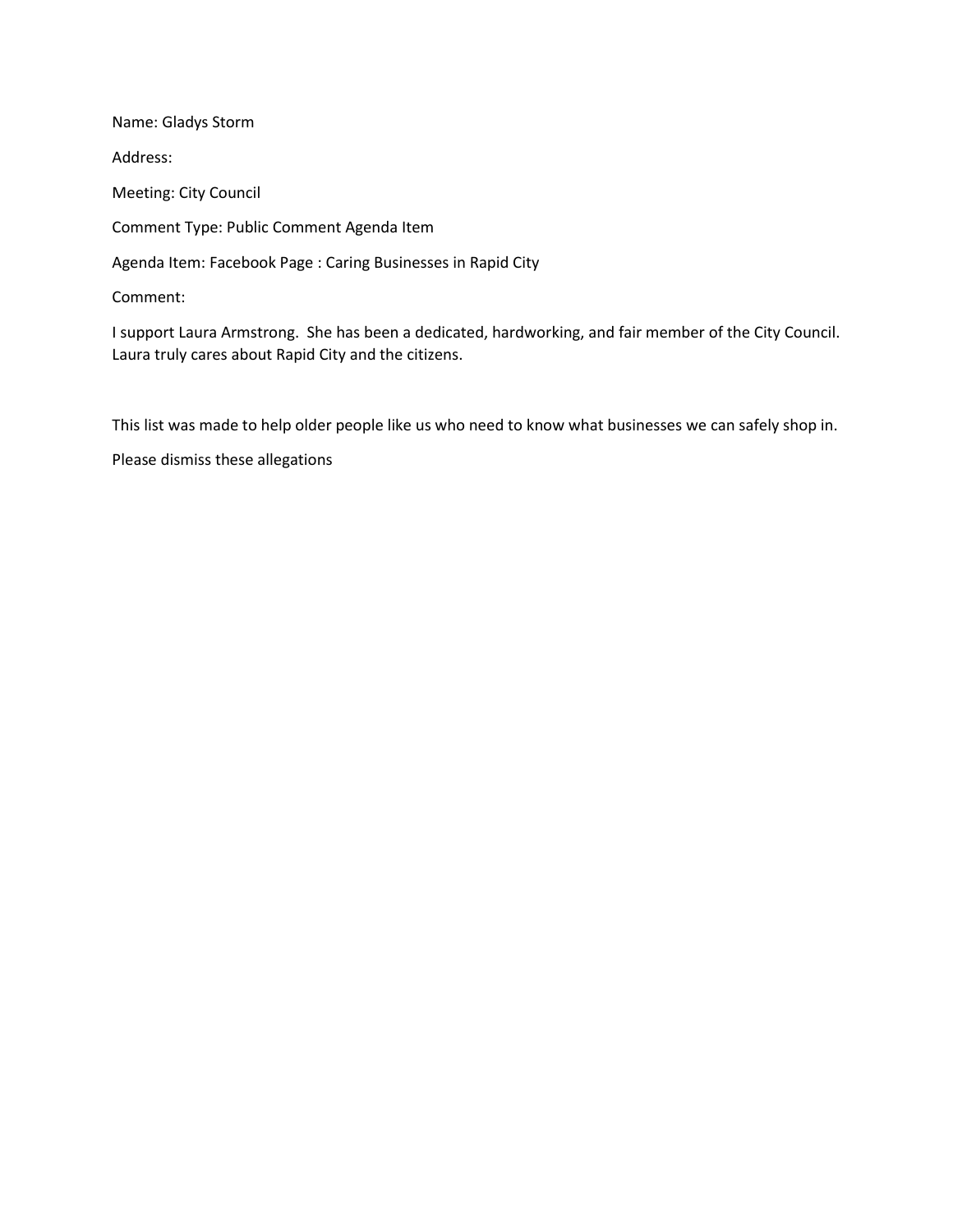Name: Kimberly Tilsen-Brave Heart Address: Rapid City, SD 57702 Meeting: City Council Comment Type: Public Comment Agenda Item Agenda Item: Laura Armstrong Comment:

Laura is the type of leader we all need. She is committed to creating an inclusive equitable community for all. It is absurd that these baseless claims are even being brought forward to the council. We need leaders that are compassionate for our people, Laura is just that.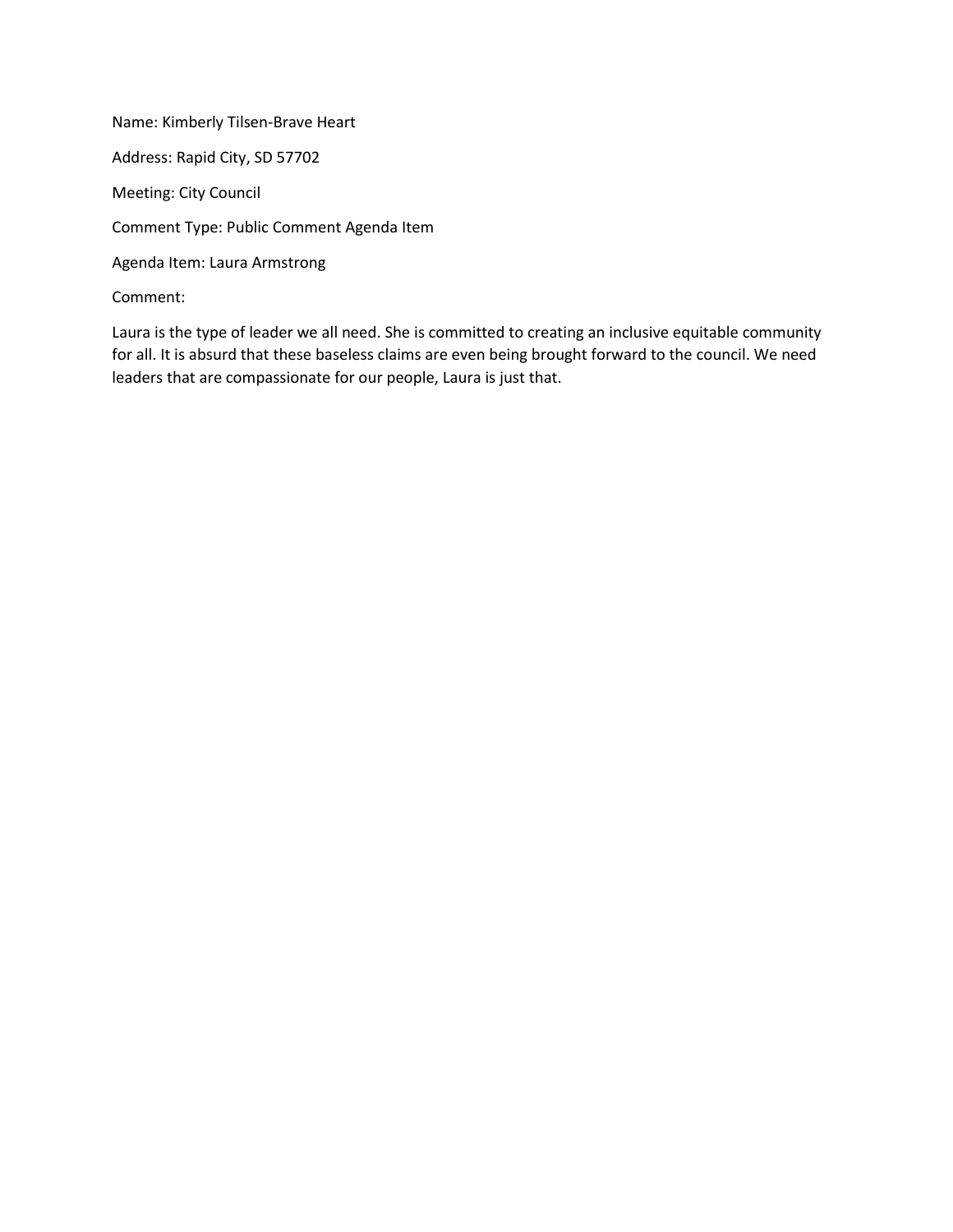Name: Rachel Caesar Address: Rapid City Meeting: City Council Comment Type: General Public Commnet Agenda Item: Executive Session

Comment:

Ms. Armstrong serving on the City Council is what gives me hope for the future. I hear about economic development groups wanting to bring professionals to the area, and I also hear people talk about being a local as if that should carry some weight. Well I'm a professional from a family who has lived in the Black Hills for over a century, and the actions taken against Ms. Armstrong make me want to take my family to another community where decisions are made based on logic instead of petty political ideologies. This isn't a "take my ball and go home" sort of decision. I believe my family would be safer elsewhere.

South Dakota is already becoming the laughing stock of the nation, please don't make it worse. Help to restore community pride by making a common sense decision about Ms. Armstrong.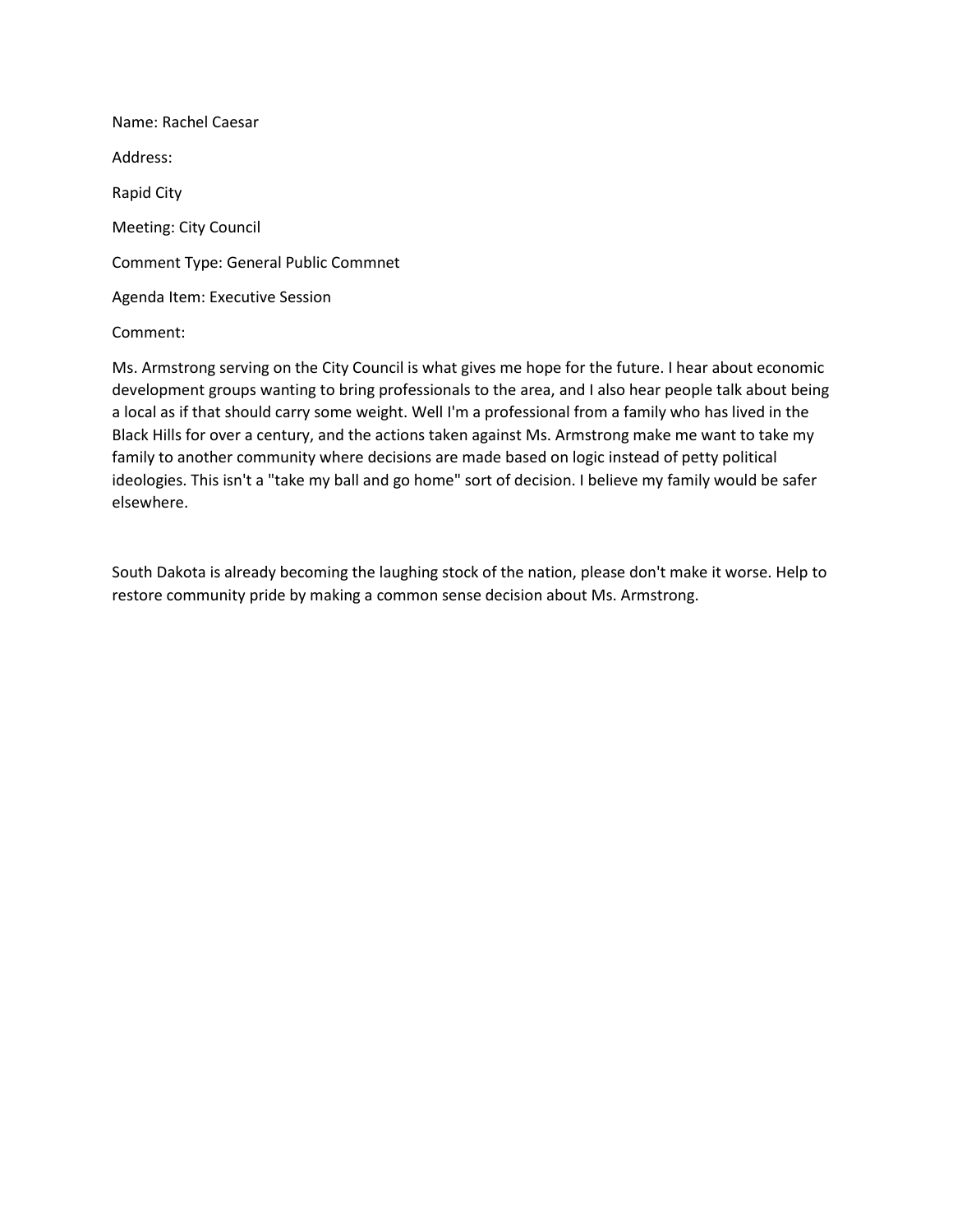Name: Sarah Shewbrooks Address: Rapid City, SD 57702 Meeting: City Council Comment Type: General Public Commnet Agenda Item:

# Comment:

Laura Armstrong has done what other members of this city and city council were too afraid to do by taking a definitive stance supported by science on our community response to COVID-19. While other council members and city leaders allowed politics and misinformation to lead them in their actions, Laura did what needed to be done for the safety of our community. As a scientist and public health worker I fully support Laura and I'm embarrassed by our community members who have taken action against her. I support science, so I support Laura Armstrong.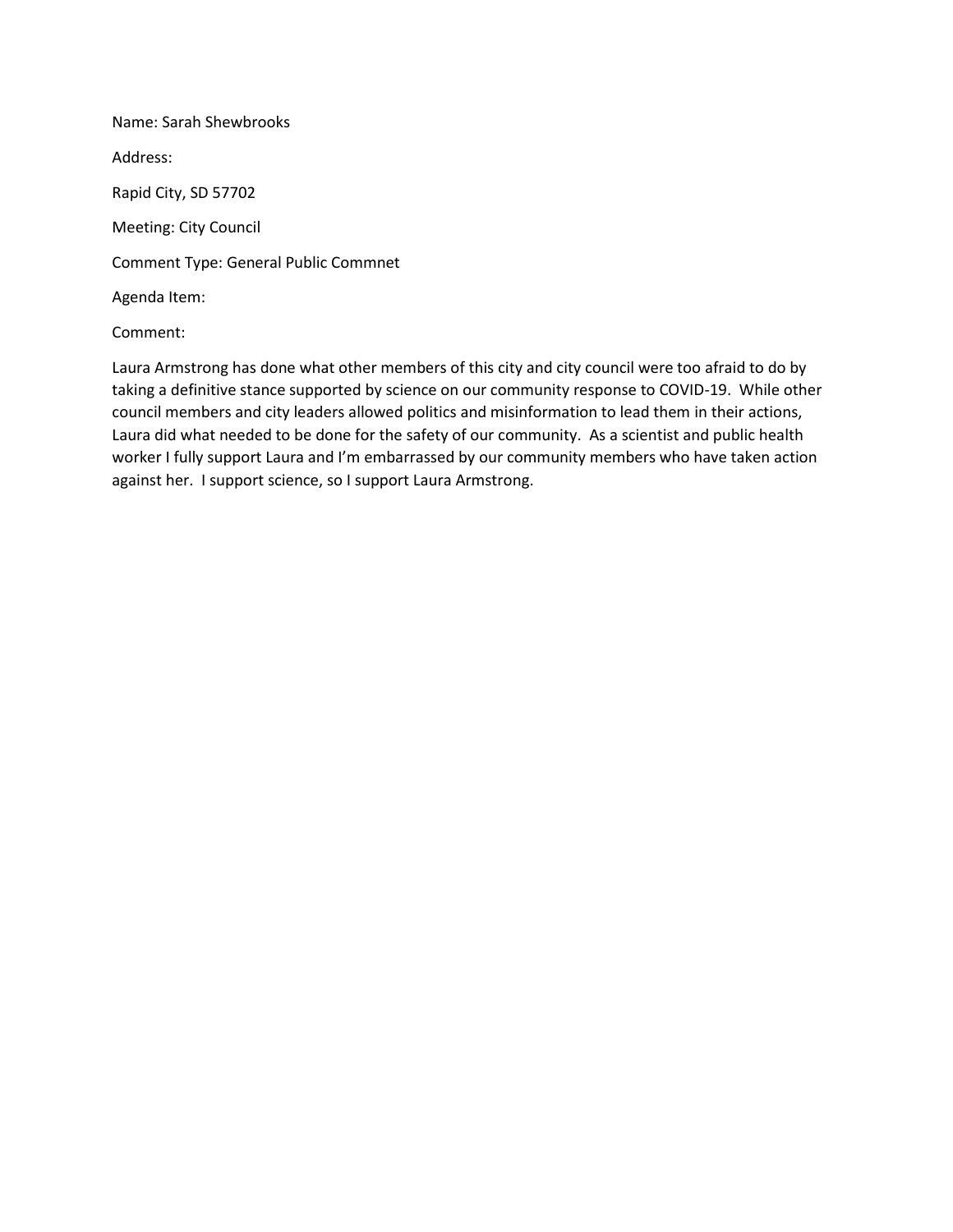Name: Colleen Ragan Address: Rapid City, SD 57701 Meeting: City Council Comment Type: General Public Commnet Agenda Item: L. Armstrong complaints

Comment:

I rarely comment on City Council but I must speak out in favor of Laura Armstrong and her support of masking while in public spaces. I've known Ms. Armstrong for several years and appreciate her commitment to studying issues, her honesty and "cut to the chase" delivery. She speaks passionately which some may think is condescending, but she loves our city, is concerned with the health of all people and respects the right to free speech. The FB page praising businesses requiring masks was only support and appreciation, not cyber-bullying. It would be like saying every person who attended the rally on 1/6 favored storming the capital and rioting. Please Rapid City, it is time to work together, and Armstrong continues to prove her integrity and commitment to our community by speaking up for a large number of people who have shared our opinions and issues with her. Thank you for your most serious consideration in this matter.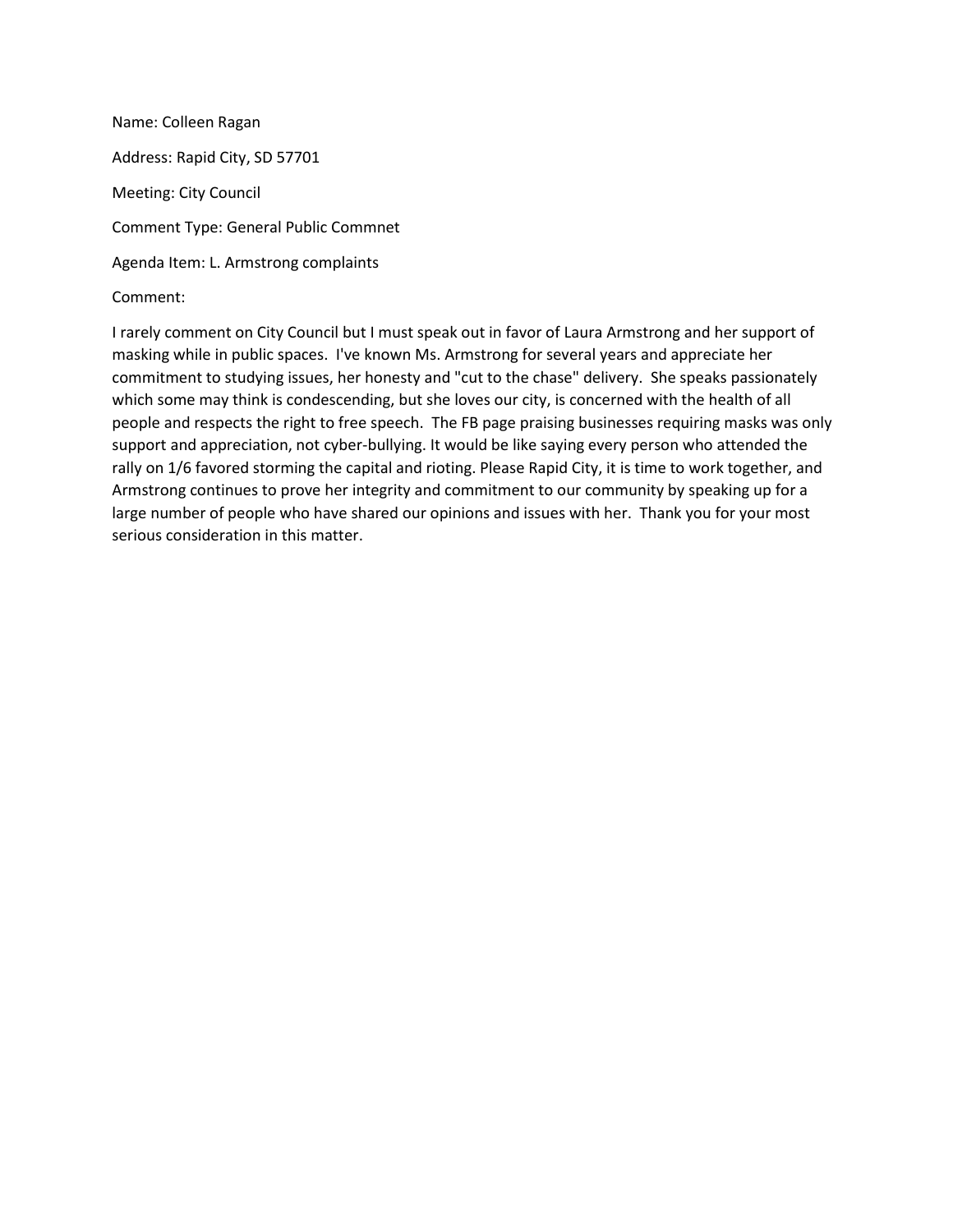Name: Peggy J Vidal Address: Meeting: City Council Comment Type: Public Comment Agenda Item Agenda Item: Laura Armstrong Comment:

I support Laura Armstrong and know that her involvement in providing a list of businesses that support mask mandates was done in good faith and there was no malice. She is good for Rapid City and a very valuable and credible council member who uses empathy every day.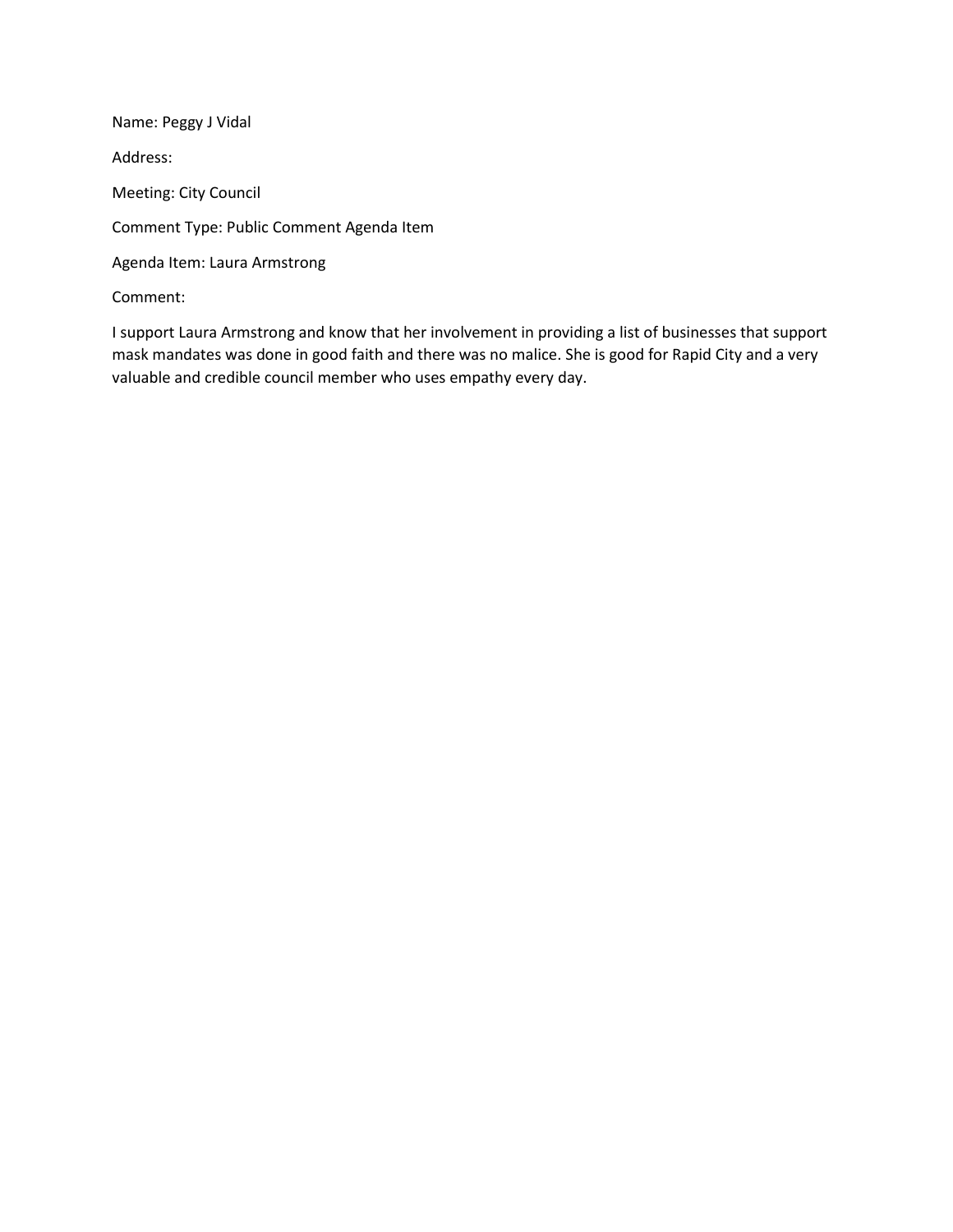Name: Meghan Knowles Address: Rapid City, SD 57701 Meeting: City Council Comment Type: Public Comment Agenda Item Agenda Item: Laura Armstrong

#### Comment:

I am writing in support of Laura Armstrong. The allegations that she started a "naughty list" are patently false. I have been a member of this group since its inception. Negative posts are not allowed and negative comments are deleted immediately. The purpose is to allow citizens to find a way to help protect their vulnerable loved ones. That is the \*very\* thing that city council members should be doing! Since the city council has abdicated their public health responsibilities during this pandemic, we citizens are left to our own devices to try and find ways to help our vulnerable loved ones. This Facebook page is one tool. Two city council members attended a citizens for liberty meeting to strategize on how to defeat a mask mandate. Will they be censured and removed for their own "extracurricular activities"?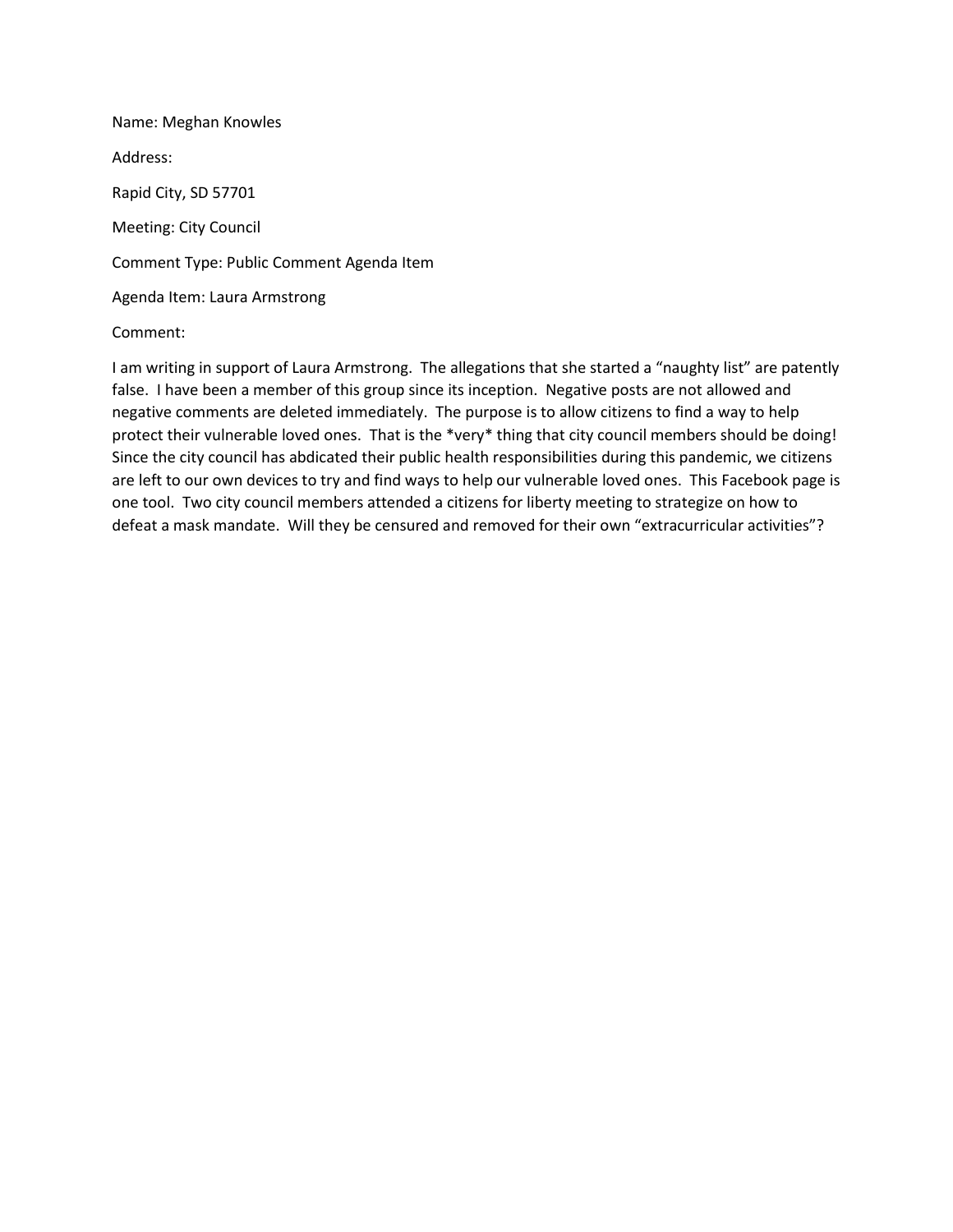Name: Cher Daniel Address: Meeting: City Council Comment Type: General Public Commnet Agenda Item: Re. Council Woman L. Armstrong Comment:

It is apparent that a small vocal minority of citizens who continually attend city and school board meetings have one sole purpose in mind. To use these meetings as their own political pulpits from which they feel they have every right to defame others, and share their own opinions using tirades and their own one sided lens. They do not go to these meetings to see the whole picture or be helpful to our community. They use the armor of "free speech", but when an individual or group of any kind uses this same right but it maybe puts them in a bad light they immediately take offense. Their tactics are nothing more than a modern day witch hunt. While the council should investigate and question concerns that come from the community, I would hope as a collective group of leaders you look at facts and information with an objective lens as you have volunteered and been elected to do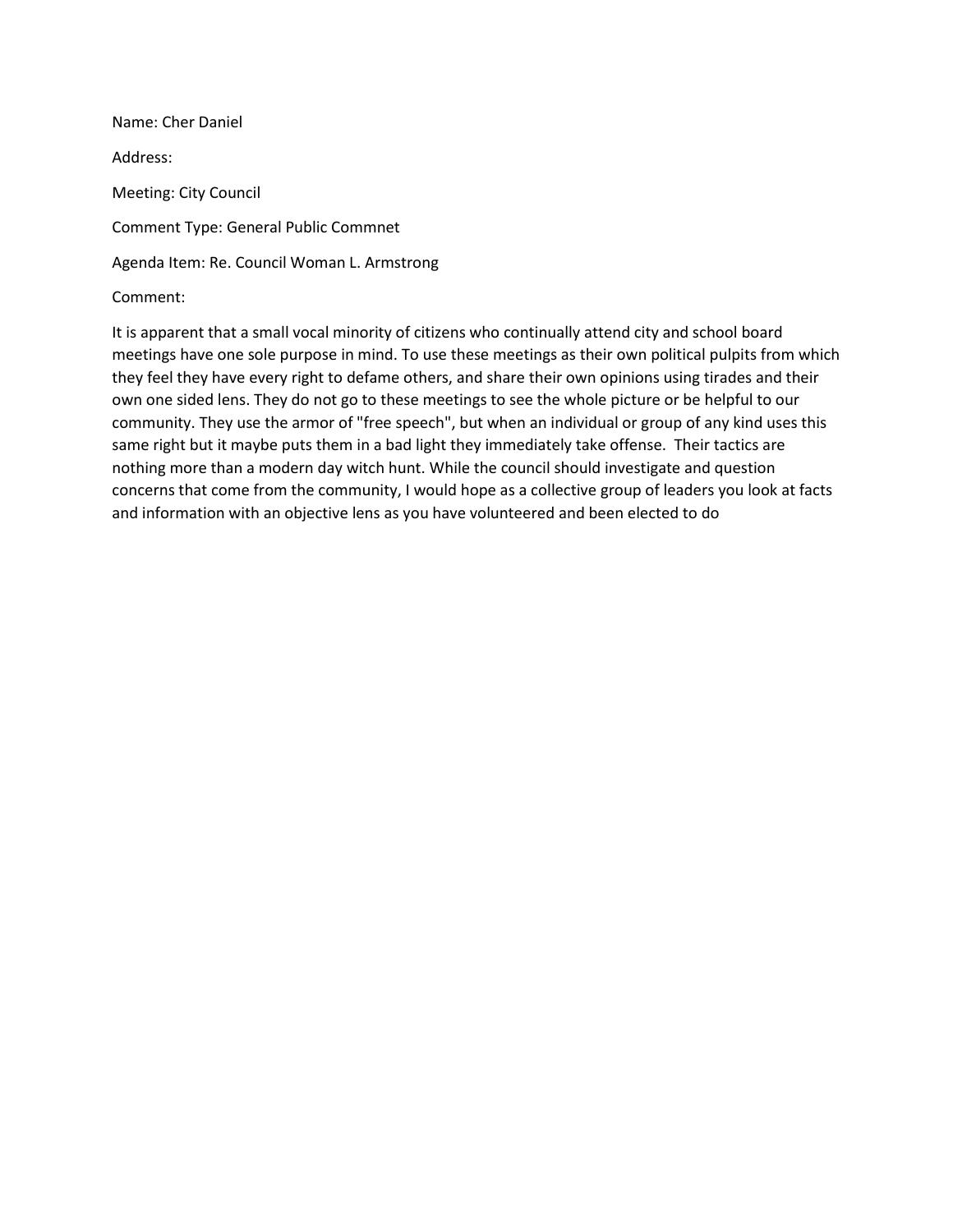Name: Amy Burke Address: Rapid City, SD 57702 Meeting: City Council Comment Type: Public Comment Agenda Item Agenda Item: Laura Armstrong Support

# Comment:

Please do not censure or remove Laura Armstrong from the City Council. Her passion and drive to improve Rapid City is a reason why I support her completely. I didn't even vote for city issues before Laura ran for the City Council. She showed my family and me how the local government affects our every day life. I appreciate her drive to understand all sides of an issue before making her decision. Laura represents my district and I would appreciate her to continue on the Council.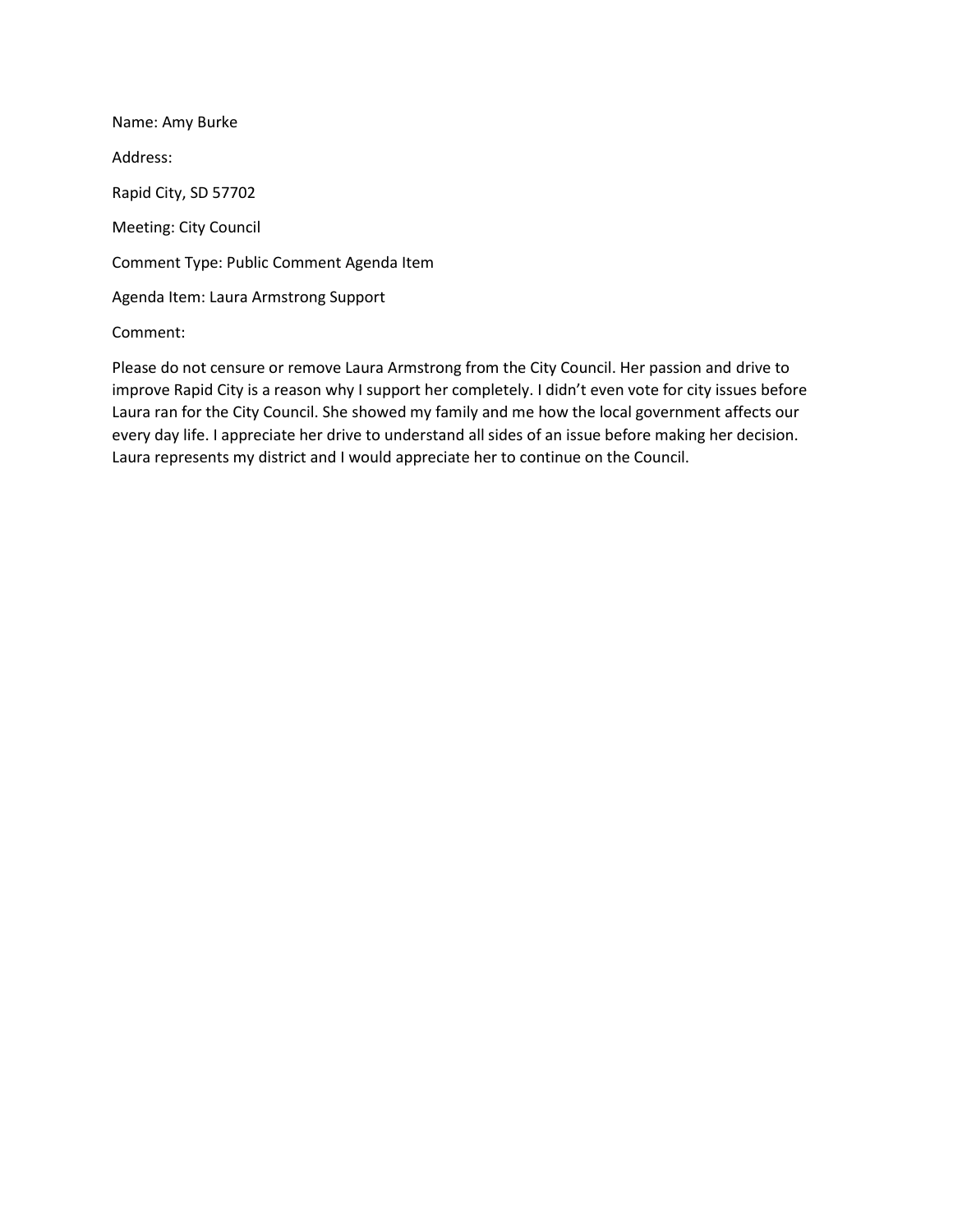Name: Maggie Engler Address: Rapid City SD 577702-3228 Meeting: City Council Comment Type: General Public Commnet Agenda Item:

Comment:

The complaints against Councilwoman Laura Armstrong are nothing but that - loud angry complaints. We are all going to hold our own opinions. The folks speaking against her have a right to their opinion. However, there has nothing this Councilwoman has done that deserves censure or removal from the City Council. She has broken no law. She has not threatened anyone. She has not done the members of the city or the Council a disservice. She has simply stated HER opinion about what is the best course of action for our community.

I stand with Laura Armstrong.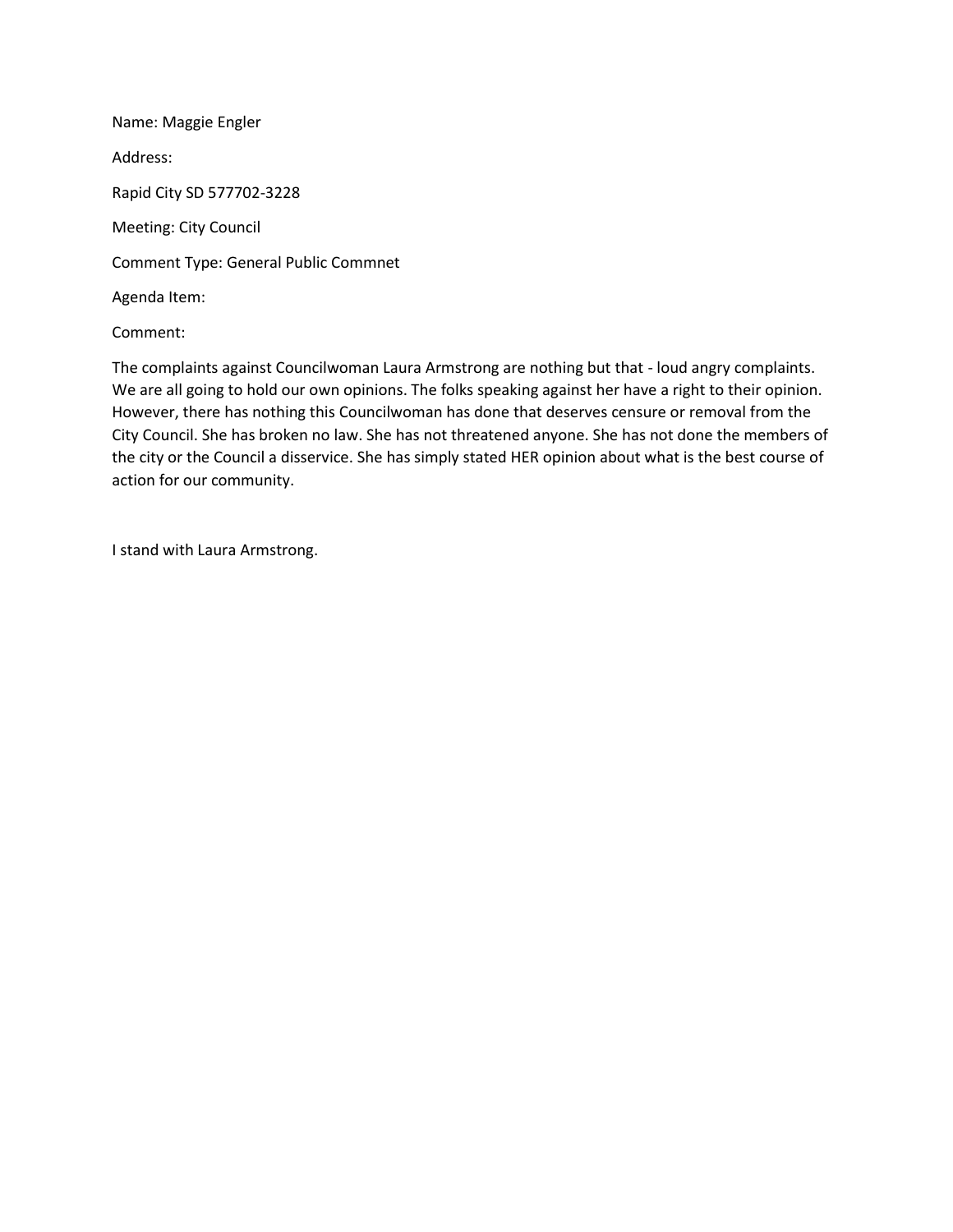Name: Yoko Sugawara Address: Rapid City, SD 57701 Meeting: City Council Comment Type: Public Comment Agenda Item Agenda Item: Laura Armstrong Discussion Comment:

Caring Businesses of Rapid City is an excellent resource for venerable populations to learn where they can shop safely during the pandemic. I do not believe it is a discrimination against shops who chose not to adhere to the CDC COVID guidelines. I support Laura Armstrong and her efforts.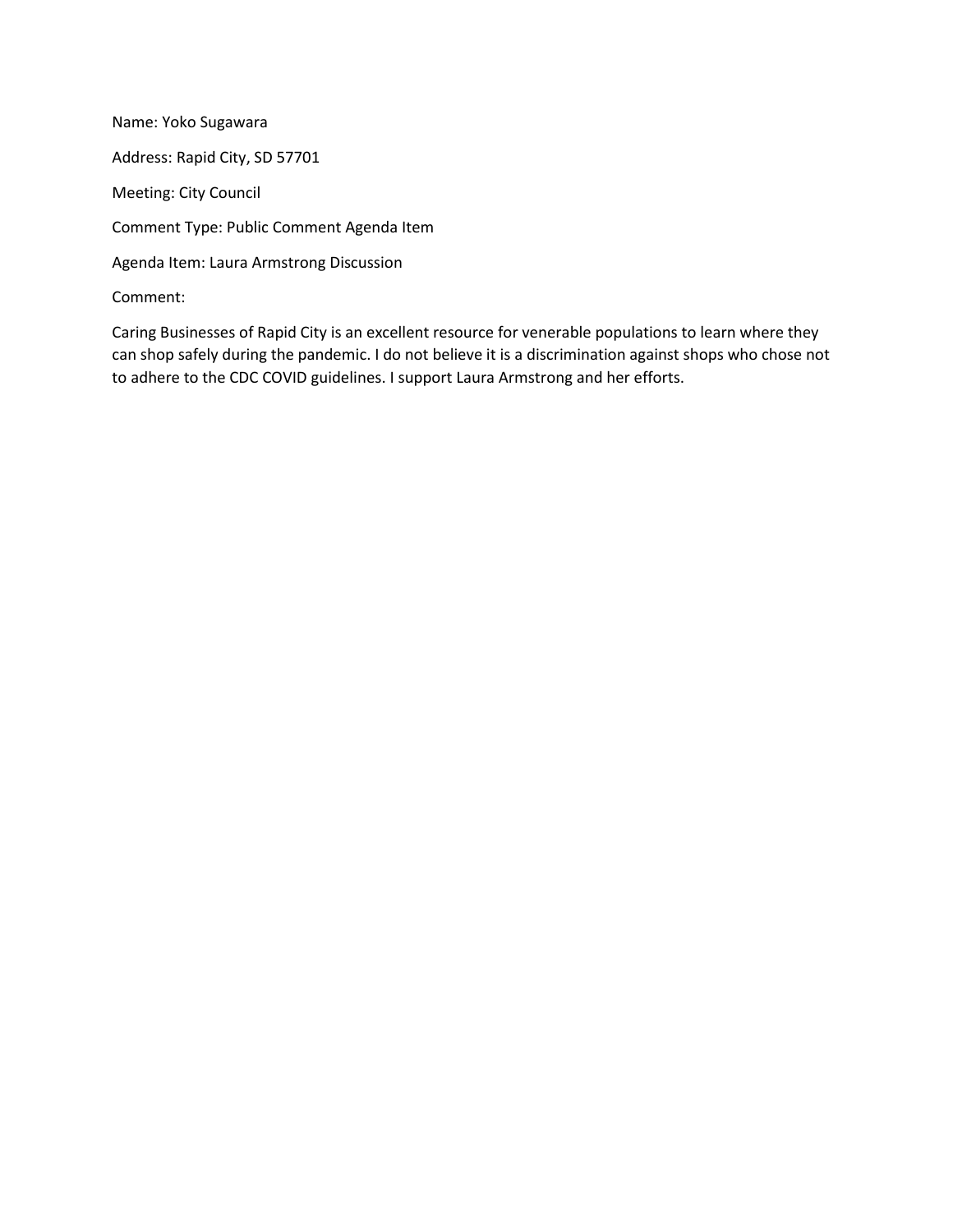Name: Trish Anderson Address: Rapid City, SD 57702 Meeting: City Council Comment Type: Public Comment Agenda Item Agenda Item: Pro Laura Armstrong

# Comment:

Laura Armstrong won her first term election in Ward 5 with 68% of the votes. She is so popular in her ward that she ran un-opposed for her second term. If the Citizens for Liberty do not care for her stance, they should find and support a Ward 5 candidate to run against Ms. Armstrong. That is democracy...that is how our country has operated for over 200 some years. The slur campaign and back room innuendo to try and force Ms. Armstrong to step down shows that her opponents are lazy and unable to muster the votes or support to defeat Ms. Armstrong the legal way.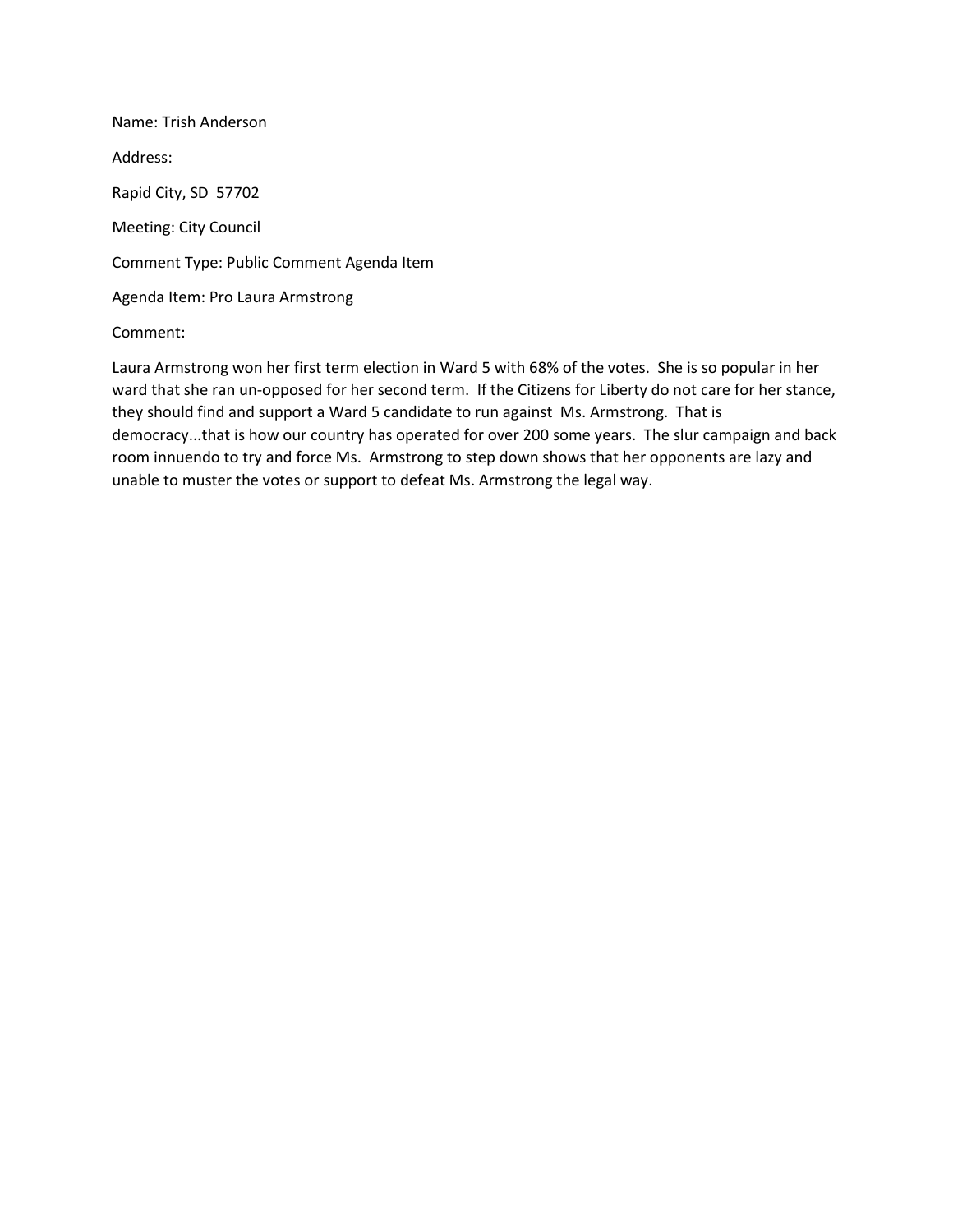Name: Sandra Fire Lightning Address: Rapid CIty SD 57701 Meeting: City Council Comment Type: General Public Commnet Agenda Item: Laura Armstrong Comment: I oppose the waste of our tax dollars on this meeting. "Cancel culture" hecklers now seek to "cancel" Councilwoman Armstrong.

The City position is it's "personal choice" and the "free market" to not wear a mask. Then it is equally "choice" to wear a mask.

Our businesses were given the "choice" whether or not to require masks - and every citizen in Rapid the "choice" to go there or not. Sharing information on each business' "choice" so individuals can make their "choice" is literally how the "free market" works.

It's the ultimate hypocrisy to claim "choice" and "free market" for no masks then cry foul when others use "choice" and "free market" for use of masks. You cannot have it both ways.

Councilwoman Armstrong was duly elected by her constituents, and this Heckler's Veto is a waste of city resources.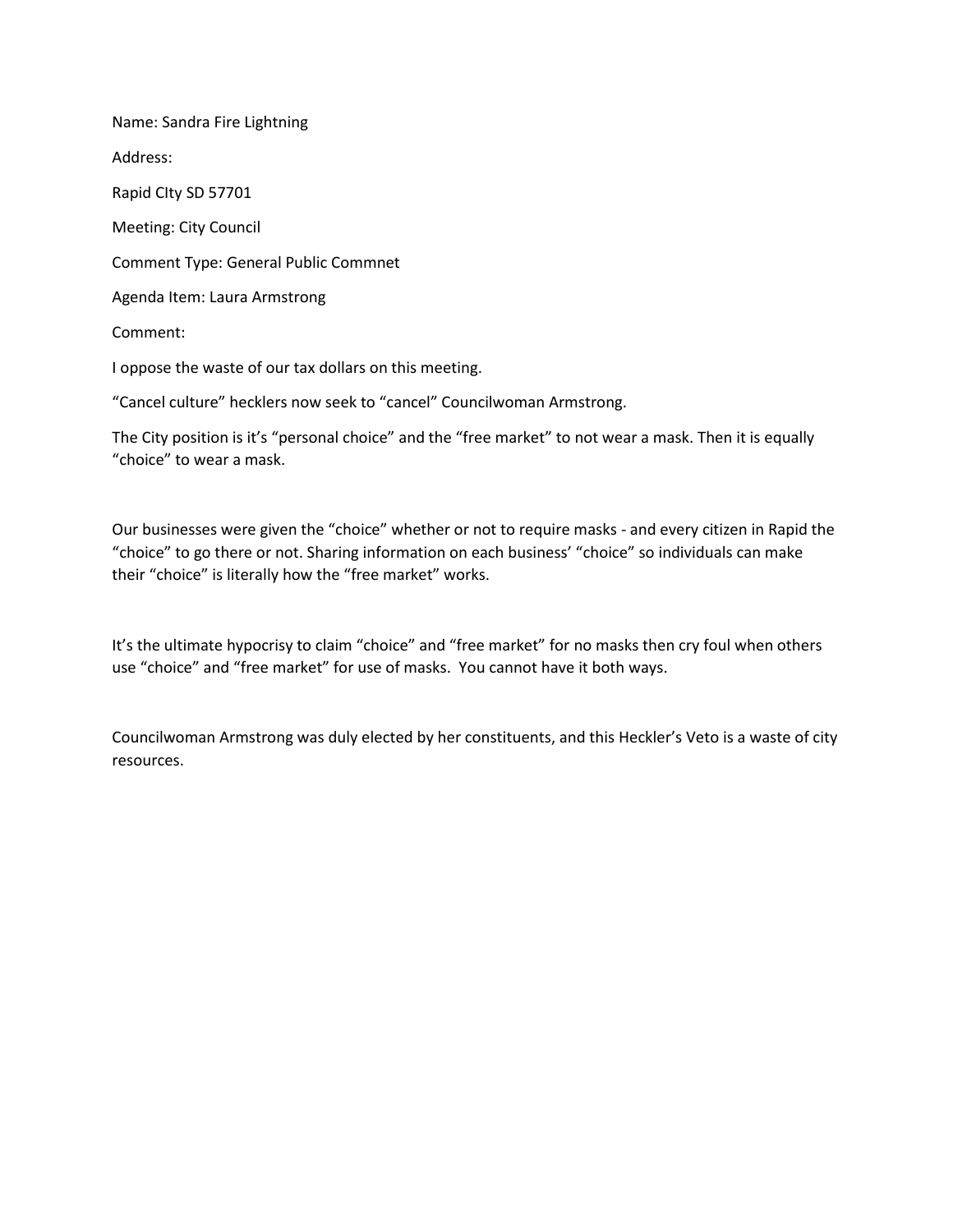Name: Patrick O'Leary Address: Rapid City, SD 57705 Meeting: City Council Comment Type: General Public Commnet Agenda Item:

### Comment:

Laura Armstrong delivers stable and strong leadership. Her commitment to the residents of Rapid City is apparent in her willingness to listen to science, act upon facts, and smile in the midst of heated challenges. Laura makes a significant contribution to our community in these stressful times, as a health professional and a representative for our community

Wearing a mask, following CDC recommendations is consideration for fellow human beings and is not a political statement or issue. Anyone's refusal to, or campaigning against, wearing a mask, cannot and should not call themselves a Christian. If they choose to identify as one they must precede "Christian" with the word "convenient".

I hope all will act in the best interest of our community and make a choice on the side of what is best for their neighbors, our children, senior citizens and support the strong leadership of Laura Armstrong.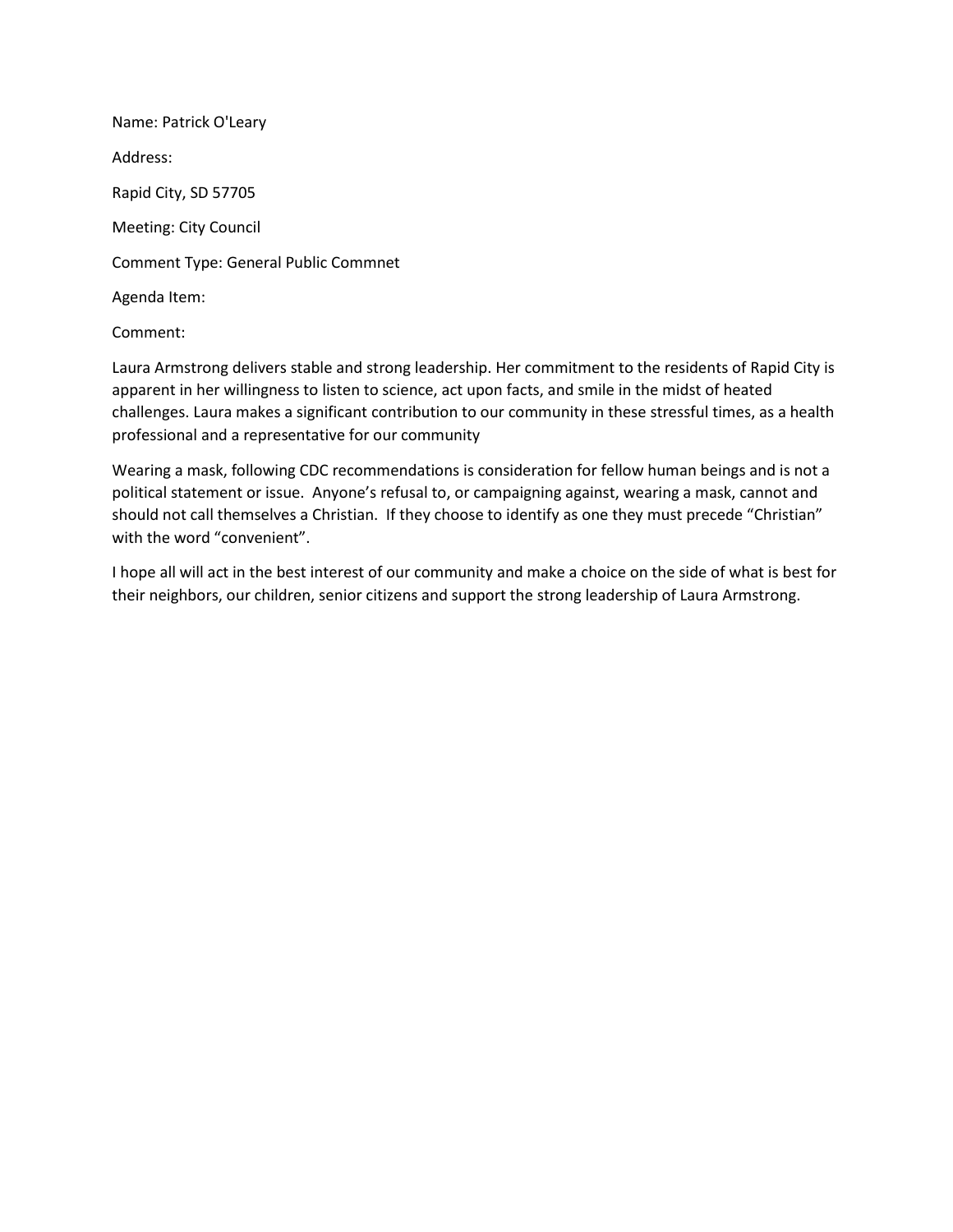Name: Tye Kuyper Address: Rapid City, SD 57702 Meeting: City Council Comment Type: General Public Commnet Agenda Item: Laura Armstrong executive session

#### Comment:

I am writing this in support of Laura Armstrong. Laura's involvement in the Caring Businesses group should not be considered a code of conduct violation. The Facebook group has been a great service to our community for those seeking this information. The group is a helpful resource, not a place for business shaming or poor experiences. There is no "naughty list".

The Code of Conduct says officials are to demonstrate the highest standards of conduct, personal integrity, & honesty. I believe Laura exemplifies these characteristics. She might have strong opinions, but she would never do anything to harm the people of RC.

Ask yourself this. Does she have integrity, does she take her role on City Council seriously & does she make decisions with our community's best interests in mind. If you truly reflect on that, & are mindful of your own responsibility to the code of conduct, I hope you will vote for no punishable action.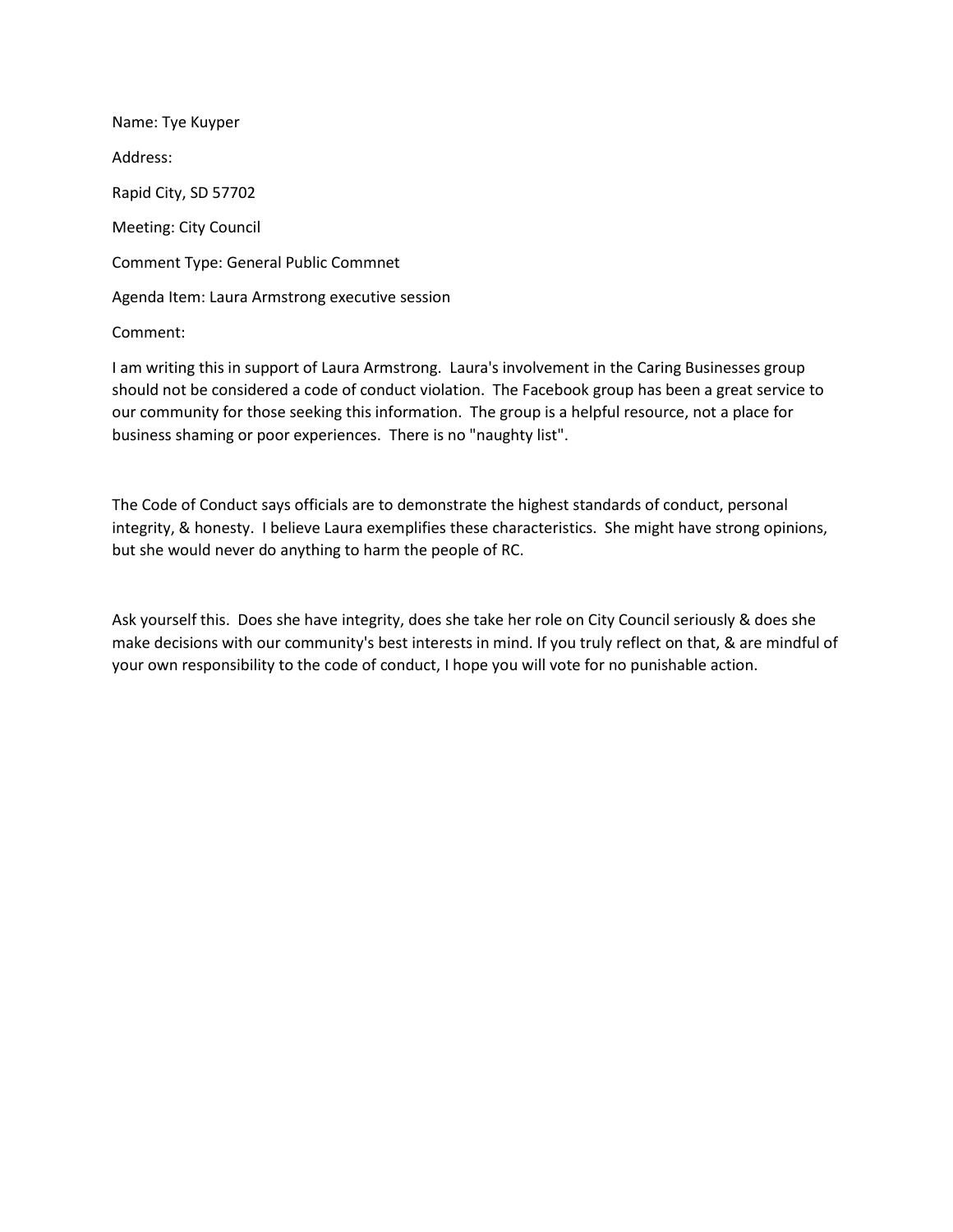Name: Karen Pearson Address: Rapid City SD 57701 Meeting: City Council Comment Type: General Public Commnet Agenda Item: Laura Armstrong

#### Comment:

I am very appreciative of Ms. Armstrong advocating for supporting best practice public health actions to prevent the spread of the coronavirus. I appreciated her Facebook posting identifying businesses that support mask-wearing, making it easier to shop locally. I believe she has been professional and appropriate in her words and actions. Recently, it seems if a person believes something different than a small vocal group of people in our city believe, the person is targeted in a very destructive manner. If we believe in freedom of choice, Ms. Armstrong deserves to be respected for her choice to provide information to people like me, who look to remain safe and support businesses that have chosen to require masks. I have seen nothing negative from her in terms of the businesses that choose not to require masks. I encourage you, with Ms. Armstrong in her position, to move forward taking care of the business of our community.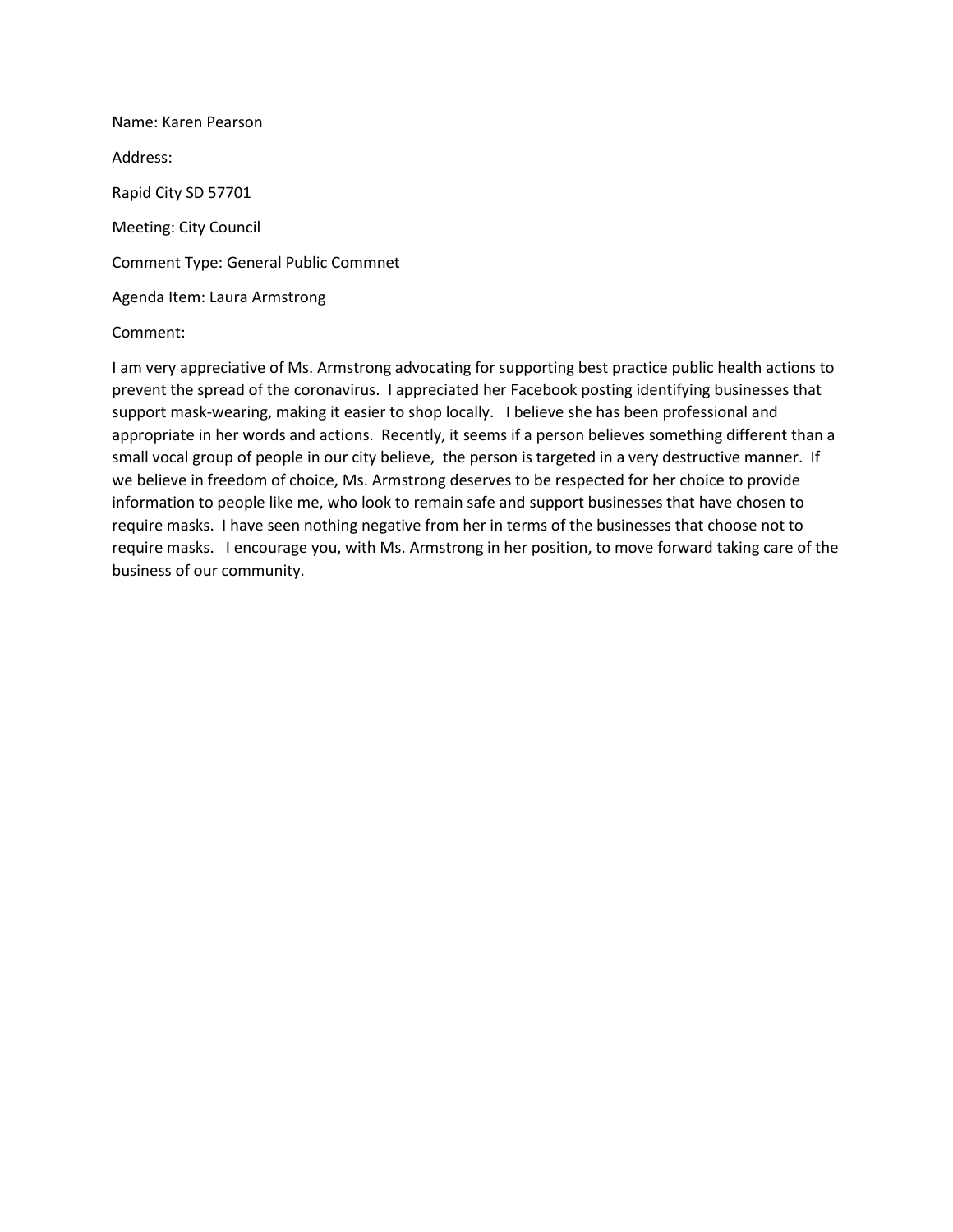Name: Susan W. Callahan Address: Rapid City, SD 57702 Meeting: City Council Comment Type: Public Comment Agenda Item Agenda Item: Support of Laura Armstrong

Comment:

I am commenting to voice my total support for Laura Armstrong!! I feel very strongly that everyone should be wearing masks due to Covid-19. I appreciate knowing the names of local businesses which do not require masks so that I don't waste my time by giving them any of my business. If I come across any such businesses, I publish a public post on my personal Facebook page so that others know of these businesses.

I thank Laura for her tenacity and willingness to help us all navigate this difficult lansdscape!!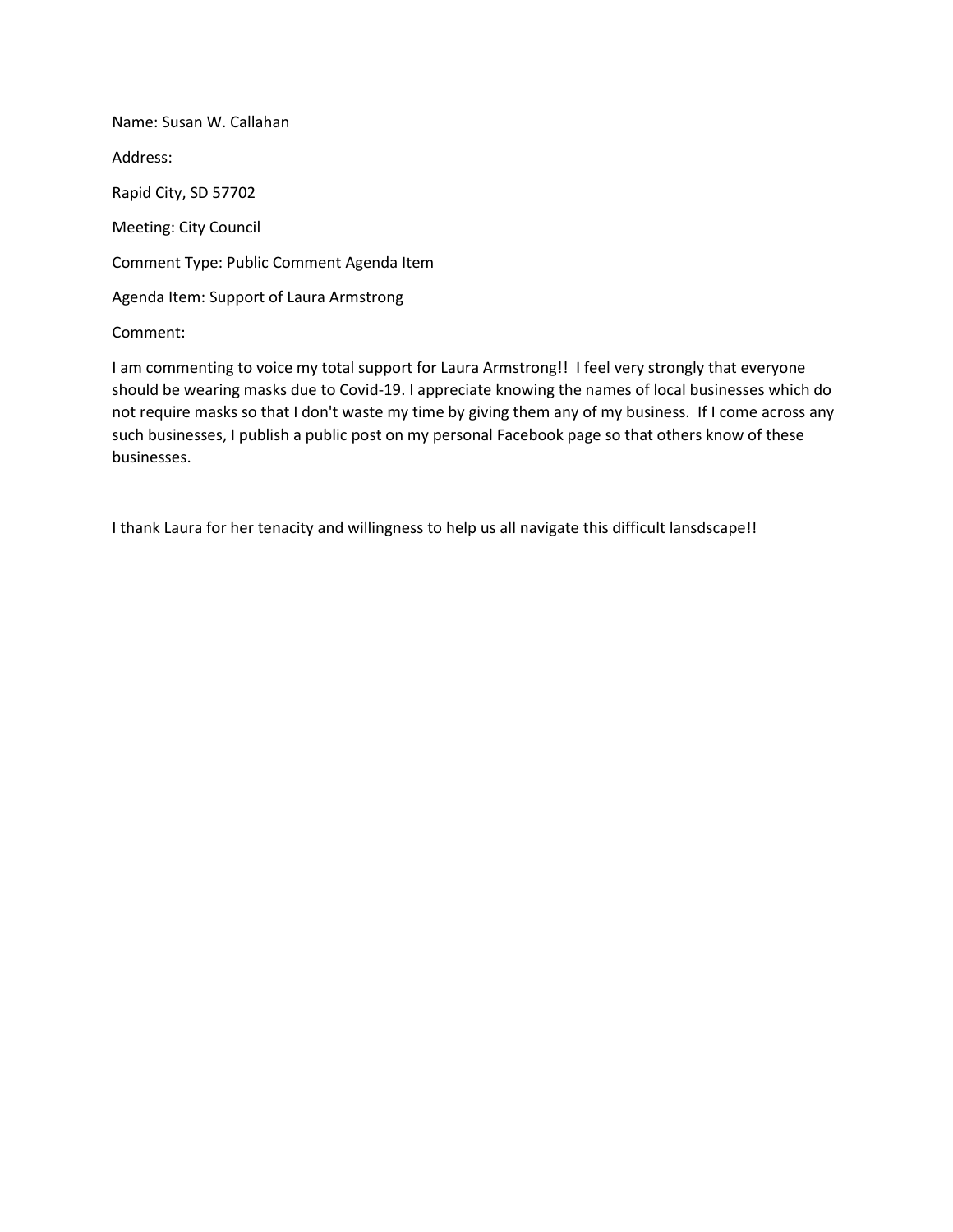Name: John Halverson Address: Meeting: City Council Comment Type: General Public Commnet Agenda Item: Comment:

Laura Armstrong has lately been under attack from various members of the Common Council that seem to be willfully ignorant of established scientific evidence regarding this current pandemic and seem to be bent on having their false ideology forced on this community. I stand behind Ms. Armstrong (in spite of our longstanding political differences) and with the guidelines of the CDC. This is not a political issue where woefully uninformed parties can replace established science with their politically driven drivel to "virtue signal" their allegiance to one party or another. This is about the very lives of their fellow citizens. Mask up, Rapid City!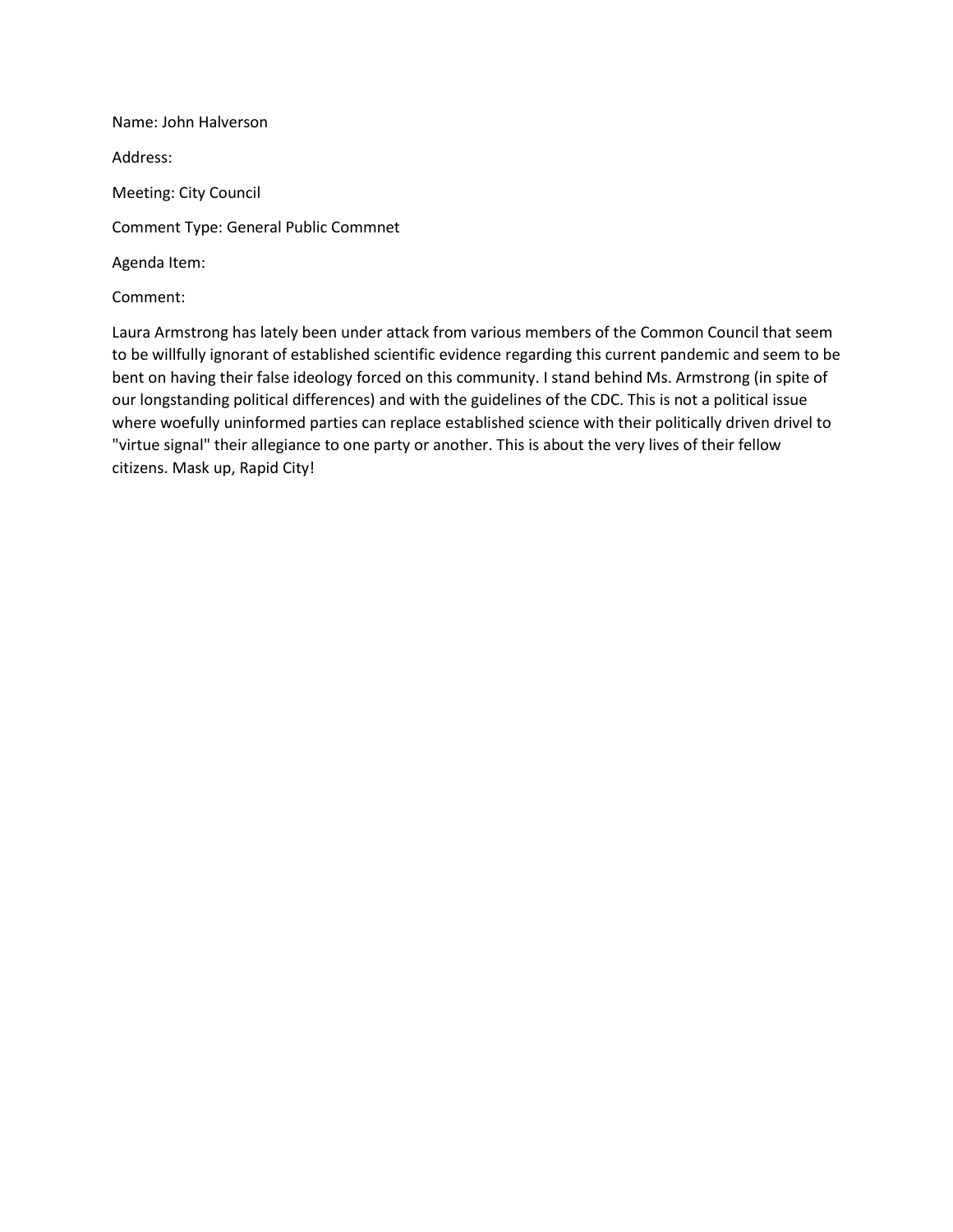Name: Allison Ireland Address: Rapid City, SD 57702 Meeting: City Council Comment Type: General Public Commnet Agenda Item: Laura Armstrong

#### Comment:

I have recently become a resident in Laura's district. I have not been able to attend any of the city council meetings for several reasons, mainly because I'm trying to social distance. I feel that Laura is using facts as well as true compassion for others in her request for masks and social distancing. I honestly feel she has the best interest of our city in mind. I have known Laura for 20 years, I have worked with her and have always admired her ethics. She is passionate about her beliefs and she is using facts to back these beliefs up. She isn't out to run businesses into the ground- what would be her motive for THAT? She isn't out to take away anyone's freedoms. She is simply looking to keep the city safe and well. I trust she has my best interest in mind. I am proud to say I support her, I am even more proud to say I live in her district. I am grateful for her and her efforts.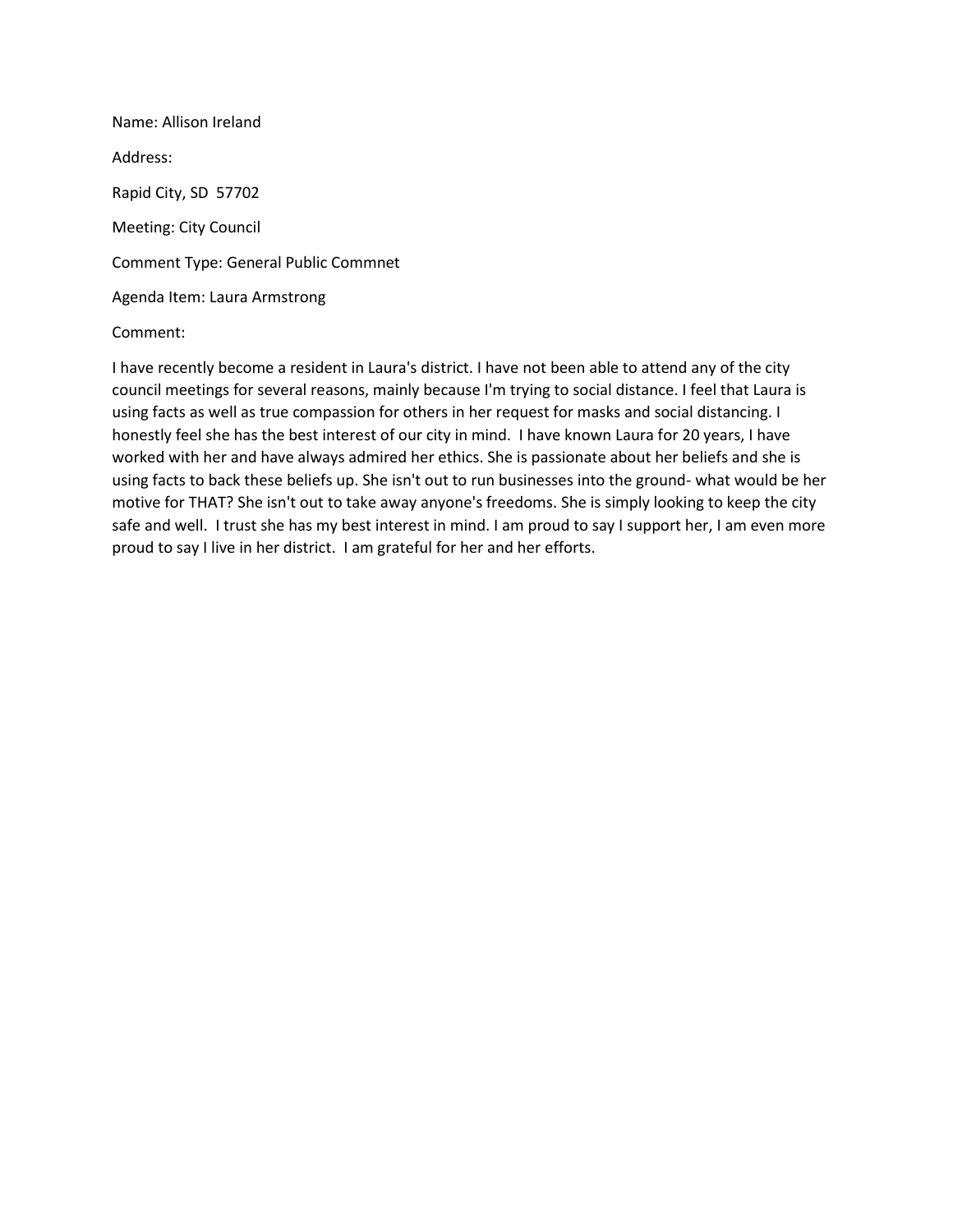Name: Dawn M Arkinson-Red Cloud

Address:

Rapid City, SD 57703

Meeting: City Council

Comment Type: Public Comment Agenda Item

Agenda Item: City Council discussion related to Laura Armstrong, February 1, 2021

Comment:

I fully support Laura Armstrong on City Council as she is a phenomenal leader with impeccable and admirable ethics! She continues to create an atmosphere where the community's wellbeing and health are the epitome of her decisions. I am asking that she continue her critical progress within the city by dismissing these allegations. She is an influential and prominent leader that we need! Thank you.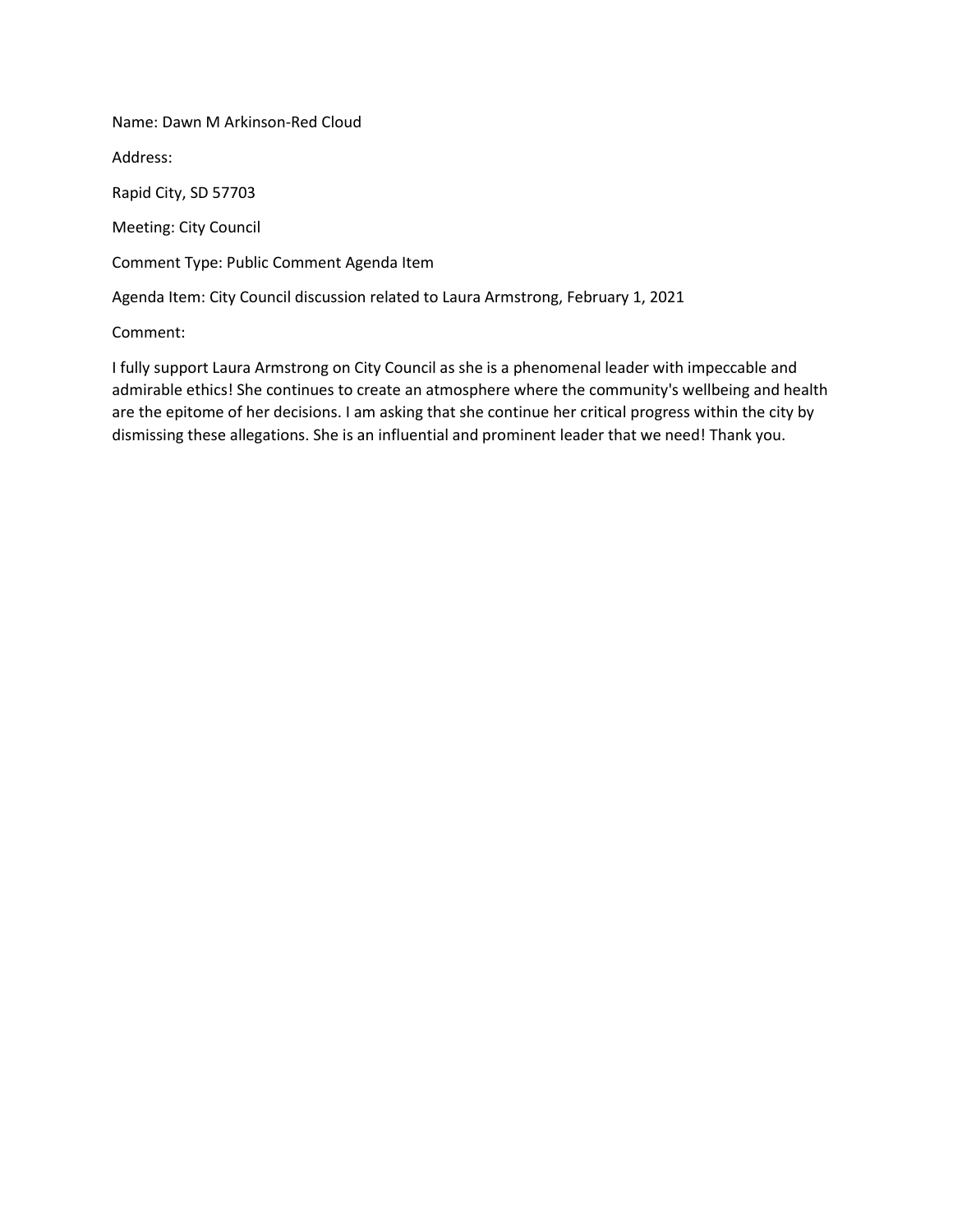Name: Bradley Bailey Address: Rapid City, SD. 57702 Meeting: City Council Working Section Comment Type: Public Comment Agenda Item Agenda Item: Laura Armstrong

Comment:

The Citizens for Liberty appear to be lodging a complaint against one of our finest City Council members, Laura Armstrong. This small group of people don't appear to understand we all have liberties, and Laura is standing up for the liberties of other citizens. This group seems to be bullies, as well.

Laura Armstrong has been a rock during this pandemic, trying her best to keep the citizens of Rapid City safe. We each have our individual liberties, not just the Citizens for Liberty. Laura's actions have helped us, who take this pandemic seriously, stay safe by recognizing which businesses are taking steps to keep their customers safe. I applaud her actions. Keep Laura on the City Council and her voice heard for us!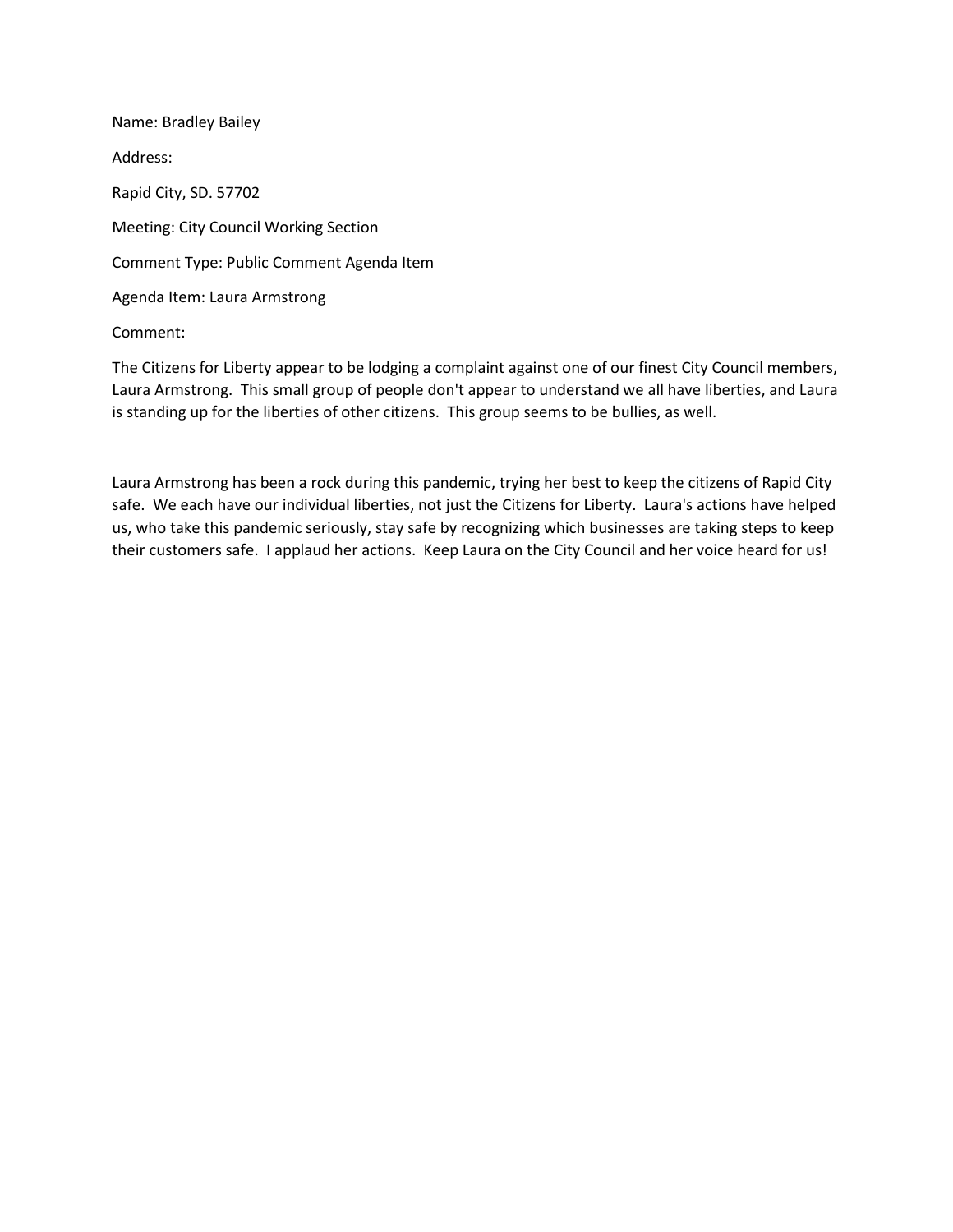Name: Mély Rahn Address: Rapid City, SD. 57701 Meeting: City Council Comment Type: Public Comment Agenda Item Agenda Item: Laura Armstrong

### Comment:

This comment is to support Laura Armstrong. I appreciate deeply her attempts to encourage common sense observation of mask wearing to help curb the spread of COVID-19. As a resident of Westhills Village, senior retirement community, I am very aware that the CDC guidelines need to be observed by all citizens for them to be effective.

The brouhaha about a list of businesses favorable to helping people who cannot enter a business place is not worth the fuss. If apartment residents at Westhills Village choose to enter business places, we must quarantine ourselves for 14 days after. This rule is intended to protect us all from COVID-19. So far, it has worked quite well. Thus, a list of places which offers curbside service is a lifesaver for us.

Please do not censure Laura Armstrong for exercising her freedom of speech to help us.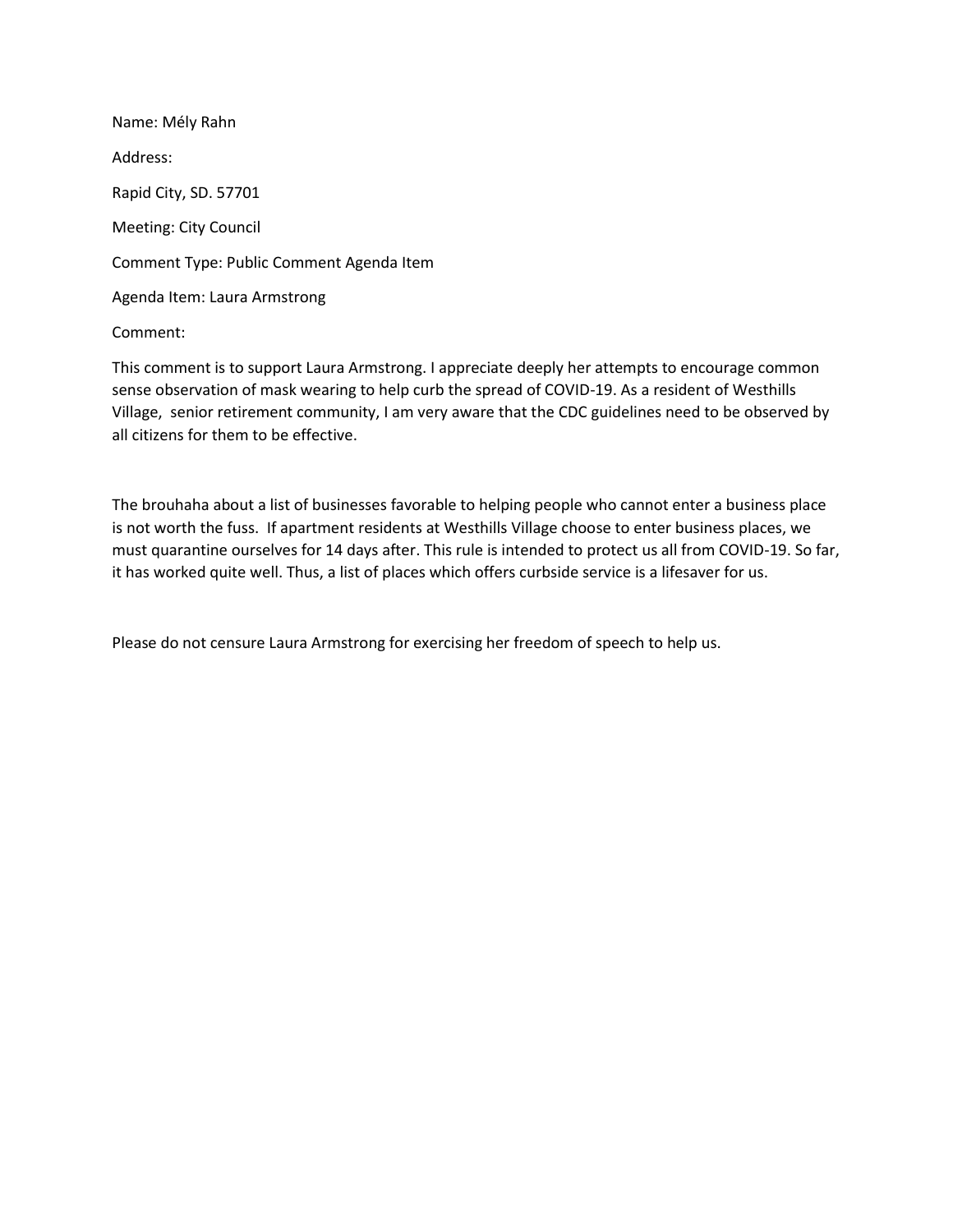Name: Kevin Carroll Address: Rapid City, SD 57702 Meeting: City Council Working Section Comment Type: Public Comment Agenda Item Agenda Item: Laura Armstrong

Comment:

It is my understanding that the Citizens for Liberty (CFL) have alleged that Laura Armstrong's support for both wearing masks, and for the business that require them, is overstepping her position of authority and infringing on their freedom. Their claim is outrageous, and motivated by politics.

Laura's voice on City Council speaks for me and citizens like me who look to our leaders to protect our freedom to move about the city without risking injury or potential death from a virus, just as smoking laws protect us from second hand smoke and traffic laws protect us from wreck less drivers. We seek a voice in our city government that will protect our rights, and Laura Armstrong is our brave and compassionate voice.

Do the right thing and end this harassment. Tell the Citizens of Liberty that our democracy doesn't silence the voices with whom we disagree, but rather creates a dialogue with them.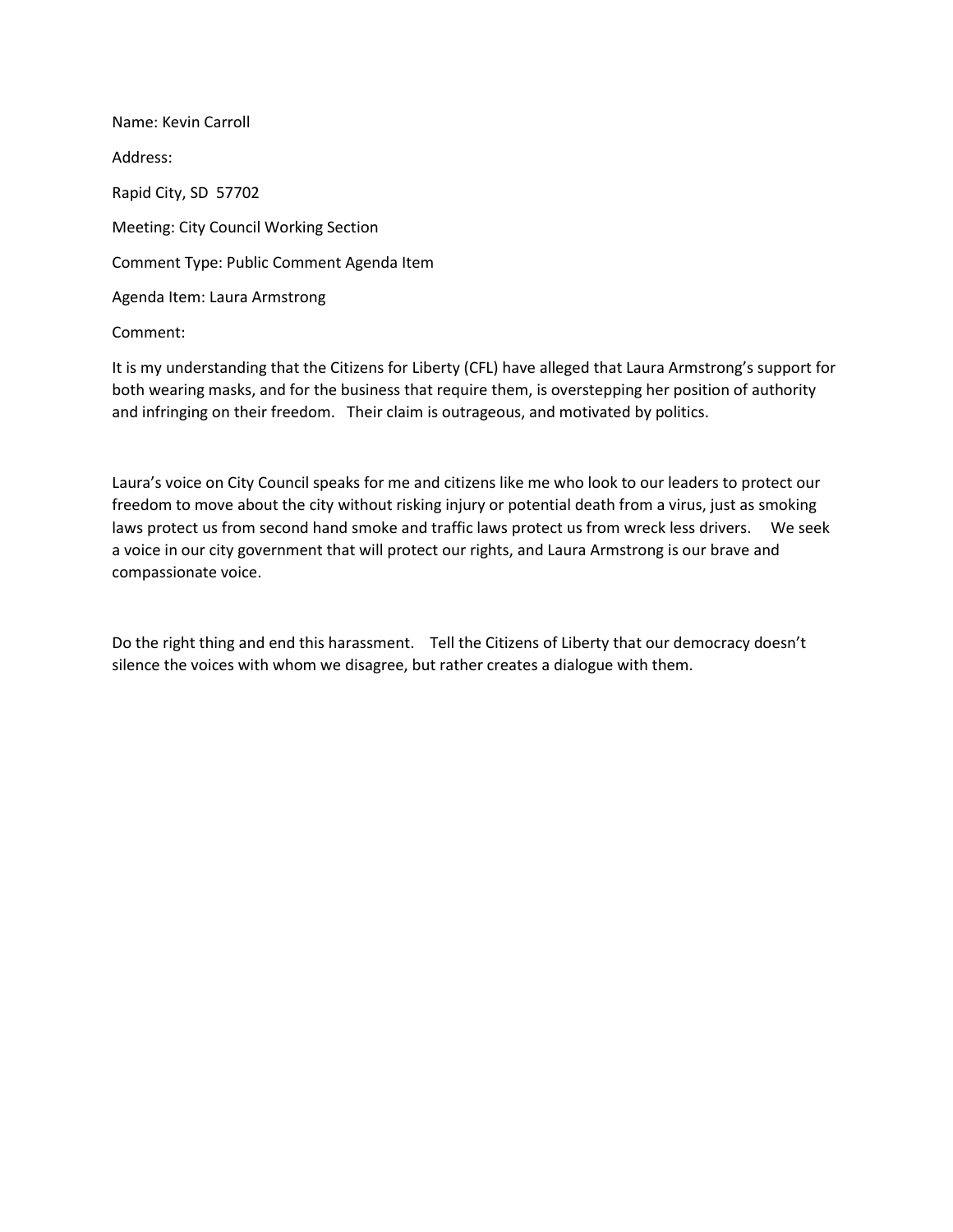Name: Rebecca Kidder Address: 57702 Meeting: City Council Comment Type: Public Comment Agenda Item Agenda Item: Executive session item character and fitness of Laura armstrong

Comment:

I wrote as a business owner in Rapid City regarding the Council's consideration of action on Laura Armstrong. Complaints based on rumors and dislike of the stance in favor of mask mandates are unwarranted. I watched both Council sessions. Ms Armstrong spoke the truth in a professional way in the face of incivility, threats, and disrespect by several community members and one council member. Her comments were not unfactual or unprofessional. The rumor of a list of businesses is just that: a rumor. Dismissal based on the facts is warranted. When elected leaders can no longer speak the truth our democracy is doomed. I have spoken before city council and had a council member accuse me personally of improper motive and improper action for speaking. I did not file a complaint. Democracy requires that we let our elected leaders speak. Council members should be held to the same standard.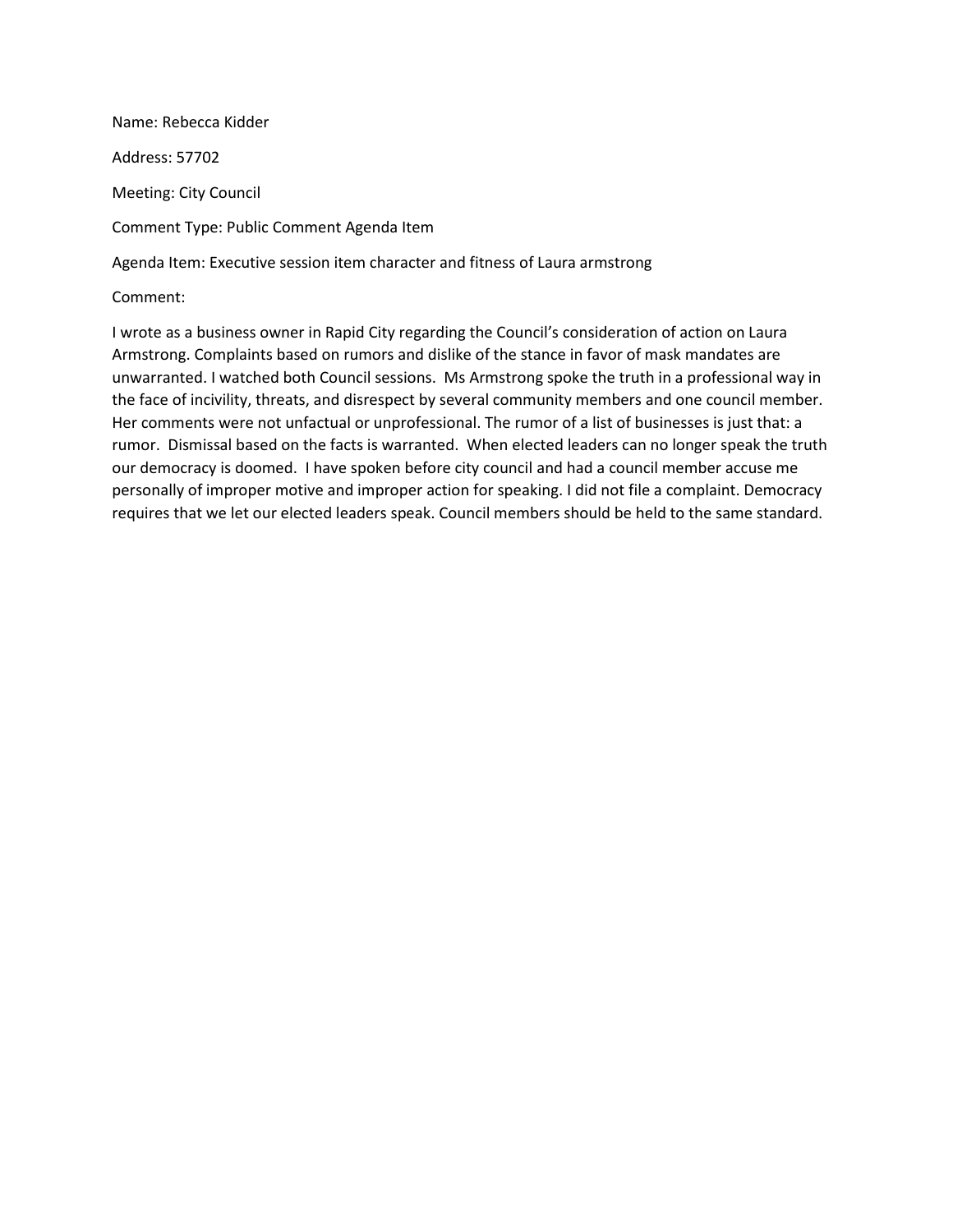Name: Arlene Lichtenecker Address: - Rapid City SD Meeting: City Council Comment Type: General Public Commnet Agenda Item: Laura Armstrong Comment:

CARING, ENERGETIC, PASSIONATE, DETERMINED. These are the type of words that I use to describe Laura Armstrong. I wish there were more persons that had her vision. There is nothing wrong in caring and wanting to accomplish good things that have positive effects for everyone.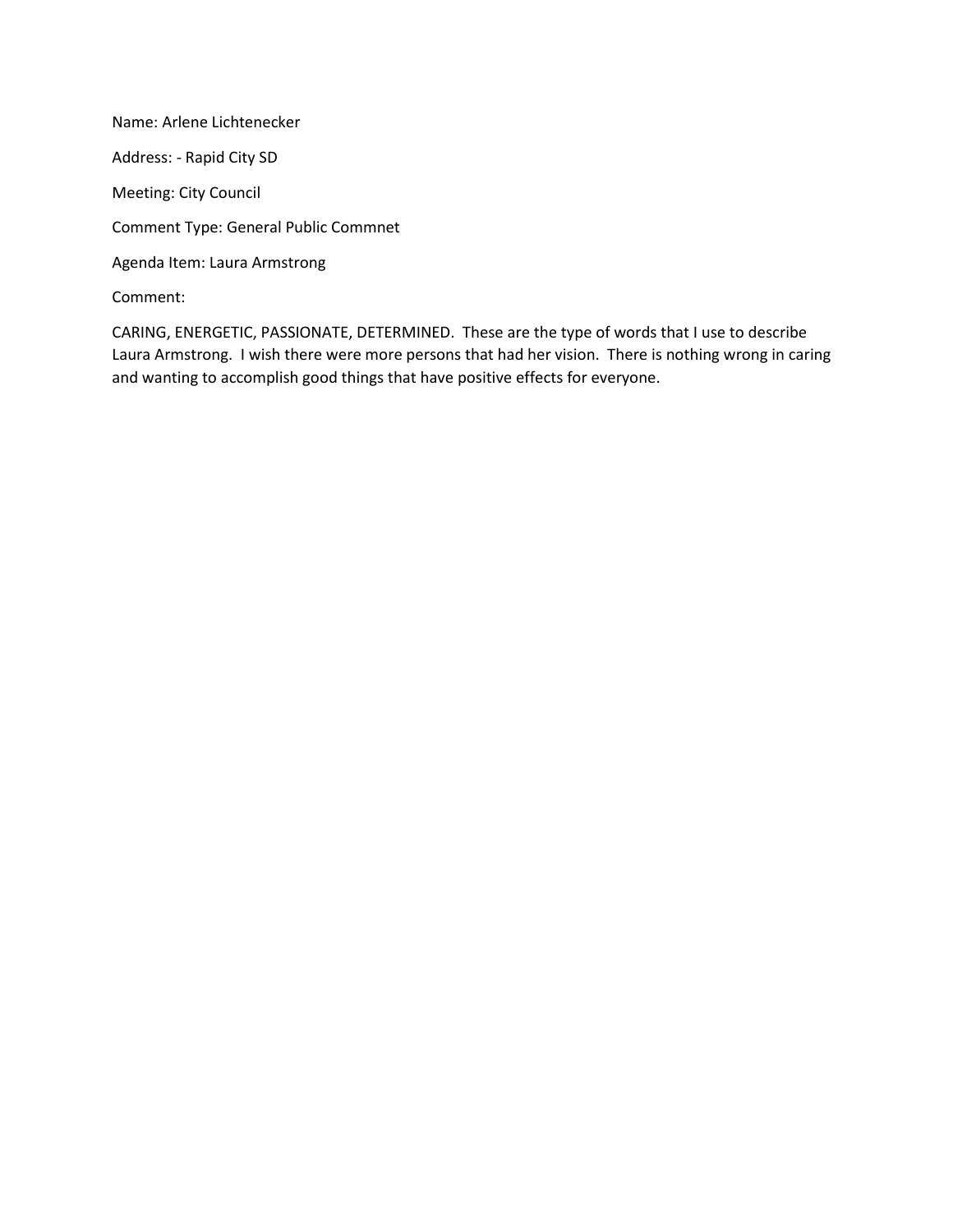Name: Sheila M. Cain Address: Rapid City, SD 57709 Meeting: City Council Comment Type: General Public Commnet Agenda Item: Council President Armstrong Comment:

I would like to thank Council President Armstrong for standing up for my protection and health. Covid 19 does not care if you disagree with the Council President. We all should be thanking people who care about all of us. These distractions do not help us. Instead of complaining, ask how you can help us all move forward.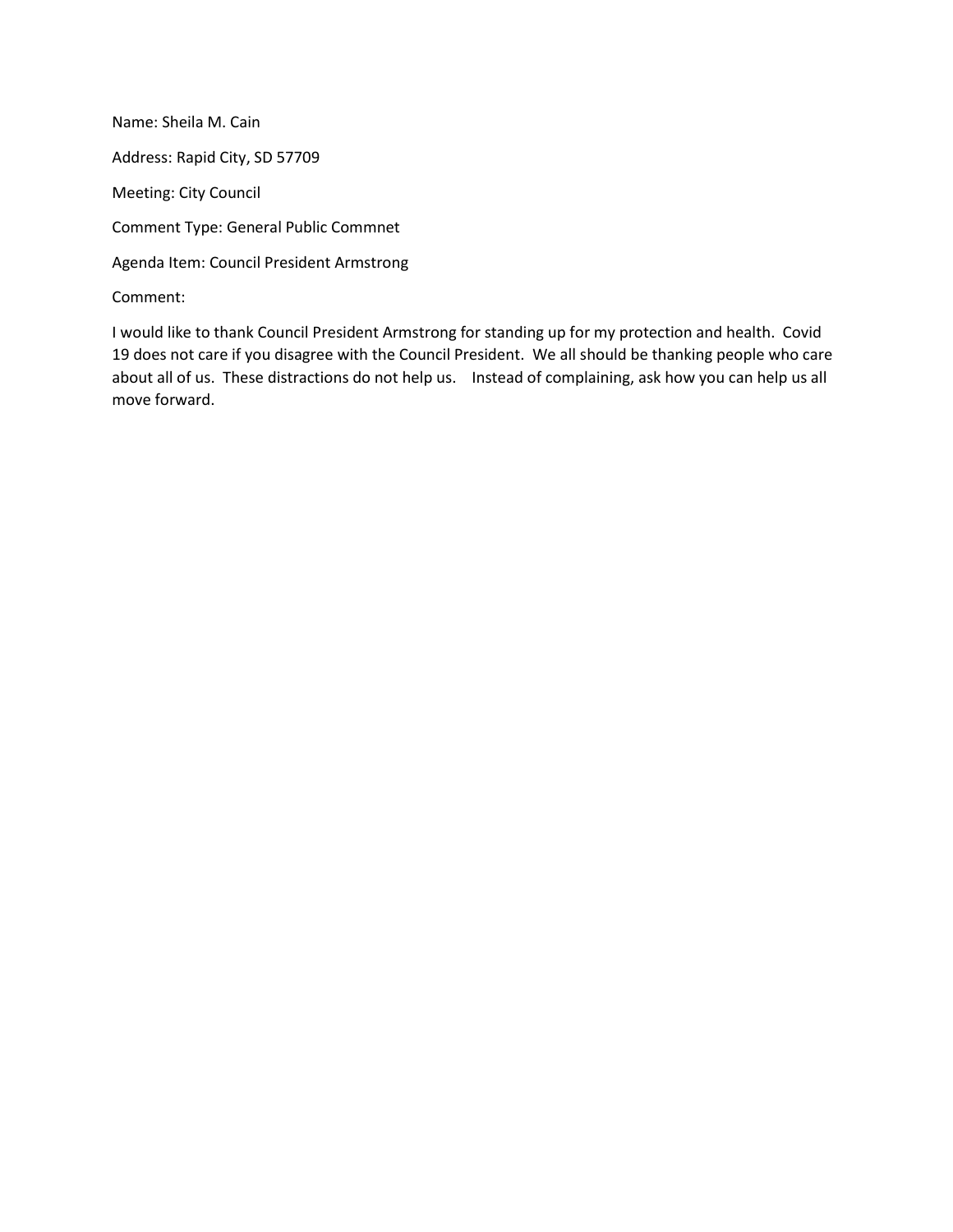Name: Julie Santella Address: Rapid City, SD 57701 Meeting: City Council Comment Type: General Public Commnet Agenda Item: Comment: Dear Rapid City Common Council,

I have heard about efforts to reprimand and/or remove Councilmember Laura Armstrong regarding her involvement in promoting business which choose to prioritize the health and wellbeing of their employees and customers by implementing CDC recommendations regarding COVID-19. I would like to strongly urge members of the Common Council against giving these misguided, selfish impulses any credence. Ms. Armstrong ought to be applauded for taking the health of our community seriously. I personally feel uncomfortable entering establishments where masks are not required, and I am grateful for efforts to hold up business that are acting responsibly in the midst of a global pandemic. Please reject any efforts by Citizens for Liberty or any affiliated individuals as what they are: selfish irresponsibility.

Sincerely,

Julie Santella

Ward 2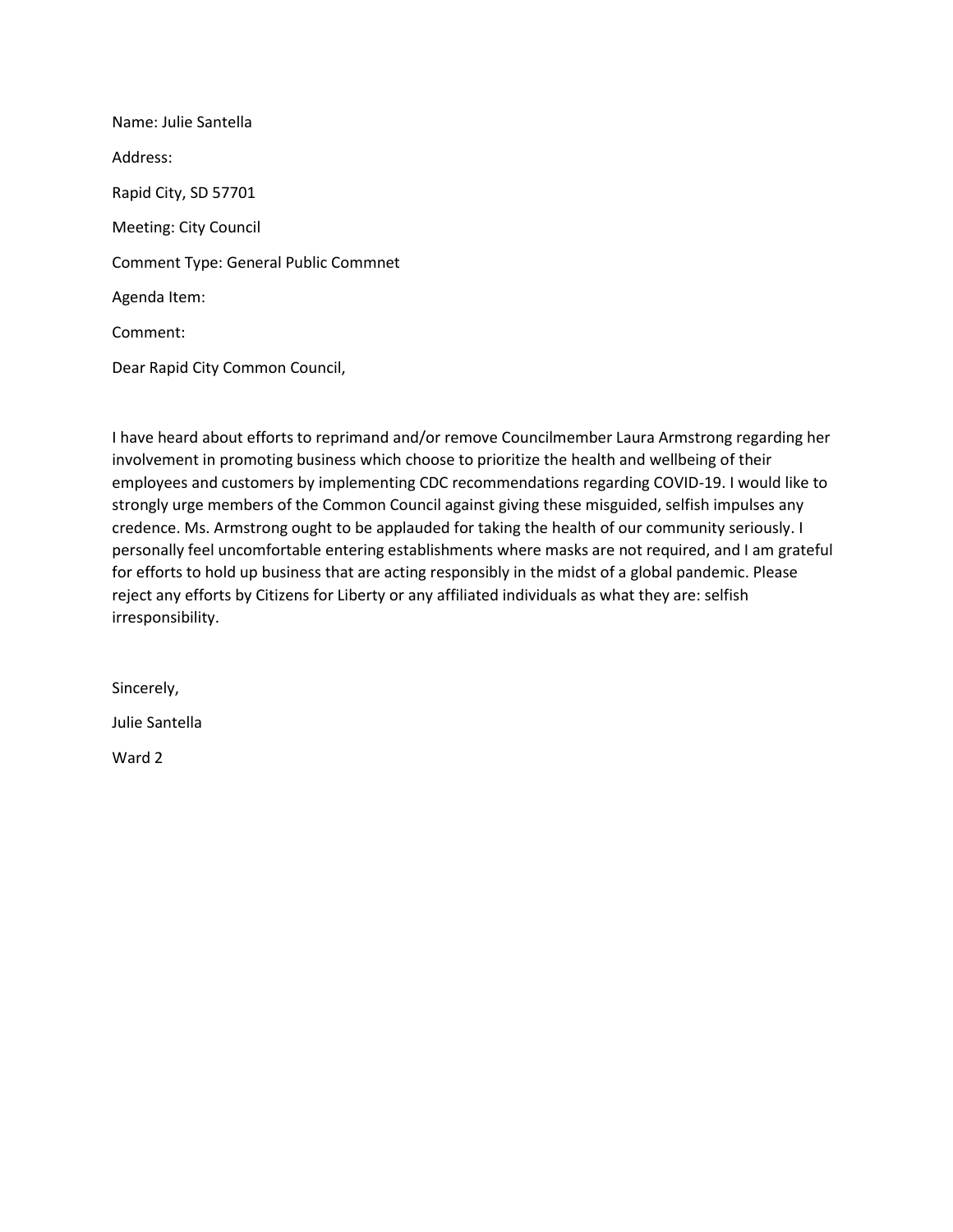Name: Dawn Thomson Address: Rapid City, SD 57702 Meeting: City Council Comment Type: Public Comment Agenda Item Agenda Item: Laura Armstrong - Support Comment:

Heckler's Veto. I oppose the waste of our tax dollars on this meeting. "Cancel culture" hecklers now seek to "cancel" Councilwoman Armstrong.

The City position is it's "personal choice" and the "free market" to not wear a mask. Then it is equally "choice" to wear a mask. Our businesses were given the "choice" whether or not to require masks - and every citizen in Rapid the "choice" to go there or not. Sharing information on each business' "choice" so individuals can make their "choice" is literally how the "free market" works.

It's the ultimate hypocrisy to claim "choice" and "free market" for no masks then cry foul when others use "choice" and "free market" for use of masks. You cannot have it both ways.

Many asked Councilwoman Armstrong to show leadership, so she did. Councilwoman Armstrong was duly elected by her constituents, and this Heckler's Veto is a waste of city resources.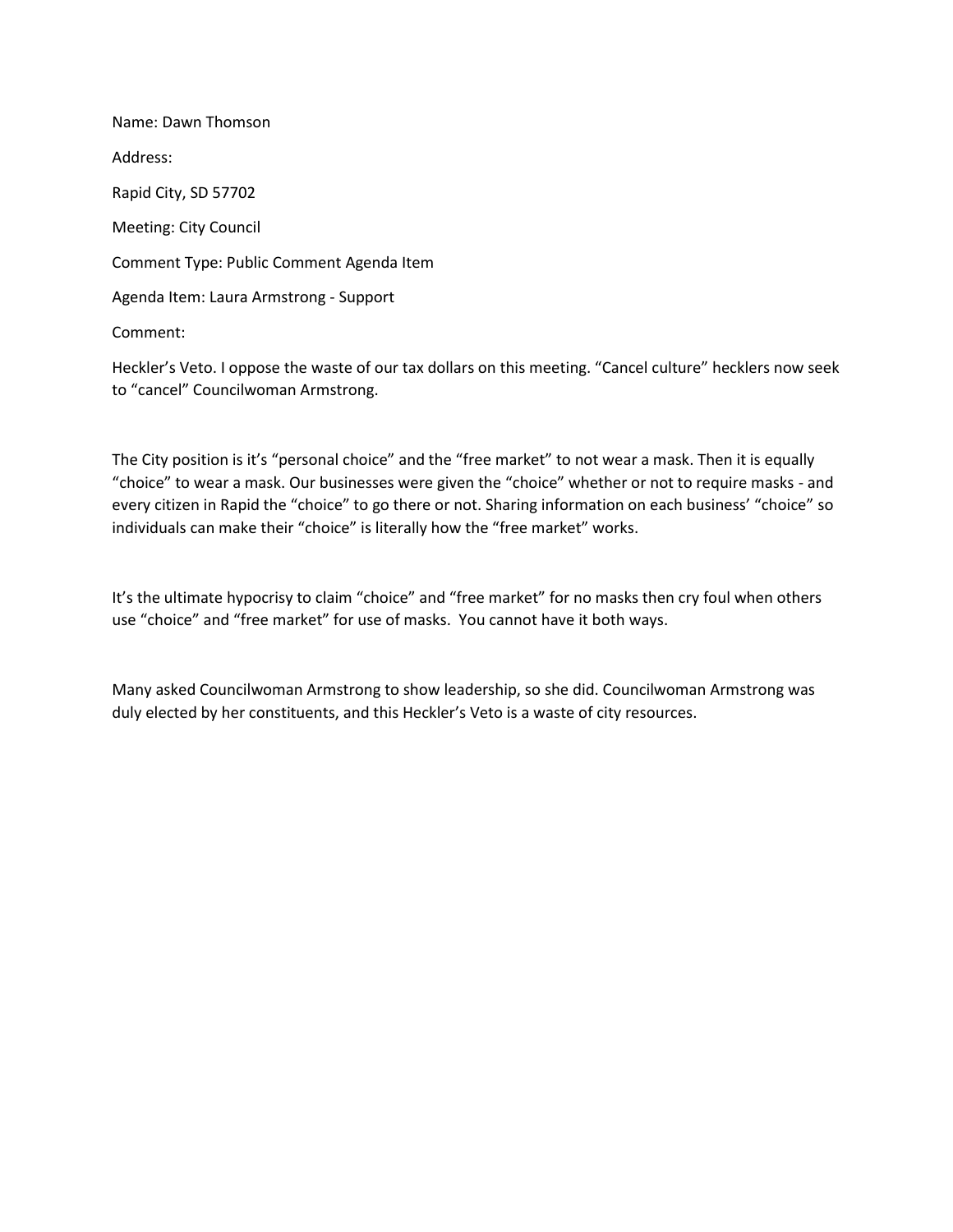Name: Mary Christine (Chris) Coleman Address: Rapid City, SD 57702 Meeting: City Council Comment Type: Public Comment Agenda Item Agenda Item: Laura Armstrong discussion Comment:

I have to write again expressing my dismay at the false and hurtful allegations being spread about our Council President Laura Armstrong. This group has turned a medical emergency into a political issue. Please quickly move to applaud her work and dismiss any possibility of censure or removal. I would love to be in attendance but do not feel safe surrounded by a gang of super spreaders without masks.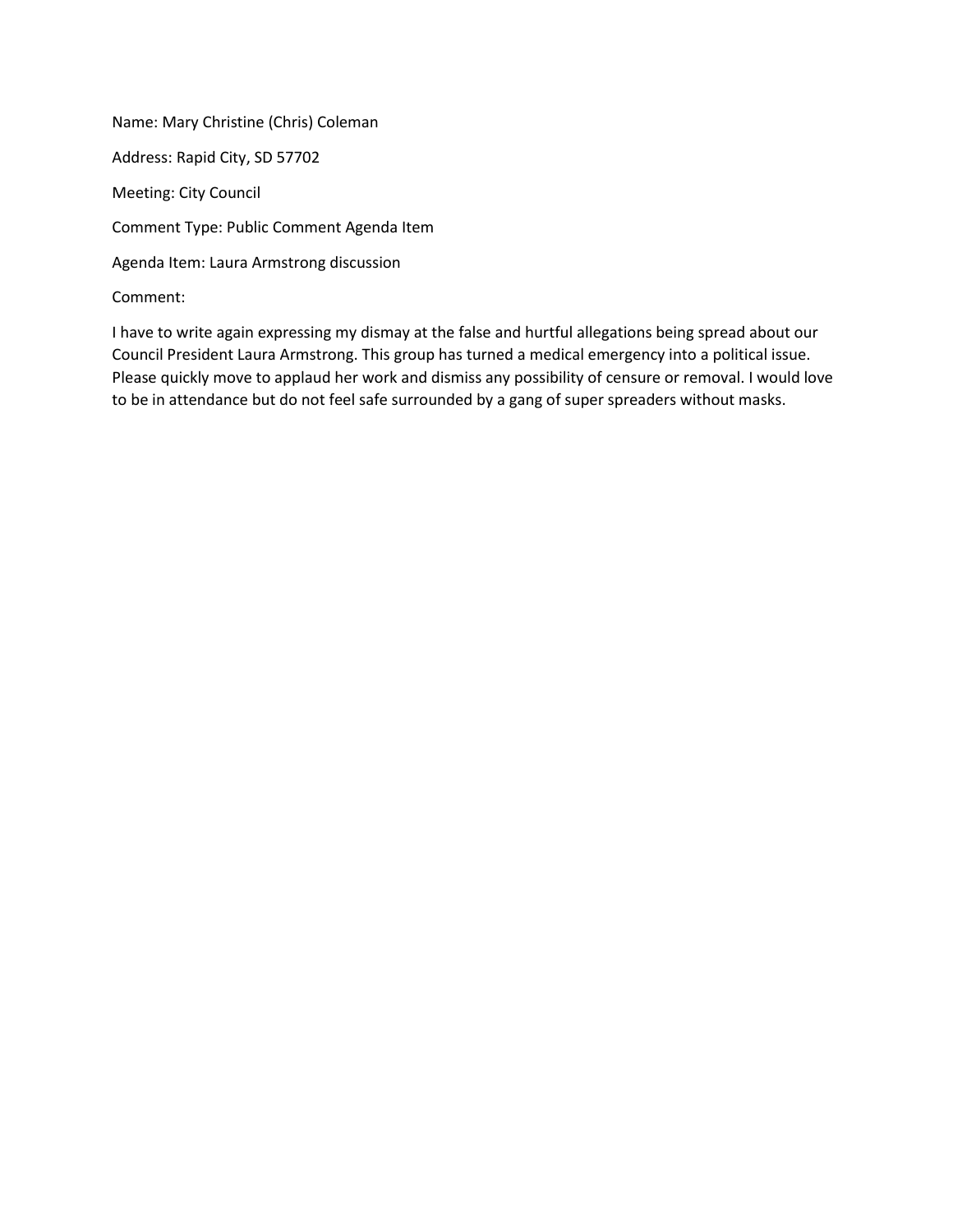Name: Patty Dail Address: Rapid City, Sd Meeting: City Council Comment Type: General Public Commnet Agenda Item: Laura Armstrong

# Comment:

It is disheartening to hear that once again, a small but vocal group in our community, has the ear and apparently is able to manipulate our City Council. Citizens of Liberty is nothing but a group of bullys who personally attack a public figure who does not agree with their views, usually people who are realistic and logical— things that members of this is not. Shame on the City Council for even considering any action against Laura Armstrong. I urge you to remove this item from the agenda!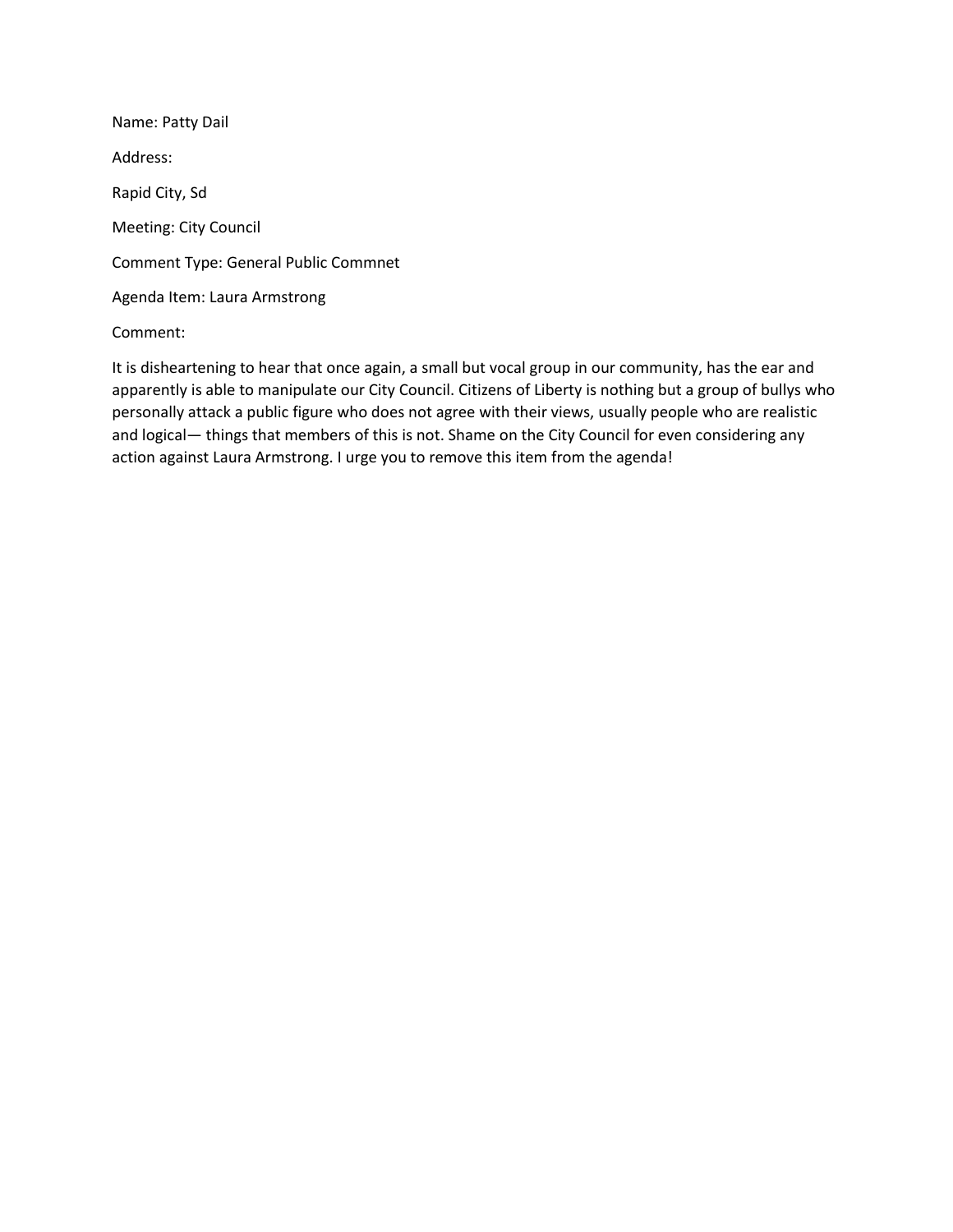Name: Tracy Sazue Address: 2710 Red Cloud St Rapid City, SD 57701 Meeting: City Council Comment Type: General Public Commnet Agenda Item: Laura Armstrong

Comment:

Laura Armstrong has provided consistently strong leadership. Her commitment to ALL citizens of Rapid City is evident in her willingness to listen to science, act upon facts, and bring forth a smile of kindness in the midst of heated challenges. Laura makes a significant contribution to our community as a health professional and as a representative for our community. The attacks launched against her are appalling. Wearing a mask, following CDC recommendations to keep our communities safe is not a political statement, although some disruptive individuals would lead you to believe it is. I have witnessed Laura's willingness to listen, learn and lead. I hope all will act in the best interest of our community and make a choice on the side of what is best for our citizens and support the strong leadership of Laura Armstrong.

Thank you.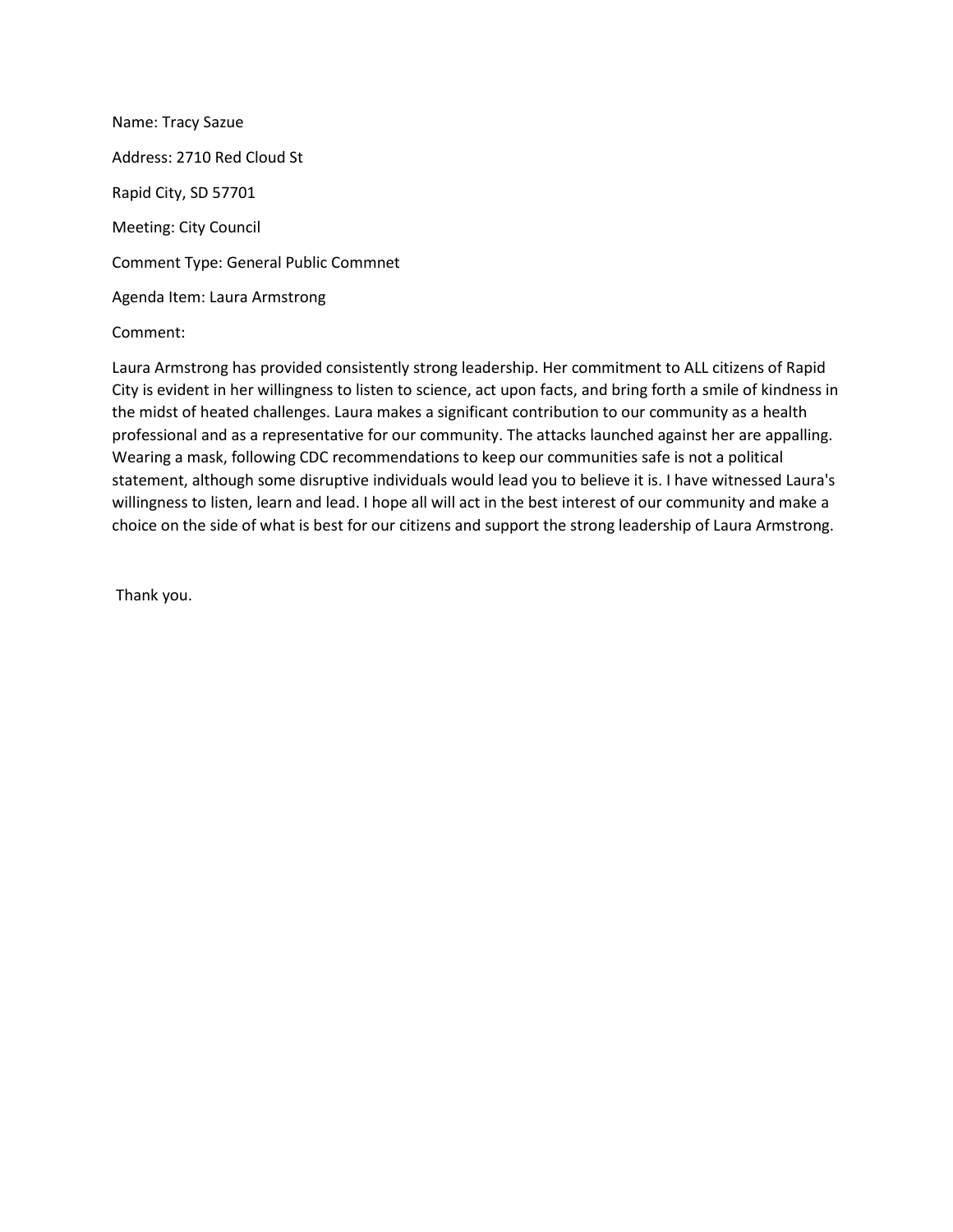Name: Michelle O'Toole Address: Rapid City,SD 57702 Meeting: City Council Comment Type: General Public Commnet Agenda Item: Laura Comment: This has got to stop. I appreciate anyone who will take a stand and advocate following CDC guidelines. NOT following them by NOT wearing masks has not worked very well. Having the highest amount of COVID in the entire nation at one point in time. Continuing to act like we are NOT in a pandemic! Continuing to have super spreader events (stock show etc). Wearing a mask is the very least we can do for one another. We need more people like Laura on the council. Stop this witch hunt!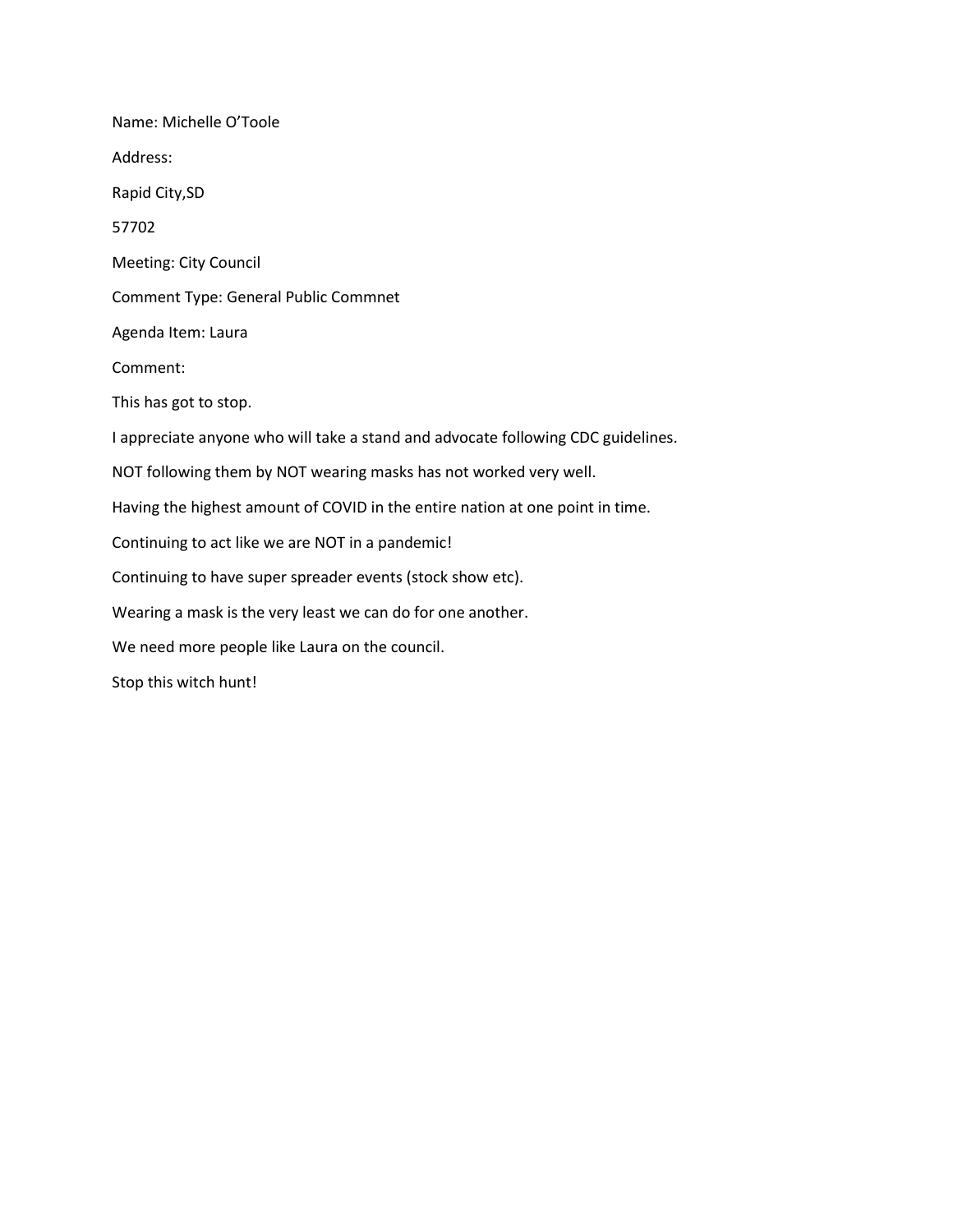Name: Caitlin Monahan Address: Rapid City, SD 57701 Meeting: City Council Comment Type: General Public Commnet Agenda Item: Laura Armstrong Comment:

What citizens need are servant leaders who listen to us, care, and set good examples. Laura Armstrong represents all citizens of Rapid City. Facts are not political and should not be up for debate. Listening to experts and following guidelines (wearing masks) is how we can keep each other safer. Please stop wasting time on this nonissue and strive to be the servant leaders we need Laura Armstrong exemplifies these qualities. The people of Rapid City are lucky to have her. Thank you.

#IstandwithLauraArmstrong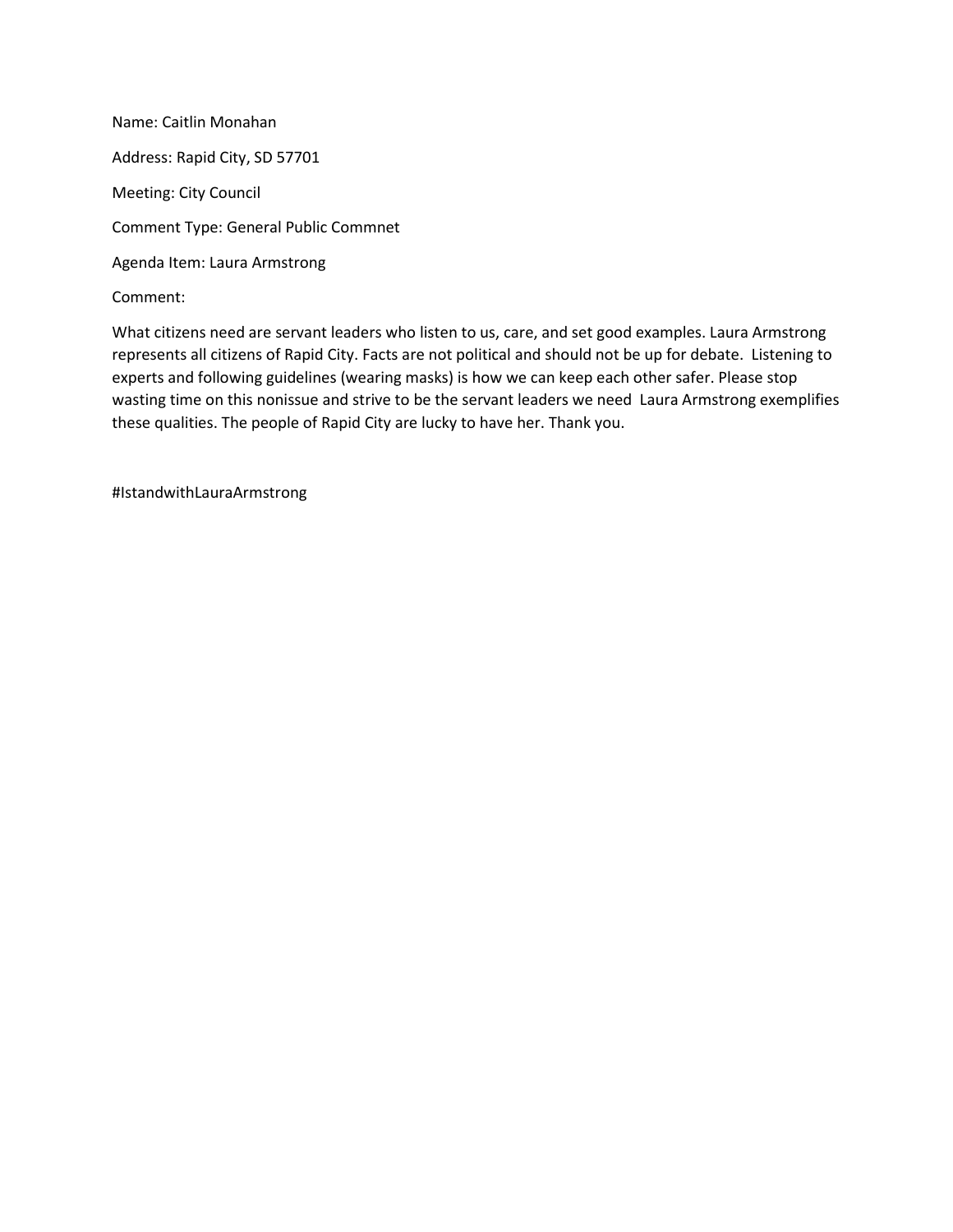Name: Laura Lytle Address: Rapid City Sd 57702 Meeting: City Council Comment Type: Public Comment Agenda Item Agenda Item: Armstrong

Comment:

I am submitting in support of Laura Armstrong. She is respectful, caring, and decent. and walks in this world with a big heart and tremendous wisdom. I am grateful to have her on the council. I respectfully ask the council to honor differing opinions. This is essential to a well rounded community. Thank you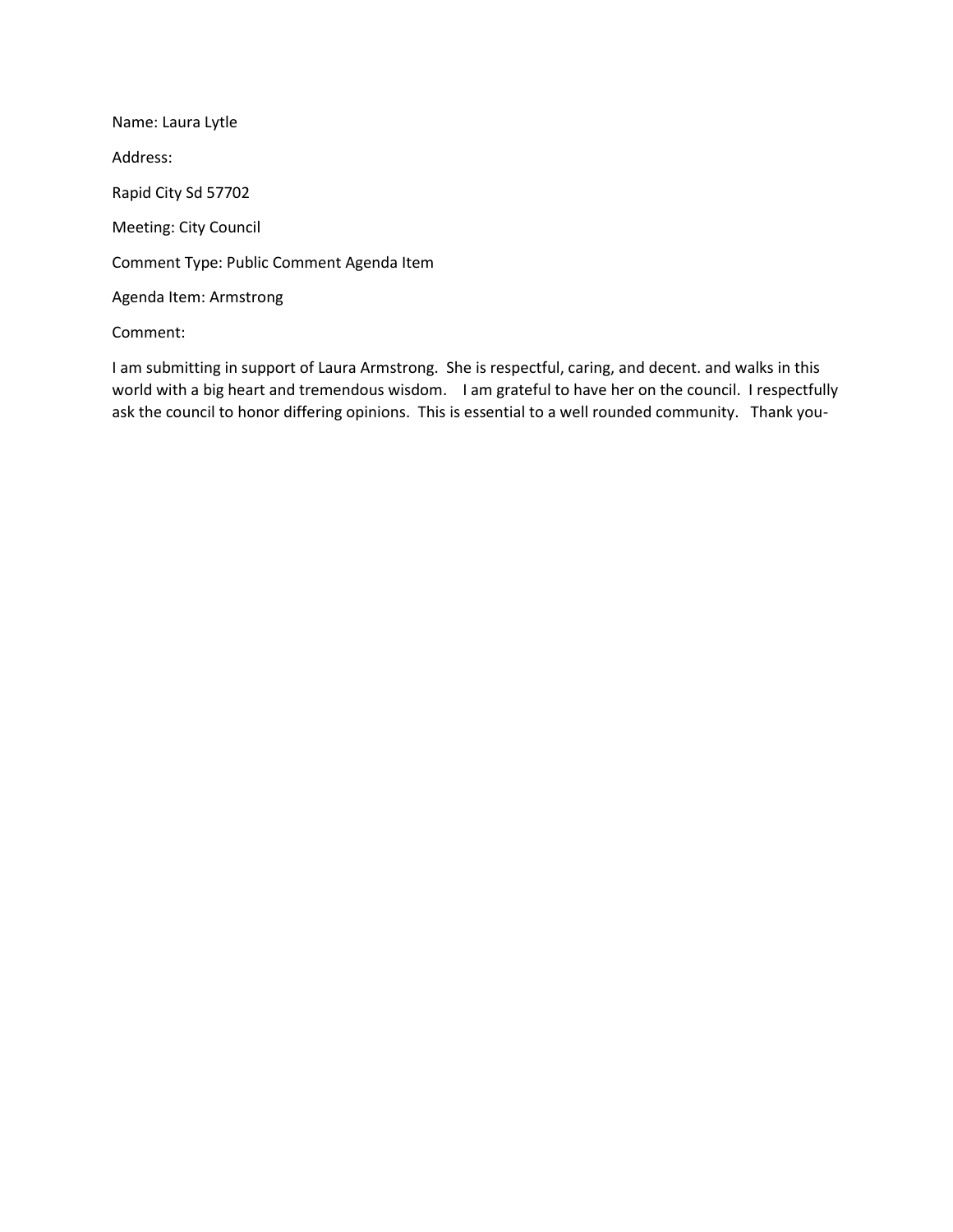Name: barb storbeck Address: rapid city sad 57702 Meeting: City Council Comment Type: General Public Commnet Agenda Item: Laurie Armstrong Comment:

She is a wonderful representative for Rapid City. She should not be bullied by some blowhards.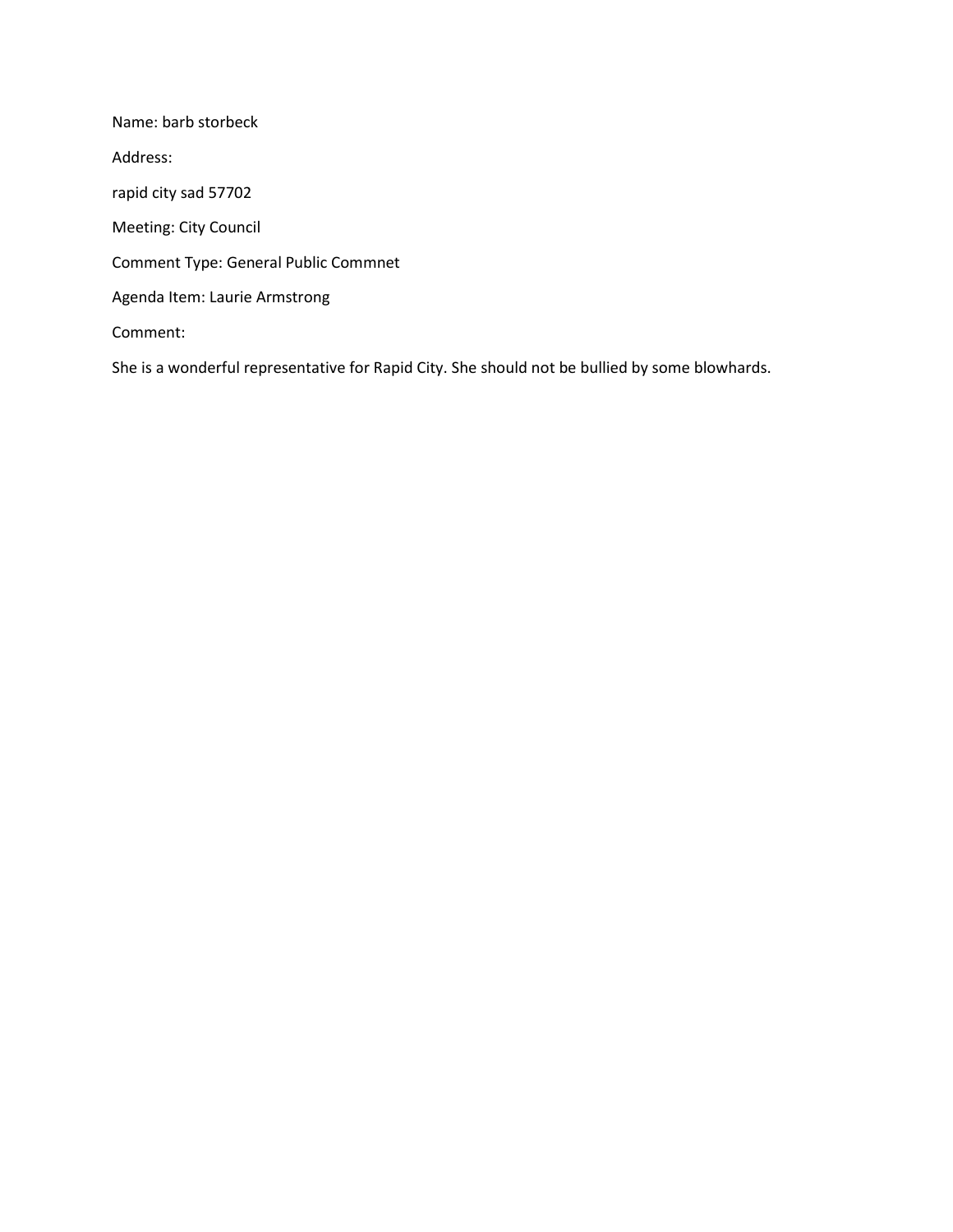Name: Lori Colbeck Address: Black Hawk, SD 57718 Meeting: City Council Comment Type: Public Comment Agenda Item Agenda Item: Executive Session/Alderwoman Laura Armstrong

Comment:

I would like to file a comment in support of Ms. Armstrong. I have known Laura long before she became involved in local government but her heart has always been the same, one that helps others. Her convictions led her to the city council and for that, I'm grateful and proud.

I do not believe her intentions were malicious or that her comments were on par with cyberbullying. Laura's group was meant to be a resource for vulnerable citizens to make decisions about which business would accommodate them, not target businesses that wouldn't accommodate. Cyberbullying is not what I'd call frustration to ask for compliance in keeping themselves and others safe.

As far as I'm aware, local business hasn't been harmed by exclusion from her valuable resource. Every time I leave my house, I see more citizens shopping in stores where masks seem optional although they're posted as required. It seems that business is thriving everywhere anyway.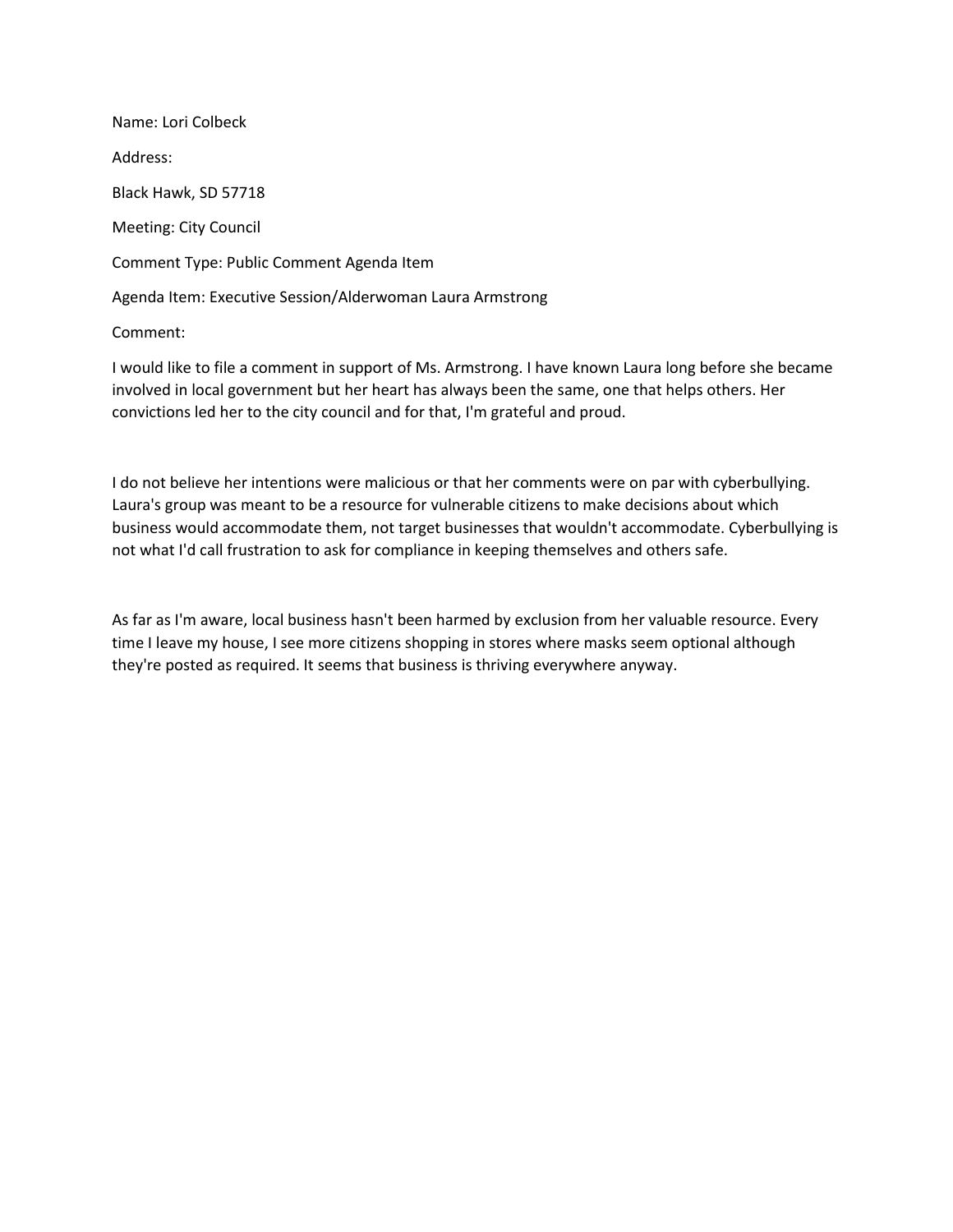Name: Sadie Colbeck Address: Black Hawk, SD 57718 Meeting: City Council Comment Type: Public Comment Agenda Item Agenda Item: STAFF DIRECTION Comment:

I would like to voice a comment on the side of Alderwoman Laura Armstrong.

As a person who has known Laura for over a year now, I know that she is trying to give information to Rapid City citizens. As someone who looks to Laura for guidance not only as a member of Youth City Council but as a young woman, I know she would never intentionally hurt or discriminate against anyone or any business.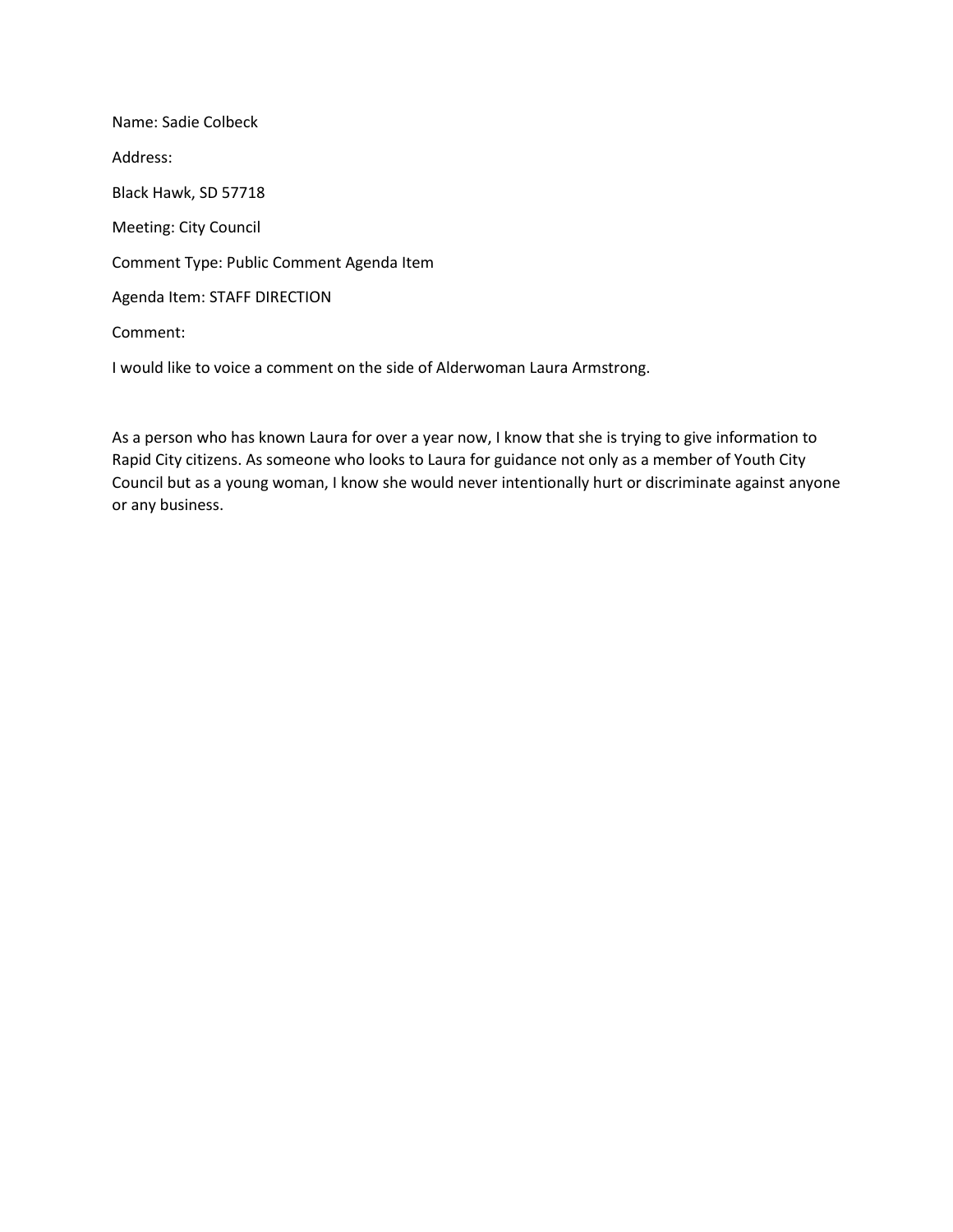Name: Angie Stanford

Address:

Rapid City, SD 57702

Meeting: City Council

Comment Type: Public Comment Agenda Item

Agenda Item: Laura Armstrong

Comment:

I am writing to voice my support for Laura Armstrong. From the beginning of this pandemic, she has put the health and safety of the citizens she was elected to serve above all else. She views her service as going beyond meetings. She has volunteered and supported organizations throughout the community. Her limited support of the Caring Business Facebook page is an example of her devotion to public service. The Caring Business page provides a valuable service to members of the community who want to support local businesses and stay safe. I have never seen any negative posts shaming businesses that choose not to follow CDC guidelines.

I stand with Mrs. Armstrong and those bringing this suit should be ashamed.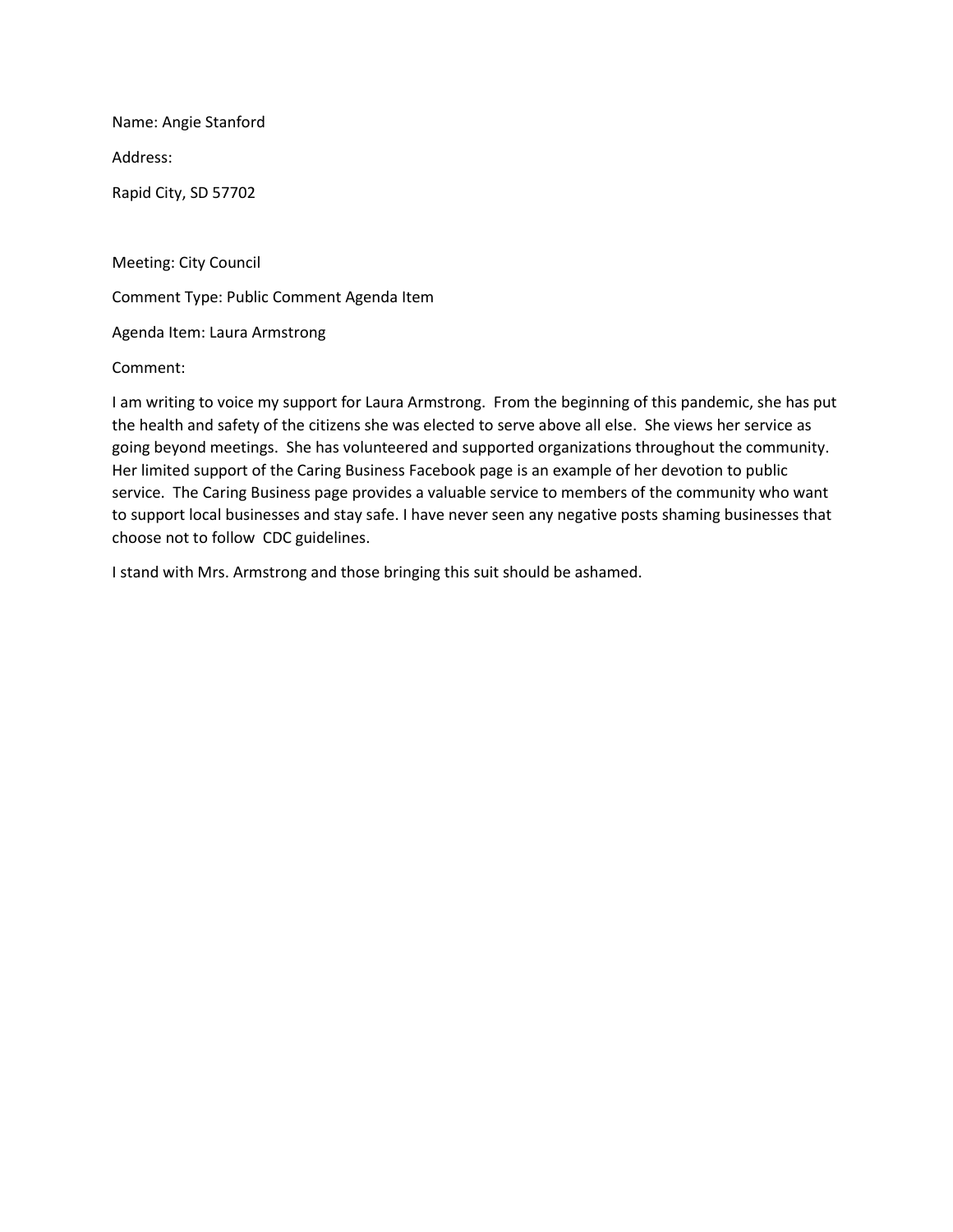Name: Cheyne Cumming Address: Rapid City, SD 57701 Meeting: City Council Comment Type: General Public Commnet Agenda Item: Laura B Armstrong

Comment:

I am very grateful for the presence of Laura B Armstrong on the City Council. She always puts the best interests of Rapid City's residents first. I appreciate her willingness to mandate masks in order to save lives and keep our healthcare workers from being overwhelmed. She has courage when other council members fall short! She has my full support.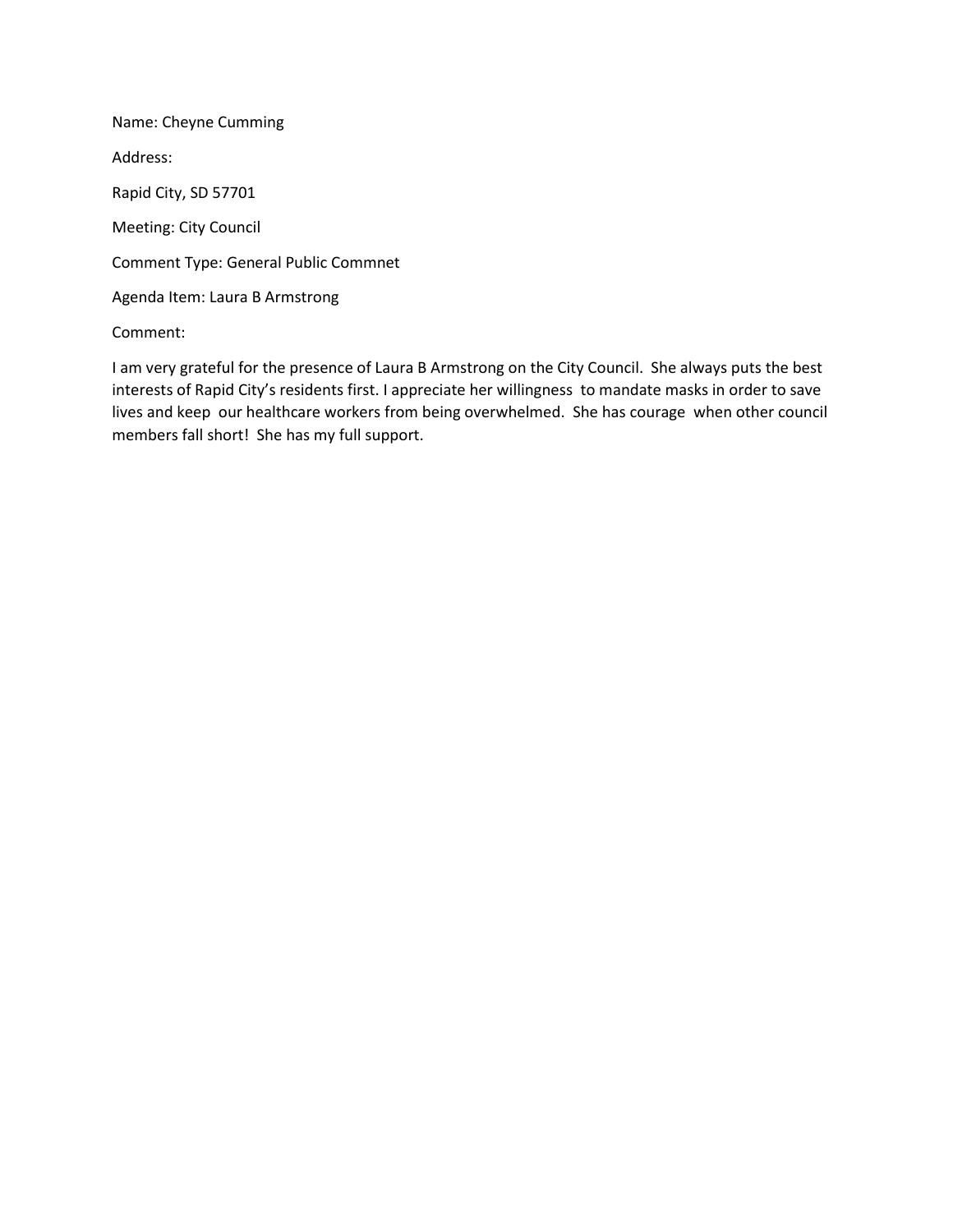Name: Sammi Kenzy Address: Rapid City So.Dak. 57702 Meeting: City Council Comment Type: Public Comment Agenda Item Agenda Item: Laura Armstrong Comment:

The on going argument is how we can live with Covid and safely come out on the other side. This virus is new to ALL of us! We have listened to those who know more on virology than we, but no one has the answers yet! Those that are in position to "lead us" do so with our best interests to protect ALL of us! And in this case, trying to protect our most vulnerable! I WANT to know who mandates mask so I feel safe shopping. I believe you have a bunch of red necks out there trying to cause trouble because they don't want ANYONE telling them what to do in regards to the safety of themselves or others. And to imply that Laura was urging others to boycott them, is ridiculous! Those same pot stirrers are at the stock show now without a mask because they have NO regard for their safety (or others) and have (the right) to jeopardize ME for the almighty dollar!

Leave Laura alone! Spend your time and energy on the REAL problems in this community!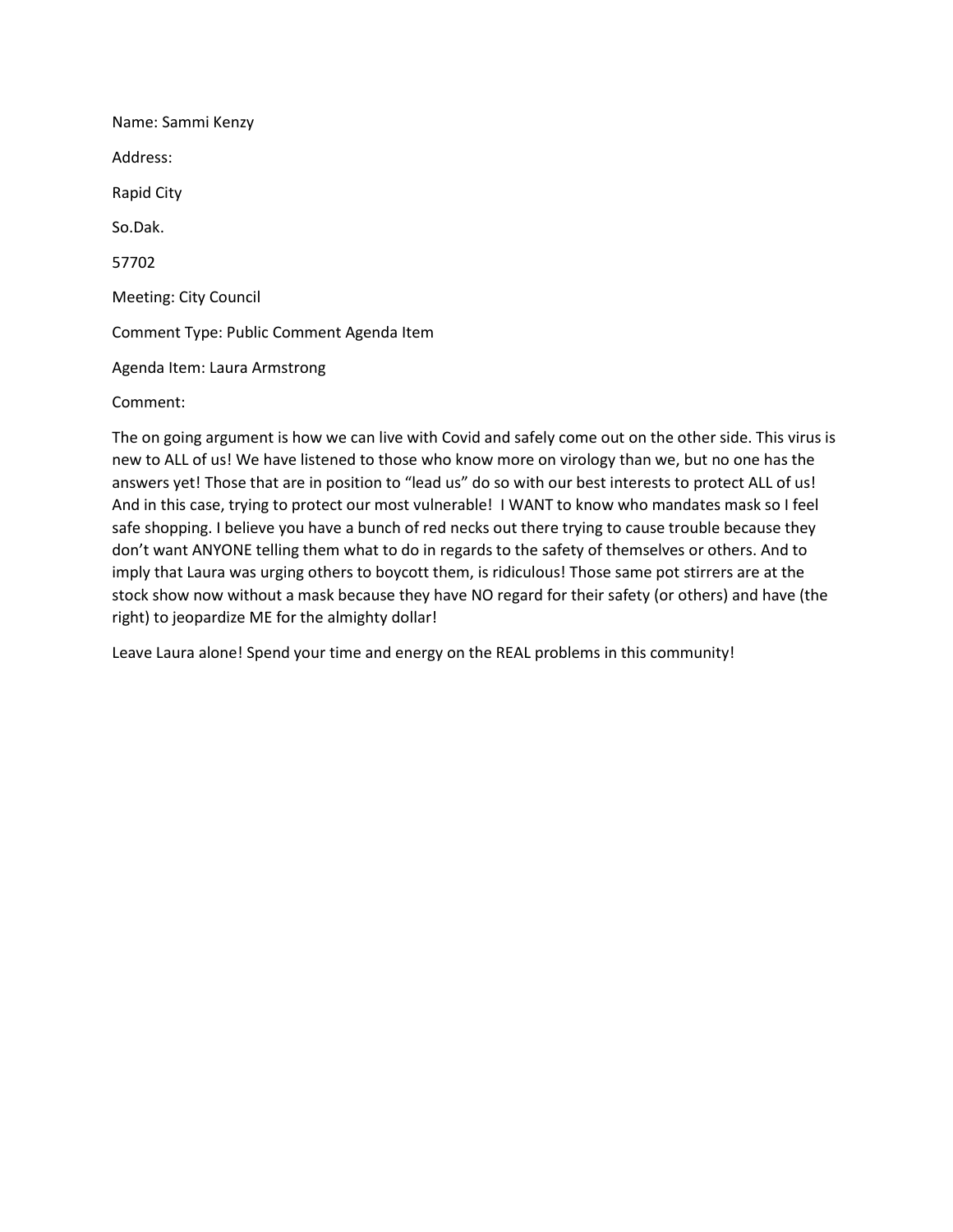Name: Leigh shaw Address: rapid city, SD 57702 Meeting: City Council Comment Type: General Public Commnet Agenda Item:

Comment:

Laura Armstrong has provided consistently strong leadership. Her commitment to ALL citizens of Rapid City is evident in her willingness to listen to science, act upon facts, and bring forth a smile of kindness in the midst of heated challenges. Laura makes a significant contribution to our community as a health professional and as a representative for our community. The attacks launched against her are appalling. Wearing a mask, following CDC recommendations to keep our communities safe is not a political statement, although some disruptive individuals would lead you to believe it is. I have witnessed Laura's willingness to listen, learn and lead. I hope all will act in the best interest of our community and make a choice on the side of what is best for our citizens and support the strong leadership of Laura Armstrong. Thank you.

#IstandwithLauraArmstrong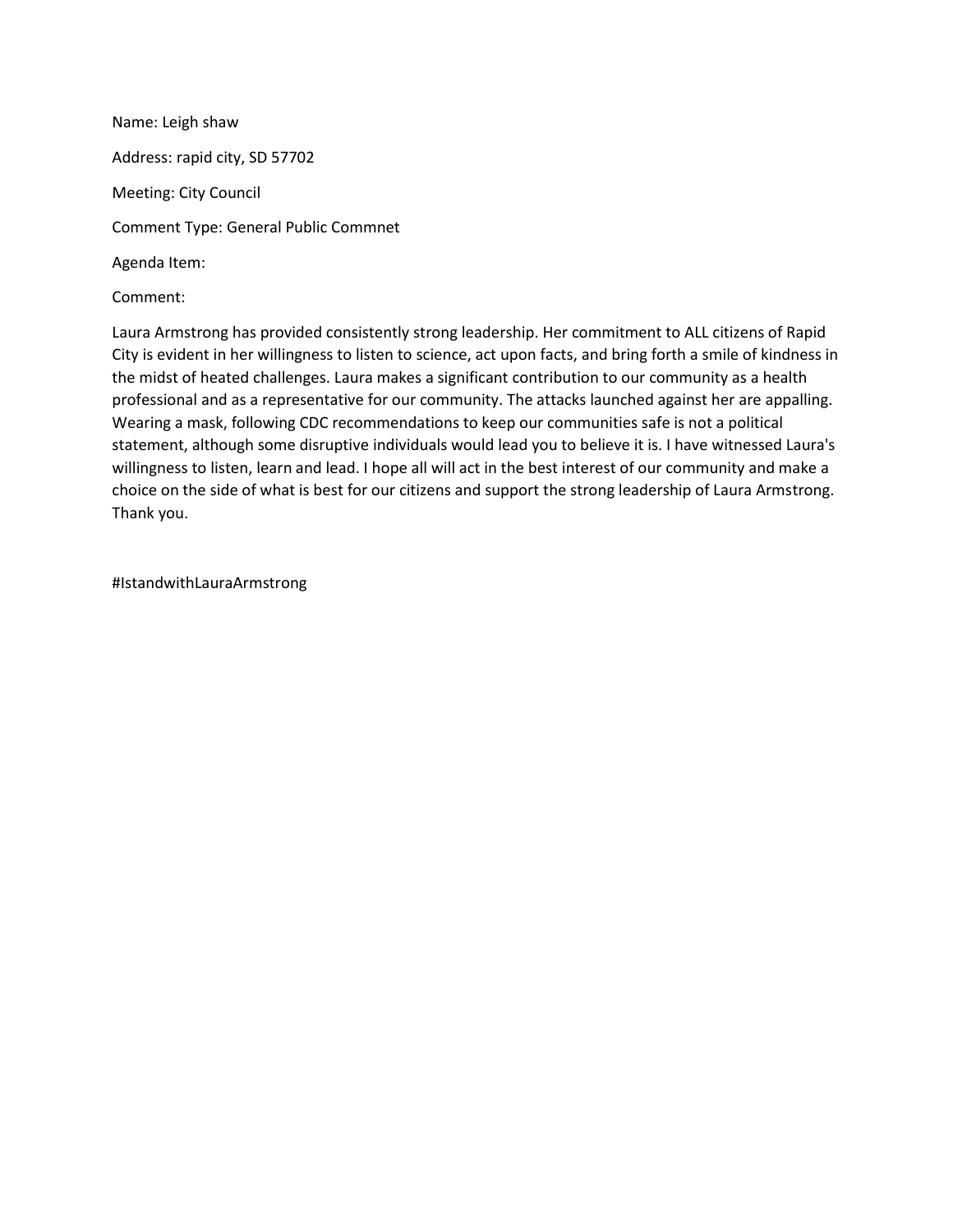Name: Bonnie Bjork Address: Meeting: City Council Comment Type: Public Comment Agenda Item Agenda Item: Laura Armstrong Comment:

I am submitting this comment in support of Laura Armstrong. She has provided to the City Commission and the citizens of Rapid City fact based information with regard to Covid 19. She cares about our citizens and the public health of our community. She represented many of us who chose to follow the science based guidelines of the CDC.

She also helped many of us by providing a forum where we could go on Facebook to find local businesses that also chose to follow those guidelines.

She represents a section of the community just as those Council members who opposed any limitations did. I urge you not to take any action to suppress our representation and take sanctions against Councilwoman Armstrong. We need her voice.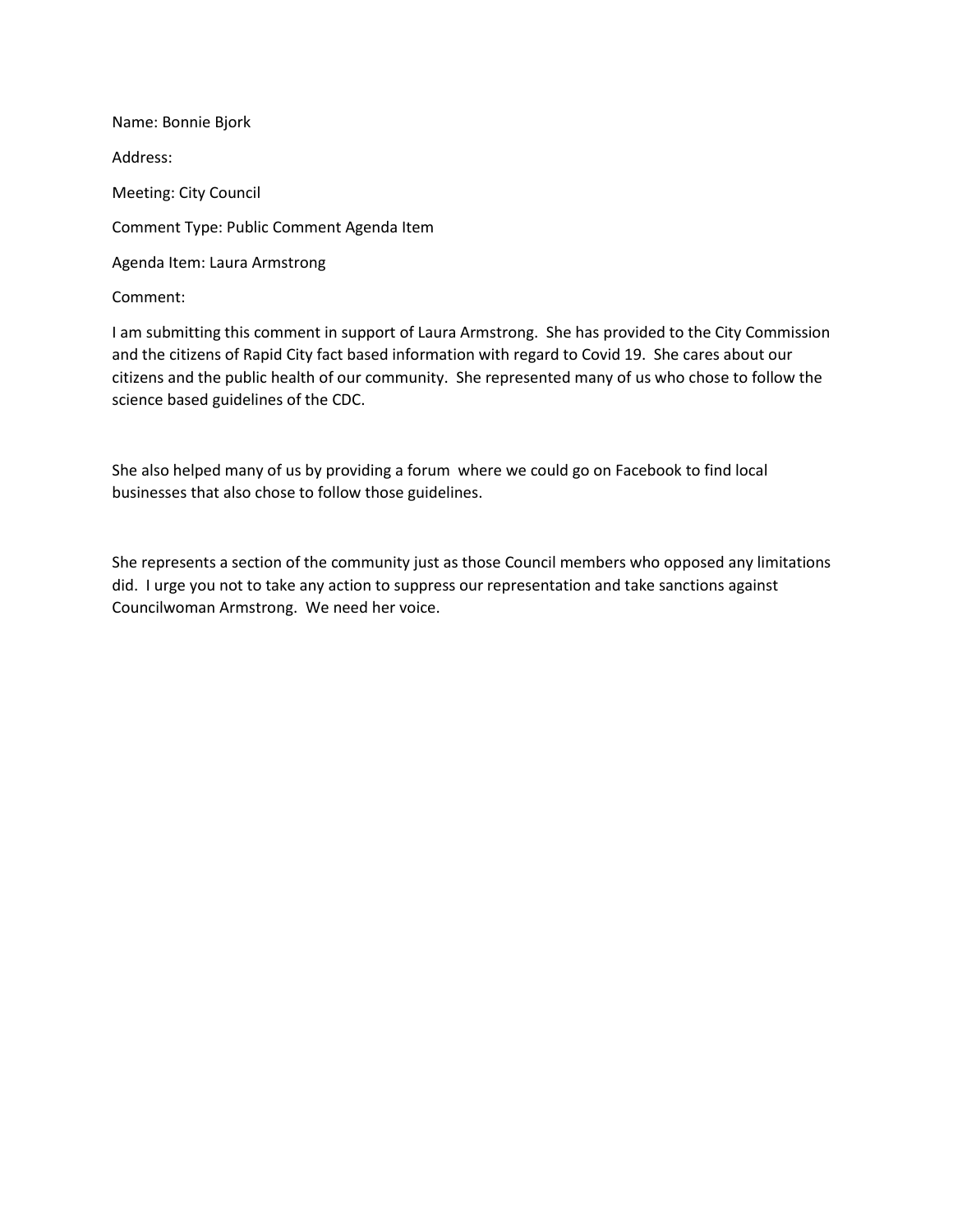Name: Kay LaFrance Address: Rap[id City SD 57702 Meeting: City Council Comment Type: General Public Commnet Agenda Item:

Comment:

My daughter, Natalie Slack, and Laura Armstrong started a Caring Businesses page on Facebook to help people like my husband and I, who both have had cancer diagnosis in the past few years, find safe places to shop. Natalie, a small business owner. has spent many years helping other small businesses with their logos and their websites. Her work is visible all over downtown and across the Black Hills. She is invested heavily in our safety and in keeping Rapid City's local economy running. Laura did not overstep her leadership in supporting and working with Natalie in this effort - but rather used her reach to allow more at risk people, like myself, to have access to information and safety when there were no closures or mask mandates in effect. I've felt safer in Rapid City with this info.

Laura is a leader. I appreciate her consideration of those more vulnerable in our community and am writing in her support.

Thank you,

Kay LaFrance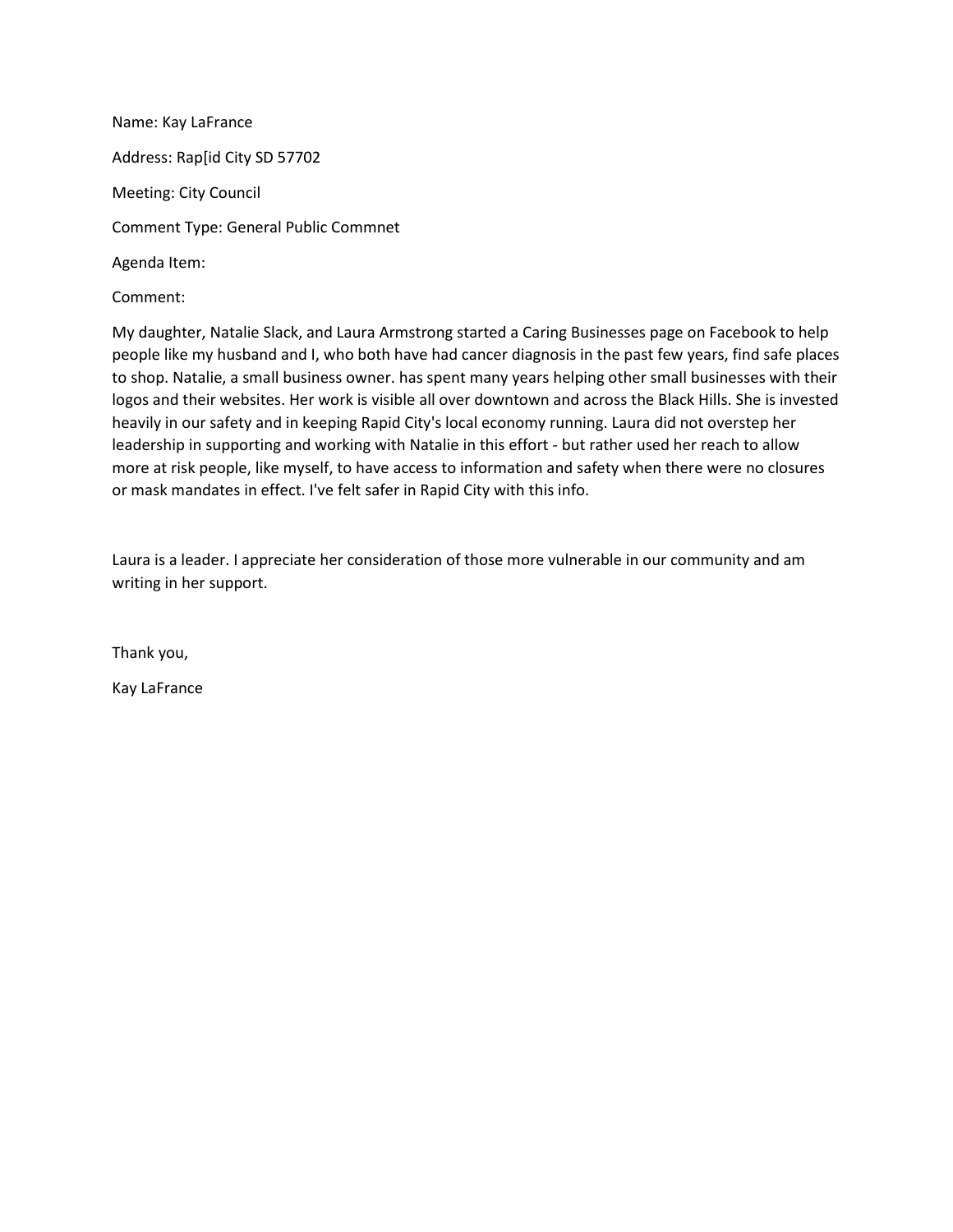Name: Jessica Utecht-Whillock Address: Rapid City, SD 57702 Meeting: City Council Comment Type: Public Comment Agenda Item Agenda Item: Laura Armstrong

#### Comment:

I am proud of our community in Rapid City. We do a lot of good for ALL our people no matter their race, gender, financial status, political party, sexual orientation. One person who works very hard to make Rapid City a good place for ALL of us is Laura Armstrong. She is a genuine good hearted, hardworking, calm, professional ALL communities would be lucky to have let alone making a difference in and out of her city council position. Those trying to attack Laura's character have a right to speak, but not to defame. I hope this meeting is a formality only and is dismissed immediately. I am certain those who work with Laura on critical issues related to our community can see how deeply she cares and how she strives to do the RIGHT thing. We NEED people like Laura in City Council. Thank you for your time.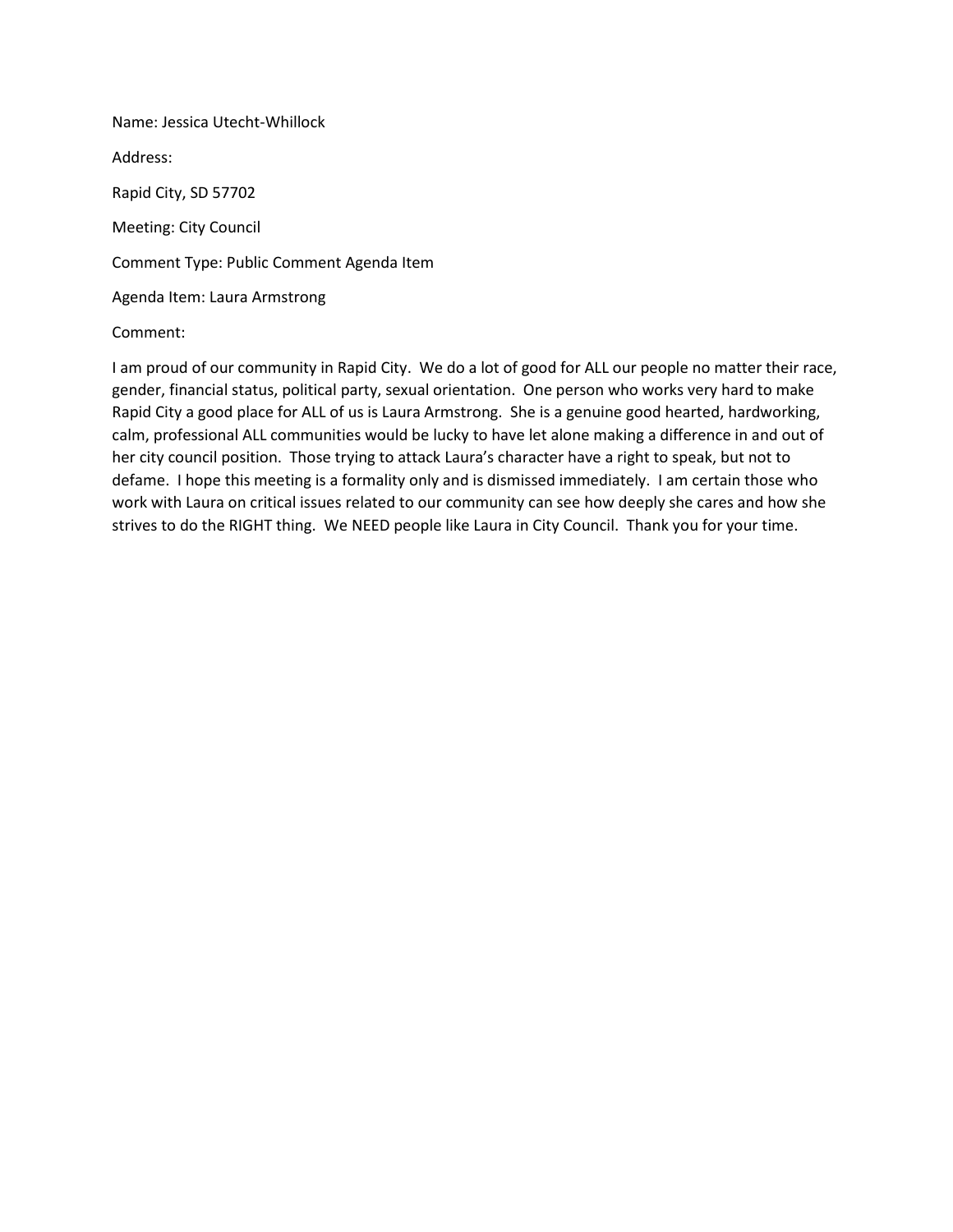Name: Jessica Fenner Address: Rapid City, SD 57702 Meeting: City Council Comment Type: General Public Commnet Agenda Item: Laura Armstrong

## Comment:

Laura is a kind, conscientious, caring member of this community and she does her best to serve our city, especially those of us that have a hard time standing up against the divisiveness and negativity coming from folks that are anti-mask, anti-science, and anti-government. Their personal and individual freedoms have come at a hefty cost for the rest of us. I've watched many of the city council meetings live on Facebook. I've seen the anger and nastiness directed at Laura, and some of the other council members. I am appalled that these folks have now launched a smear campaign against her when she has worked tirelessly to represent/ protect her constituents under extraordinary circumstances. These folks need to take a hard look in the mirror.

She has done a fantastic job and I applaud her for standing up for science, wellness, and the safety of her community.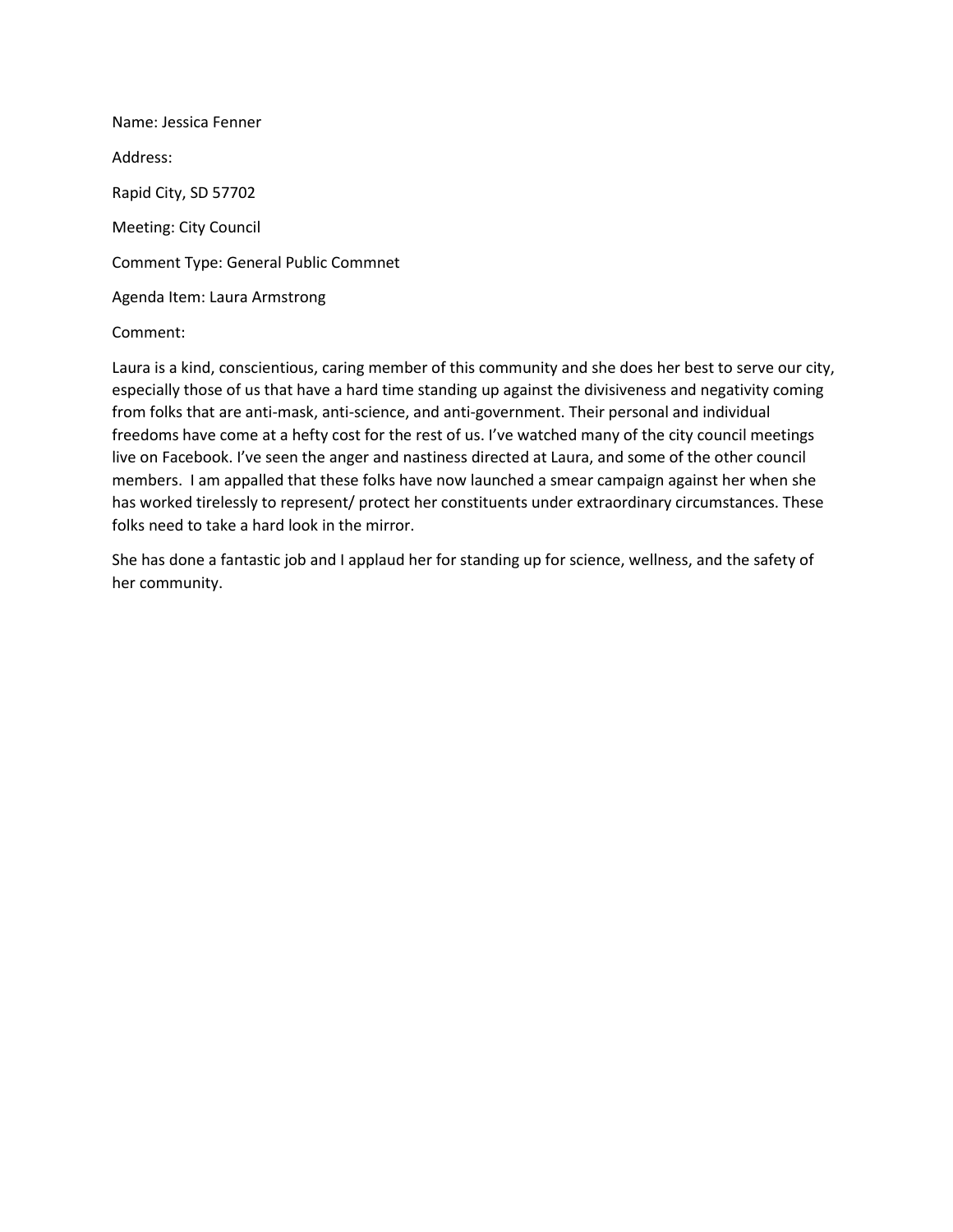Name: Dominique Heier Address: RC SD 57702 Meeting: City Council Comment Type: Public Comment Agenda Item Agenda Item: Laura ARMSTRONG Comment:

I'm asking Phil Jensen and others to back off, and start acting like elected officials. Laura Armstrong is a

doing her job and beliefs in science and facts. My brother is in the medical field, they all support masks a and social distancing.

Let's stop this nonsense that we are all "cowboys" and there are no rules in life. Less government and no regulation isn't working. Honestly it is embarrassing to be from SD now days. Meet with the local doctors or nurses that have to endure this awful pandemic.

This childish behavior needs to stop.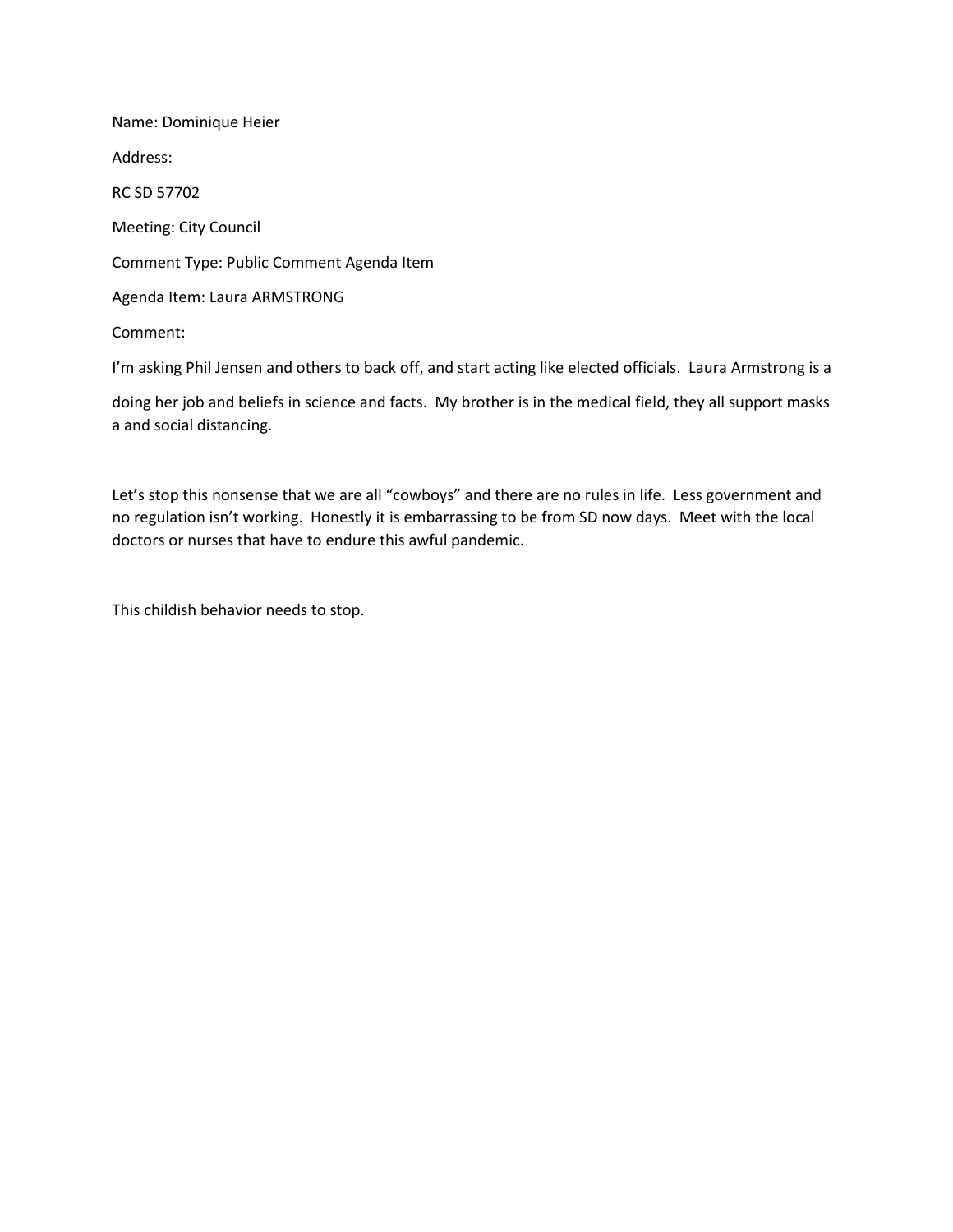Name: Deborah Harrowa Address: Rapid City, SD 57702 Meeting: City Council Comment Type: Public Comment Agenda Item Agenda Item: Laura Armstrong

Comment:

I would like to THANK Laura Armstrong for looking out FOR the community members. She has done a great job on city council and district that she represents. Please let LAURA ARMSTRONG continue to work for the people and in the best interest of all of Rapid City!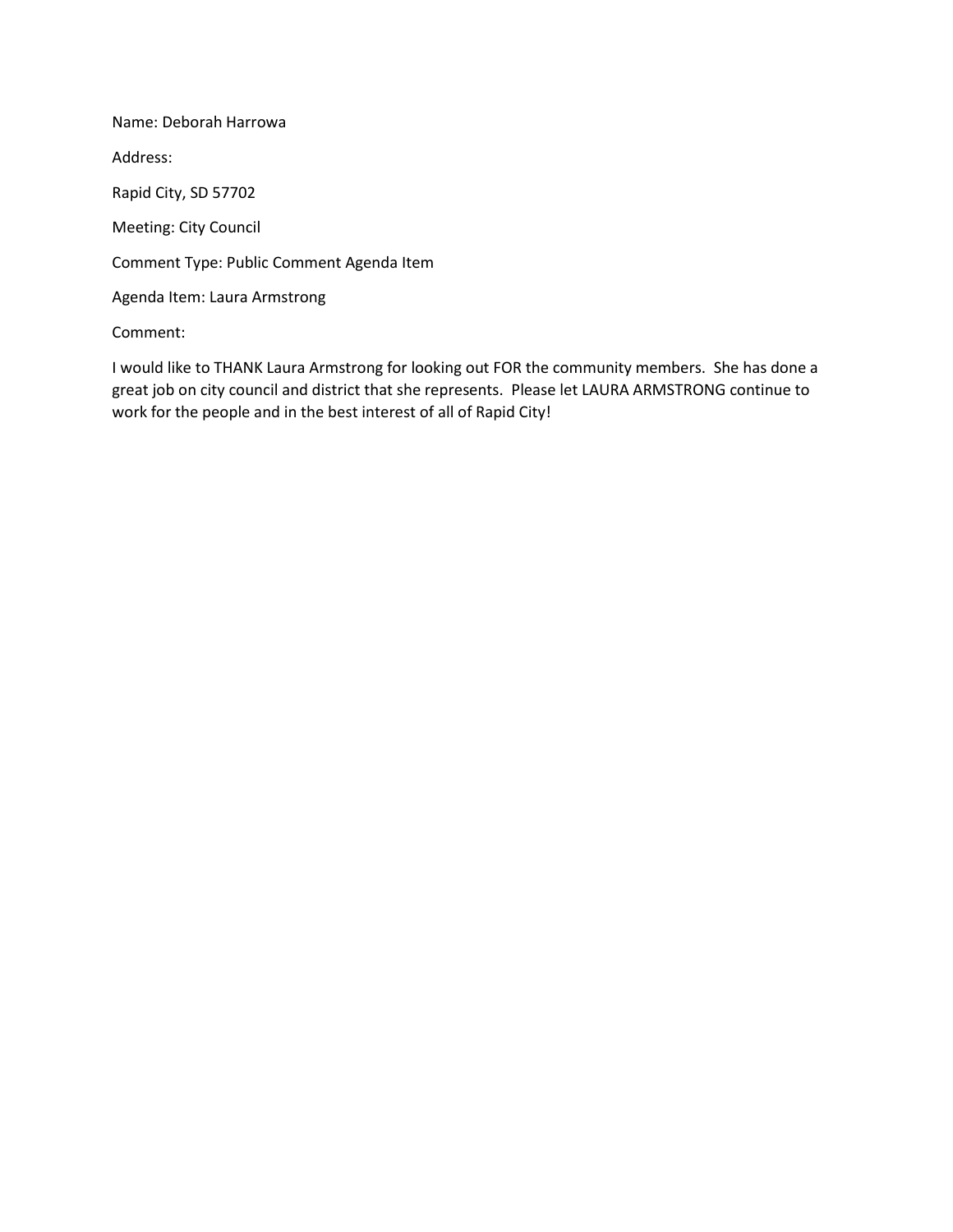Name: Derek Dewees Address: Rapid City SD 57702 Meeting: City Council Comment Type: Public Comment Agenda Item Agenda Item: Executive Session re Laura Armst Comment:

I strongly support council president Armstrong and hope that the mean spirited attacks on her performance and conduct will be repulsed.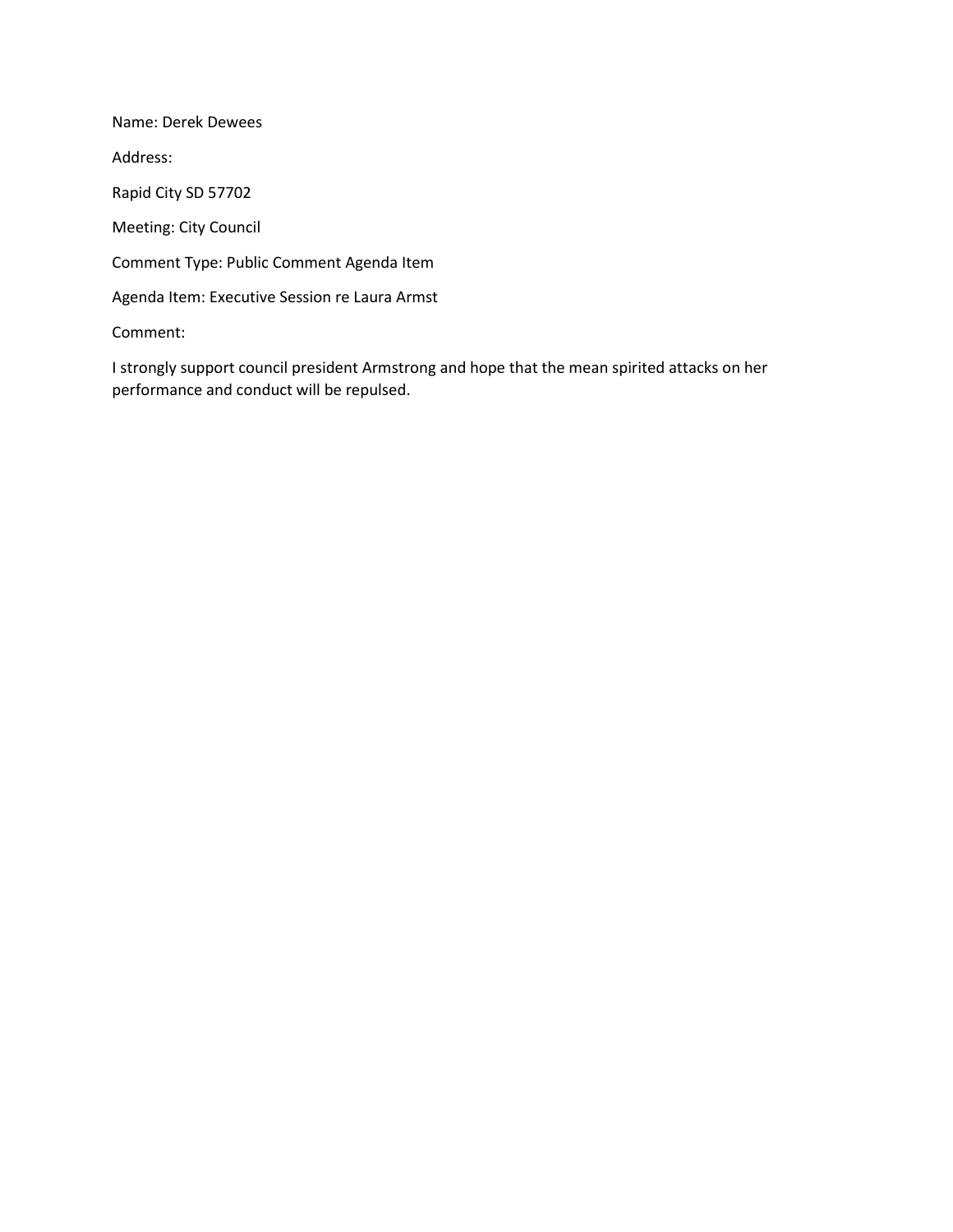Name: Marta Olson-Rangitsch Address: Rapid City, SD 57701 Meeting: City Council Comment Type: Public Comment Agenda Item Agenda Item: Conduct complaint against Alderwoman Laura Armstrong.

Comment:

I believe the complaints against Alderwoman Armstrong are based on false claims.The page administrator,not Armstrong, was asking businesses following CDCrecommendations to post.I listed our business on the FBpage.Our business was not coerced, nor did we receive special recognition. Anyone could post.The page clearly stated disparaging comments/hate speech would be removed.Businesses/consumers were describing changes made to safely serve customers.I would point out Elevate RC was also allowing businesses to make similar posts on Elevate's social media.I appreciated the city and the Chamber allowing us to share how we were caring for our employees so we could pay them and stay open.We continue to put staff safety first, pay their wages and to keep our store open throughout the pandemic.Any statement that this website created a hostile work environment or gave special treatment to compliant businesses is simply untrue.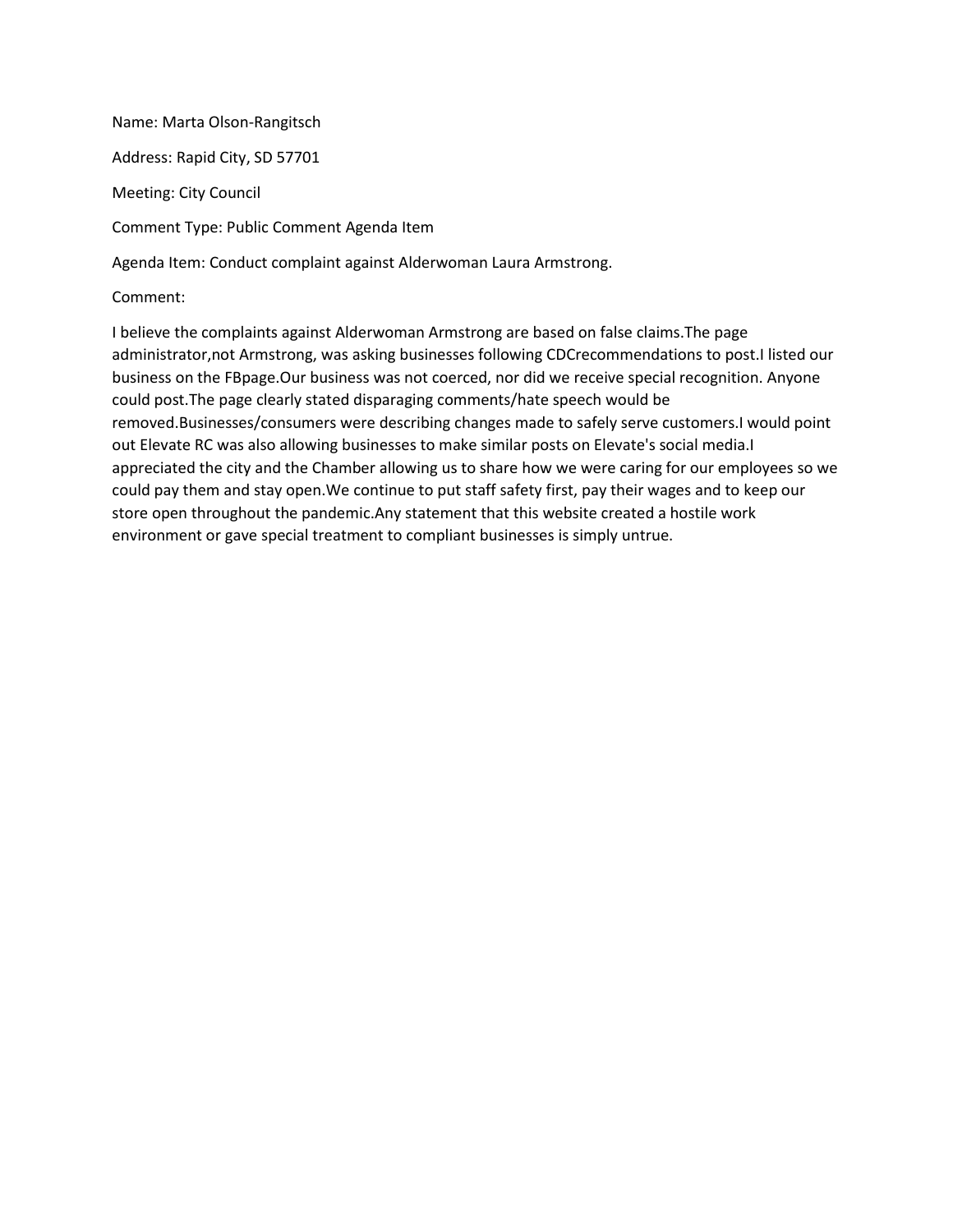Name: Sean Bradley Address: Rapid City, SD 57702 Meeting: City Council Comment Type: General Public Commnet Agenda Item:

## Comment:

I am absolutely appalled at the half-truths and outright lies being spread about our City Council President Laura Armstrong. Citizens for Liberty has engaged in a smear campaign that has no basis in truth because they disagree with Armstrong's political position.. What she has done is act with caring and compassion for all citizens of Rapid City by trying to get the City Council to institute a mask mandate based on scientific evidence – the same evidence the CDC, the WHO, Johns Hopkins, the Mayo Clinic, Walter Reed, and countless other research hospitals and scientific entities have confirmed. Armstrong is not condescending – she is passionate and knowledgeable. She has done nothing to violate section A2 of the City Council code of conduct. She deserves none of what has been wrongfully thrown at her.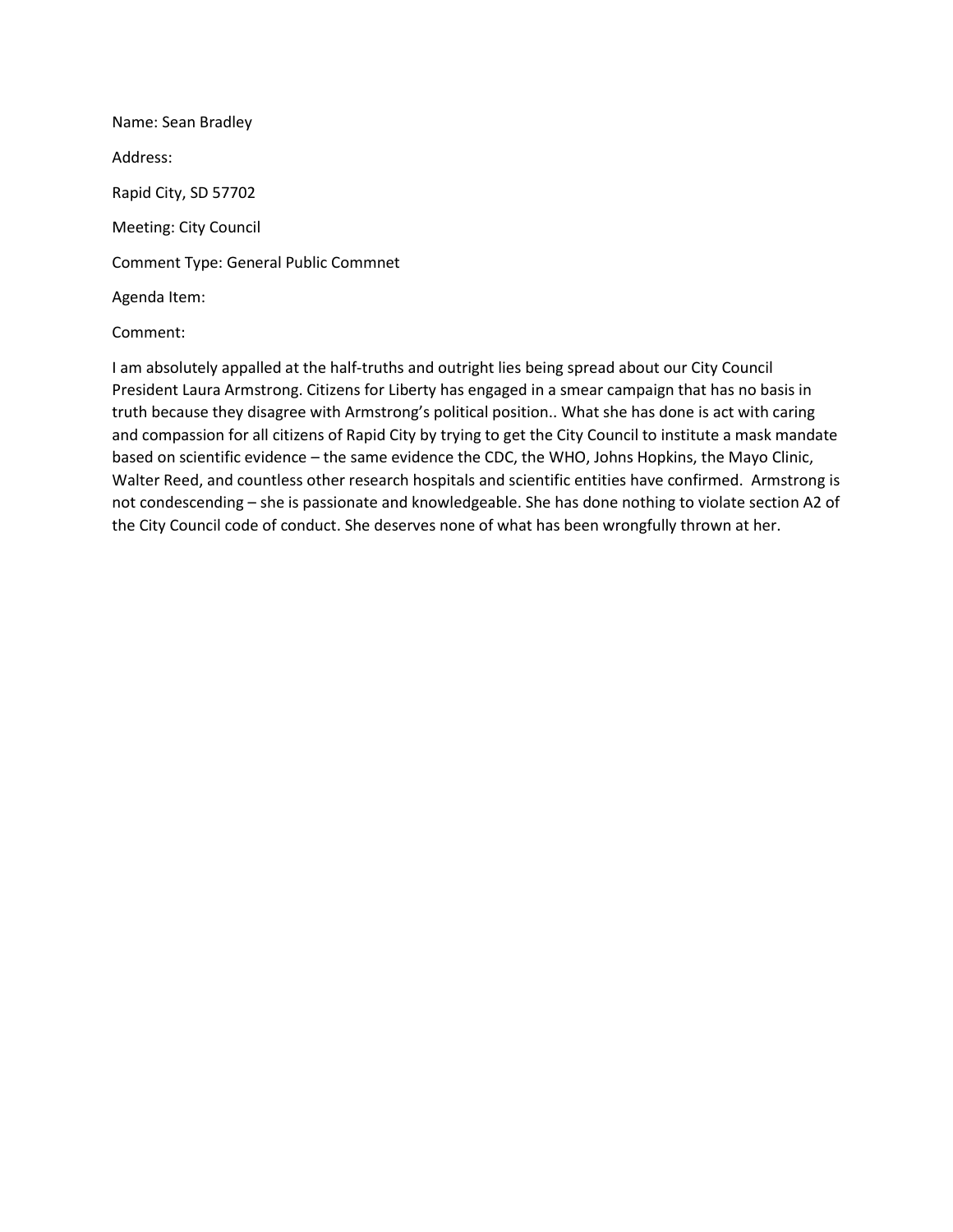Name: Kirsten Hollenbeck Address: Rapid City SD 57701 Meeting: City Council Comment Type: General Public Commnet Agenda Item: Laura Armstrong

## Comment:

I support Laura Armstrong. She has faced unprecedented levels of vitriol and anger as she has lead the City Council under the most difficult of circumstances. Her commitment to ALL citizens of Rapid City is evident in her willingness to listen to science, act upon facts, and bring forth a smile of kindness in the midst of heated challenges. Laura makes a significant contribution to our community as a health professional and as a representative for our community. The attacks launched against her are appalling. Wearing a mask, following CDC recommendations to keep our communities safe is not a political statement, although some disruptive individuals would lead you to believe it is. I have witnessed Laura's willingness to listen, learn and lead. I hope all will act in the best interest of our community and make a choice on the side of what is best for our citizens and support the strong leadership of Laura Armstrong.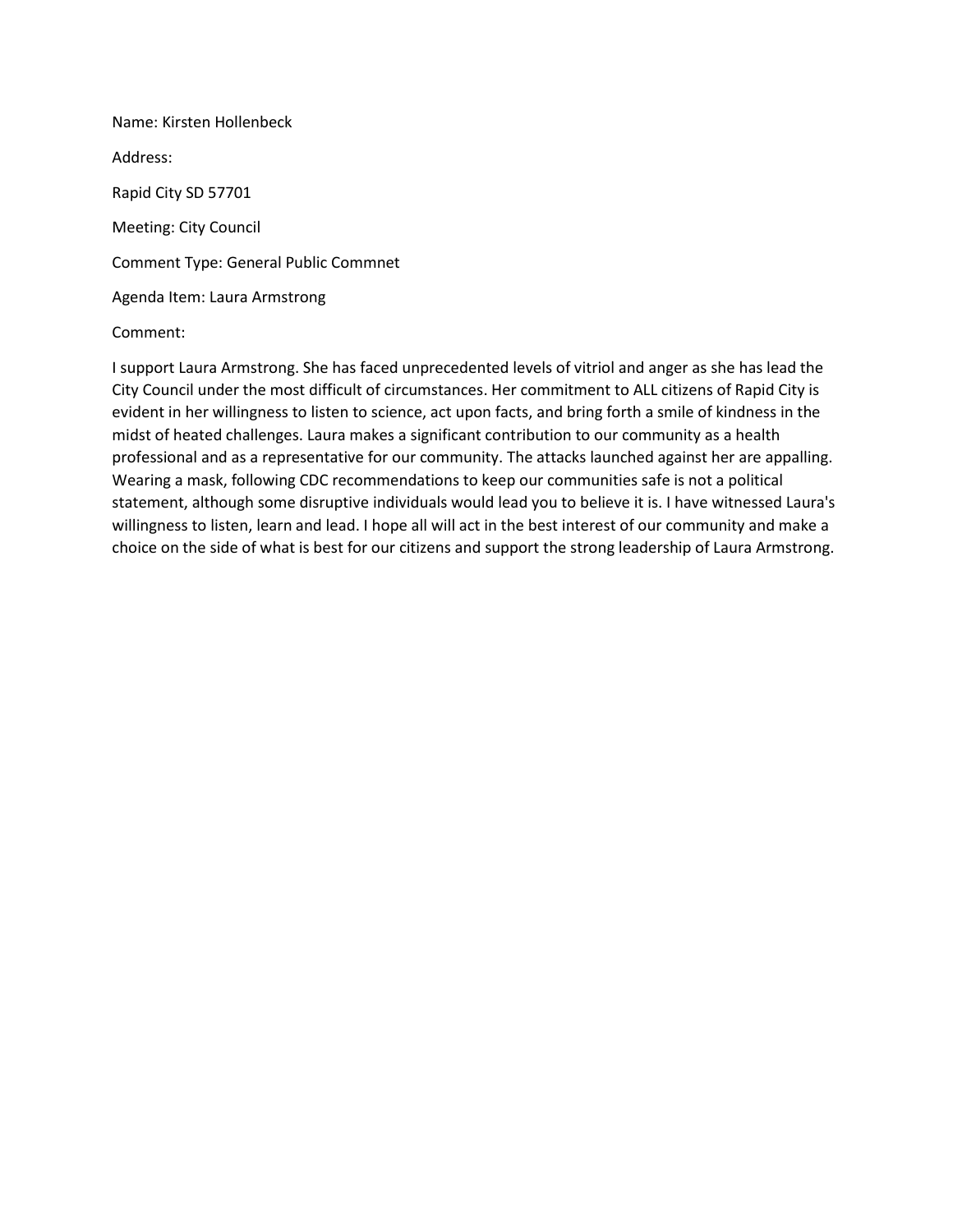Name: Nancy K Stephenson Address: Rapid City, SD 57701 Meeting: City Council Comment Type: General Public Commnet Agenda Item: Comment:

I believe Laura Armstrong is being unfairly targeted. She has the best interests of our citizens. Her work in identifying businesses that are caring for the safety of their employees and customers by requiring masks and other pandemic safety measures. She does not deserve to be removed from office.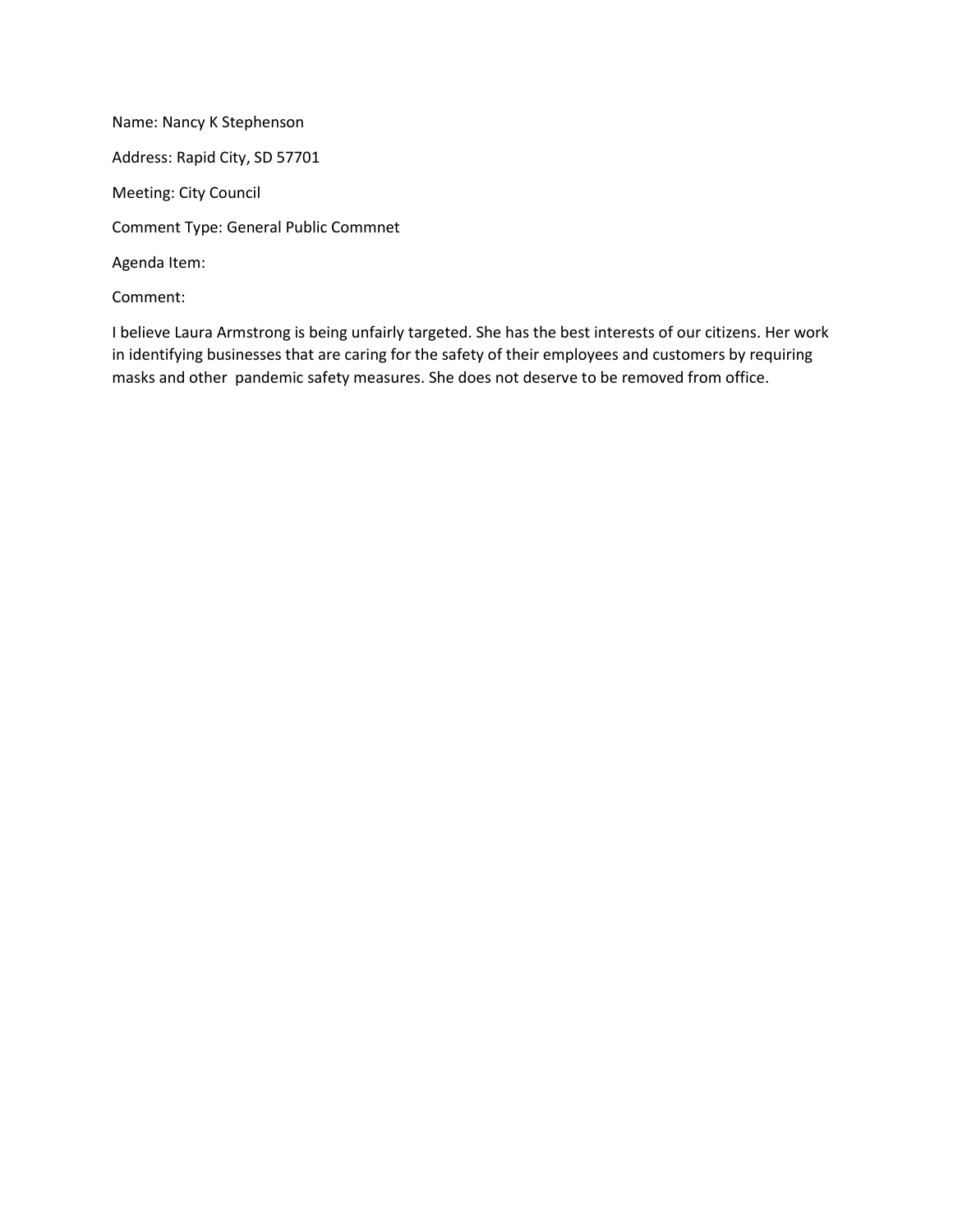Name: Mary Jo Farrington

Address:

Meeting: City Council

Comment Type: General Public Commnet

Agenda Item: Laura Armstrong

Comment:

The covid pandemic is REAL...with very specific public health procedures to protect ourselves and others.

WEAR MASKS around people. SOCIAL DISTANCE around people when possible. WASH HANDS OFTEN!

I fully support Laura Armstrong's frustration with people who refuse to comply. I still think the City Council

should make a mask MANDATE! Laura and others on the Council are trying to do what is right to save lives.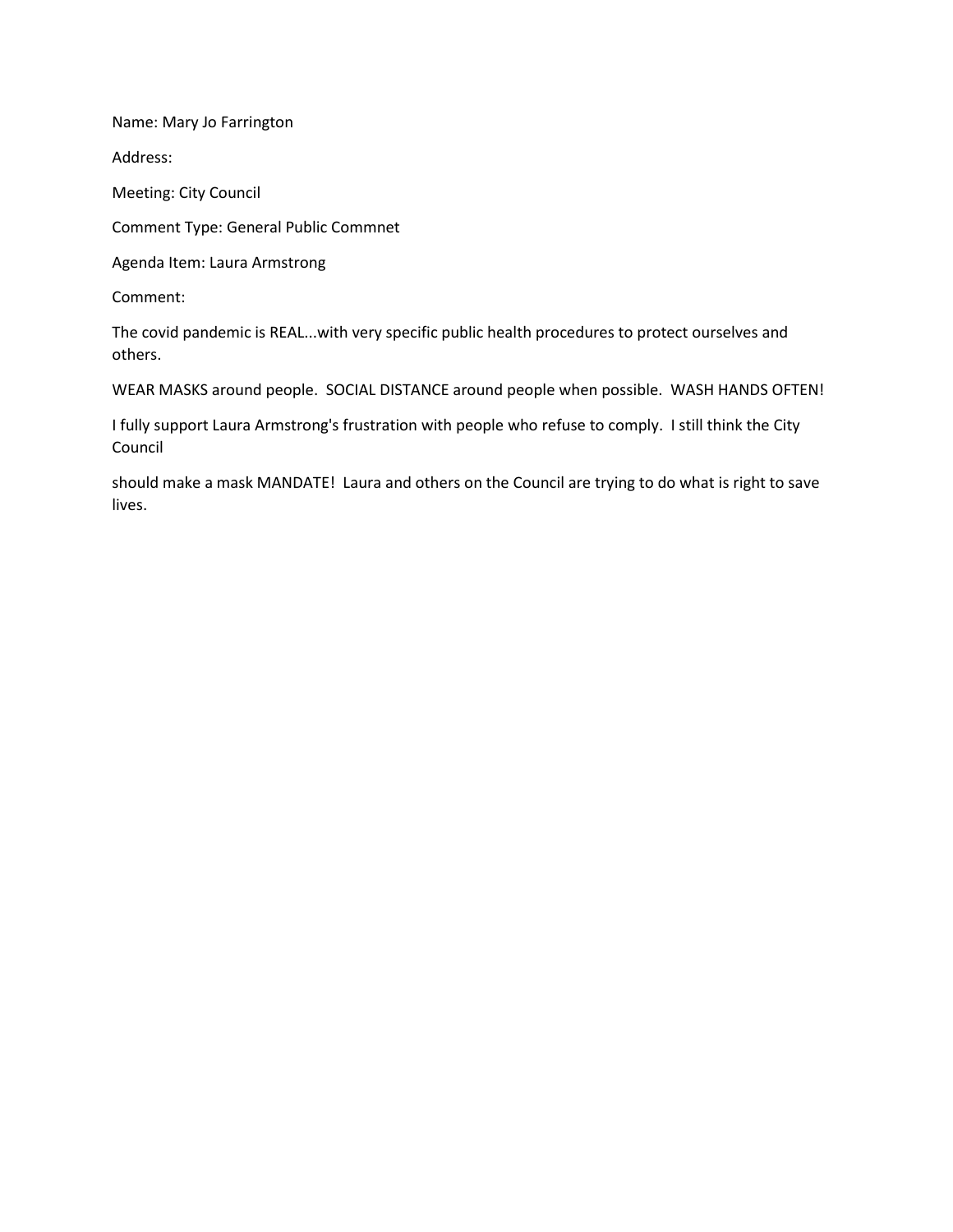Name: Mary and David Mickley

Address:

Rapid City SD 57703

Meeting: City Council

Comment Type: General Public Commnet

Agenda Item: Executive action Laura Armstrong

Comment:

We are writing to voice our strong support in favor of Laura Armstrong. She works tirelessly to promote Rapid City and is a positive voice for her constituents and we honestly wish she represented our ward. She has been targeted by a political group that works to undermine those who choose to listen to factual information and votes in the best interests of her people and all of Rapid City. We support her 100%! Keep up the great work Laura!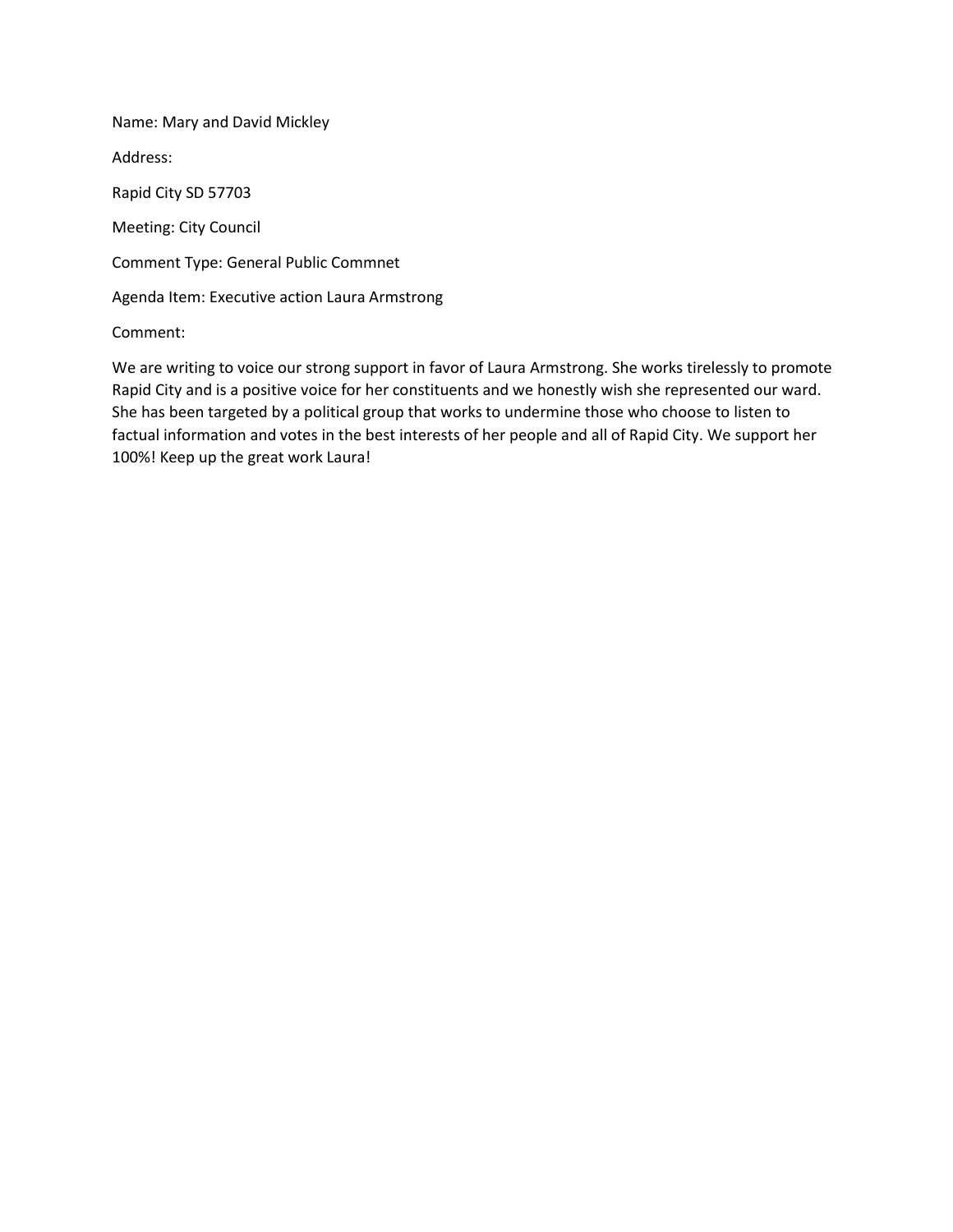Name: Joni Zaiser Address: Rapid City, SD 57701 Meeting: City Council Comment Type: Public Comment Agenda Item Agenda Item: Laura Armstrong

Comment:

I writing in 100% support of Laura Armstrong. Laura is my council person and I voted for her. The attack on her from certain individuals in the community are truly offensive. Its hard to believe that all this is over wearing masks and trying to keep people safe. It's ridiculous that it has come to this point. I belong to the face book group that has been mentioned. I can't tell you how much I appreciate this group. I am an at risk individual and it's great to have a place where I can find businesses that support my need to stay safe. The site is always positive and never calls out businesses that don't support mask wearing and such. I personally don't shop at places that don't require masks and I think that others have the choice to not shop at places that do. Laura's views come from a point of caring for the people of Rapid City and does not deserve to be censured or removed from her position.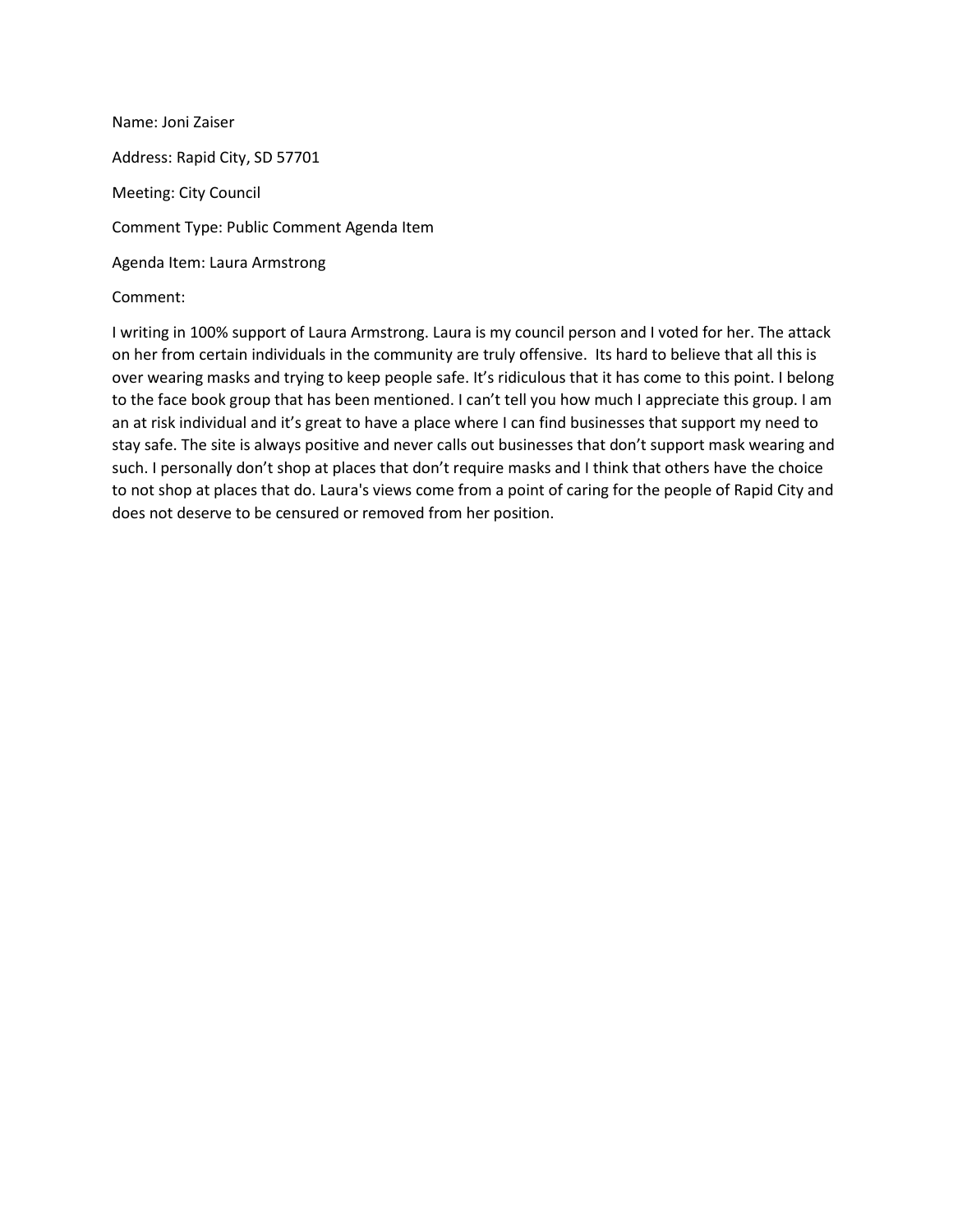Name: Tass Thacker Address: Rapid City SD 57701 Meeting: City Council Comment Type: General Public Commnet Agenda Item: Laura Armstrong Comment:

I feel Laura Armstrong has been doing an excellent job as city council president. I don't think she has done anything wrong as far as the curing business site. She did not set it up.

Move onto more important things, please.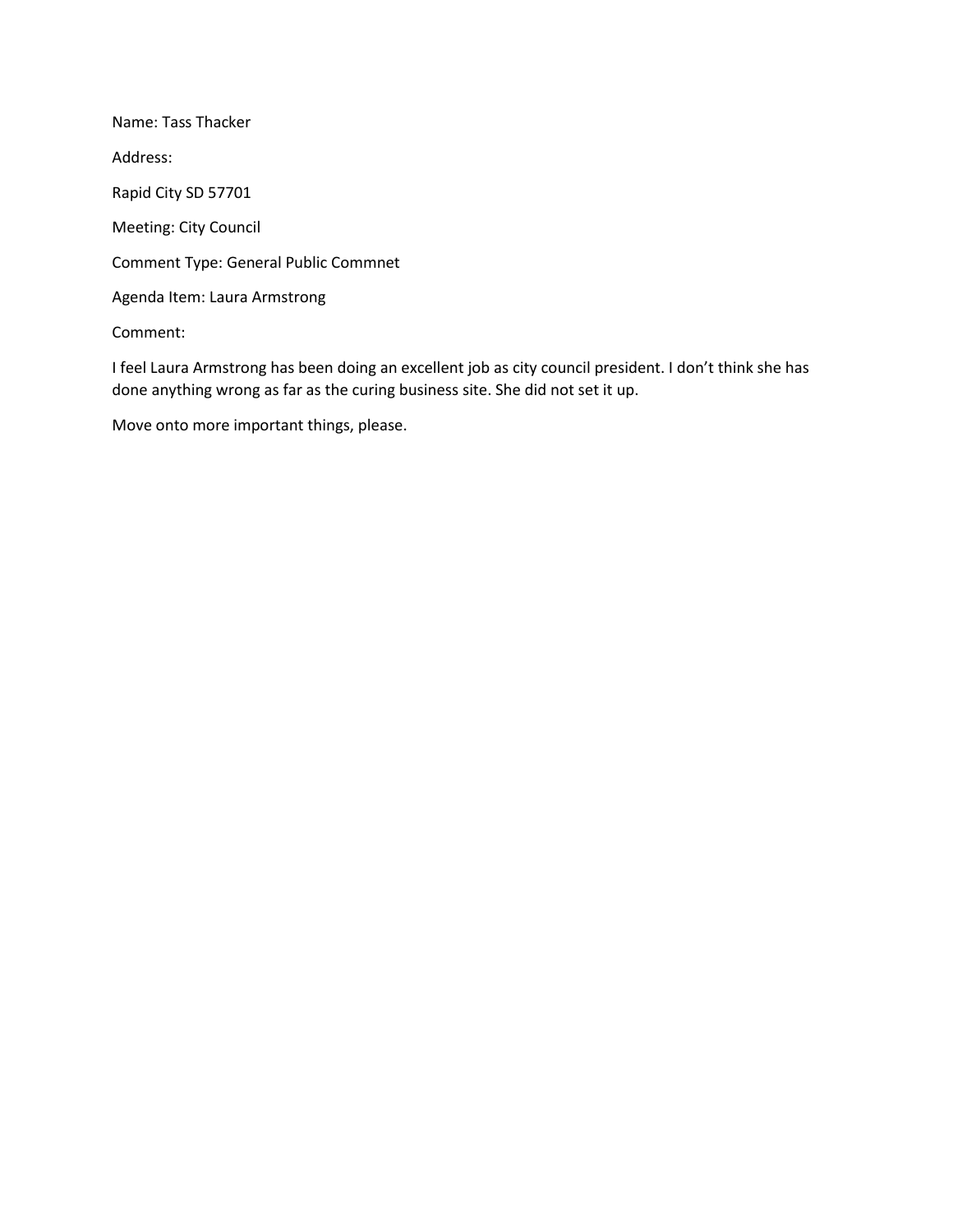Name: Lisa F Cook

Address: Rapid City, SD 57701

Meeting: City Council

Comment Type: Public Comment Agenda Item

Agenda Item: Laura Armstrong

Comment:

I hereby submit my comment in support of Laura Armstrong. The Complaints against her are not made in good faith and, instead, are targeted attacks by political extremists. I believe that Laura advocated properly for a mask mandate and provided public information about masks for visitors that embody total COMMON SENSE! Her list of businesses was a PRODUCT requested and needed by many visitors to the Black Hills. I appreciate Ms. Armstrong's concern and actions TO PROTECT OTHERs and I appreciate knowing which businesses respect MY FREEDOM to be virus free and around individuals that respect others' desire for masks in public. I will not frequent a maskless business and that is MY freedom.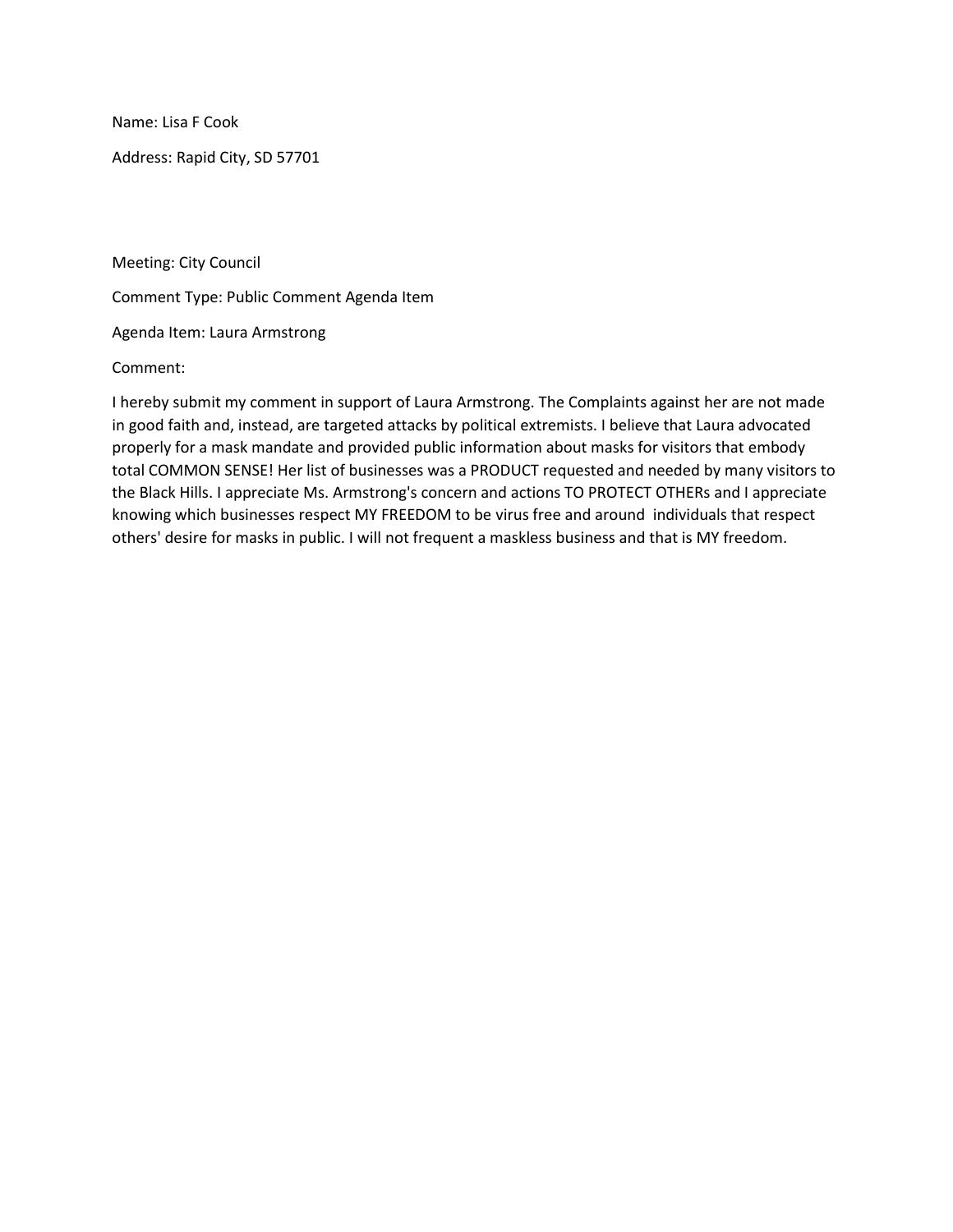Name: Rebecca M Terk Address: Rapid City, SD 57702 Meeting: Comment Type: Agenda Item: Comment: This comment is in regard to discussions of censuring Council Member Laura Armstrong. While I am not a resident of the City of Rapid City, I office and do almost all my business there.

I have listened to council meetings in which mask ordinances were discussed, and appreciate Armstrong's willingness to stand up for public health. I have seen the social media group she is allegedly involved in and find no evidence that it is a "black list." Whatever her involvement, the page has been used to lift up businesses who follow CDC guidelines without disparaging those who don't.

The complaints lodged against Armstrong are an attempt to remove a duly-elected public official under false pretenses. Armstrong should be cleared of any wrongdoing. Those who have perpetrated this undemocratic action against her ought to be publicly reprimanded, and any council member who is found to have collaborated should themselves be censured or removed.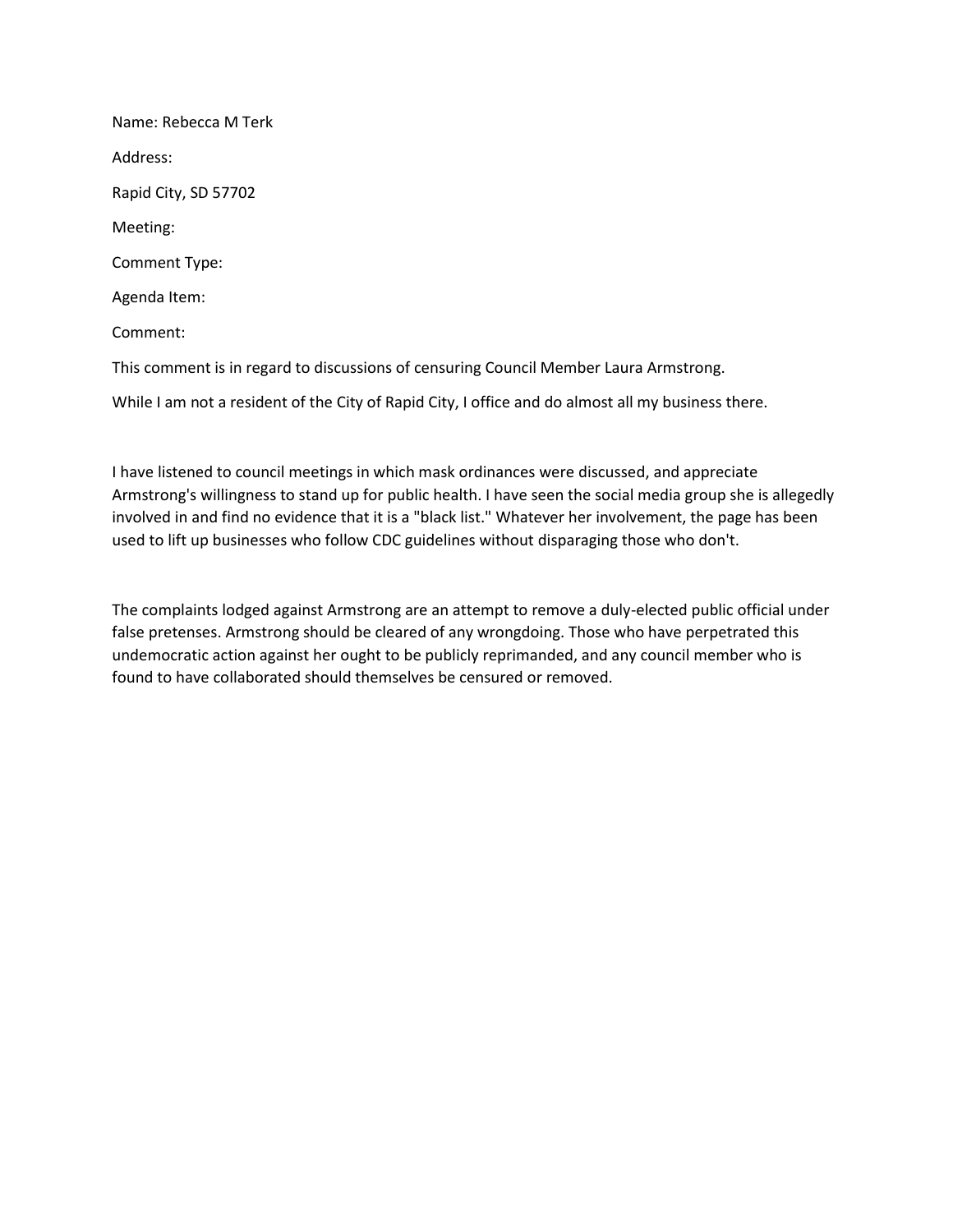Name: PATRICIA Ann MARTINSON Address: Rapid City, SD 57701 Meeting: City Council Comment Type: General Public Commnet Agenda Item: Comment:

I would like to write in support of Laura Armstrong. I am aghast that others would castigate her for ensuring the health and well-being of the people of Rapid City. Councilwoman Armstrong has been and will continue to have the best interest of our community at heart and in her words and actions. I appreciate that so much!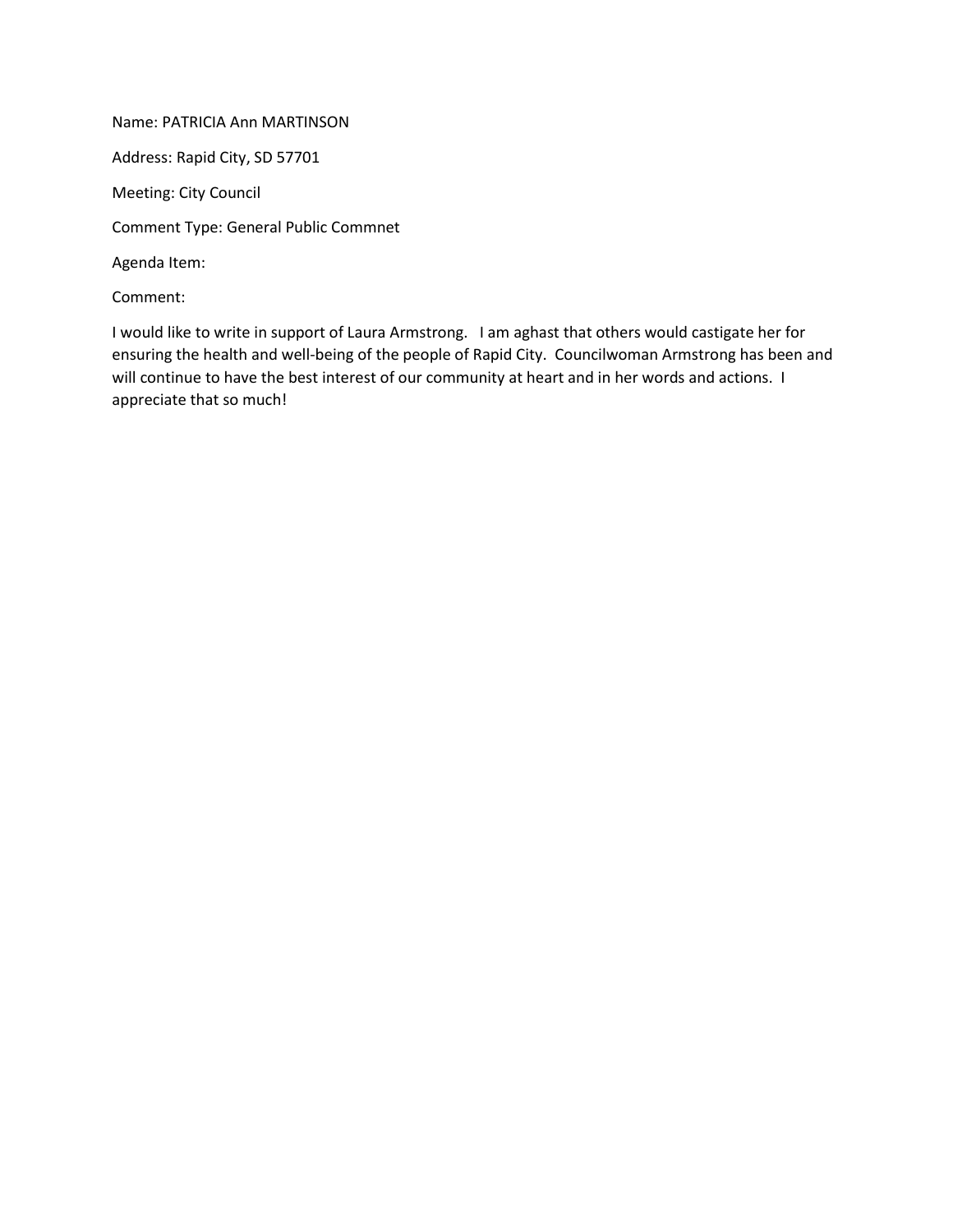Name: Mary Kelley Address: Rapid City, SD 57701 Meeting: City Council Comment Type: General Public Commnet Agenda Item: Complaint against Laura Armstrong Comment:

I am writing IN SUPPORT of Council President Laura Armstrong. She has worked diligently on behalf of the citizens of our community, providing leadership and doing a difficult job at a difficult time. She represents Rapid City well and does so only in the service of our community and never in her personal self-interest. She is a hero and deserves our thanks.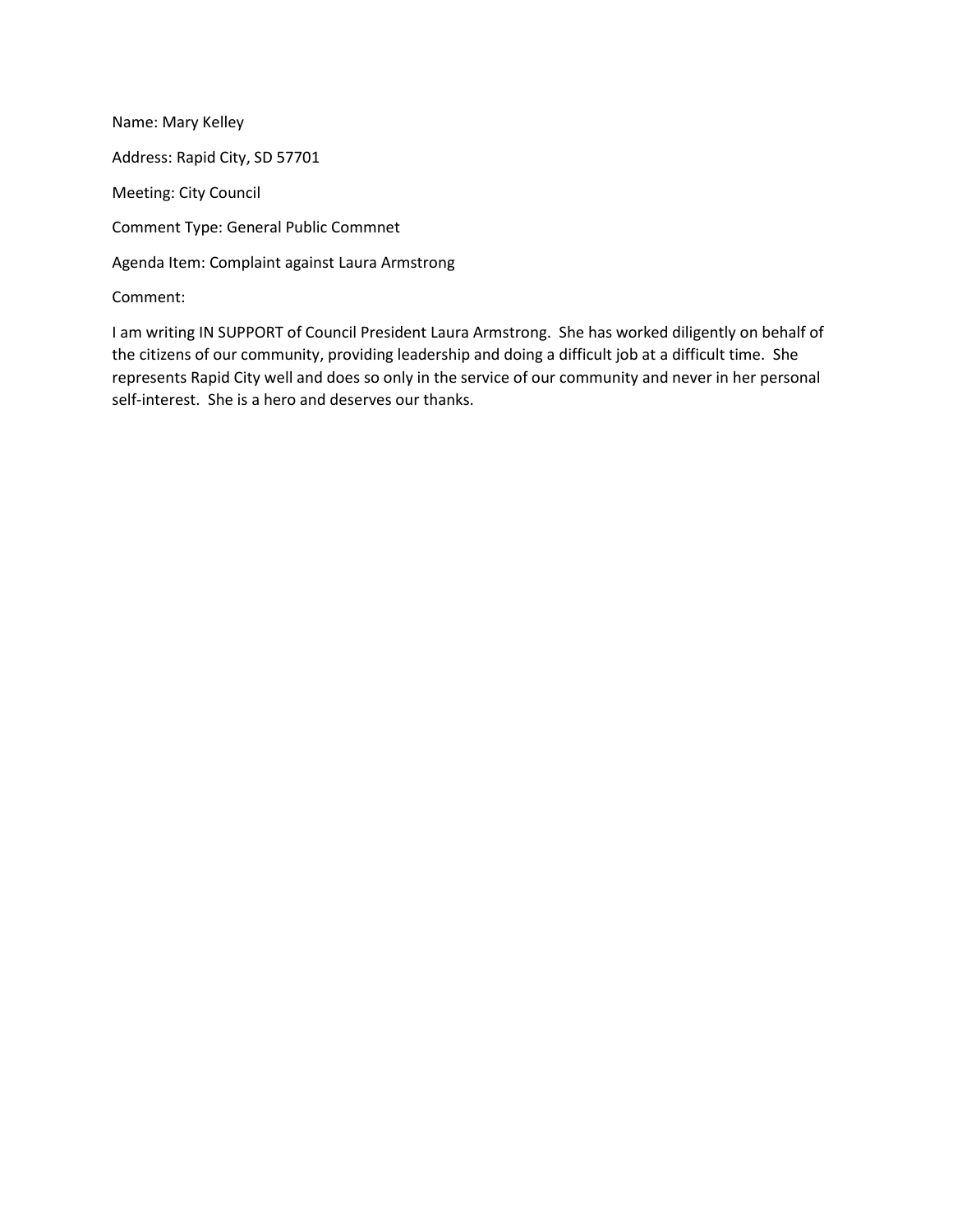Name: Janene Trammell-Polk Address: RCSD Meeting: City Council Comment Type: Public Comment Agenda Item Agenda Item: Laura Armstrong Comment:

This letter is in support of Laura Armstrong. She is hard working, cares for our community and is courageous in her efforts to keep our community safe.

Thank you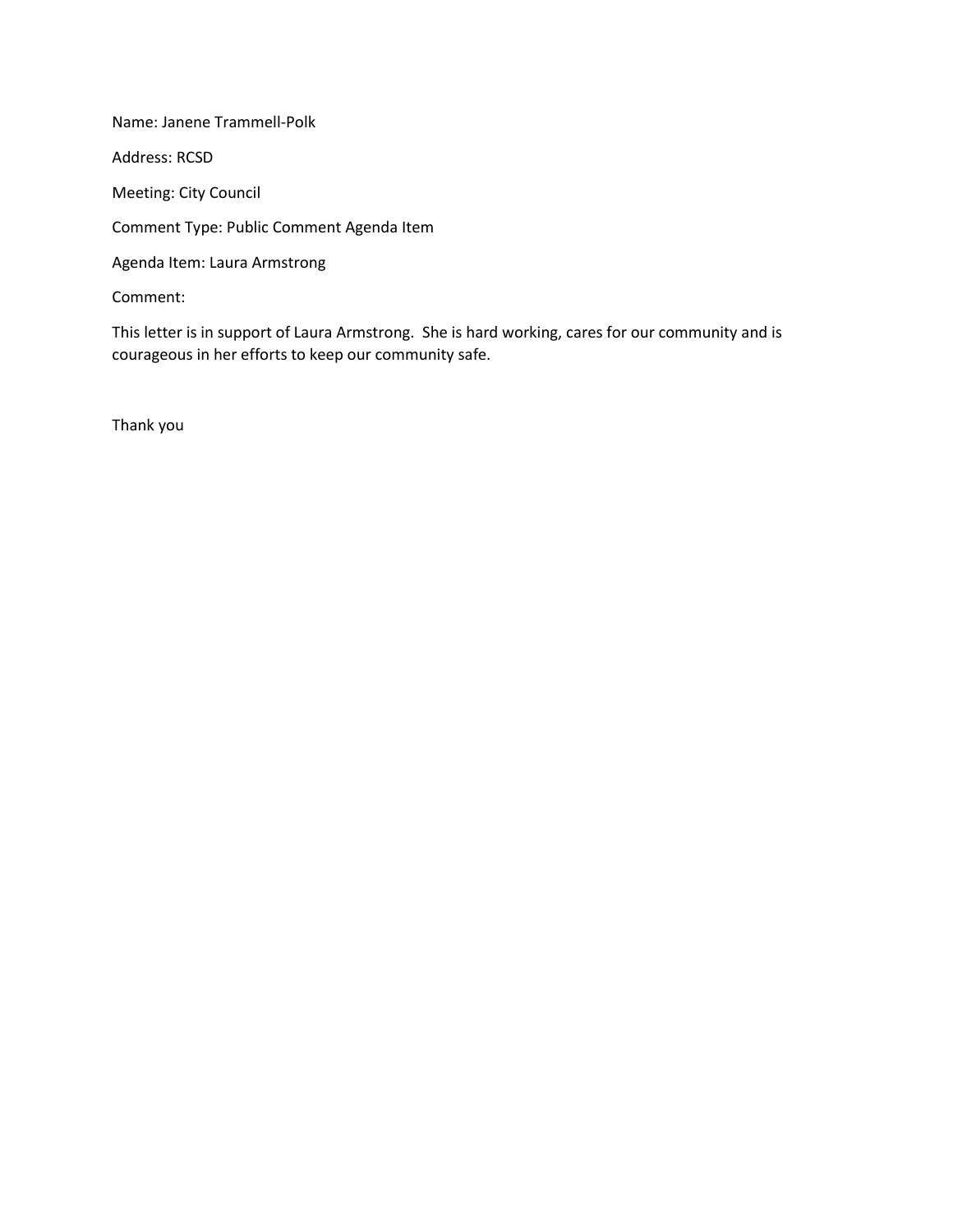Name: Lori Parrott Address: Albuquerque, NM 87122 Meeting: City Council Comment Type: Public Comment Agenda Item Agenda Item: Laura Armstrong

Comment:

I am a Rapid City native and frequent visitor, as my family members are in care facilities there. I am so grateful for those Rapid City residents who wear masks and practice save practices. I support Laura Armstrong's actions on the City Council to encourage Rapid City to recognize science and to take care of its own and its visitors. Too many underpaid (and uninsured) workers are put at risk of illness when we are not cognizant and take precautions.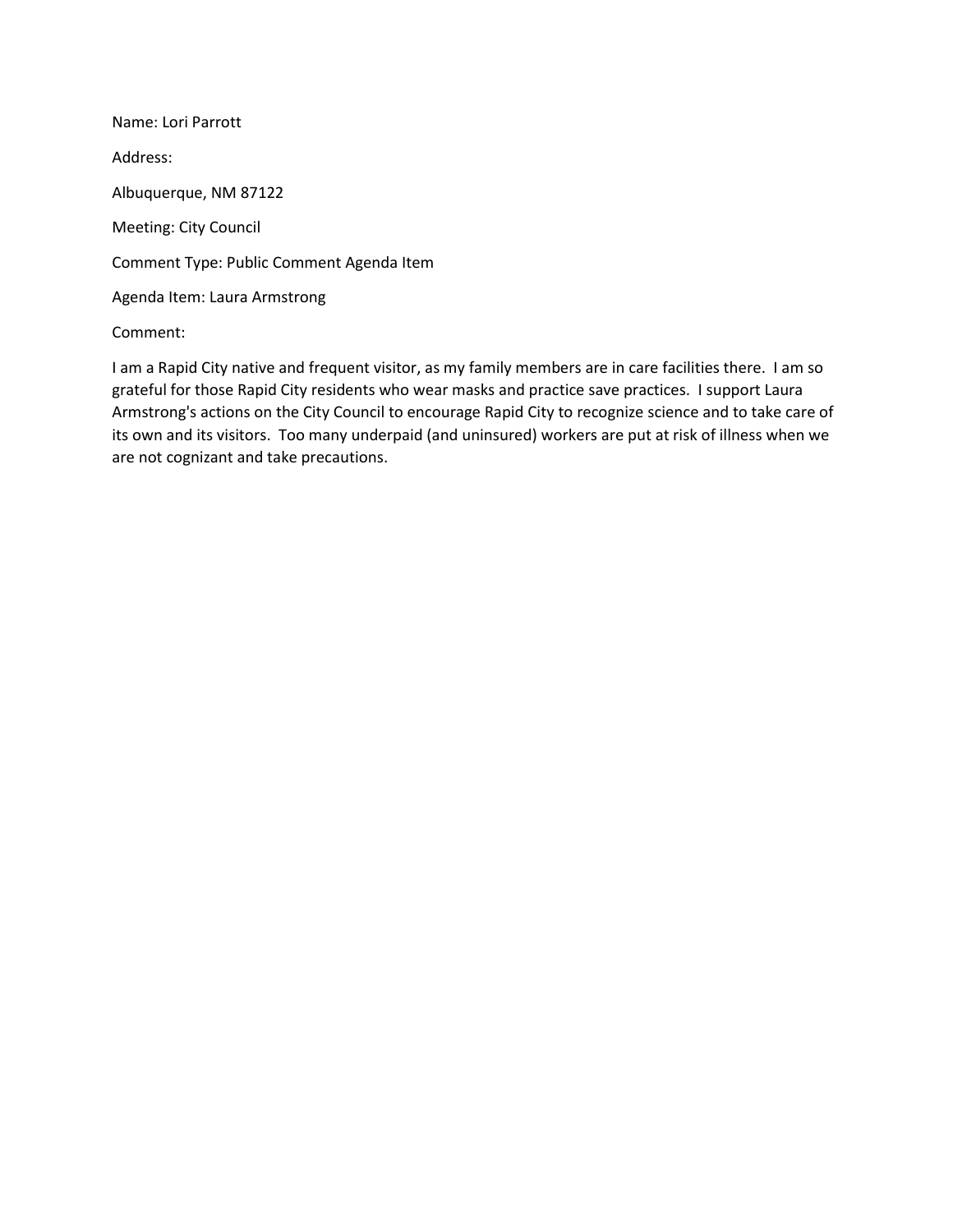Name: Judy Ellen Sneller Address: Rapid City, SD 57702 Meeting: City Council Comment Type: Public Comment Agenda Item Agenda Item: Laura Armstrong Comment:

I'm writing to support Laura Armstrong against the bullying and threats and selfishness from antimaskers and the so-called Citizens for Liberty who never stand for anything progressive or good for RC. Laura has done nothing but try to protect citizens during this pandemic by relying on science, kindness and common sense. Her stance on wearing masks as ONE of the KEY weapons against Covid19 spread is supported by every major scientific organization (CDC, NIH and WHO). Yes, the data IS in. Asking businesses to honestly tell the public if they are requiring masks is important because many of us do NOT wish to enter a business not requiring masks because of higher danger of being infected. This does nothing to inhibit the business' choice to protect or not protect its patrons. Laura should be applauded for her knowledgeable, compassionate service. That she is even being discussed negatively by the Council in this manner is appalling.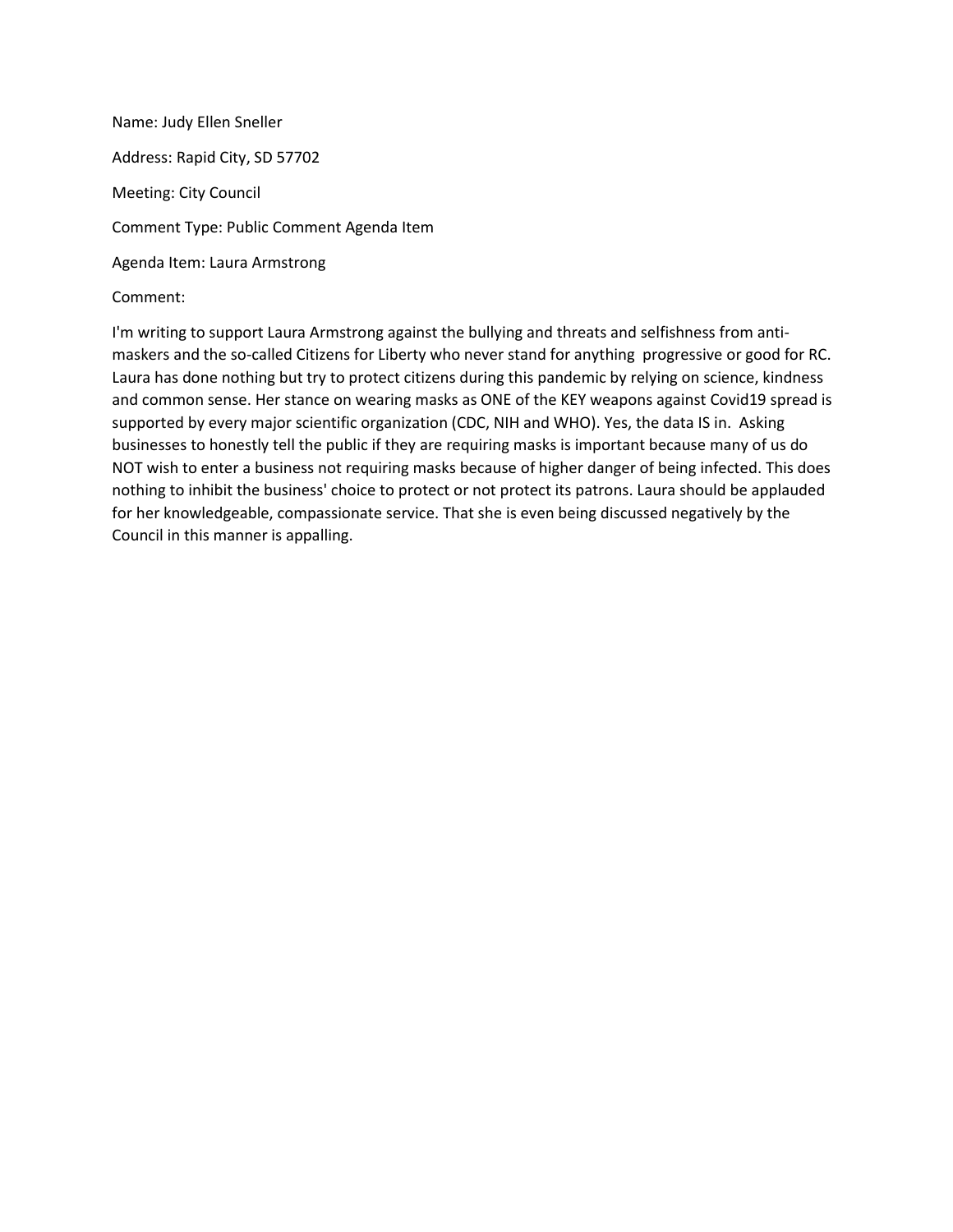Name: Vaudeth Oberlander Address: Meeting: City Council Comment Type: General Public Commnet Agenda Item: Laura Armstrong Comment:

I am highly pleased with the work of Laura Armstrong and do not wish for her to be taken off the City Council. She is a valuable and hard working person.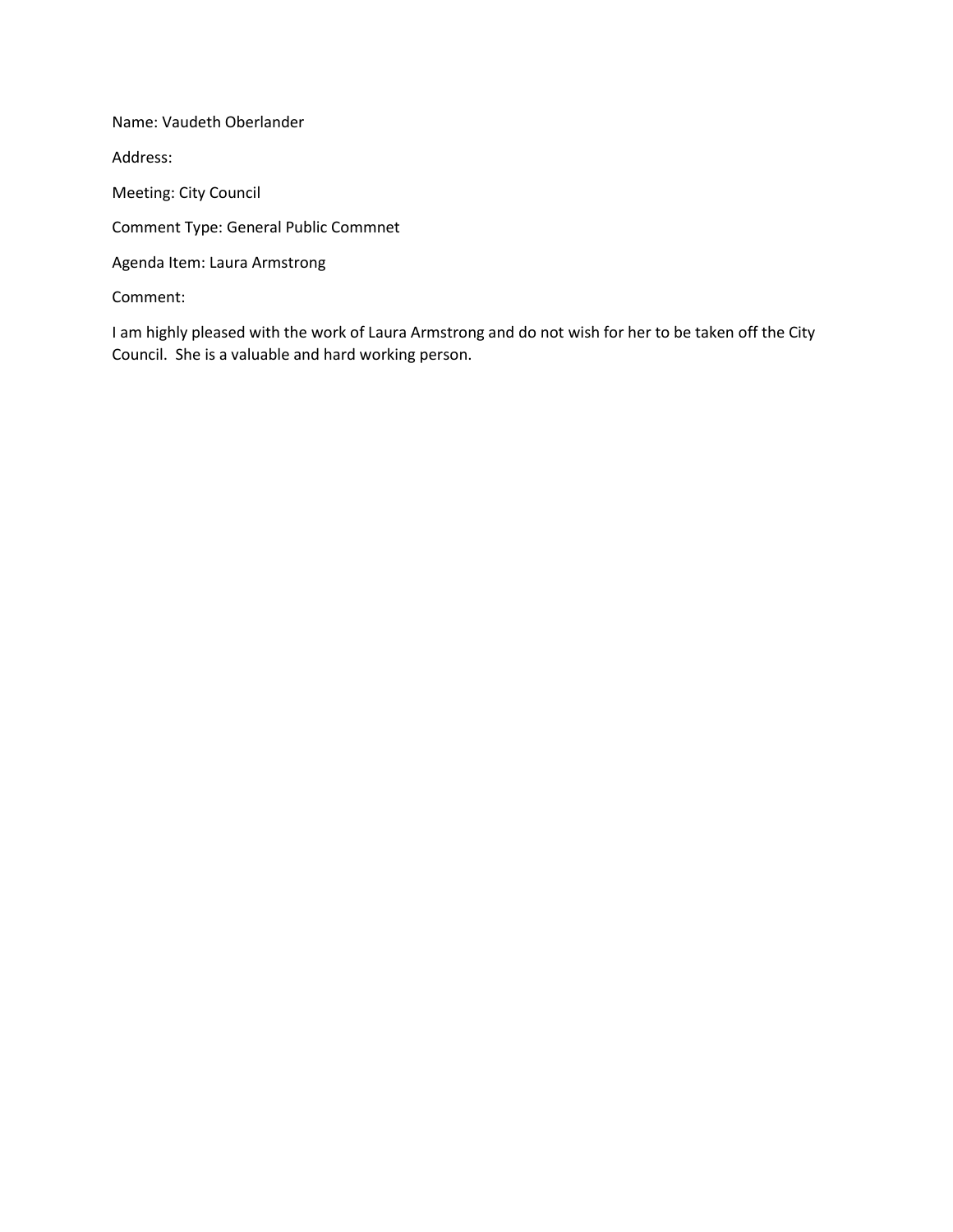Name: Susan E Drey Address: Rapid City, SD 57701 Meeting: City Council Comment Type: Public Comment Agenda Item Agenda Item: Laura Armstrong Discussion

# Comment:

Laura Armstrong was the first city council person I met when she was speaking during Greta Thunberg's visit. I was immediately drawn to Laura's love and compassion for this city, and her leadership that was strong, but also kind. I have followed her ever since and watched her lead this city with courage and persistence, and a great concern for the well fare of all it's citizens.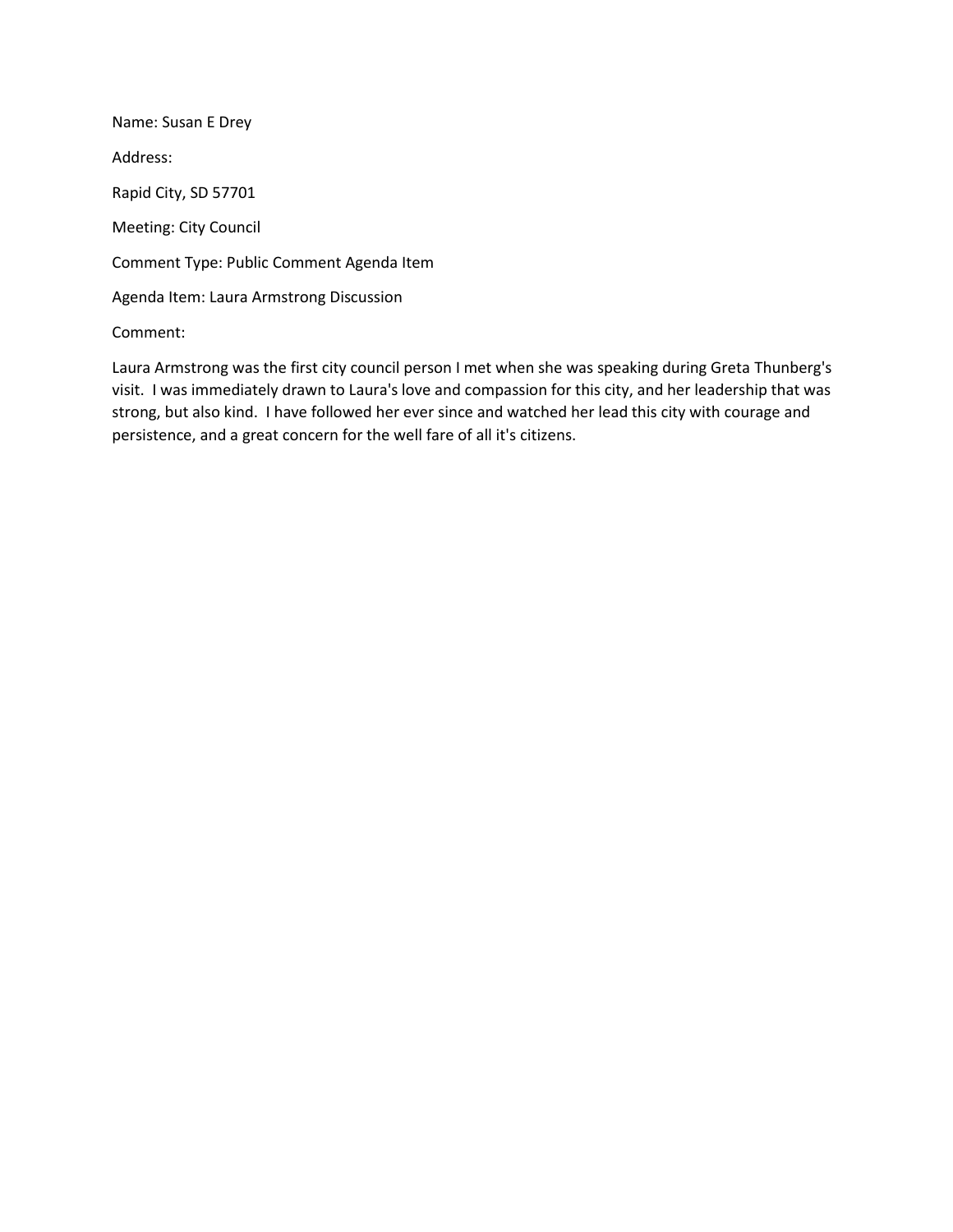Name: Dexter Carman Address: Rapid city, SD 57702 Meeting: City Council Comment Type: General Public Commnet Agenda Item:

Comment:

Rapid City Councilwoman Laura Armstrong is a true servant of the people - a leader not without flaws, but with self-awareness of her responsibility to grow and learn alongside the community she serves. It is our ability to disagree and move forward, that makes our government work - be it in Rapid City, or at the state and federal levels. Calls for Councilwoman Armstrong's removal are a politically motivated hit-job indicative of the "cancel culture" so often (justifiably) decried by those on the political right. We are not Pierre, we are not Washington, we are Rapid City - and we are better than this, so long as we resist the urge to govern according to the most base characteristics of our humanity.

Thank you for your service to this community and consideration of my comments,

Dexter Carman Rapid City Parent and Business Owner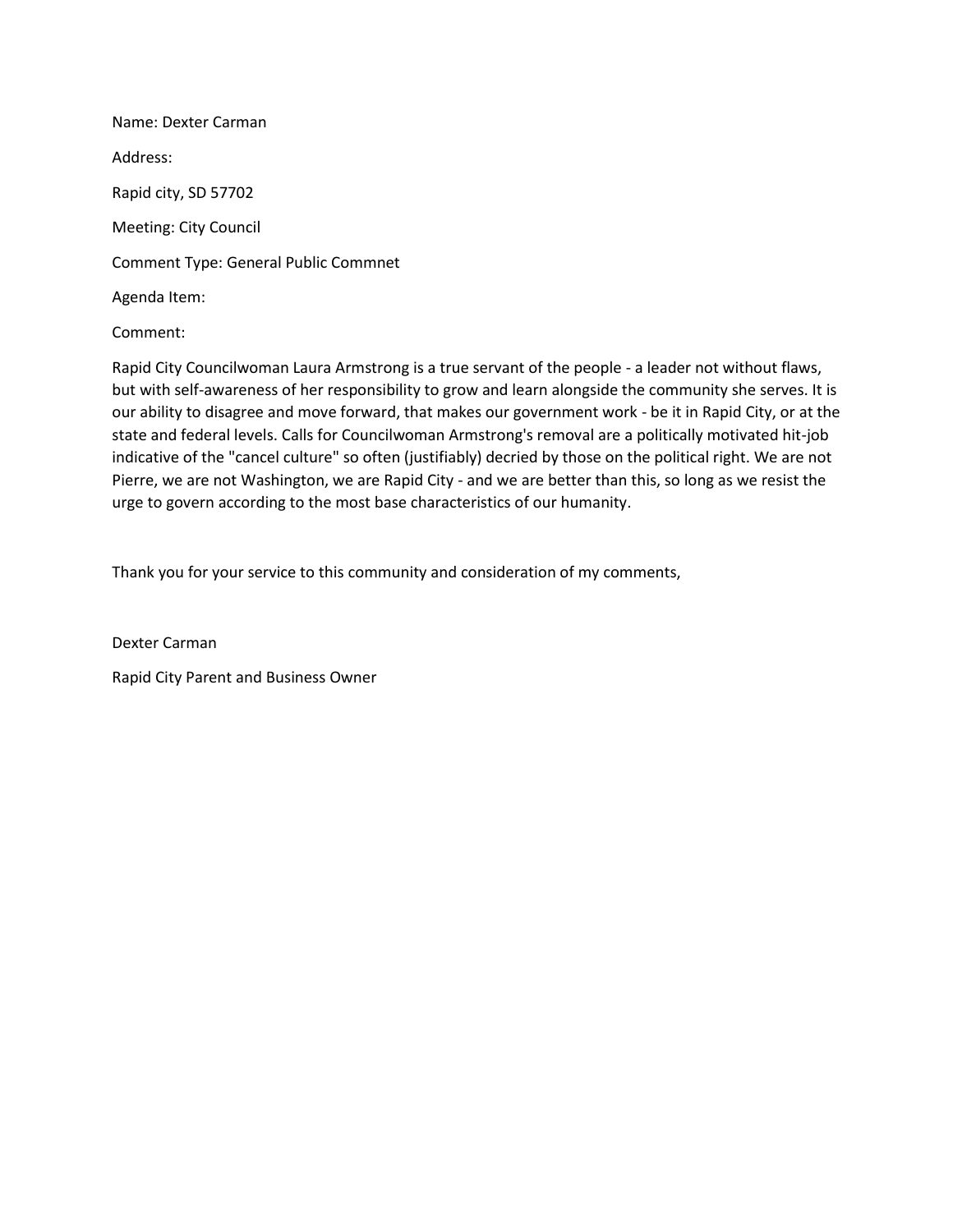#### Name: Suzanne D Stratford

Address:

Meeting: City Council

Comment Type: Public Comment Agenda Item

Agenda Item: Ms. Armstrong Facebook page: Caring Businesses in Rapid City

Comment:

We support Laura Armstrong. Ms. Armstrong puts the community's well-being ahead of her personal priorities. She listens deeply to opposing views & finds common threads of understanding. Her participation in "Caring Businesses of RC" illustrates her care & concern for the vulnerable in our midst. We appreciate efforts to identify spaces of safety that adhere to CDC guidelines during the Covid-19 crisis. Everyone is entitled to their own opinion, but "facts matter". Nowhere is there an intimation that businesses are being subjected to "harassment or blackballing". We elect leaders to "lead" & do the right thing by working for the health, safety & benefit of our community. We value our right to freedom of speech & honor its exercise to express all points of view respectfully. Silencing this right sends a chilling message across our community. We should strive instead to bring opposing views together to find areas of commonality.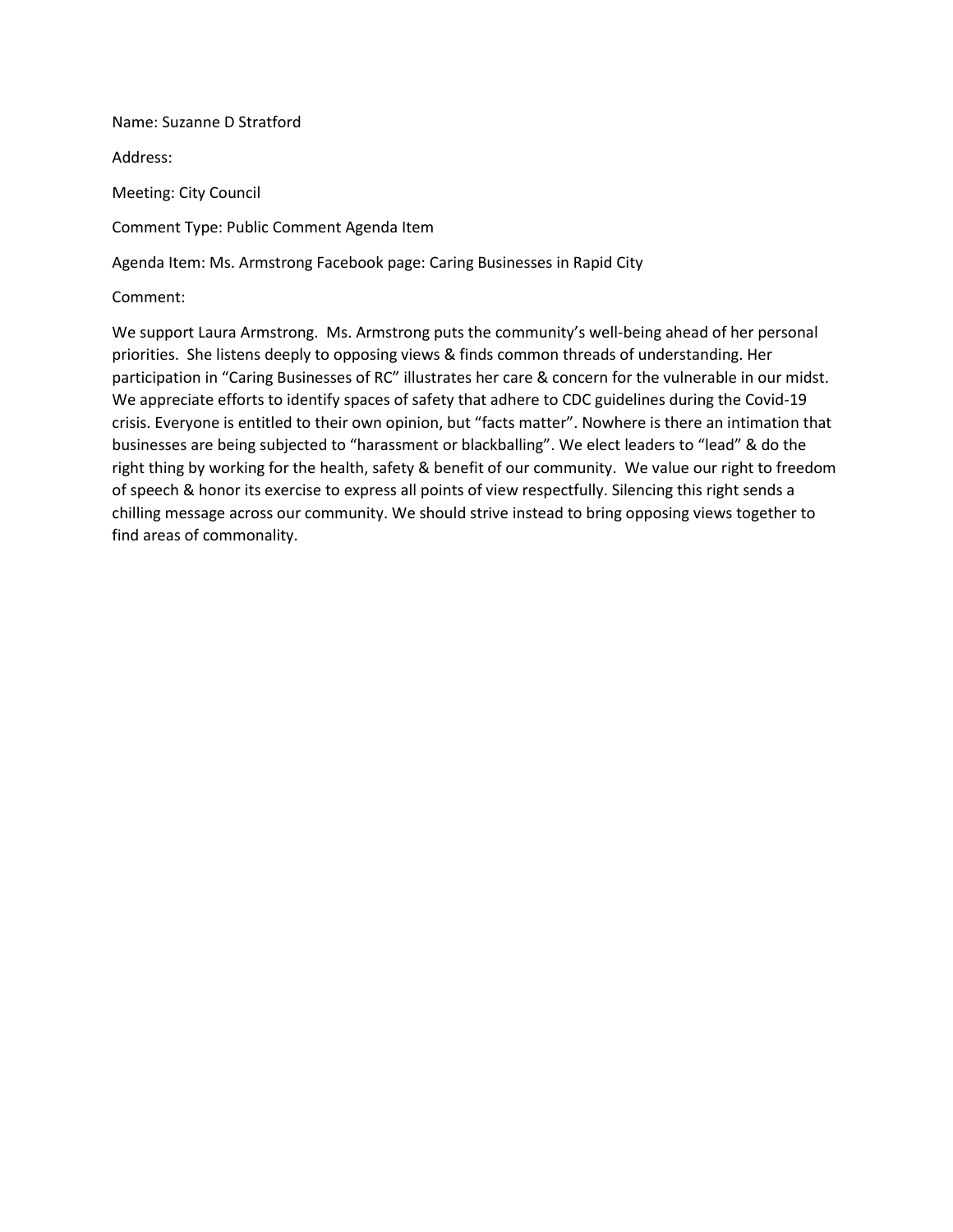Name: Chuck Parkinson Address: Meeting: City Council Comment Type: Public Comment Agenda Item

Agenda Item: Ms. Armstrong Facebook page: Caring Businesses in Rapid City

Comment:

We support Laura Armstrong. Ms. Armstrong puts the community's well-being ahead of her personal priorities. She listens deeply to opposing views & finds common threads of understanding. Her participation in "Caring Businesses of RC" illustrates her care & concern for the vulnerable in our midst. We appreciate efforts to identify spaces of safety that adhere to CDC guidelines during the Covid-19 crisis. Everyone is entitled to their own opinion, but "facts matter". Nowhere is there an intimation that businesses are being subjected to "harassment or blackballing". We elect leaders to "lead" & do the right thing by working for the health, safety & benefit of our community. We value our right to freedom of speech & honor its exercise to express all points of view respectfully. Silencing this right sends a chilling message across our community. We should strive instead to bring opposing views together to find areas of commonality.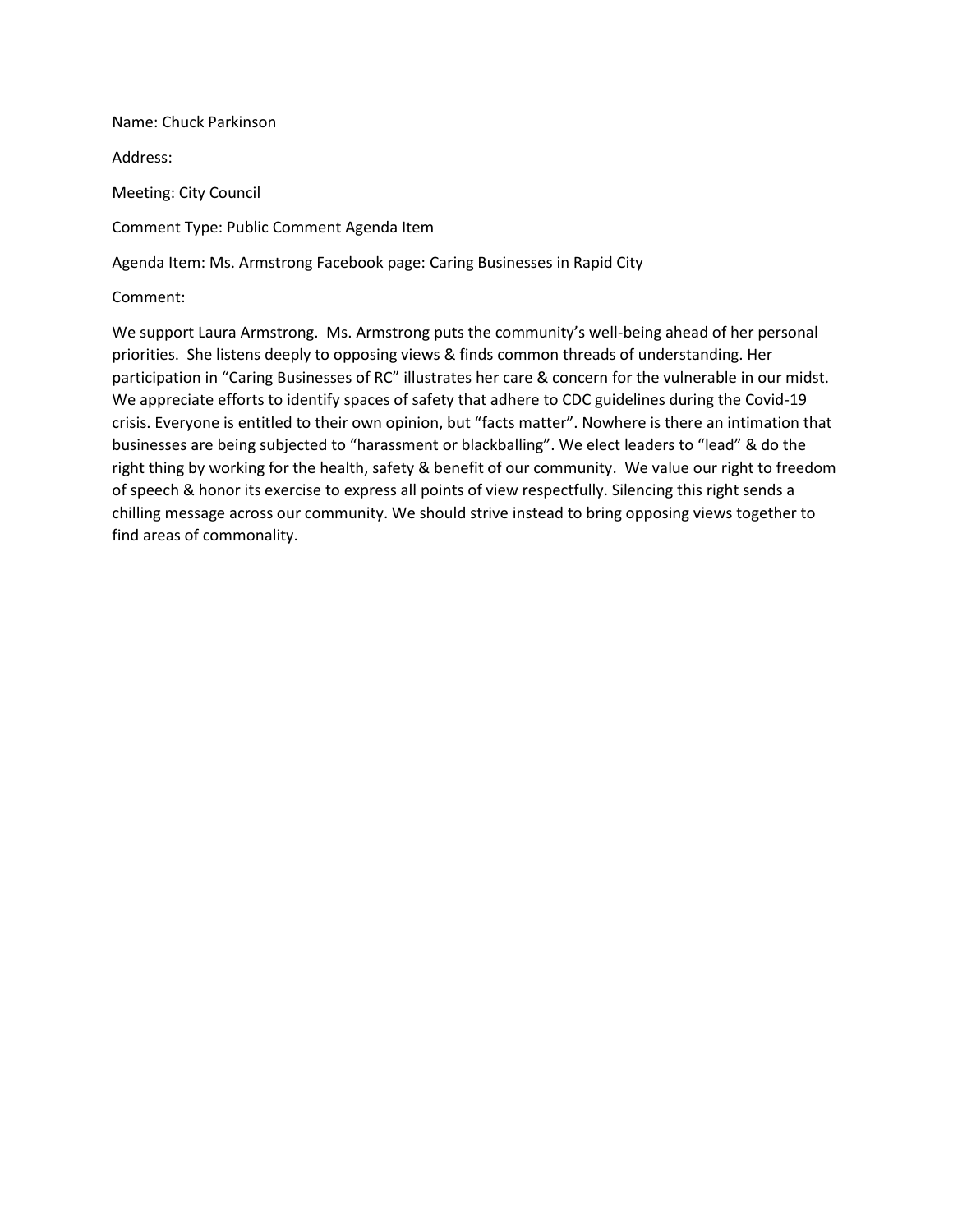Name: Heidi Bell Gease Address: Meeting: City Council Comment Type: General Public Commnet Agenda Item: Comment:

Just adding my two cents in support of Laura Armstrong. She has had a thankless job and I so appreciate her efforts to protect our public health. Those opposing her are behaving like bullies.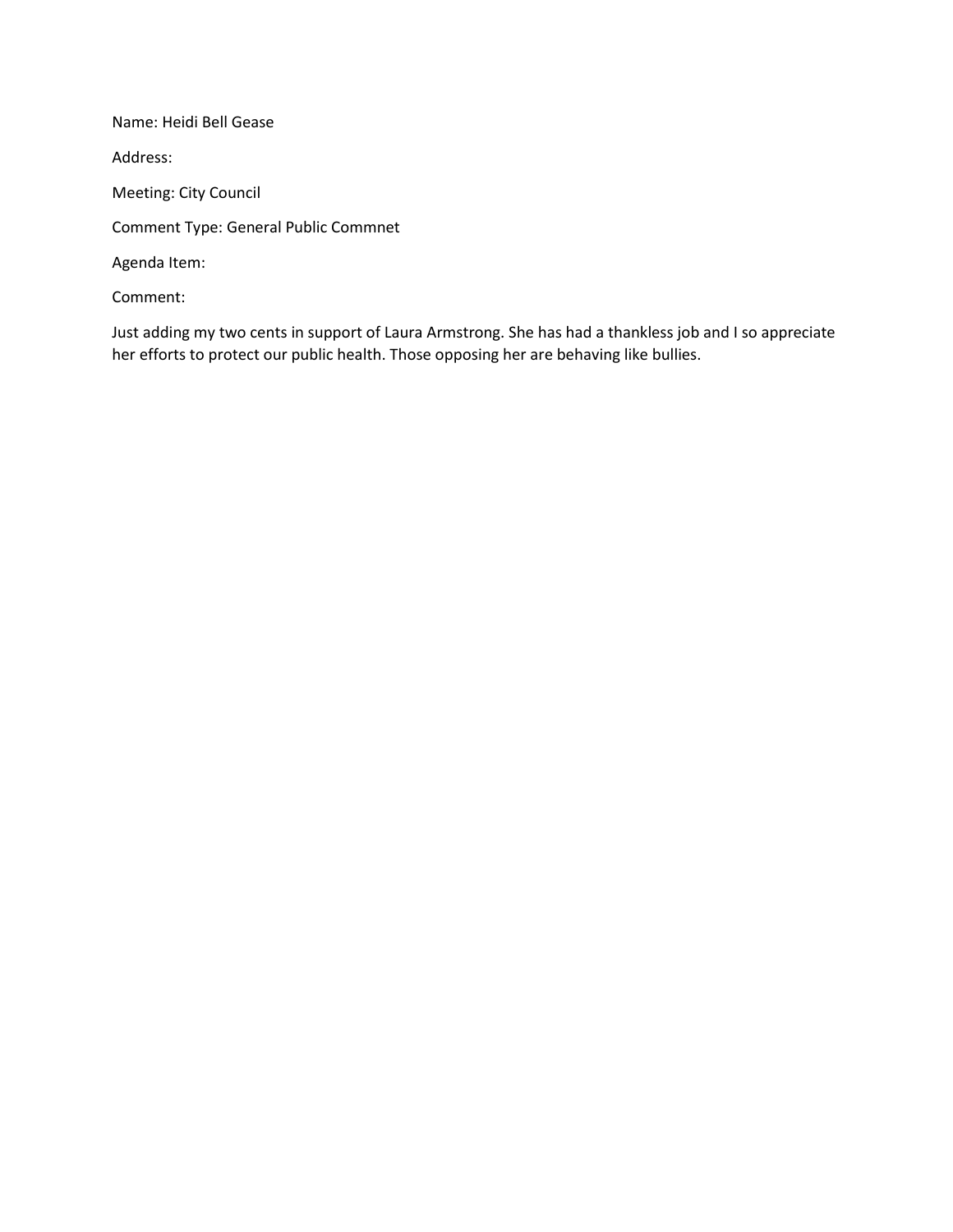Name: Justin Herreman Address: Rapid City, SD Meeting: City Council Comment Type: General Public Commnet Agenda Item: Executive Session

## Comment:

As a citizen of Rapid City and a strong supporter of fair and balanced government, I am disheartened by the fact this complaint against Councilwoman Armstrong is on the agenda and hope this non-factual and scurrilous complaint is summarily dismissed. At no point and time was the Facebook group referenced in the complaint ever a "blacklist" of businesses but was in fact well moderated to ensure negative comments were not allowed, and it is truly a public service for those members of our community that are immunocompromised, and have underlying health conditions making them more susceptible to the deleterious and deadly consequences of infection by the SARS-COV2 Virus. Ms. Armstrong, a licensed healthcare provider, has advocated for reasonable health & safety measures for our community and has not exceeded her purview as a Council Member. Please do not let a loud and vocal MINORITY assassinate the character of our Council President.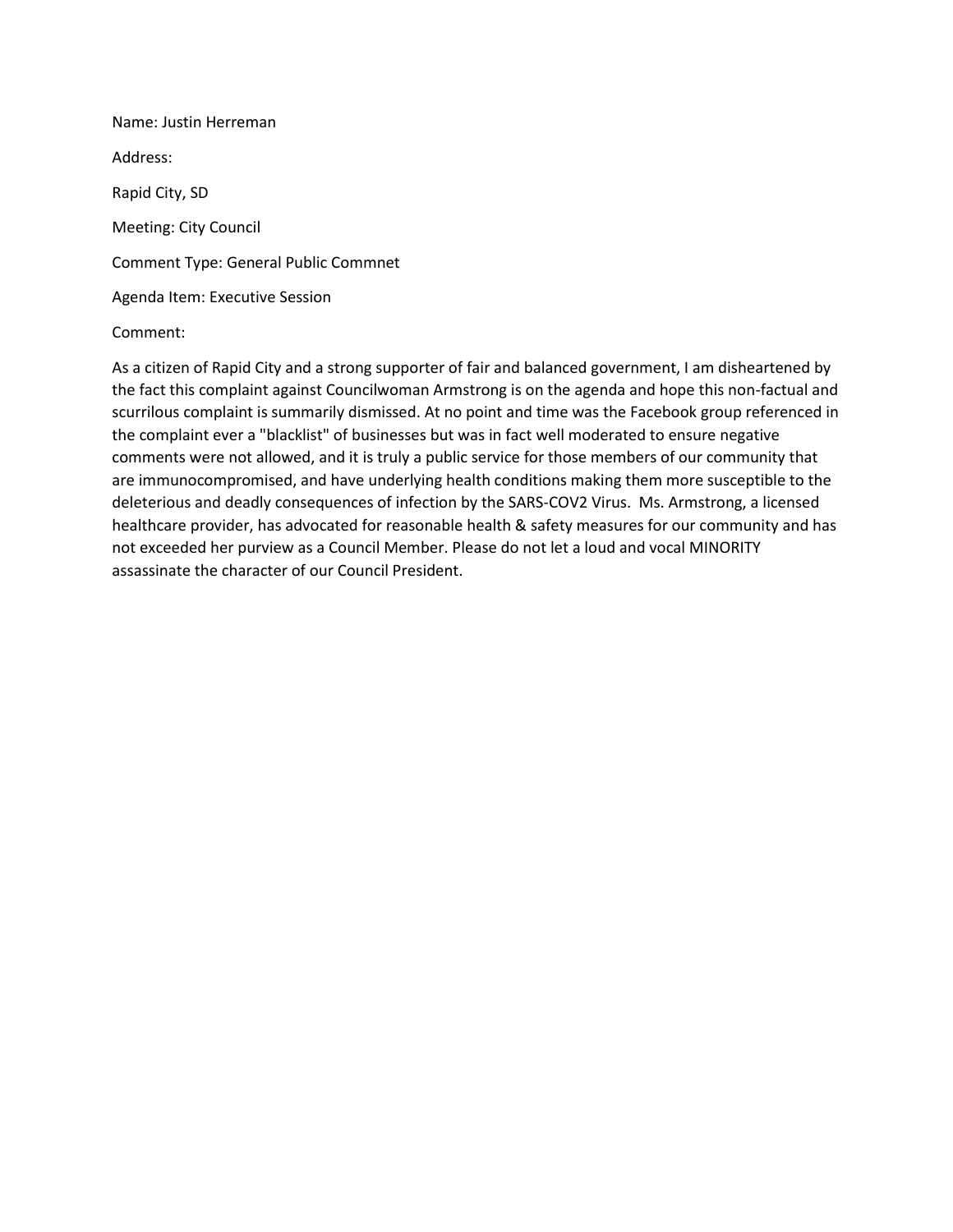Name: JodyI Severson Address: Meeting: City Council Comment Type: Public Comment Agenda Item Agenda Item: Laura Armstrong Comment:

I strongly support Laura Armstrong's efforts to require masking as much as the City can possibly do so. Please reject the efforts of a handful of extremists to harass her. No one has the right to give someone else a deadly disease when it can be easily prevented. Thank you.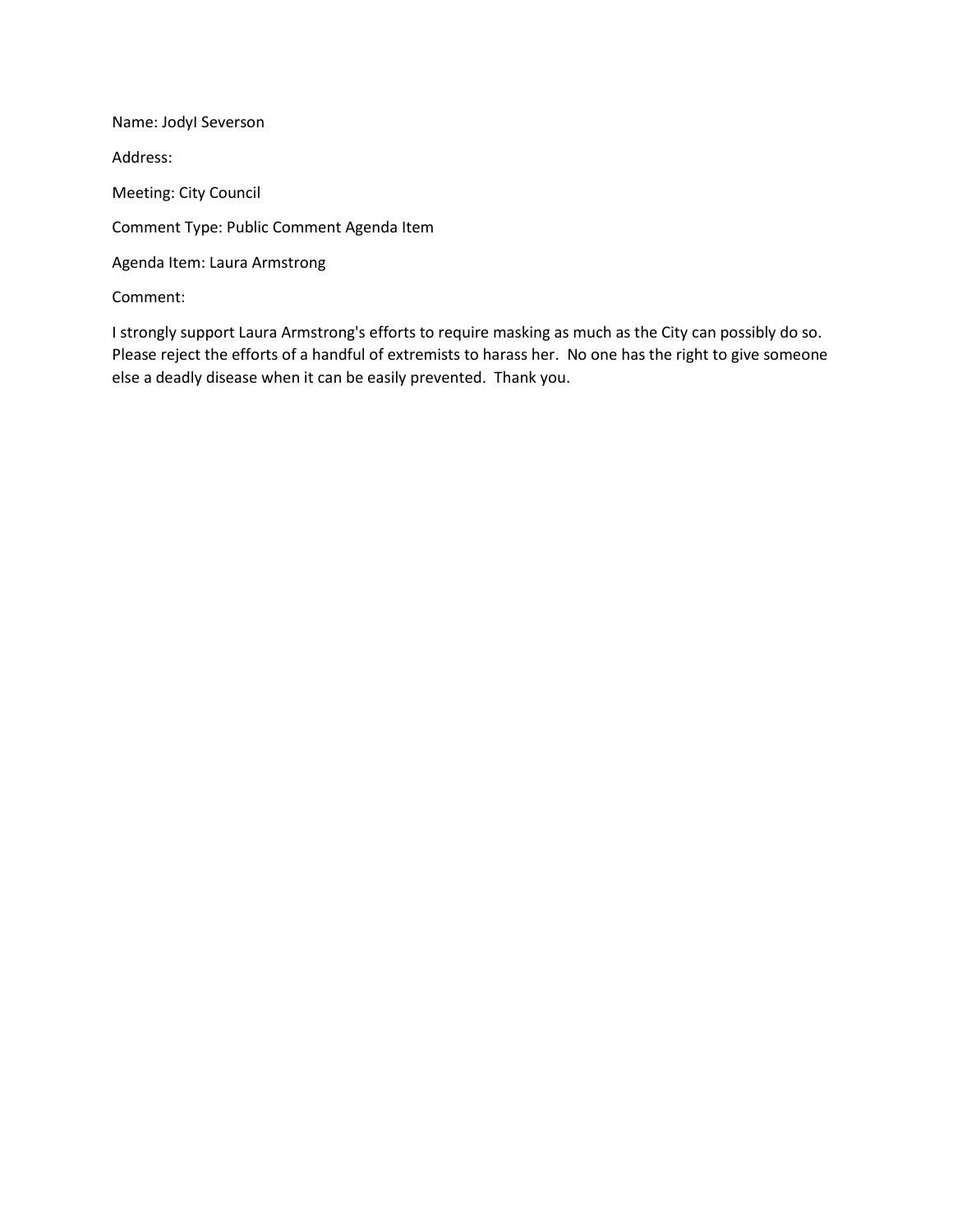Name: Michael Loomer Address: Rapid City, SD 57702 Meeting: City Council Comment Type: General Public Commnet Agenda Item:

Comment:

Good morning, I support Board President Armstrongs attempt to keep our community safe during the coronavirus pandemic and absolutely do not support any movement to censure Her actions or comments. She's is thoroughly Qualified, competent, performing well, of upmost character, and perfectly fit for the job.

Thank you

Mike Loomer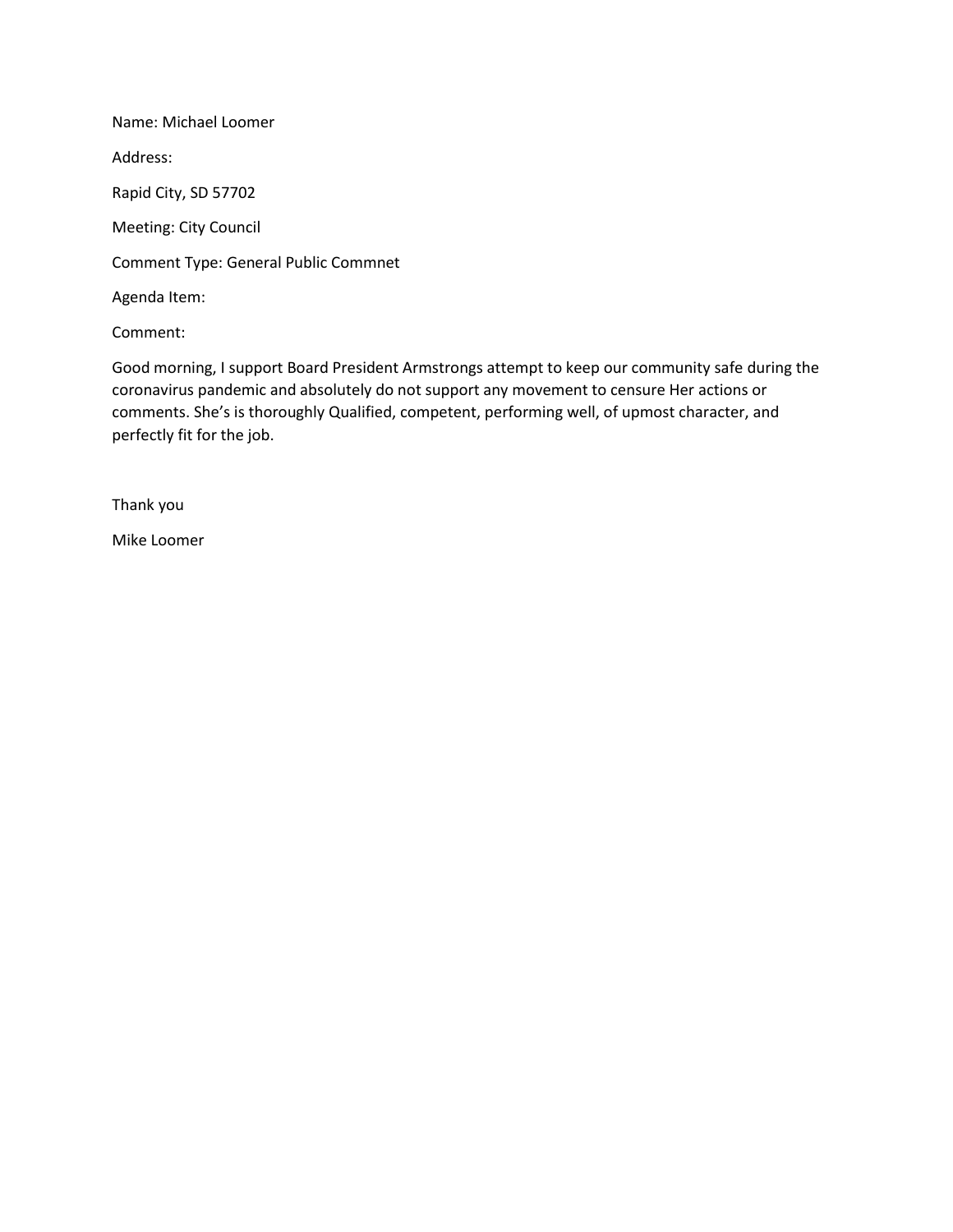Name: Mary Mcdaniel Address: Rapid city, sd 57702 Meeting: City Council Comment Type: General Public Commnet Agenda Item: Laura Armstrong Comment:

I support Laura Armstrong. I feel she is a a strong leader and is looking out for the health and well-being of our community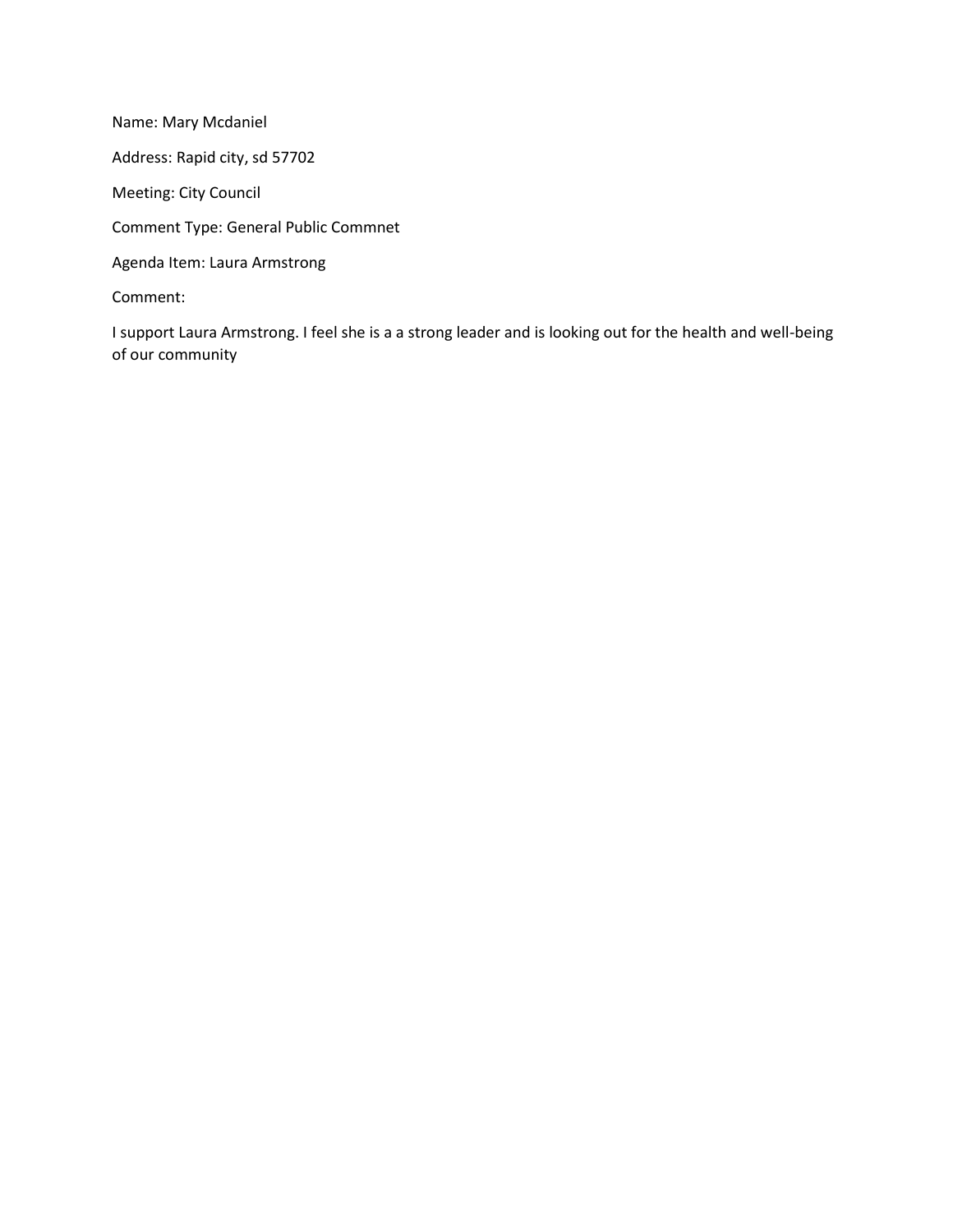Name: Melissa Rowe

Address: RC

Meeting: City Council

Comment Type: General Public Commnet

Agenda Item: Mask wearing

Comment:

As a retired nurse I stand on science and mask wearing has been proven to mitigate the spread of airborne covid virus.

I would ask you to help inact something to help businesses and citizens stand together to protect each other.

Thank you

Melissa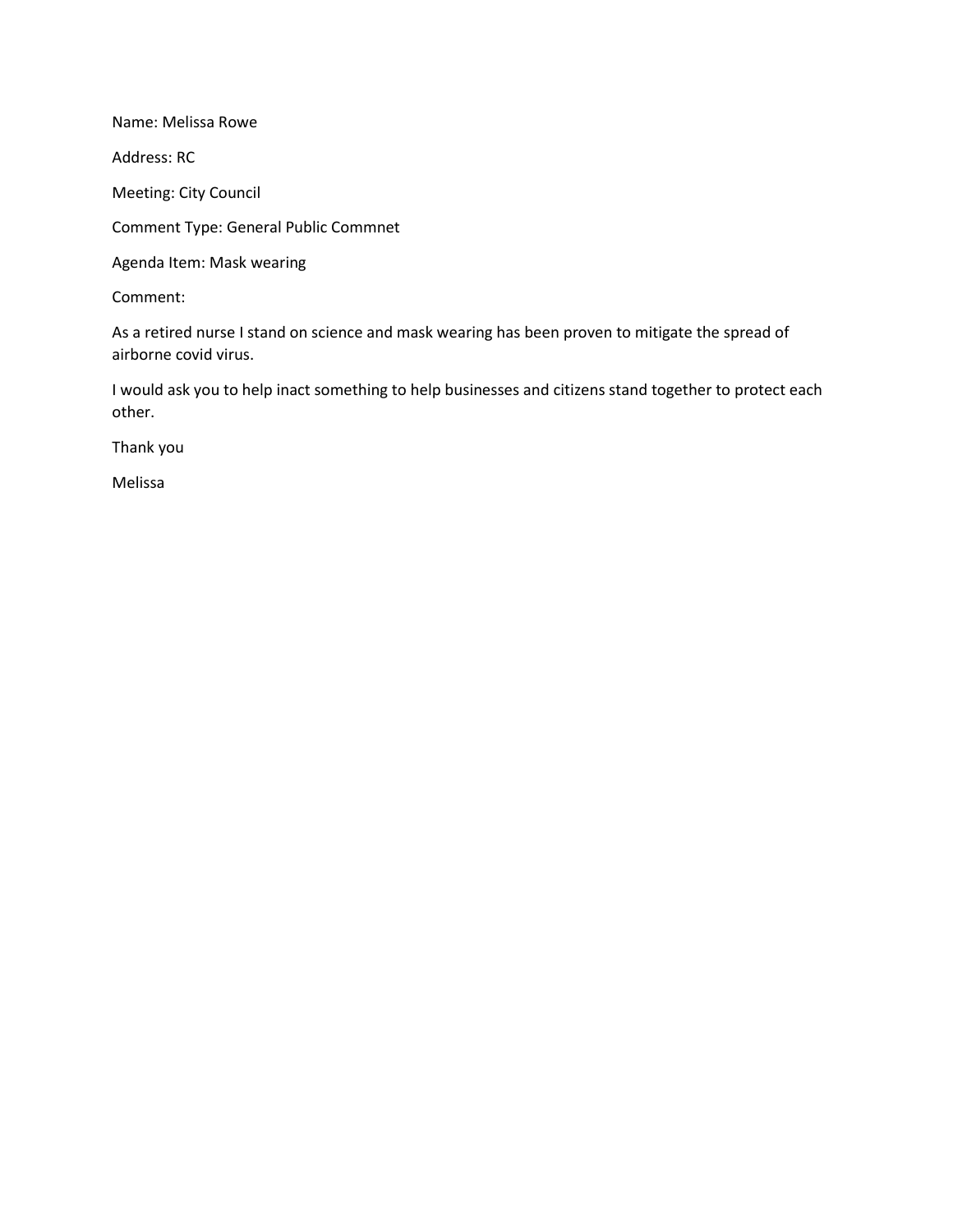Name: Jacqueline Hatzell

Address: Rapid City SD 57701

Meeting: City Council

Comment Type: Public Comment Agenda Item

Agenda Item: Laura Armstrong

Comment:

Re: Laura Armstrong - I encourage you to read the RC Journal article on Caring Businesses Facebook page...

"We were in agreement that the page would be a tool and a resource for safety and compassion, not a negative platform for business shaming or poor experiences".

Let's knock off the Democrat bashing and just support one another. The Trump mentality of squashing people who do good is tiresome and does not belong here. Thank you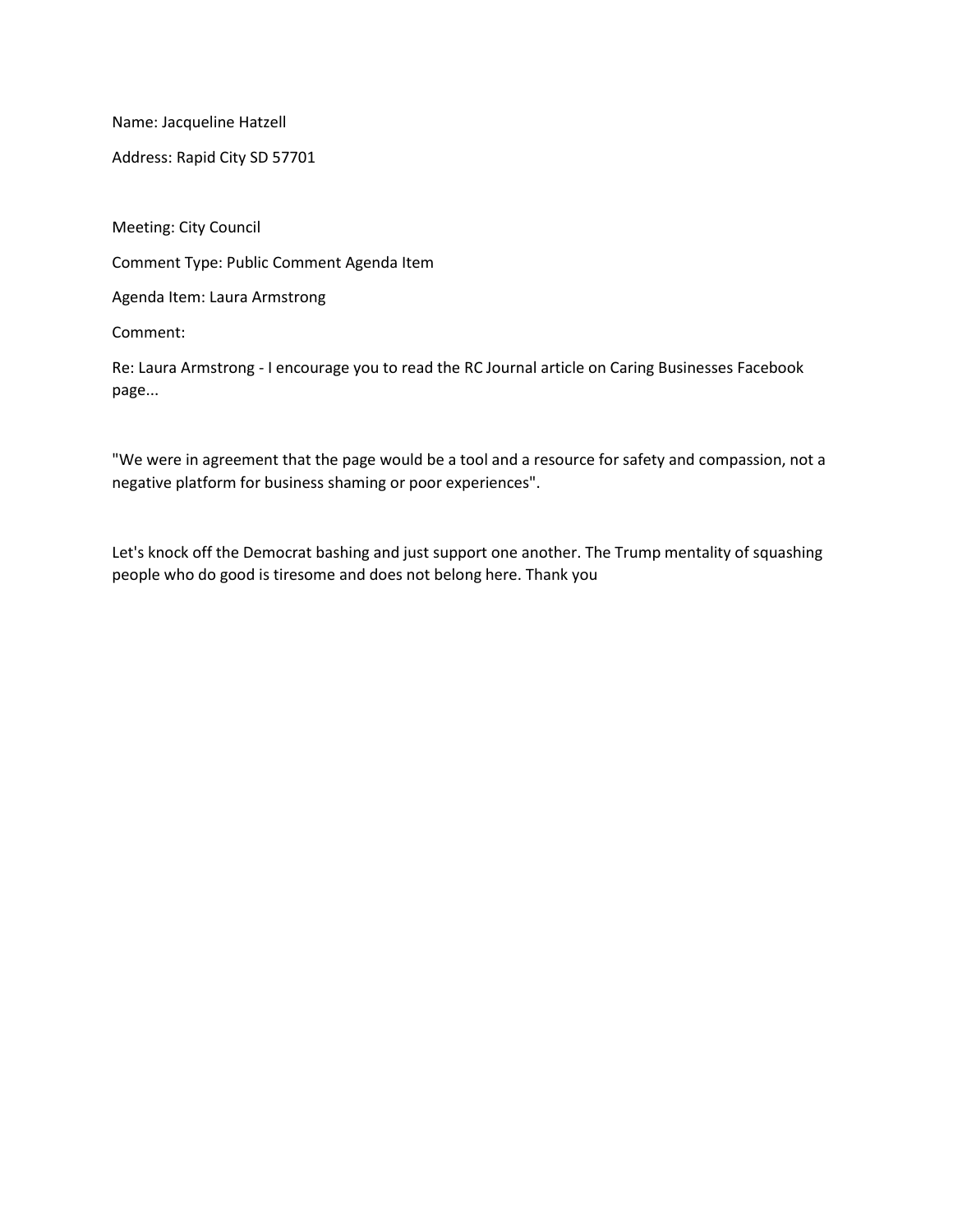Name: Kara Azevedo Address: Rapid City, SD 57702 Meeting: City Council Comment Type: General Public Commnet Agenda Item: Laura Armstrong

## Comment:

Laura Armstrong has my full support as a citizen, and as a member of the city council. The attacks against her are baseless and undeserving. She is a valued member of our community and must be allowed to continue to serve her term. I continue to value her actions and input on our city. I would be extremely disappointed to see her reputation tarnished by a group who appears to value senseless bullying of anyone who has an opposing opinion. I 100% stand behind Laura.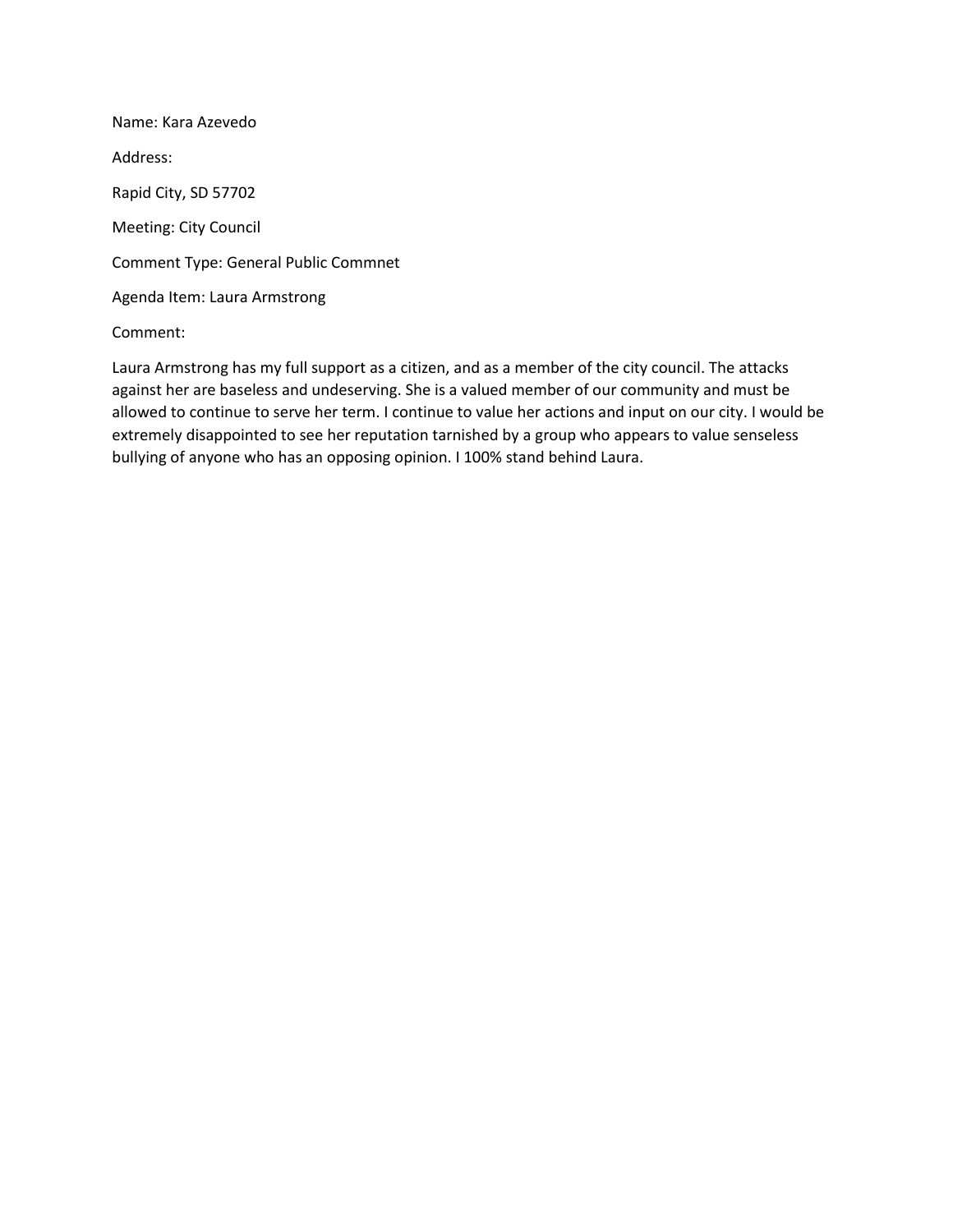Name: Tim Rangitsch Address: Rapid City, SD 57702 Meeting: City Council Comment Type: General Public Commnet Agenda Item: Support for Laura Armstrong

Comment:

Just a quick note to voice support for Laura Armstrong. She is an advocate for businesses of Rapid City. She is also informative and goes over the top to find answers and make a positive difference for her constituents and the City of Rapid City at large.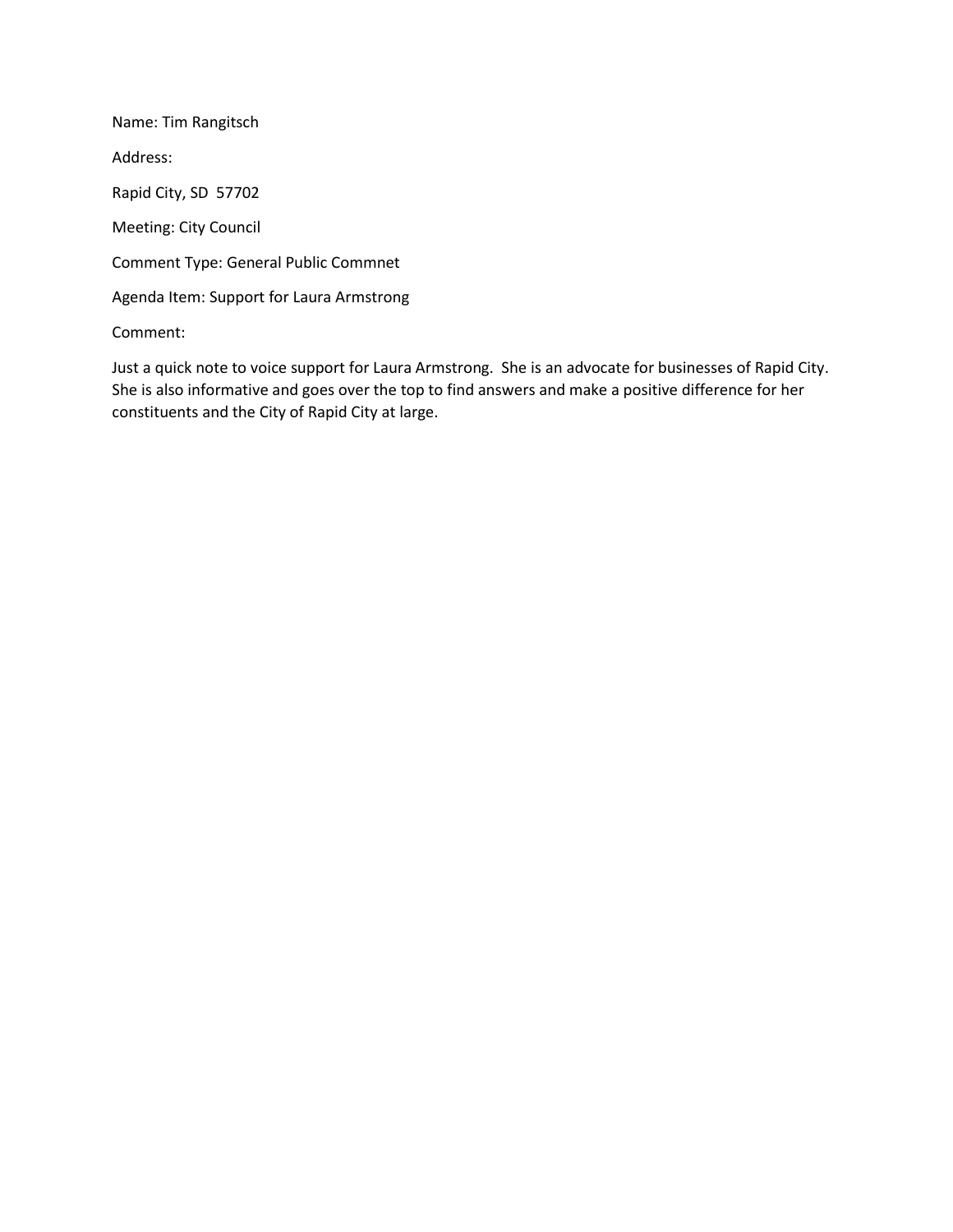Name: Chris Stover Address: Rapid City, SD 57702 Meeting: City Council Comment Type: General Public Commnet Agenda Item: Comment:

I am writing today in support of Laura Armstrong.

I find it unfortunate that a strong leader of our community is being called out for helping inform it's citizens. Identifying businesses that follow CDC guidelines is not playing favorites, it is helping me be a more informed citizen. Clearly, not wearing a mask is a political statement that puts my health, your health, my parents health, all of Rapid City's health in peril. And to think that one our leaders, who understands that, has put the health and well-being of EVERYONE in this community as a priority should be attacked for caring us, is unconscionable. Most days I am at a loss for words for the ignorant behavior I see in this town regarding this pandemic.

Today, I am not. Laura Armstrong has my full support and should be applauded as a leader in this community.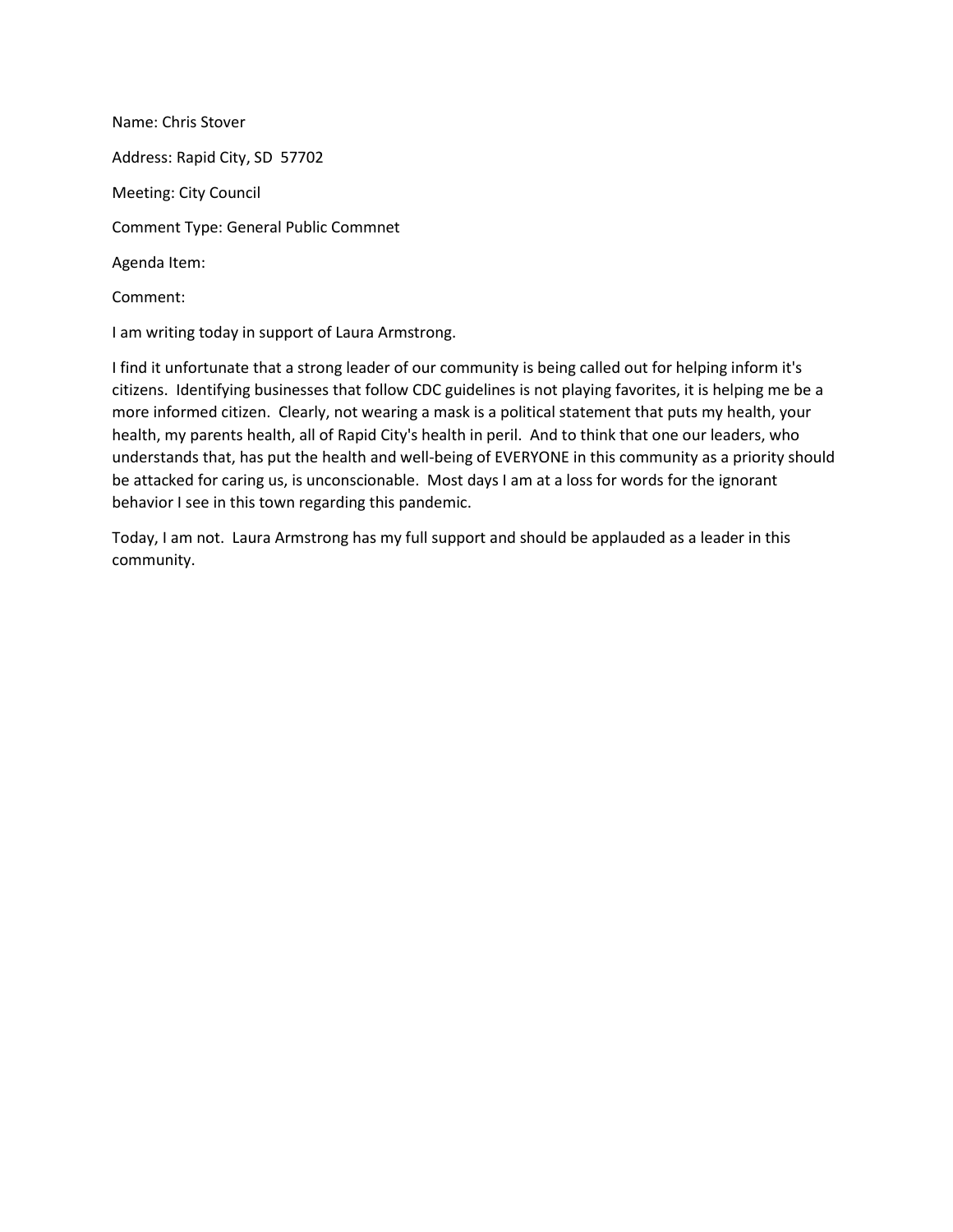Name: Jan Swank Address: Meeting: City Council Comment Type: Public Comment Agenda Item Agenda Item: Laura Armstrong complaints investigation Comment:

Laura Armstrong is one of our representatives from Ward 5. We are very pleased with her work! She keeps in touch through social media, and she is always available for our public problems and comments. We are seriously concerned that a cabal of special interests has organized a campaign of spurious complaints against her for political reasons. We will be ill a served if the Council takes these complaints seriously. We support Laura!

Sincerely,

Jan and Jill Swank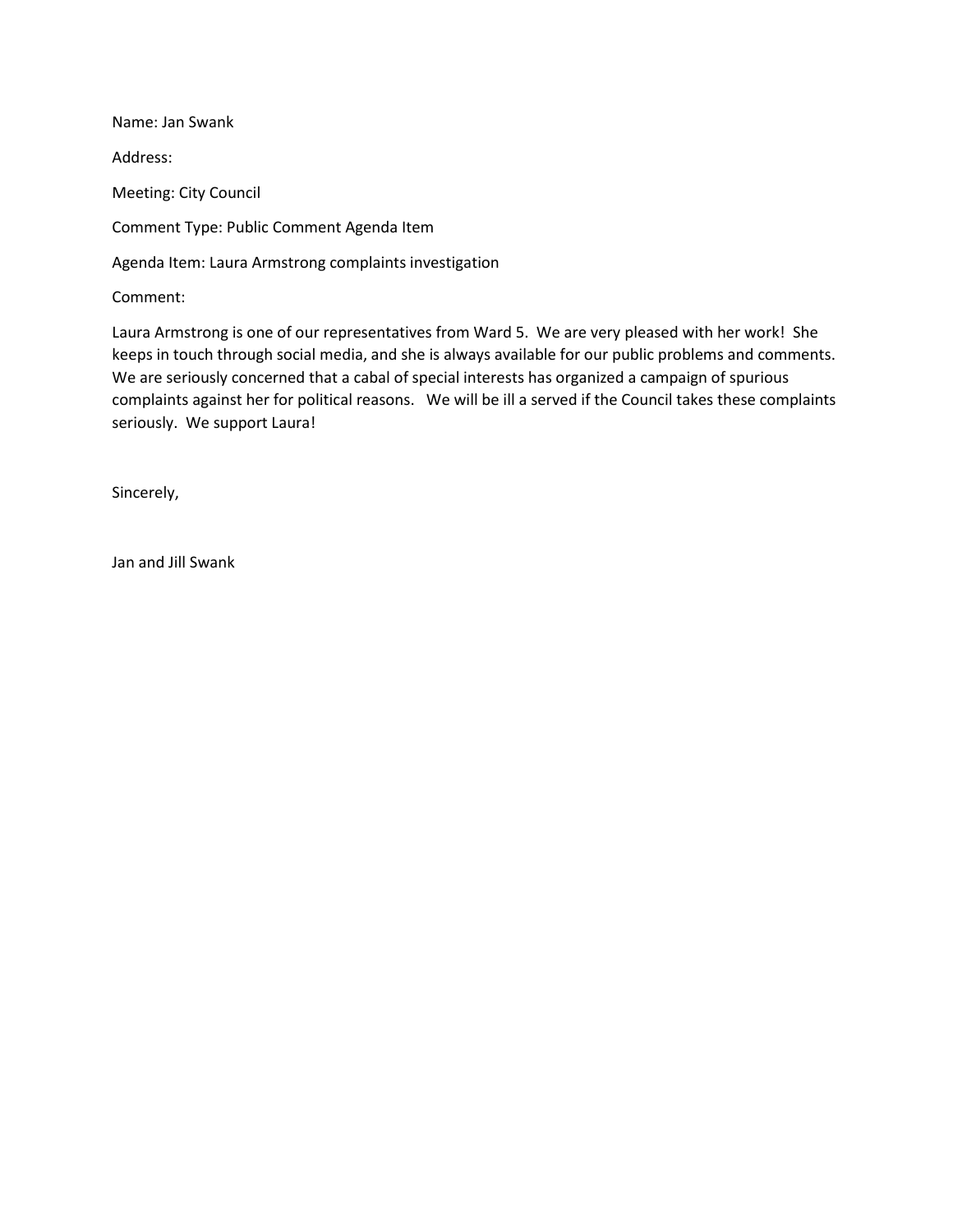Name: Denise Du Broy Address: Meeting: City Council Comment Type: Public Comment Agenda Item Agenda Item: Laura Armstrong Discussion Comment:

Laura Armstrong has my unwavering support. I wish all our council members were as hard working , smart and caring as she. Laura always has the interest of our community and her constituents in the forefront of her mind and her agenda. Masking, and social distancing should be huge healthcare concerns to everyone in our community at this point in time. These issues are not about individual freedom. Your choice to wear a mask in our stores or public buildings in Rapid City affects the health and well-being of everyone around you. This is an issue about saving lives and protecting our parents, our families, our friends and colleagues. Anyone who disagrees with our need to mask, should be voted out of office.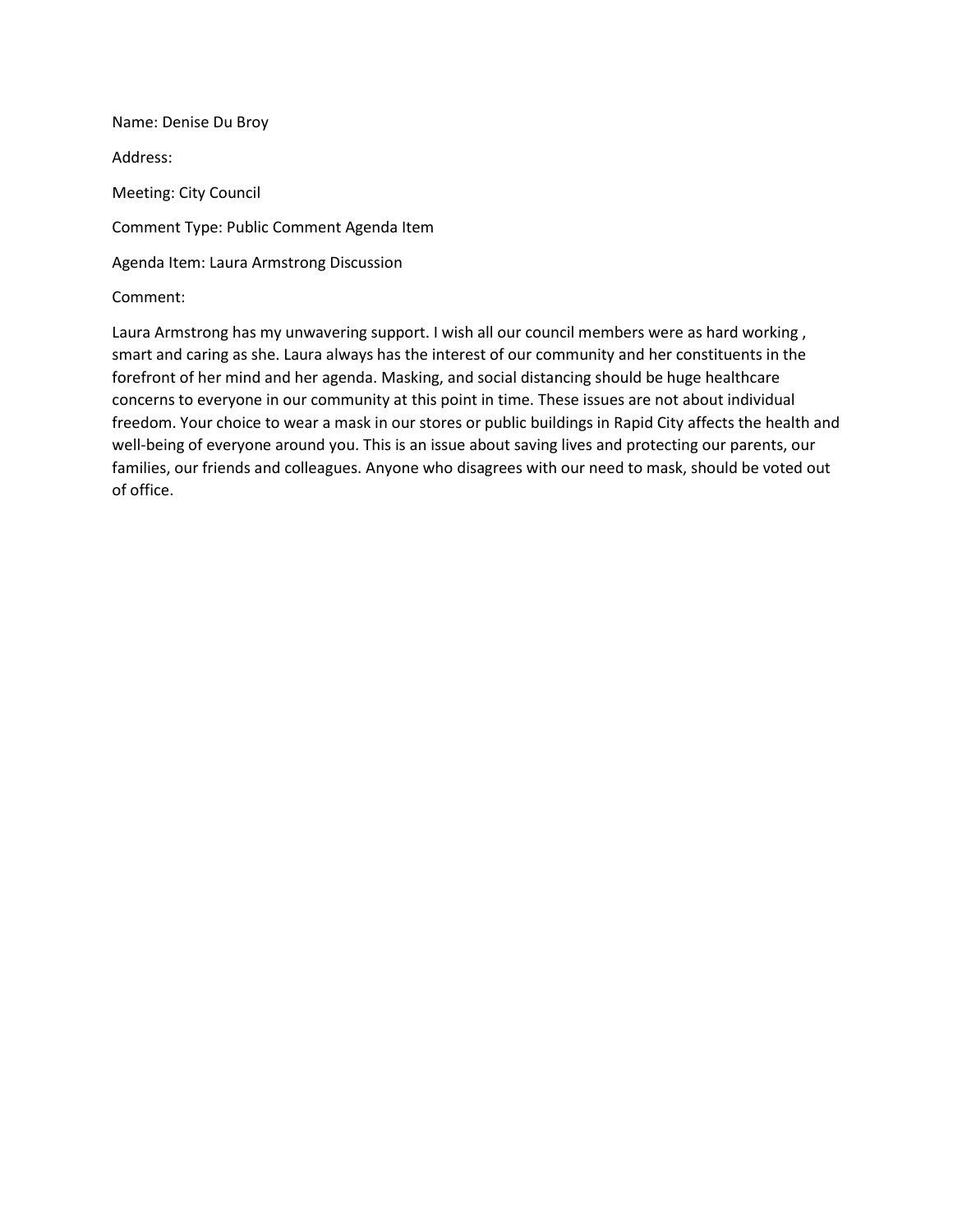Name: Curtis Price Address: RC 57701 Meeting: City Council Comment Type: General Public Commnet Agenda Item: Comment:

I speak in full-throated support for Councillor Laura B Armstrong. She has been serving the public well, urging common sense and safety to curb the pandemic here, and the City Council should laud and honor her excellent service. While you are at it, the loudmouth complainers that refuse follow minimal CDC guidance while inside the building deserve to lose their right to speak in chambers, they should not only have to leave but be banned for a month.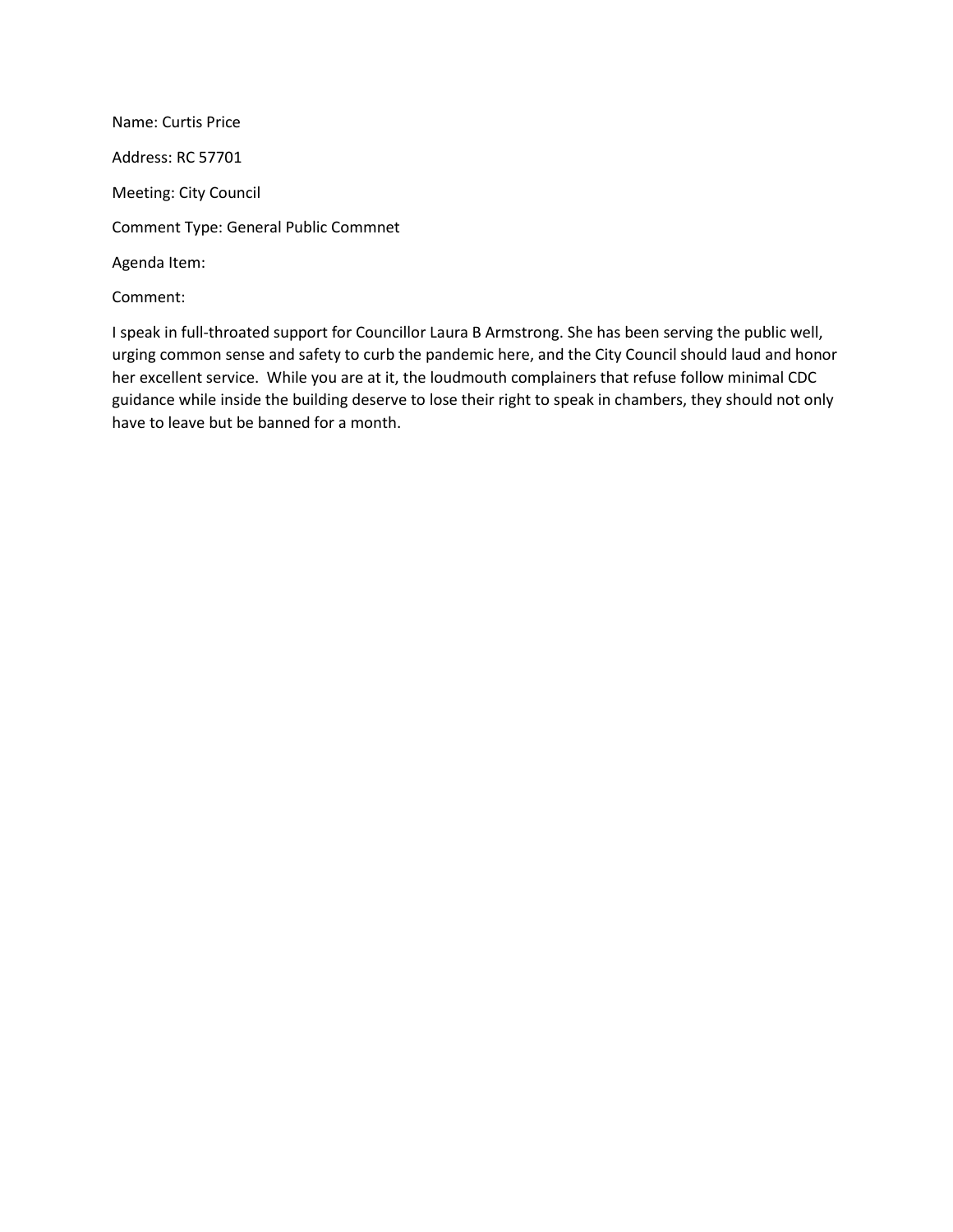Name: Kathleen Gamet Address: Rapid City, SD 57702 Meeting: City Council Comment Type: Public Comment Agenda Item Agenda Item: Laura Armstrong

## Comment:

I am appalled to hear of the complaints against Ms Armstrong regarding her support if those of us who are unable to go into a business that does not promote mask wearing. I have been a citizen of this city my entire 64 years and am thoroughly ashamed of the members of this community such as Phil Jensen, who are so disrespectful and derisive towards Laura in her efforts to help residents such as me who have Heath issues which prevent us from entering establishments not requiring masks. What has happened to human decency? Without the information Laura Armstrong offered, I wouldn't be able to shop in this city. I am grateful for Laura Armstrong for her thoughtfulness for the all citizens in this city, not just those who think and believe the way she does.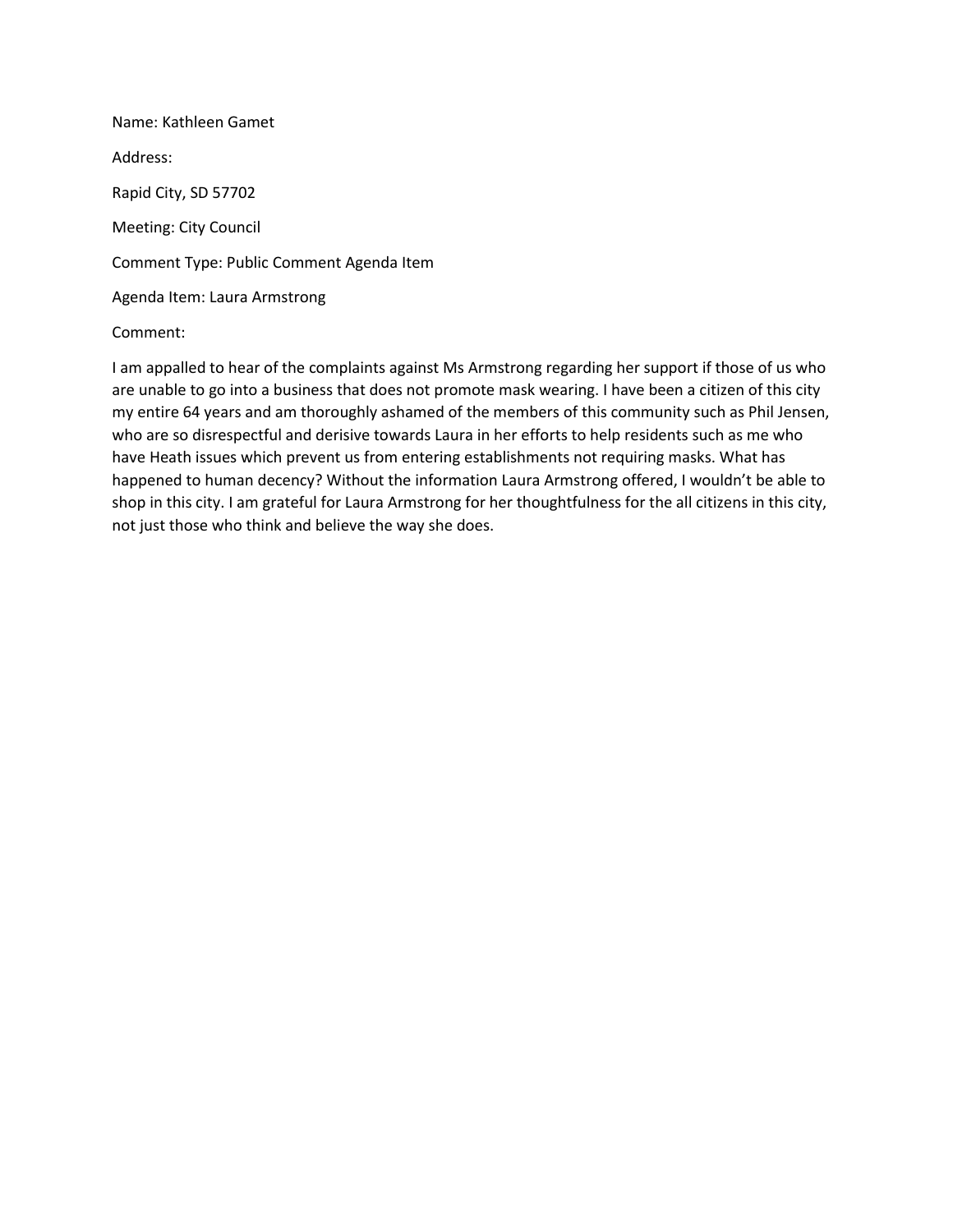Name: Kerri Stover Address: Rapid City SD 57702 Meeting: City Council Comment Type: Public Comment Agenda Item Agenda Item: Laura Armstrong discussion Comment:

Ms. Armstrong is accused of "advertising" businesses that do not follow CDC guidelines/require masks. On the contrary, Ms. Armstrong works for the well-being of all by identifying the businesses that DO follow CDC guidelines/require masks. Is this not her role as community leader? Is that not what science and Dr. Fauci have advised? I have seen nothing from Laura Armstrong that tells us where we should/should not shop.

How unfortunate that the health/well-being of Rapid Citians has been turned into a political football. The claims against Ms. Armstrong have twisted a citizen-serving gesture into something ugly because it did not align with others' politics. Masking isn't about politics. Rather, it is about safety for ALL during a pandemic that the best of our scientists and docs have yet to truly understand. Laura gets that.

I respectfully request that you drop this matter and support our Council President.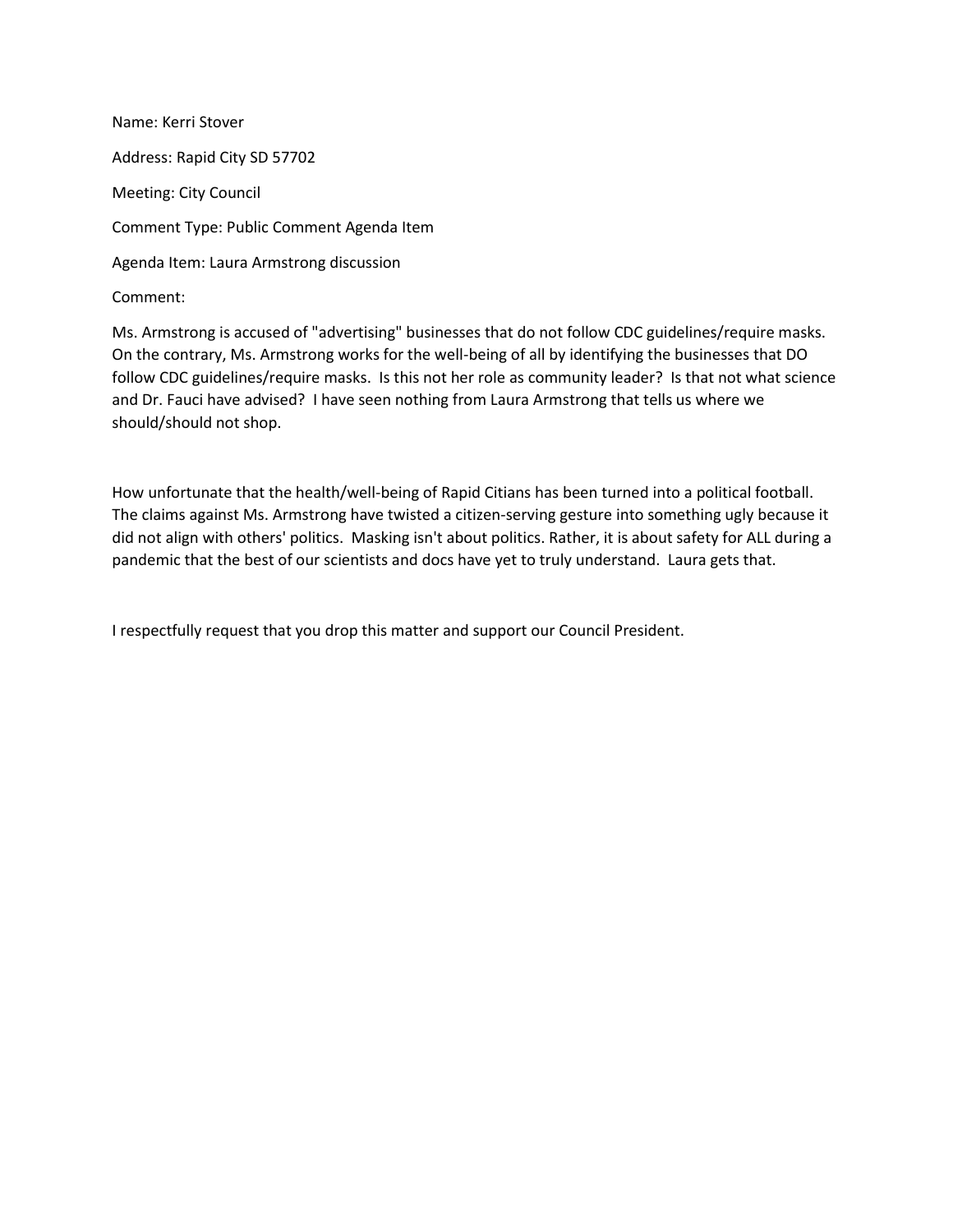Name: Anna Fleming Address: Meeting: City Council Comment Type: General Public Commnet Agenda Item: Laura Armstrong Comment: I agree with Stan Adelstein: Stanford Adelstein,

" Laura Armstrong is one of the 10 most outstanding members of the city Council in the last 50 years that I have been in close contact with city government.

Not only is she highly intelligent, an excellent listener, and a keen observer of the needs of every citizen – she is never hesitant to speak about what she knows to be the truth.

(Section removed to fit character limit)

To suggest that it is not is like saying that gravity does not exist – that Covid cannot be prevented except by God's will – that as an elected person she does not have the right to tell this truth on any media at any time.

For the City Council to even entertain the idea of censure for integrity and honesty is outrageous.

Frankly, it would seem to me that every other member of the Council and the Mayor should honor her caring with a statement of public commendation."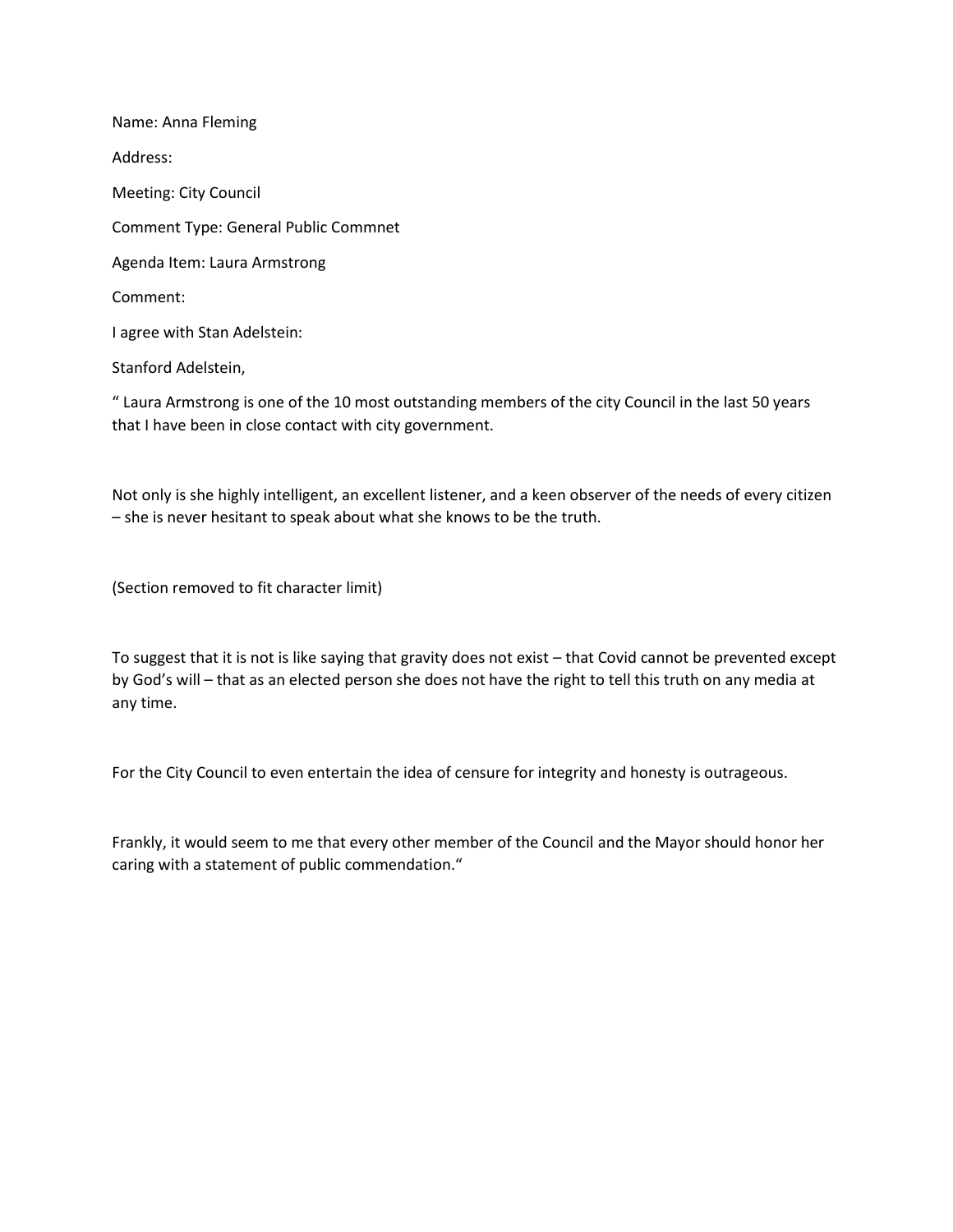Name: Annie Loyd Address: Rapid City SD 57702 Meeting: City Council Comment Type: General Public Commnet Agenda Item: Laura Armstrong

## Comment:

Laura Armstrong has provided consistently strong leadership. Her commitment to ALL citizens of Rapid City is evident in her willingness to listen to science, act upon facts, and bring forth a smile of kindness in the midst of heated challenges. Laura makes a significant contribution to our community as a health professional and as a representative for our community. The attacks launched against her are appalling. Wearing a mask, following CDC recommendations to keep our communities safe is not a political statement, although some disruptive individuals would lead you to believe it is. I have witnessed Laura's willingness to listen, learn and lead. I hope all will act in the best interest of our community and make a choice on the side of what is best for our citizens and support the strong leadership of Laura Armstrong. Thank you.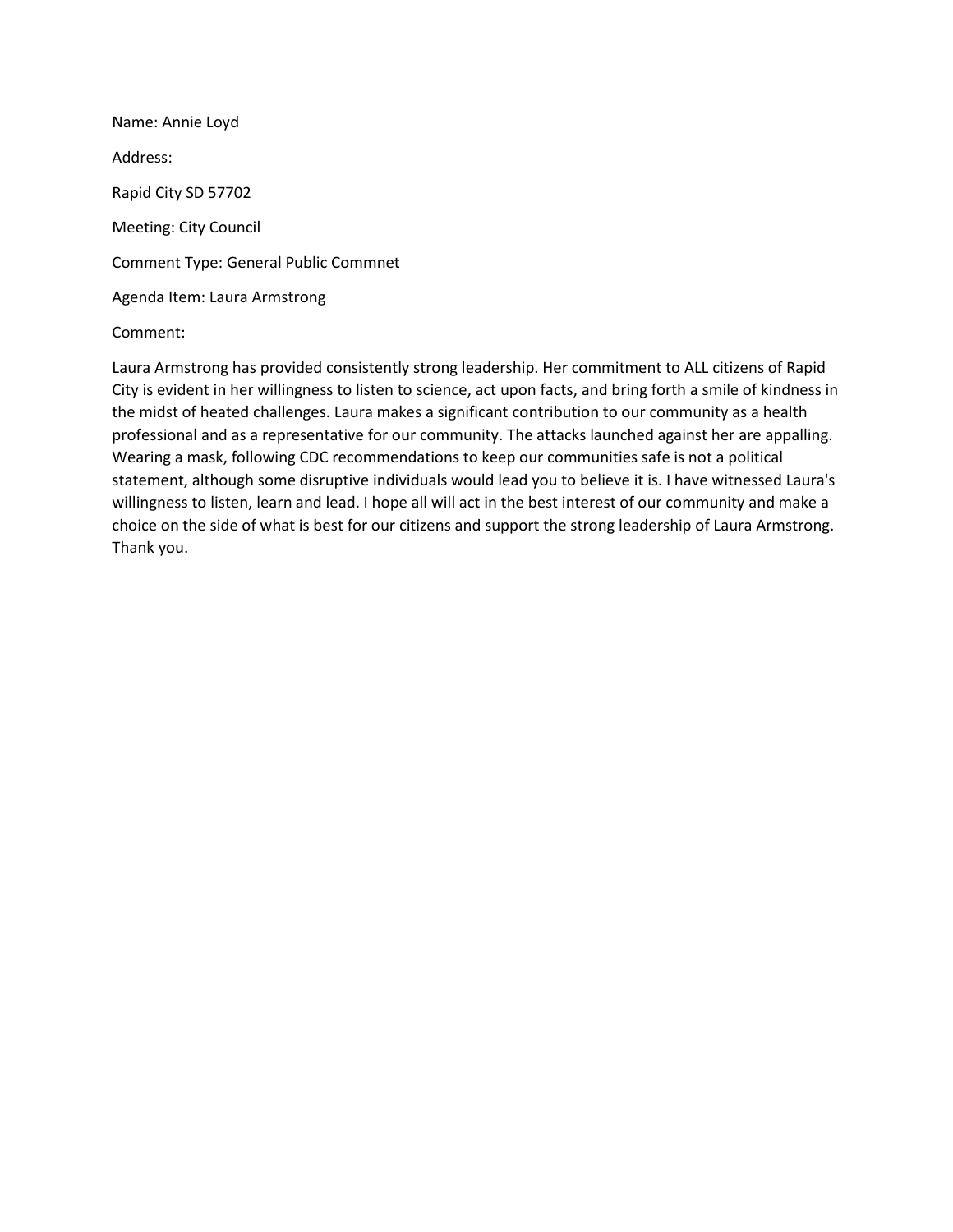Name: Jean Roach Address: Rapid City, SD 57701 Meeting: City Council Comment Type: General Public Commnet Agenda Item: Laura Armstrong Comment:

We support Laura in her battle against COVID19 based on scientific evidence of protecting others against the virus!

Store owners should show responsibility to the public and require face coverings!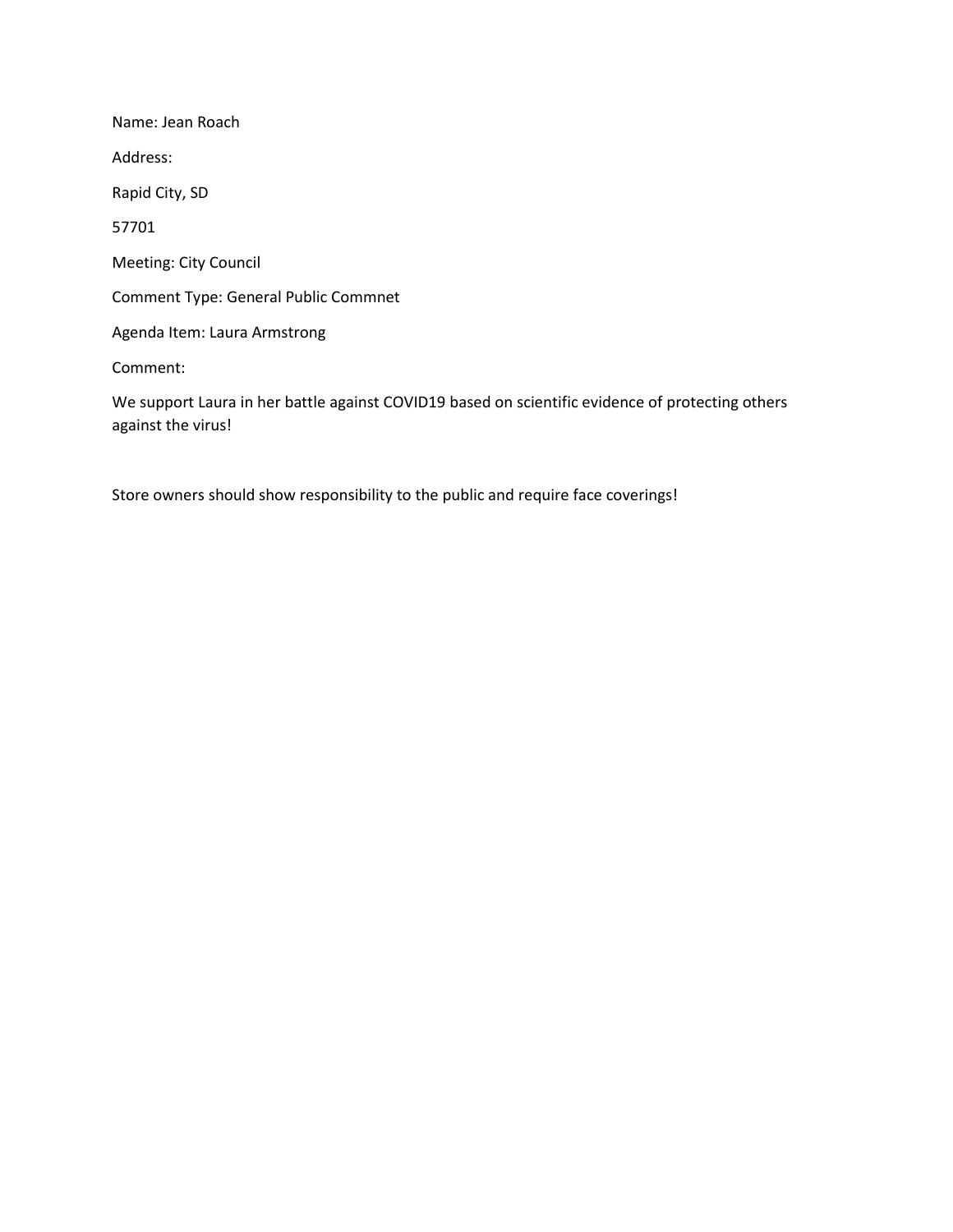Name: tom schmitz Address: Deadwood Meeting: City Council Comment Type: General Public Commnet Agenda Item: President Armstrong's Fitness for Office Comment:

Anyone, like President Armstrong, who stands for public health measures to mitigate the spread of Covid-19 deserves praise from our elected representatives. Those who have advocated against measures citing impingement on freedoms or economic activity deserve scorn. Lives lost or permanently damaged in exchange for profits is a trade unworthy of anyone seeking serve the people. Please support President Armstrong's actions regarding Covid-19.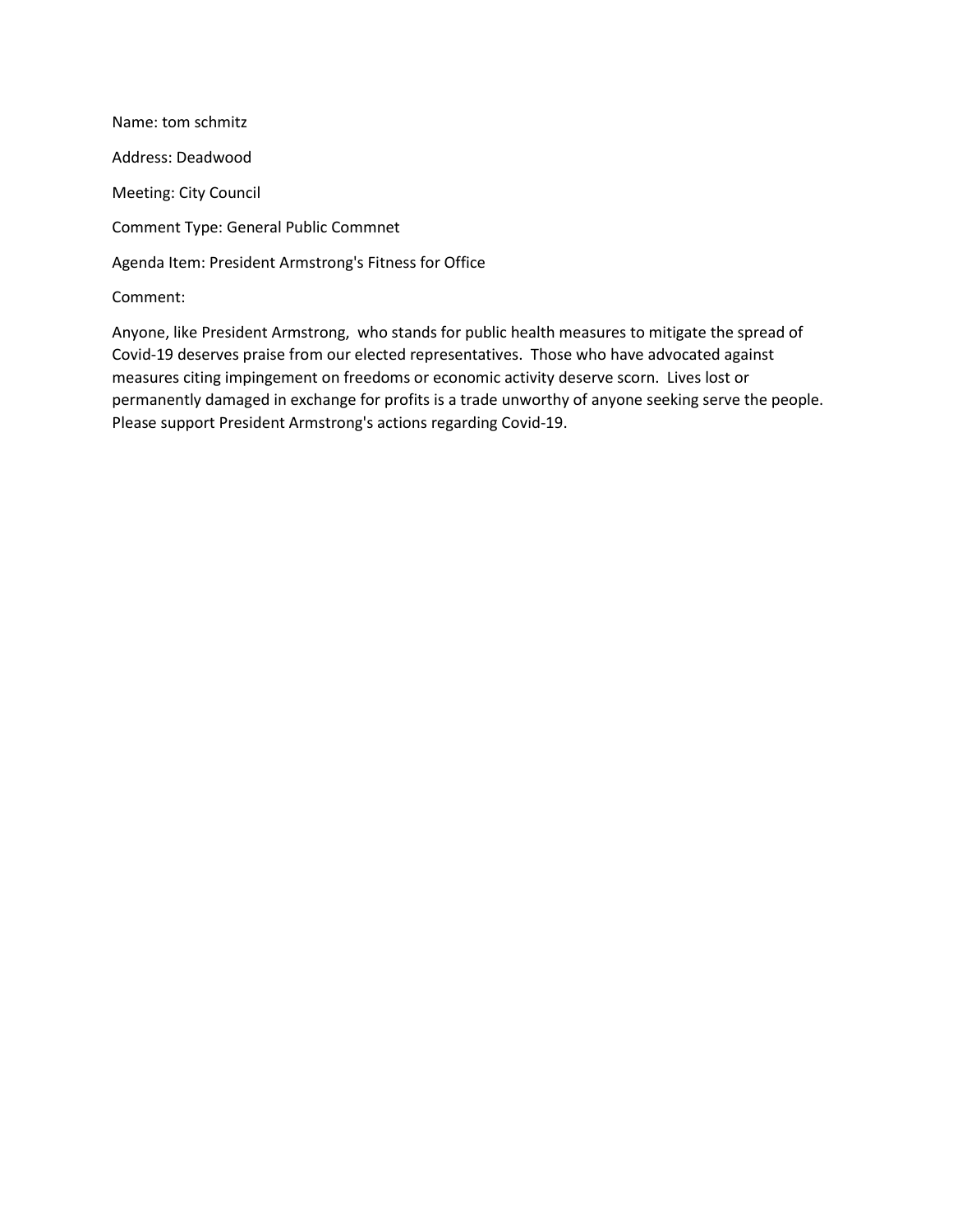Name: Mary Haan Address: Rapid City SD 57702 Meeting: City Council Comment Type: General Public Commnet Agenda Item:

Comment:

I truly cannot believe that our City is wasting time and money entertaining the witch hunt currently being led by Tonchi Weaver. This entire situation should be laughable; instead, it is outrageous and infuriating. A simple search of the history of Council President Armstrong shows a consistent commitment to building up the community. The same search applied to Tonchi Weaver shows a history of belittling others, hostility toward neighbors, and a commitment to division within the community. This is a no-brainer. Supporting the gossip and slander of Tonchi Weaver is egregious. The City should be ashamed that you've even entertained Ms Weaver thus far.

Council President Laura Armstrong continues to be a strong leader in our community, a compassionate voice for tradition AND progress, and a truly exquisite role model for my daughters, myself, and our community.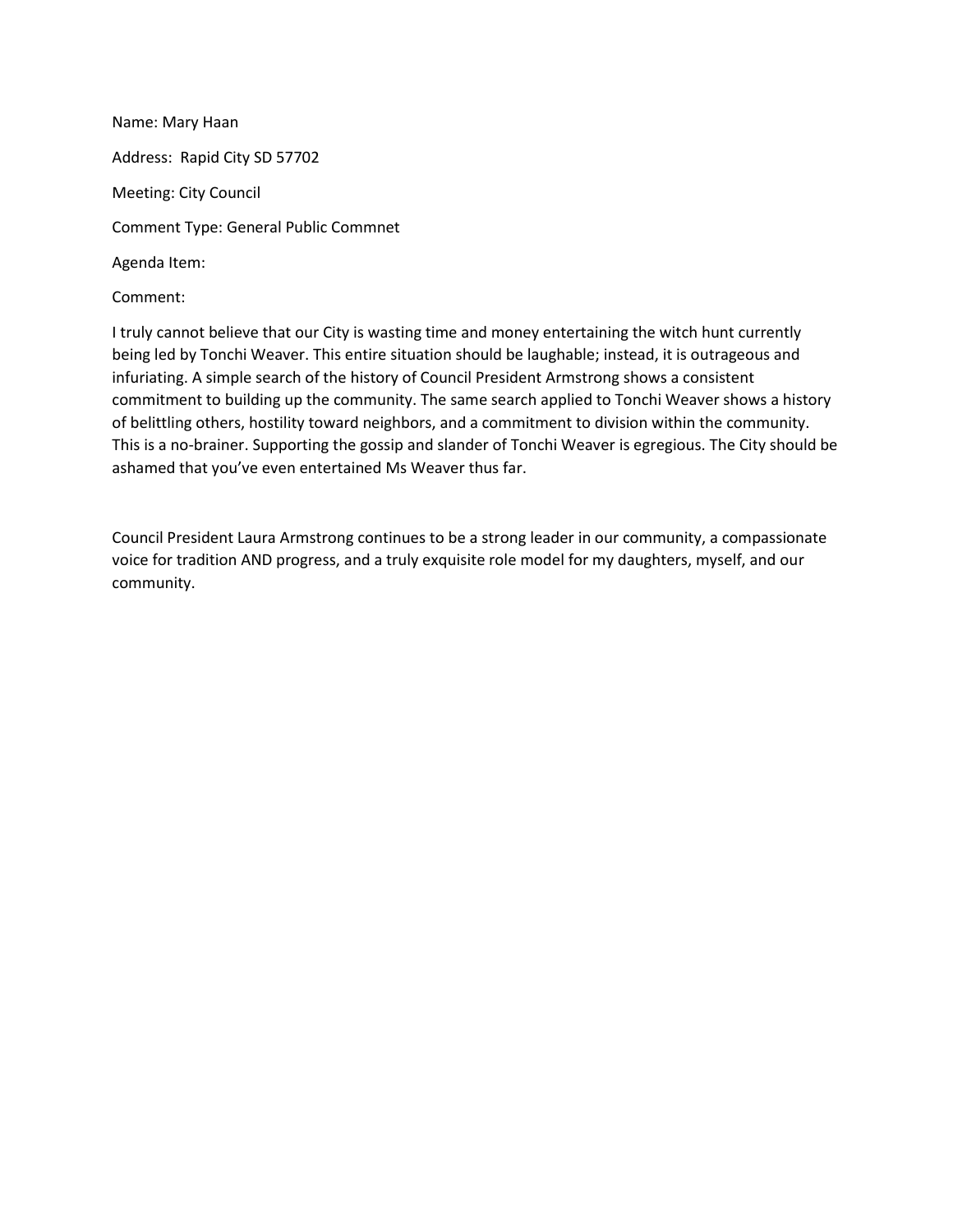Name: Lilias Jarding Address: Rapid City 57702 - Ward 5 Meeting: City Council Comment Type: Public Comment Agenda Item Agenda Item: Laura Armstrong's future Comment:

I have worked with Laura Armstrong on major City issues and found her to be committed to the welfare of the City and its citizens. She is professional and well-informed. I think this attempt to remove her is strictly political -- someone doesn't agree with her. That is not a good reason to remove someone from the Council. Very quickly, there would be no one left on the Council. I also think it would make the Council and our City look bad if you were to remove another woman from the Council in such a short period of time. It would begin to look like our City has a problem with women in positions of influence. Laura has done nothing wrong. She should be retained on the Council.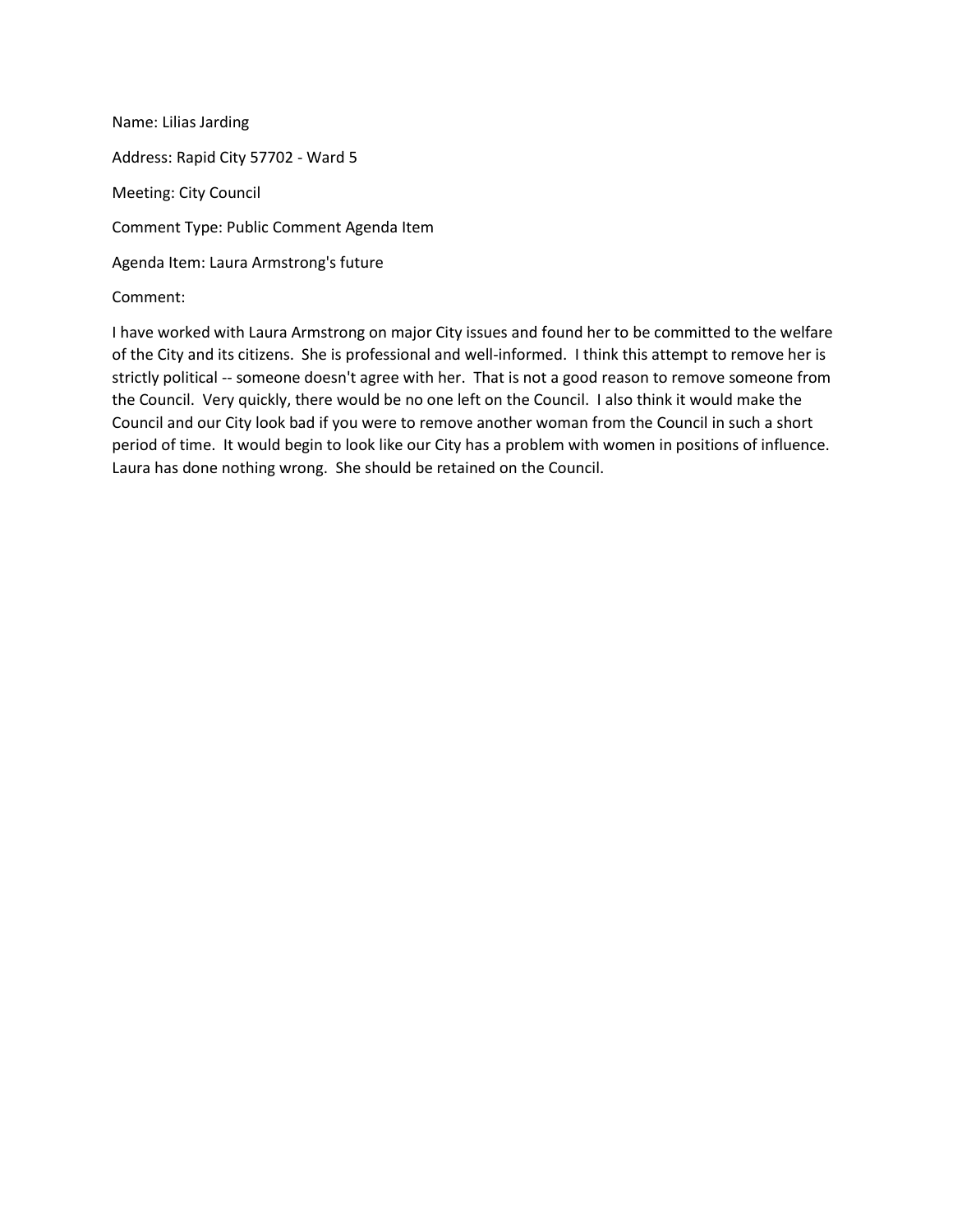Name: Robin Englehart Bagley Address: Custer SD 57730 Meeting: City Council Comment Type: Public Comment Agenda Item Agenda Item: Laura Armstrong Comment: Dear Rapid City Councilors:

As someone who does business in Rapid City, I strongly support Laura Armstrong's efforts to help provide information on which businesses were working to keep their customers and employees safe during the Covid pandemic. There was no "blacklisting." I do not believe the Council should take any action against her. Thank you for your time.

Robin Englehart Bagley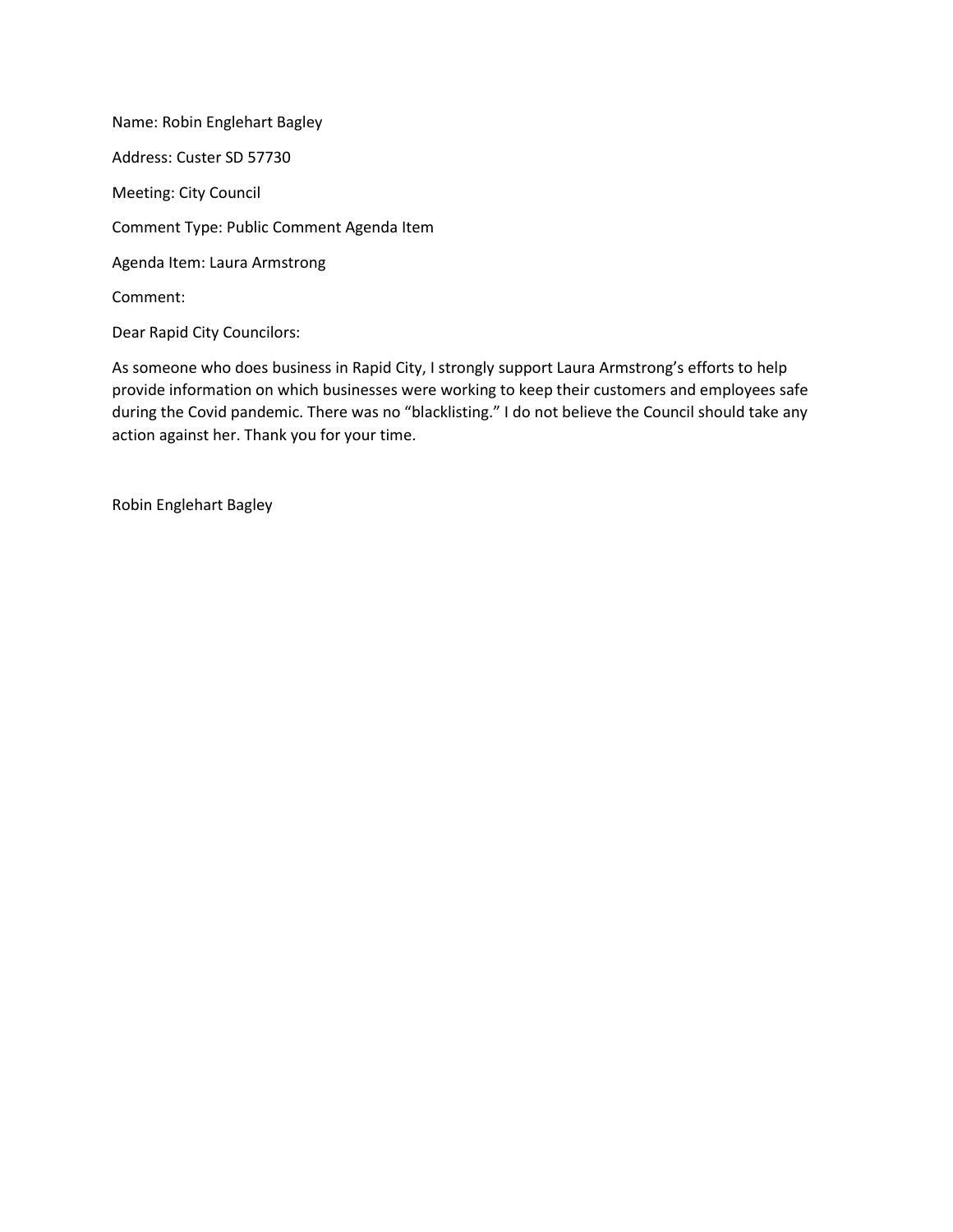Name: Emily Tupa Address: Rapid City SD 57702 Meeting: City Council Comment Type: General Public Commnet Agenda Item: Laura Armstrong Comment:

Re: City Council President Armstrong. The facts are simple and not controversial. She was part of a group that shared local businesses following CDC guideline (a valuable resource for people trying to safely navigate the pandemic). However, some claim this was unfair or akin to a boycott. I ask those people; how can you claim "persecution" when your side won? Your protesting ensured our community didn't implement a mask mandate. Why wasn't that enough? Now you insist we silence anyone who shares info on: 'Where to go'? I thought your side valued freedom? You have freedom from mask wearing and we have the freedom to shop where we feel safe. This has gotten so ugly. I am ashamed for us all. We should have come through this together. Instead, we politicized science and mask-wearing. We said those who valued public health were somehow part of a "witch hunt." Ironically, that's exactly what this is against Ms. Armstrong-- a witch hunt.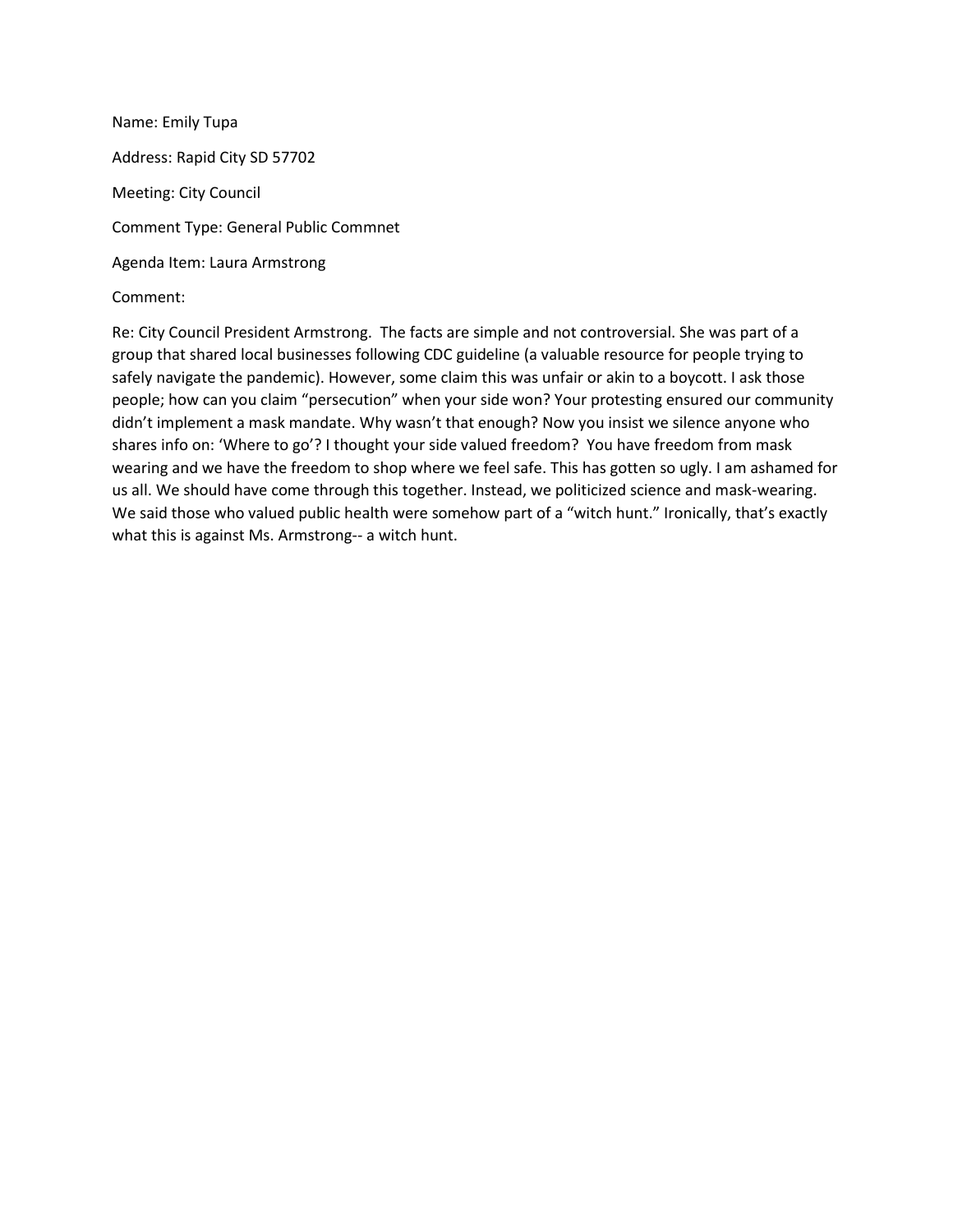Name: Tom Whillock Address: Rapid City, SD 57702 Meeting: City Council Comment Type: Public Comment Agenda Item Agenda Item: Support for Laura Armstrong Comment:

Laura B. Armstrong is a courageous and creative advocate for the people of Rapid City. I've been following her since she first ran for office, and I am continually impressed by how hard she works for and how much she cares about serving this community. The complaints about her are completely ridiculous and groundless. Thank you!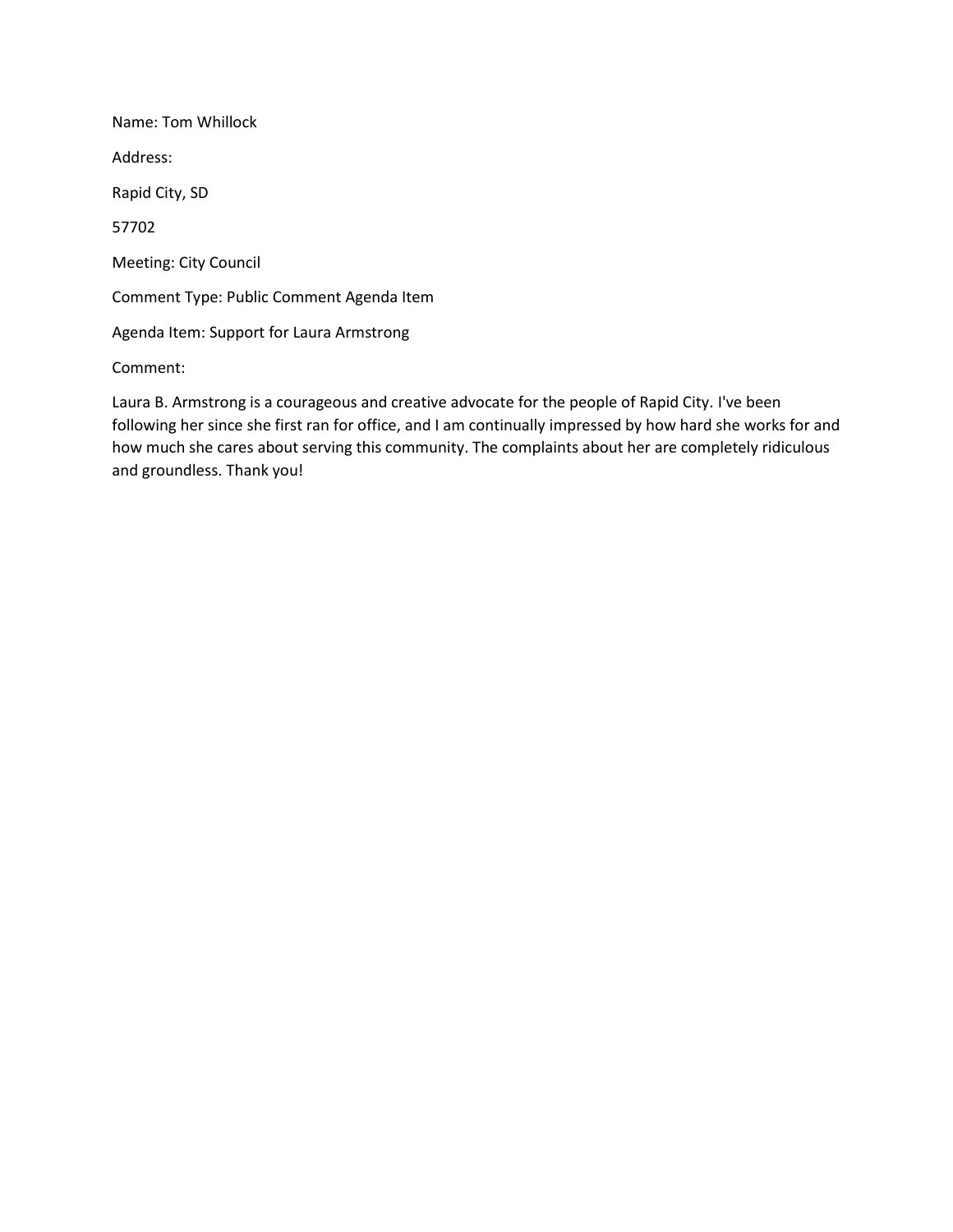Name: Carol Waider Address: Rapid City, SD 57701 Meeting: City Council Comment Type: General Public Commnet Agenda Item:

#### Comment:

I would like to voice my support for Laura Armstrong. I am so grateful for her work for our community. She has been educated, fair, and dedicated. This city has forgotten about the compromised and elderly population. There are people who have been unable to be out and about because of the pandemic. I personally do not make decisions about where to spend my money from Facebook. I also I haven't seen anyone shaming any Rapid City businesses. What I have seen are buisness owners coming to the city council meetings. A quick google search makes it pretty easy to figure out which businesses a person owns. Many of these businesses owners have refused to wear masks when it is required in the city building. They have talked during the meetings, degraded the mayor, and tried to shame our city council. Maybe instead of being worried about what is or is not on Facebook these owners should instead focus upon how to show this community some compassio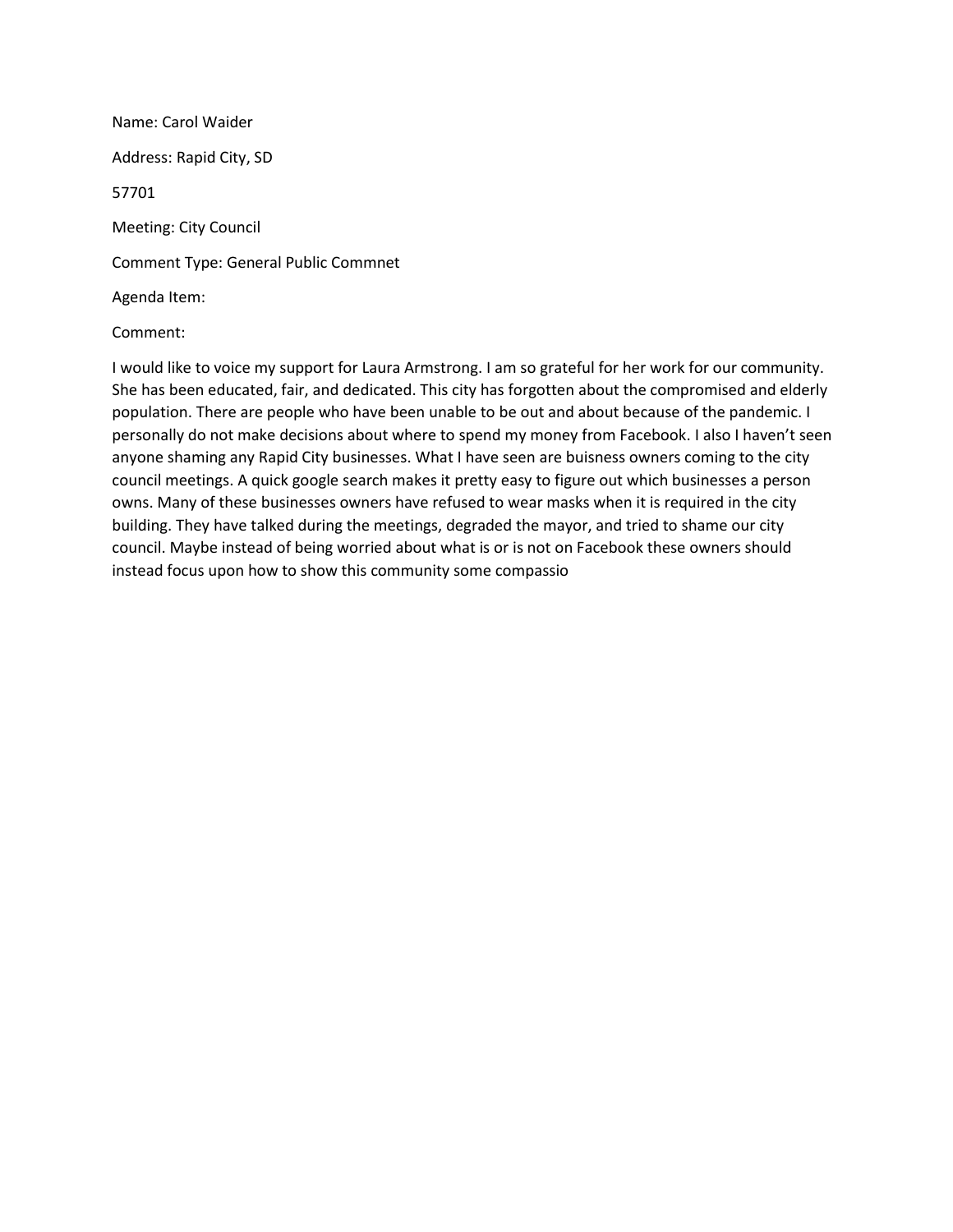Name: Kim M Morsching Address: Rapid City, SD 57701 Meeting: City Council Comment Type: Public Comment Agenda Item Agenda Item: Laura B Armstrong Comment:

I am writing in support of Laura Armstrong. Laura is a voice for a group of citizens who choose to take extra precatutions with mask wearing and shopping at businesses who require mask wearing. Her voice counts and our voices count. We are a better City with Laura Armstrong on the City Council. Balance of opinions is important.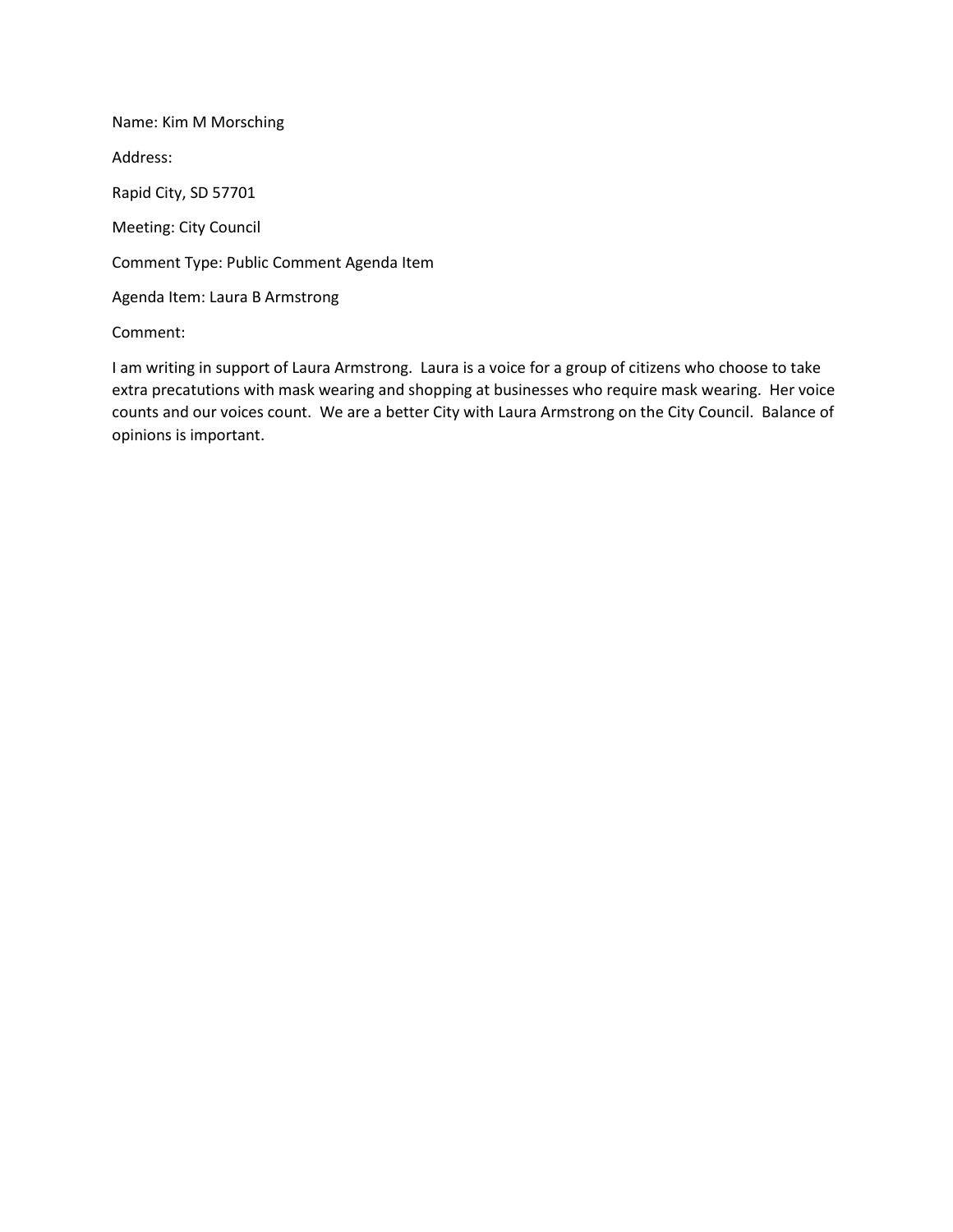Name: Amy McGovern Address: Box Elder Meeting: City Council Comment Type: General Public Commnet Agenda Item:

## Comment:

I'm writing in support of Laura Armstrong. I can appreciate careful scrutiny of elected officials but I cannot fathom the levels certain Citizens are willing to go to manipulate the city council. My family is attached to Ellsworth AFB and as a result needed to implement masks, distancing, and exceptional attention to detail in order to support our community. I have far greater concerns stemming from Mr. Roberts and Mr. Weifenbach appearing to show support for and speaking at Citizens For Liberty meetings. There is zero doubt that Laura has stood on the side of best practice and mitigation efforts. Shame on any of you being so gullible as to fall for a blatant and definitely refutable misinformation campaign. Those who scoff and refuse to help their neighbors have made themselves quite clear and during public meetings. No one ever had to compile a list; they have outed themselves loudly and repeatedly.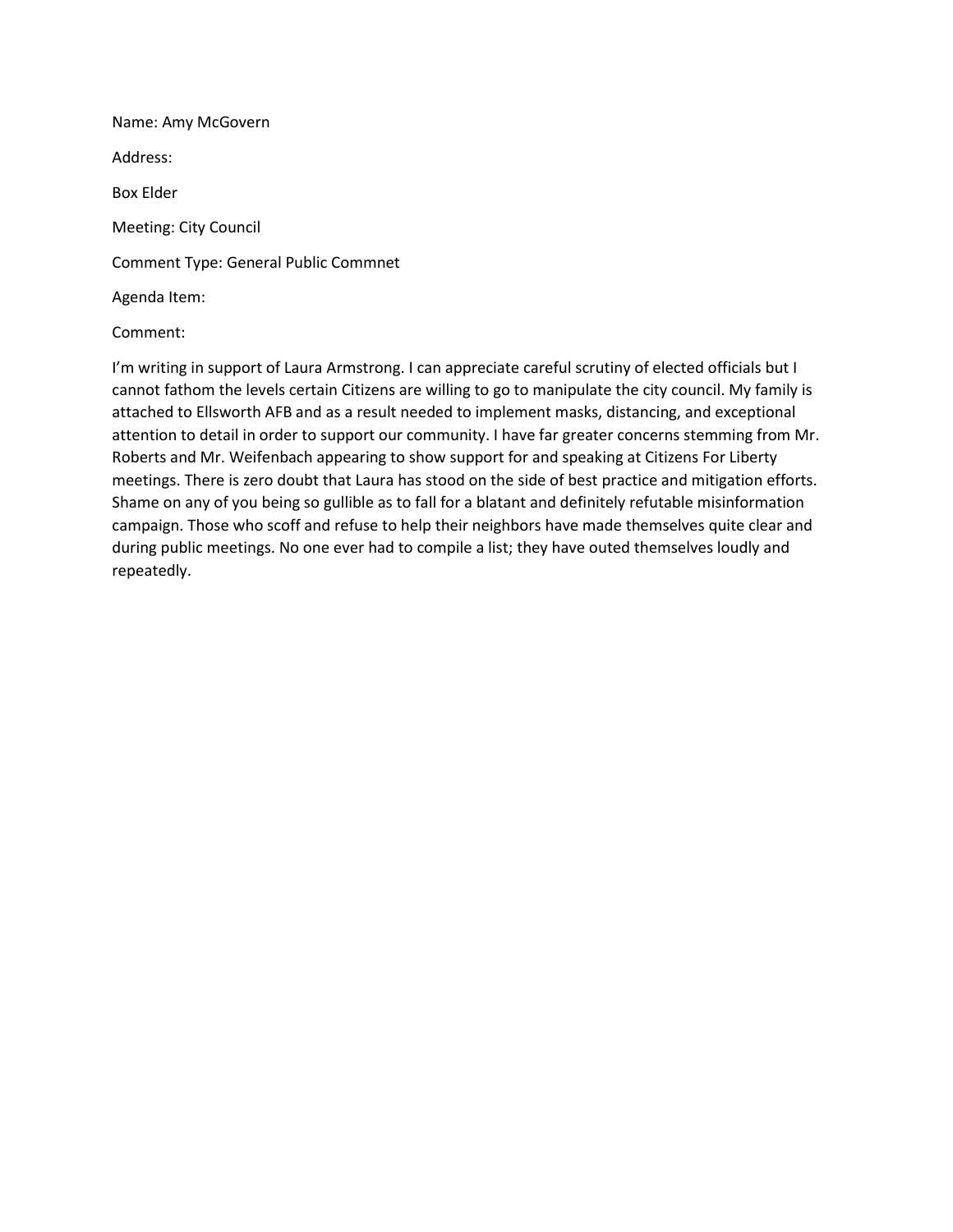Name: Kelle Cavanaugh Address: Rapid City, S's 57702 Meeting: City Council Comment Type: General Public Commnet Agenda Item: Masks, Laura Armstrong Comment:

I'm a 60 year old lifelong Rapid City resident who appreciates everything ms. Armstrong has done to promote masks in public places. Myself, my husband and my 80 year old mom have underlying conditions and need to be careful in public. Putting on a mask is not taking away liberty, it's caring for your neighbors! I fully support Ms. Armstrong!!!!!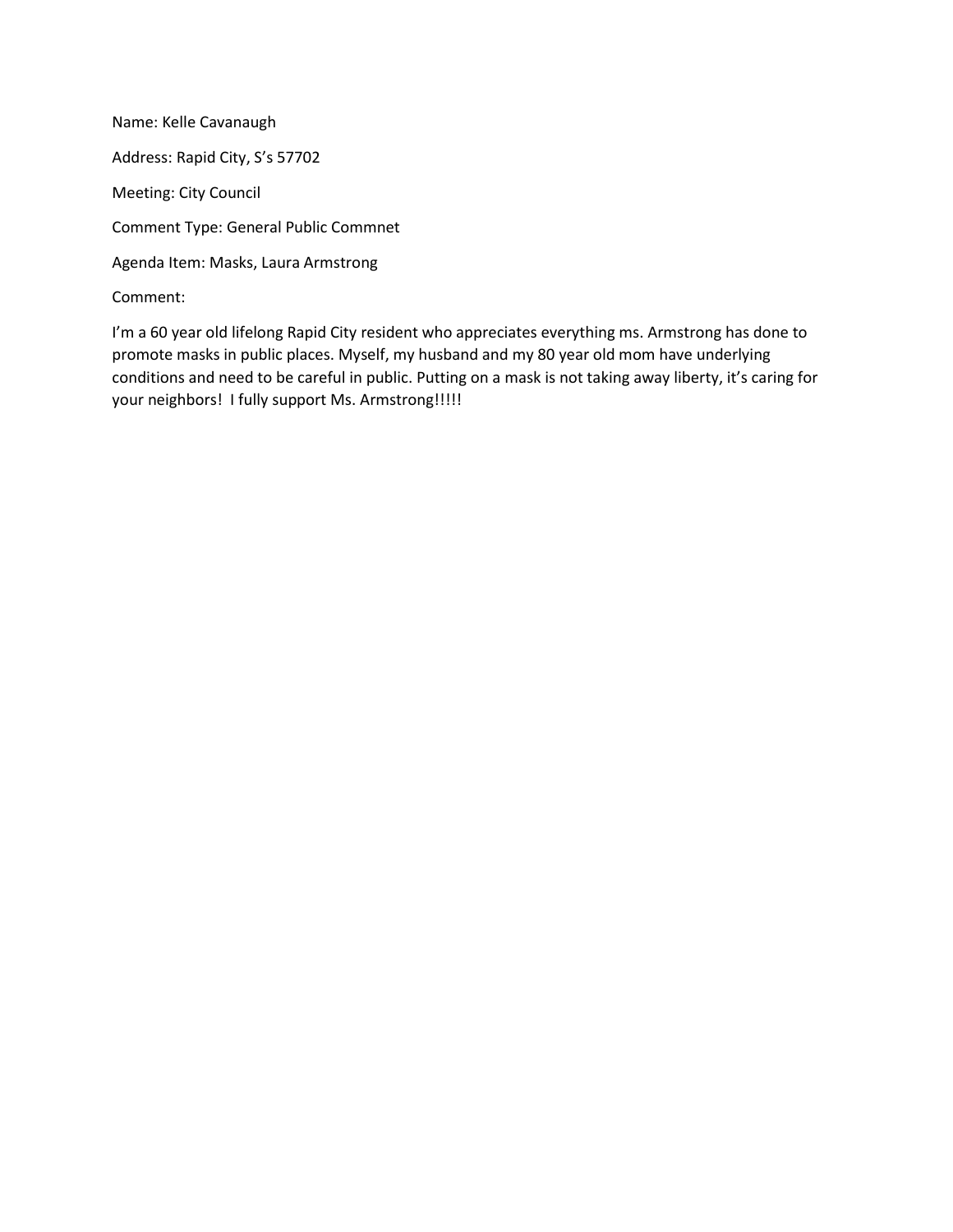Name: Nguyet Gruba Address: Rapid City SD 57702 Meeting: City Council Comment Type: General Public Commnet Agenda Item: Comment:

I just wanted to say a quick thank you to Laura Armstrong, I would rather shop in places that have a mask mandate. Thank you for trying to keep us safe!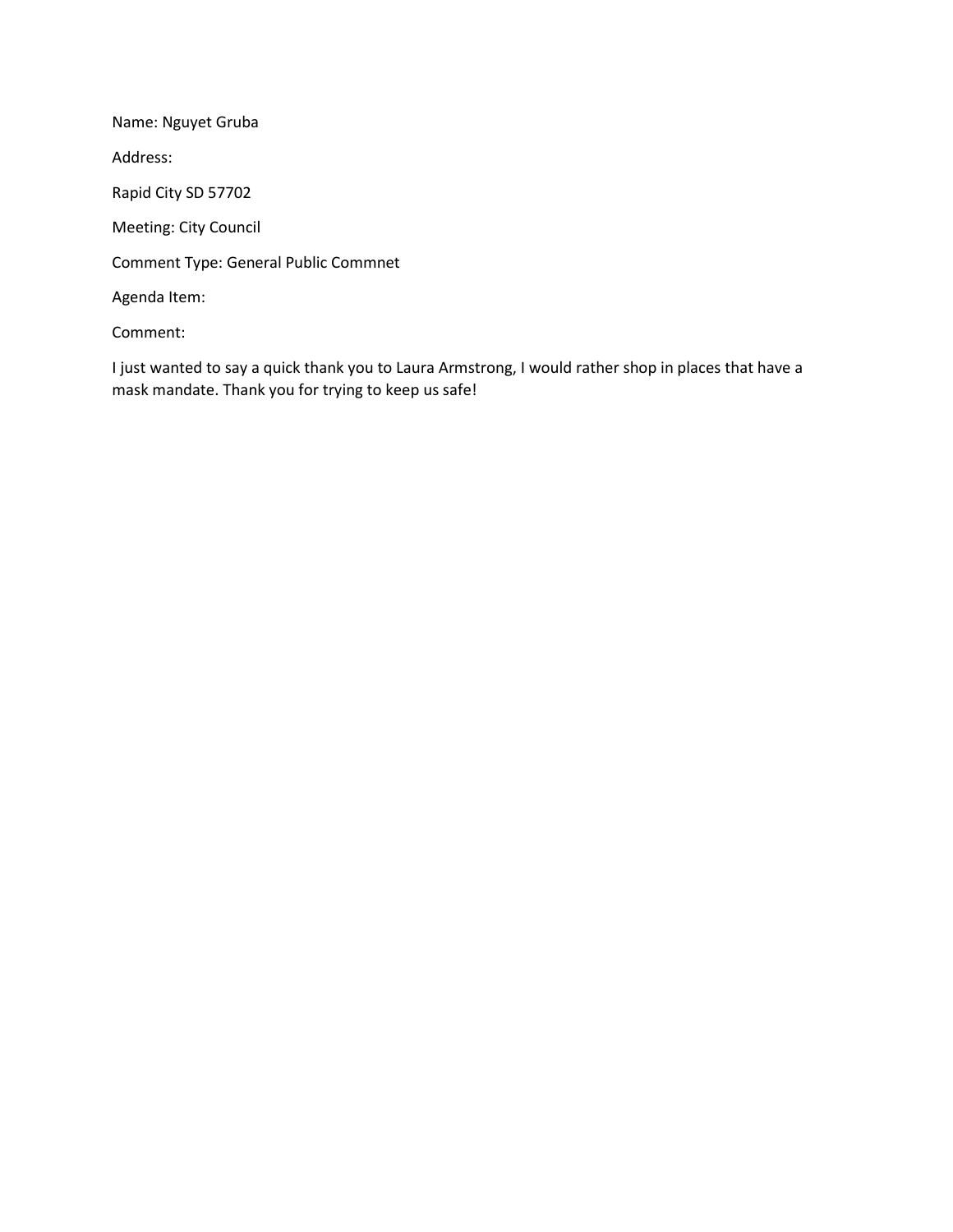Name: Bonita A. Edwards Address: Rapid City, SD 57702 Meeting: City Council Comment Type: General Public Commnet Agenda Item: Comment:

I am offering my support for Laura Armstrong. She is doing an amazing job and doesn't deserve the blowback she is getting.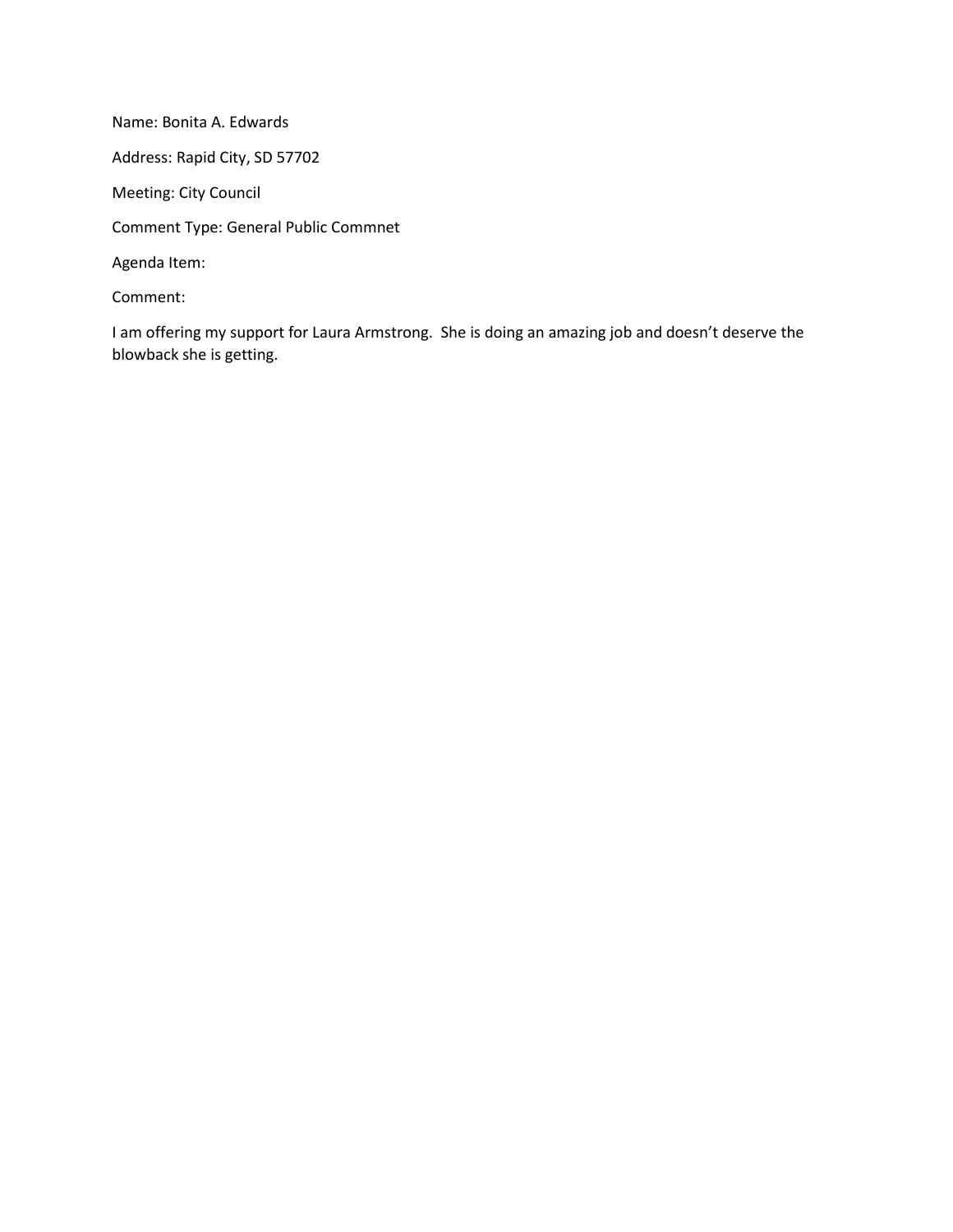Name: Jesse Roltgen Address: Rapid City, SD 57702 Meeting: City Council Comment Type: General Public Commnet Agenda Item: Comment:

Laura B Armstrong is a valued member of our community leadership. Her determination to keep our community safe and healthy should be celebrated, not condemned.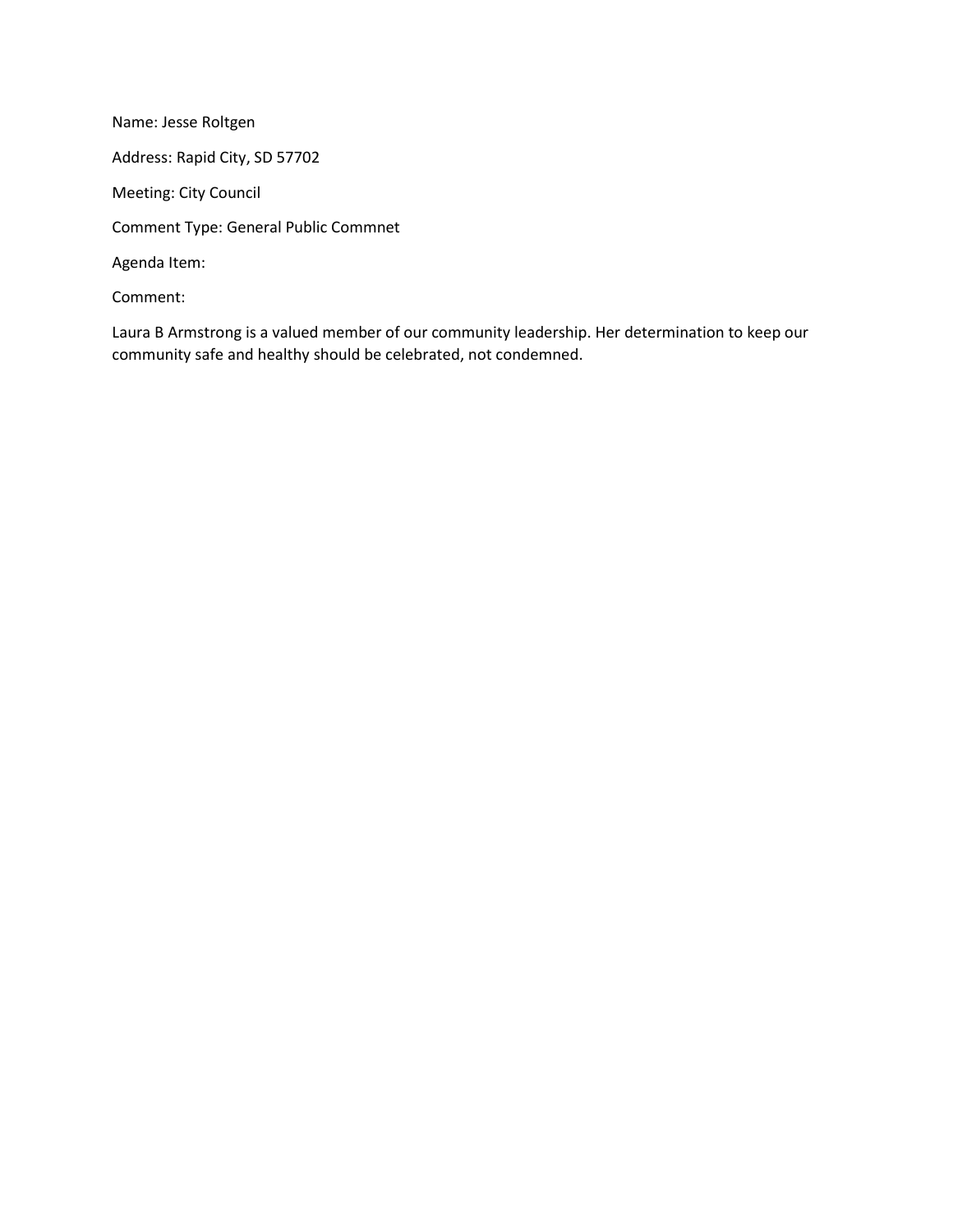Name: Lesley Wilkinson Address: Rapid City 57703 Meeting: City Council Comment Type: General Public Commnet Agenda Item: President Laura Armstrong

Comment:

Laura Armstrong is a true leader who has tried to protect the citizens of Rapid City during the pandemic using science and recommendations from medical experts. The Citizens for Liberty are trying to twist her efforts into something nefarious. I support her. The efforts to remove her with lies and misinformation need to stop.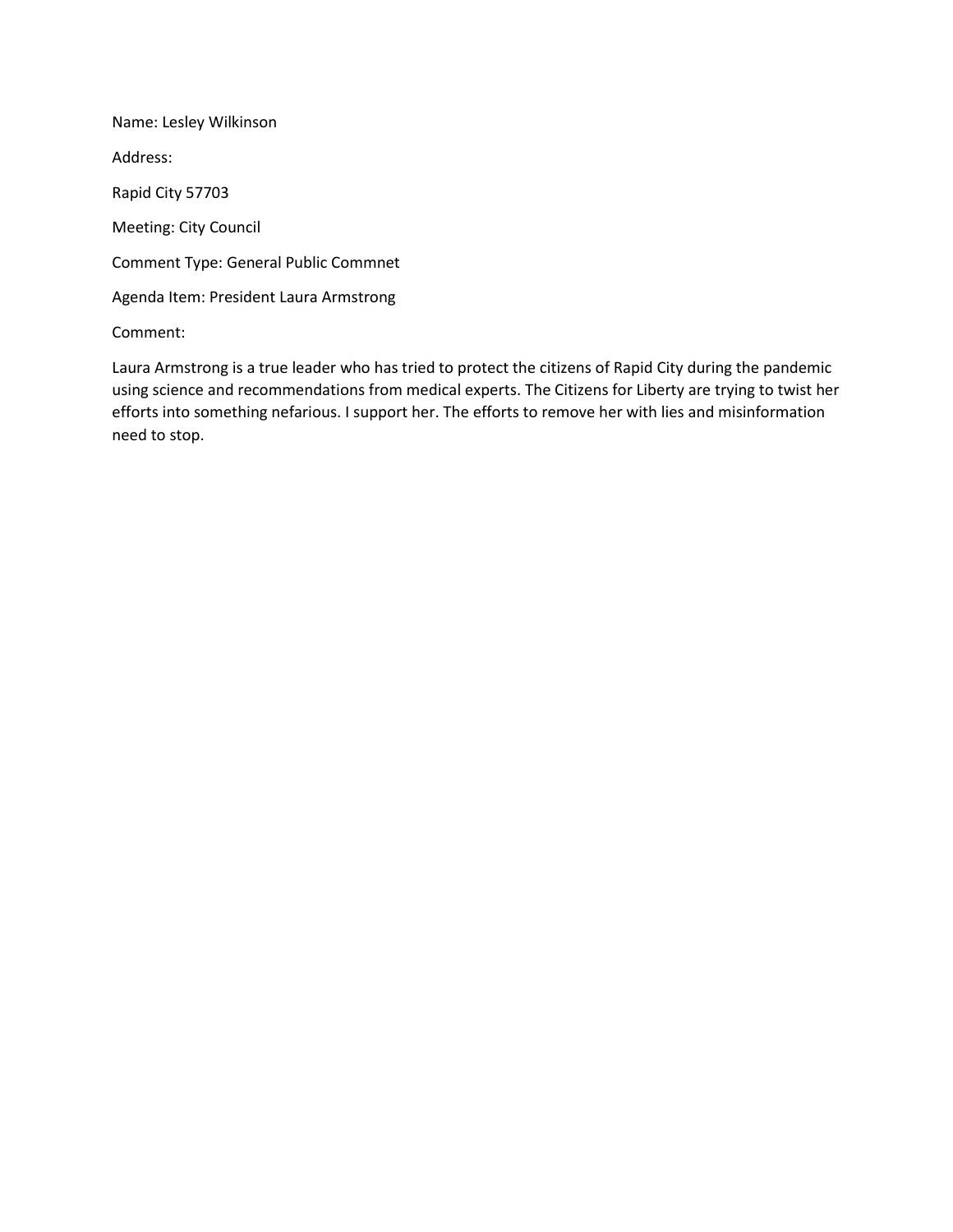Name: Jessi Drury Address: Rapid City SD 57702 Meeting: City Council Comment Type: General Public Commnet Agenda Item: Laura Armstrong

# Comment:

I am proud that Laura is my Council Woman. She has been positive and friendly and believes in science and logic. It's disappointing to me that we would allow the public(some with criminal records) to drag her name through the mud over downright lies. She has done nothing but support CDC suggested guidelines. I support Laura and I am proud of her, she has continued to be a voice for some of us who know the Covid isn't a hoax and those of us who believe in science. If more council members mirrored Laura's ethics our city would likely be a better place.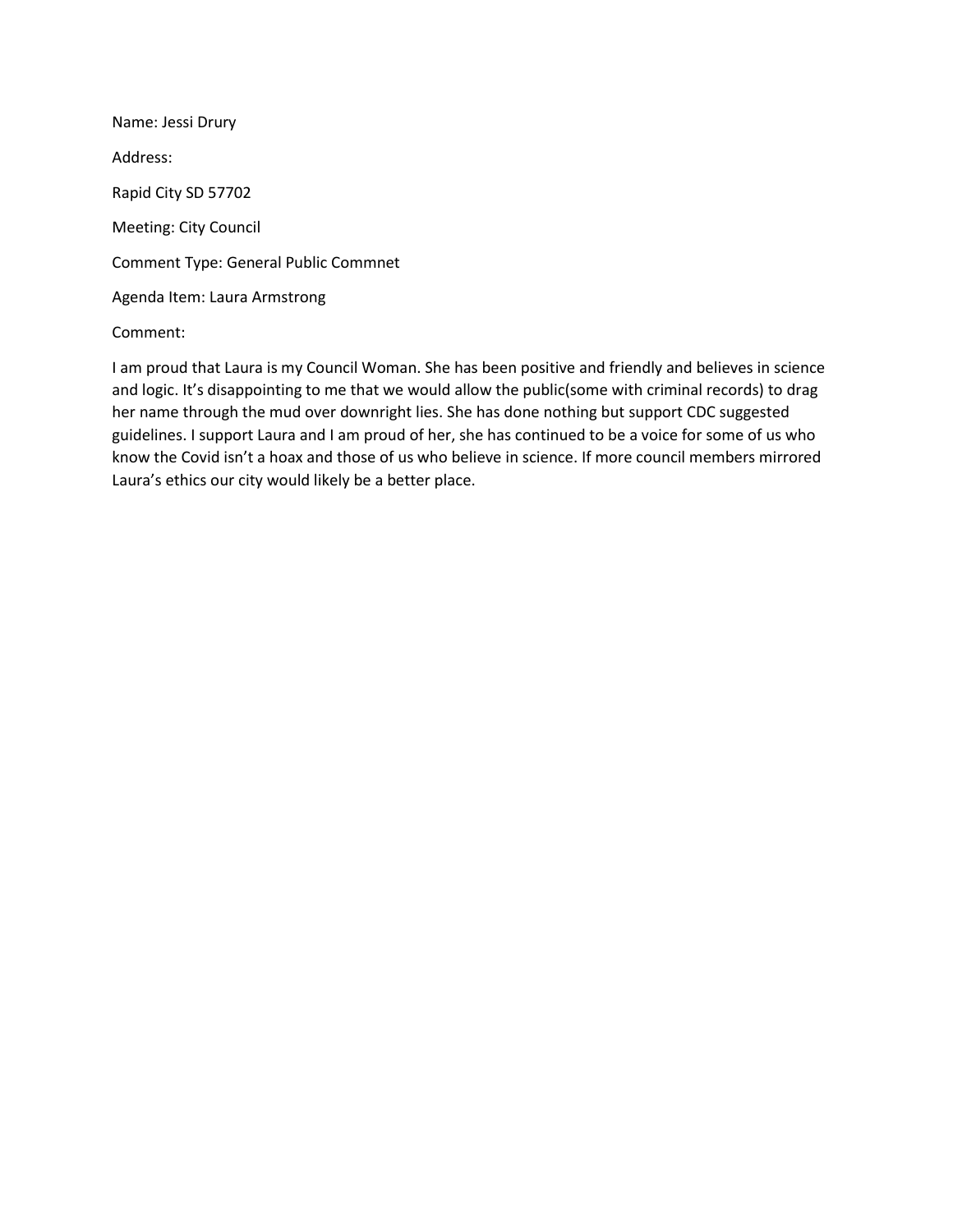Name: Melissa Biehl Address: Rapid City SD 57702 Meeting: City Council Comment Type: General Public Commnet Agenda Item: Armstrong

# Comment:

I would like to fully support and applaud Laura Armstrong for her tireless work for our community. I also am thankful for her caring business Facebook page as I take care of my elderly parents and find it very valuable tool in making day to day decisions trying to navigate this virus safely!!!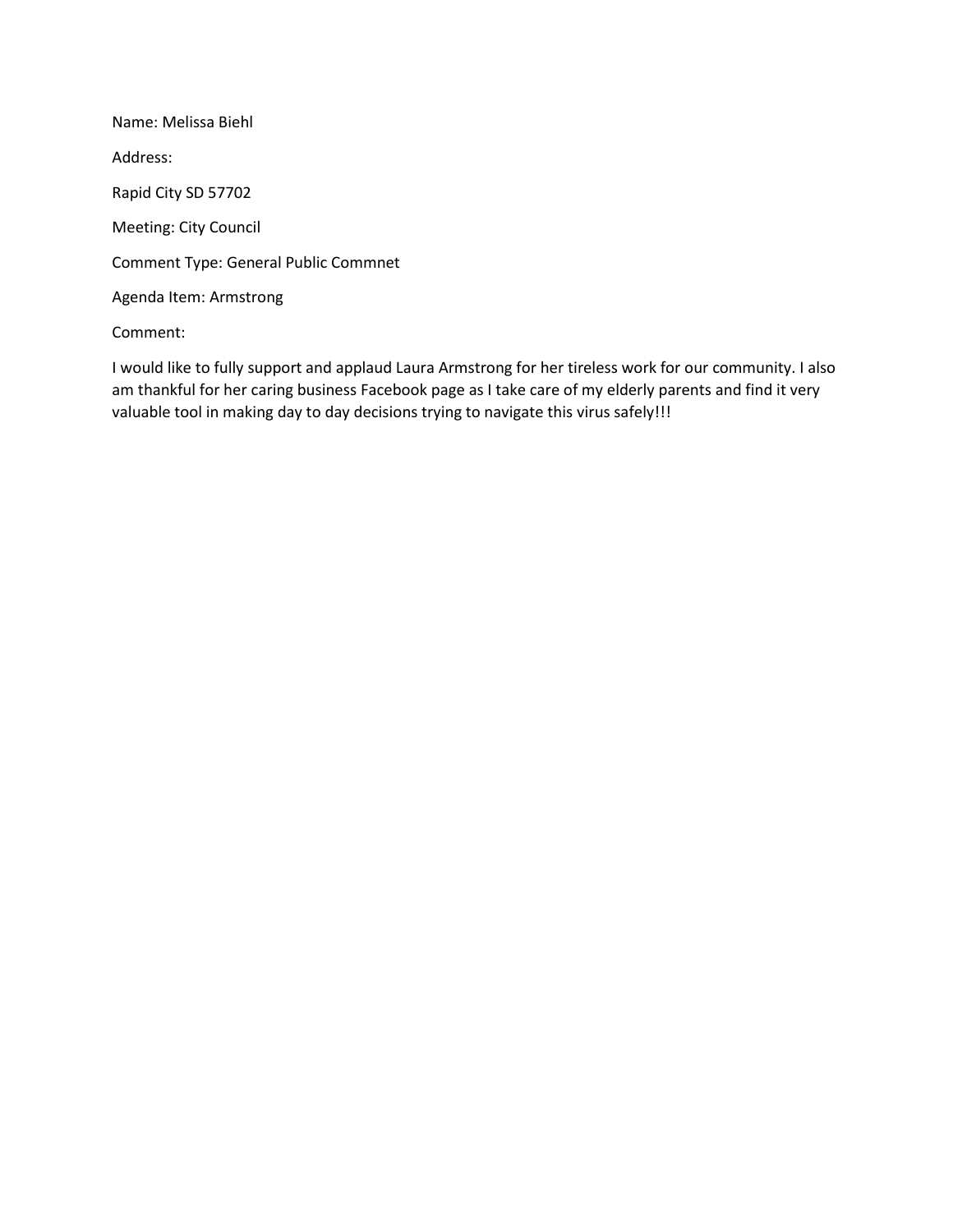Name: Sara Hornick Address: Rapid City SD 57702 Meeting: City Council Comment Type: General Public Commnet Agenda Item:

## Comment:

I just want to show my support for Laura Armstrong. As a person who is very supportive of masks and supporting businesses that have COVID- friendly procedures in place, I appreciate and support all of Laura Armstrong's efforts in creating a Facebook page that promotes COVID- friendly businesses. I have never seen any negative posts on this page and find the page a breath of fresh air when looking to support businesses in our community. Laura Armstrong is a voice we need in city leadership and I support her in using this voice for good. She has proven her compassion and empathy for some of our cities most vulnerable citizens.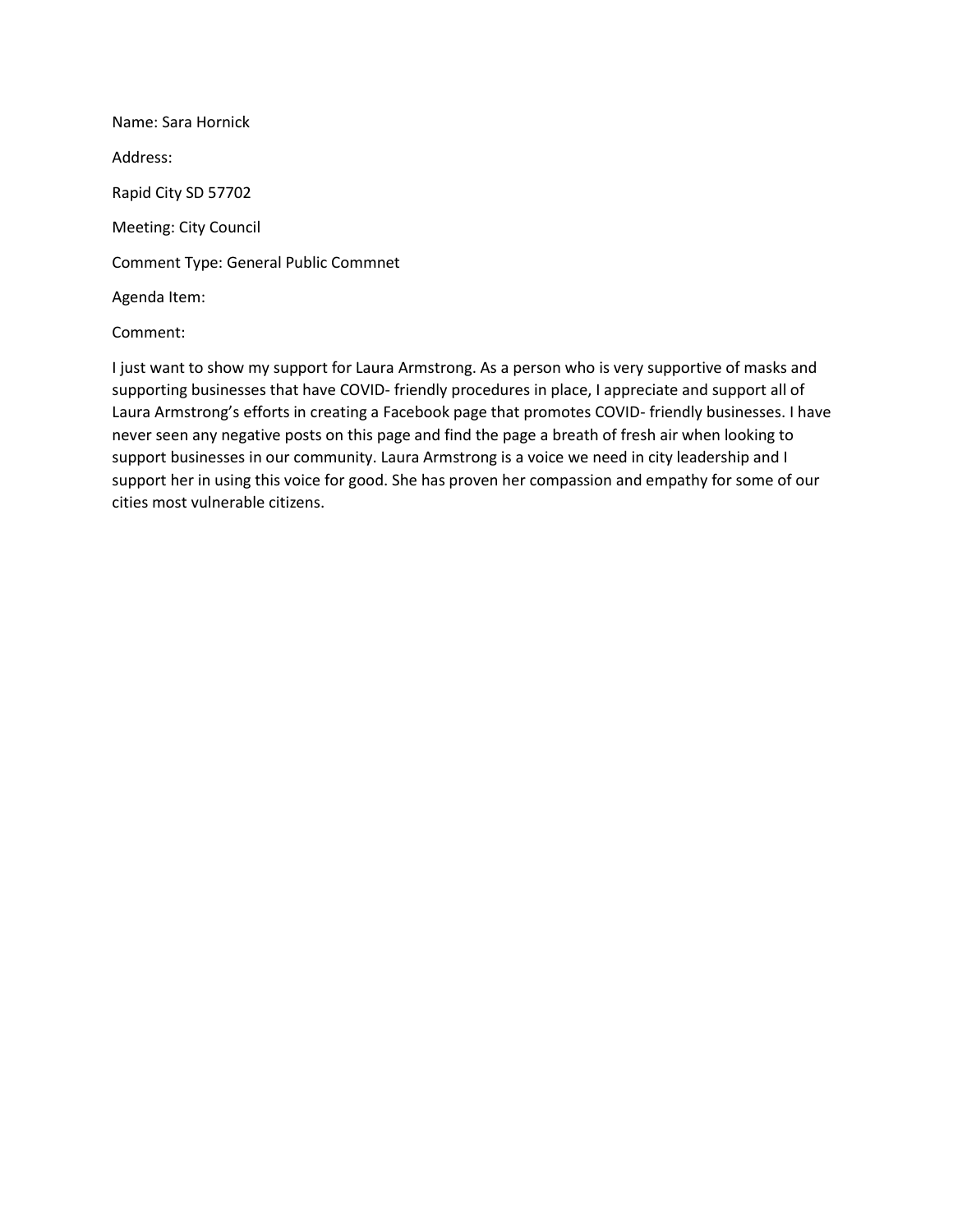Name: Carol Hayse Address: Nemo, SD 57759 Meeting: City Council Comment Type: General Public Commnet Agenda Item: Laura Armstrong

Comment:

I buy all of my groceries and other products (hardware stores) in Rapid. I was and am very afraid of catching the COVID virus, especially because I am in a vulnerable group. I am SO grateful to Laura Armstrong for giving me the heads-up about the stores in which I am less likely to become infected. Laura should be honored as an exceptional and caring citizen, not threatened . Do NOT remove her!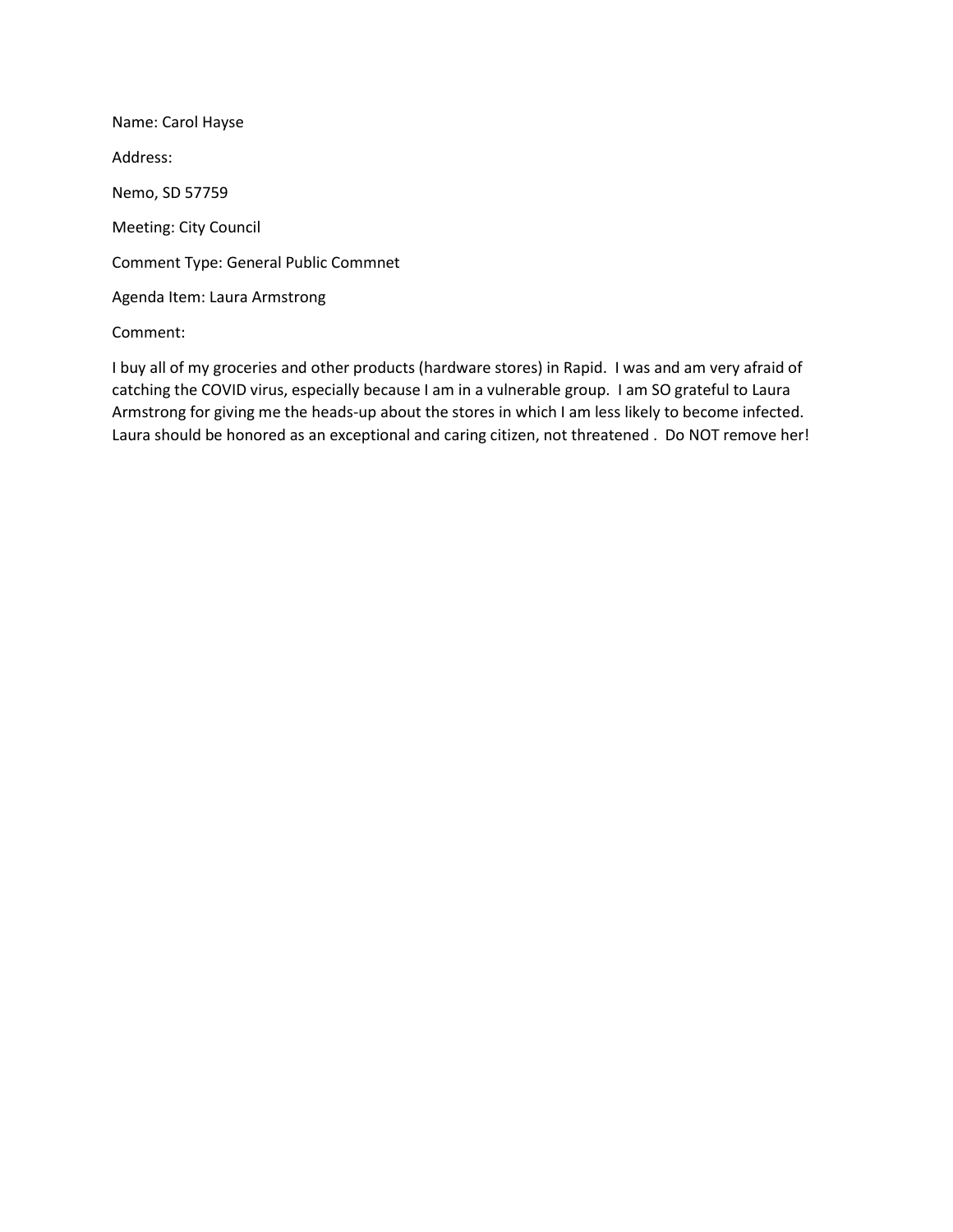Name: Lyn Tysdal Address: RC, SD. 57702 Meeting: City Council Comment Type: General Public Commnet Agenda Item: Executive Session Comment:

It is time to stand up to the bullies to Citizens for Liberty! It is too bad that they are intimidated by a caring and strong leader who represents the citizens of Rapid City!

Keep Laura Armstrong as President of the city council!

PS. A Rapid City mask mandate is needed as indicated by science and hospital health officials of this state!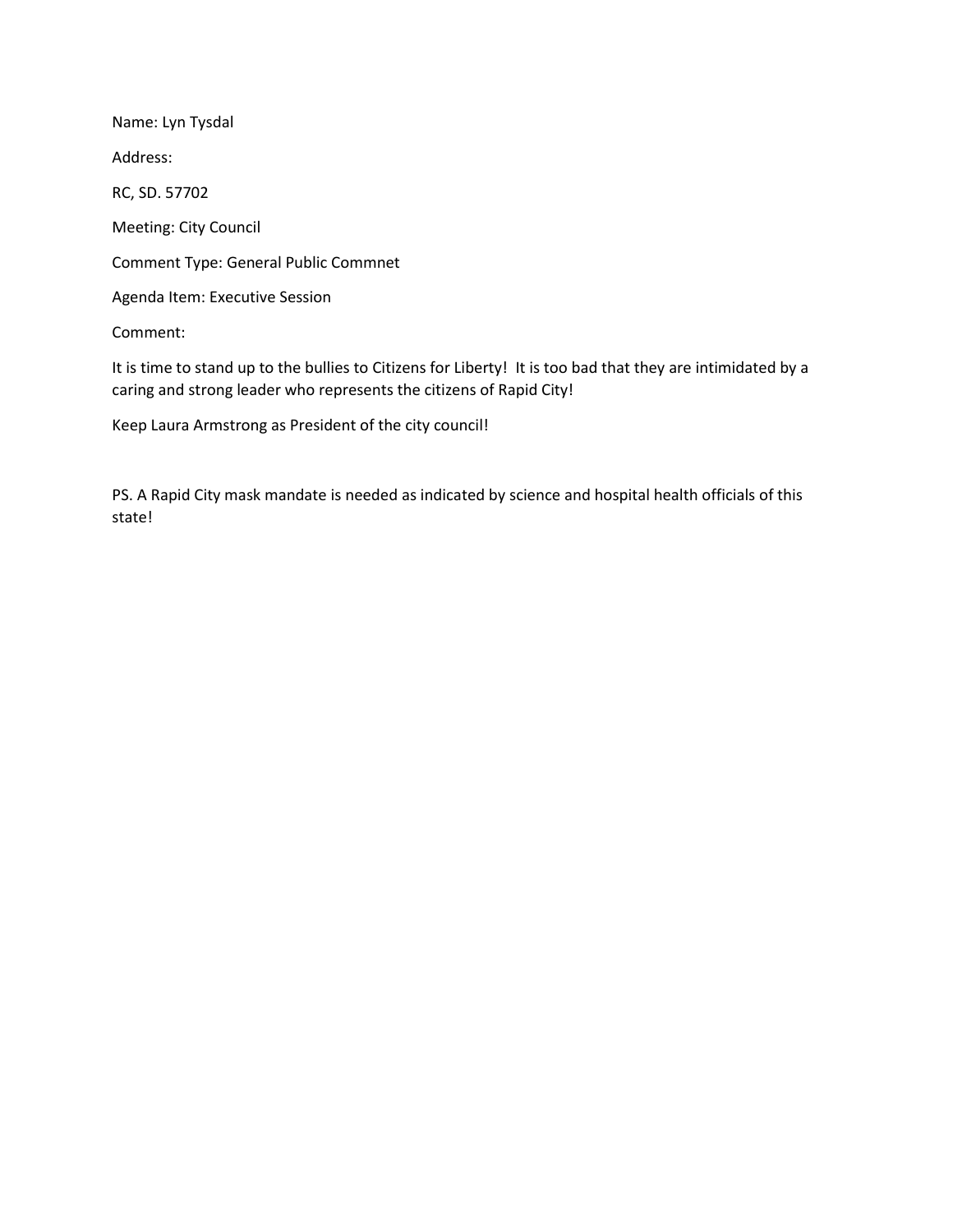Name: APRIL OEDEKOVEN Address: Rapid City, SD 57701 Meeting: City Council Comment Type: General Public Commnet Agenda Item: Support for Laura Armstrong Comment:

I fully support Laura Armstrong. She has been looking out for people's safety. She has put safety over profit. I greatly appreciate this. She has done nothing wrong. She should not be punished or censored for caring for the people of Rapid City.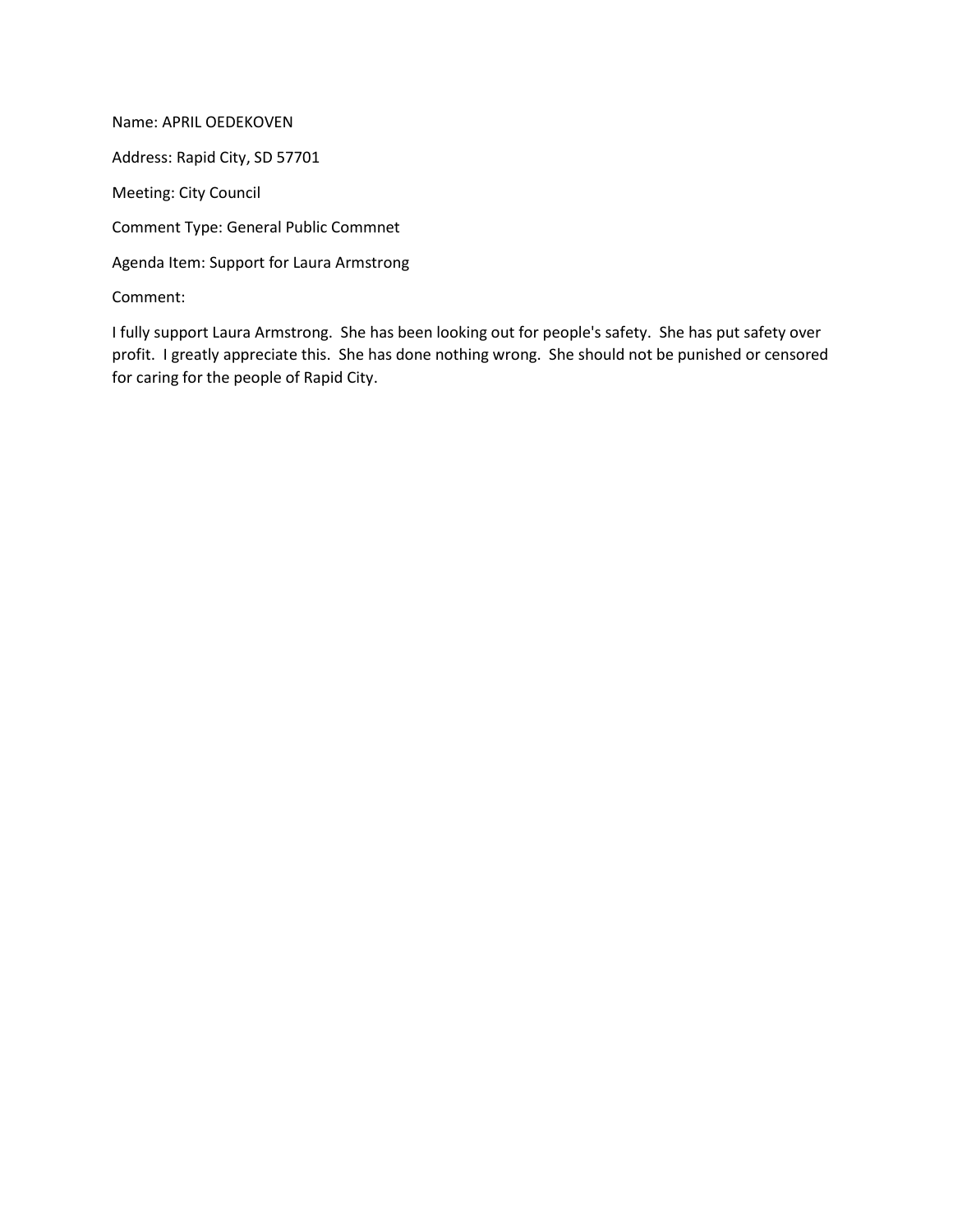Name: Raelin Karstens Address: Rapid City, SD 57701 Meeting: City Council Comment Type: Public Comment Agenda Item Agenda Item: Laura Armstrong

## Comment:

Laura Armstrong is who we need on our city council - and is who was elected by the people. Those filing complaints are in the minority. Claims of cyber-bullying are simply an attempted smear campaign. Laura did not participate in "destroying businesses" or "backlisting". Much of this hate comes from SD Citizens for Liberty members claiming Laura Armstrong to be participating in gross partiality. If that was really an issue, why is it okay for city council members John Roberts and Ron Weifenbach to speak at and attend the Citizens for Liberty meeting on December 3rd, 2020? Wouldn't that also be considered gross partiality? Not only that, but the people filing these reports have the audacity to compare the holocaust to mask-wearing (in writing under Brandon Scales formal complaint against Armstrong and multiple times from others at mandate meetings). Are you really going to side with those people?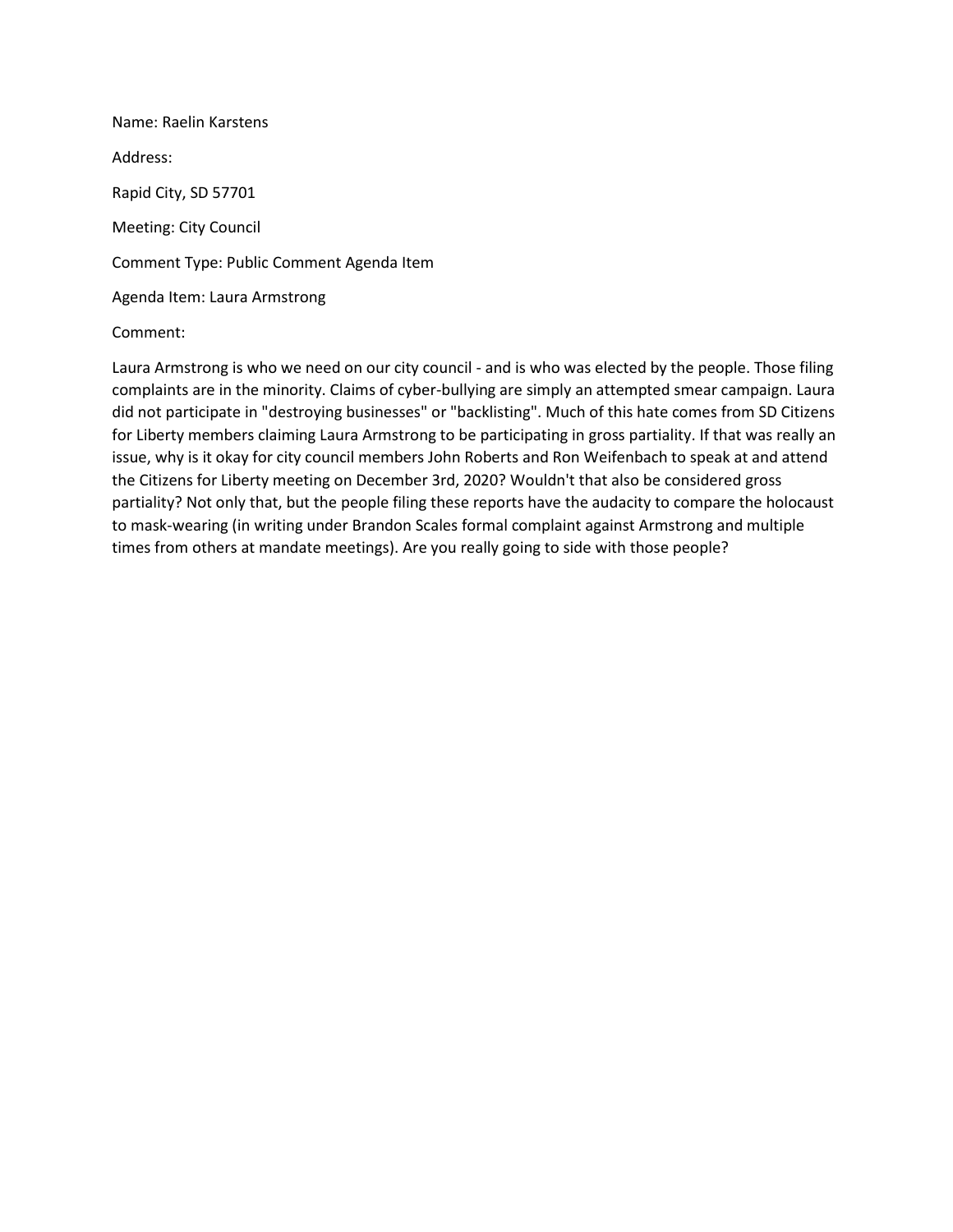Name: Jerry Meyer Address: Black Hawk, SD 57718 Meeting: City Council Comment Type: General Public Commnet Agenda Item: Comment:

I'm writing to express my support for city councilwoman Laura Armstrong. I think she's one of the best council members ever. Laura cares about the people of the Rapid City area and the environment we live in. I highly respect her decision making and priorities. I think the efforts to diminish her name and standing as a council member and to remove her from the council are brought forward by a misguided and disgruntled group that presents a false narrative about Laura's work. Keep Laura on the council!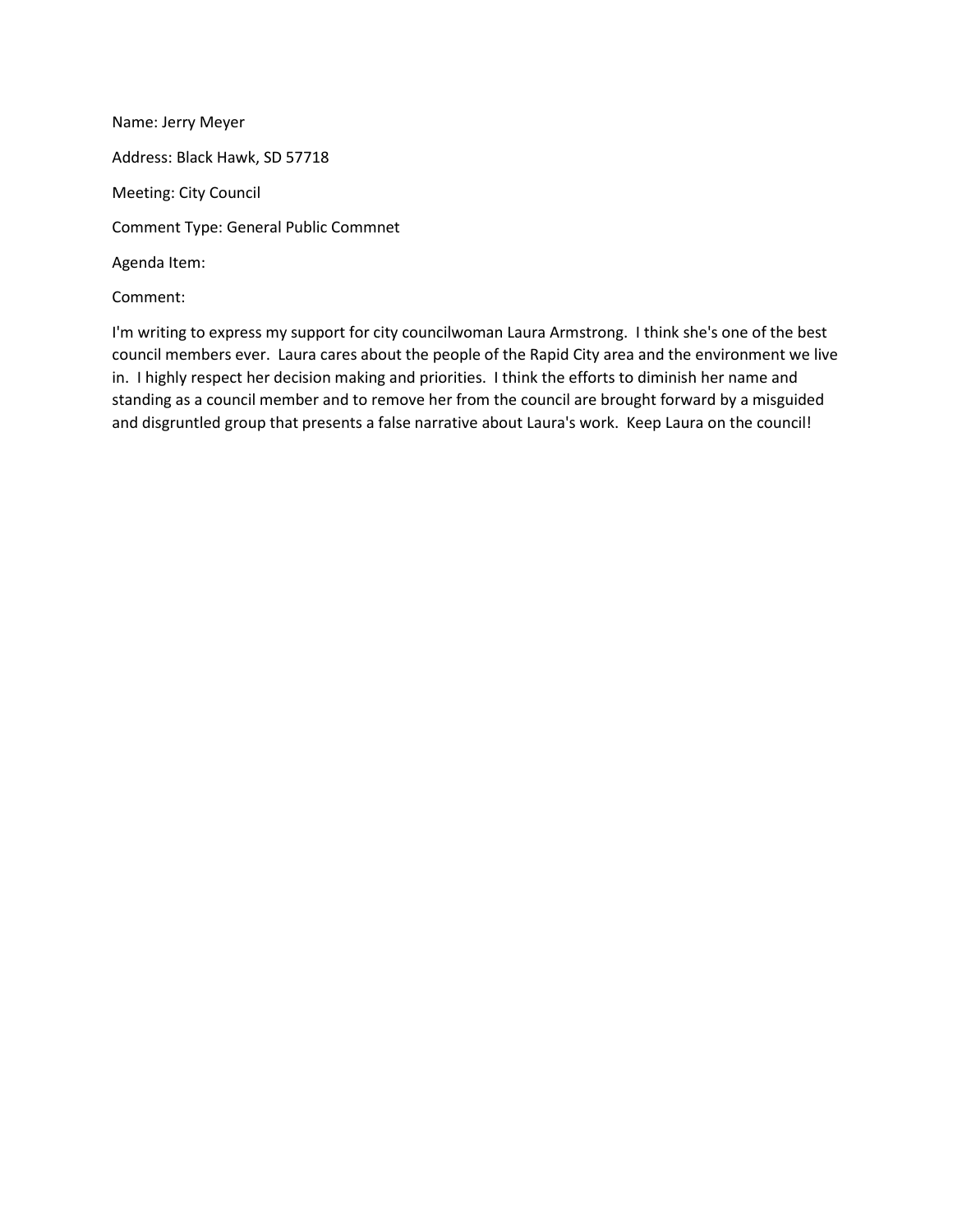Name: Josh Dailey Address: Rapid City SD Meeting: City Council Comment Type: General Public Commnet Agenda Item:

Comment:

Laura Armstrong is doing great things for the city. My wife loves the covid safe page on Facebook. Full of helpful people just doing the right thing, HELPING each other. No negativity just a community working together.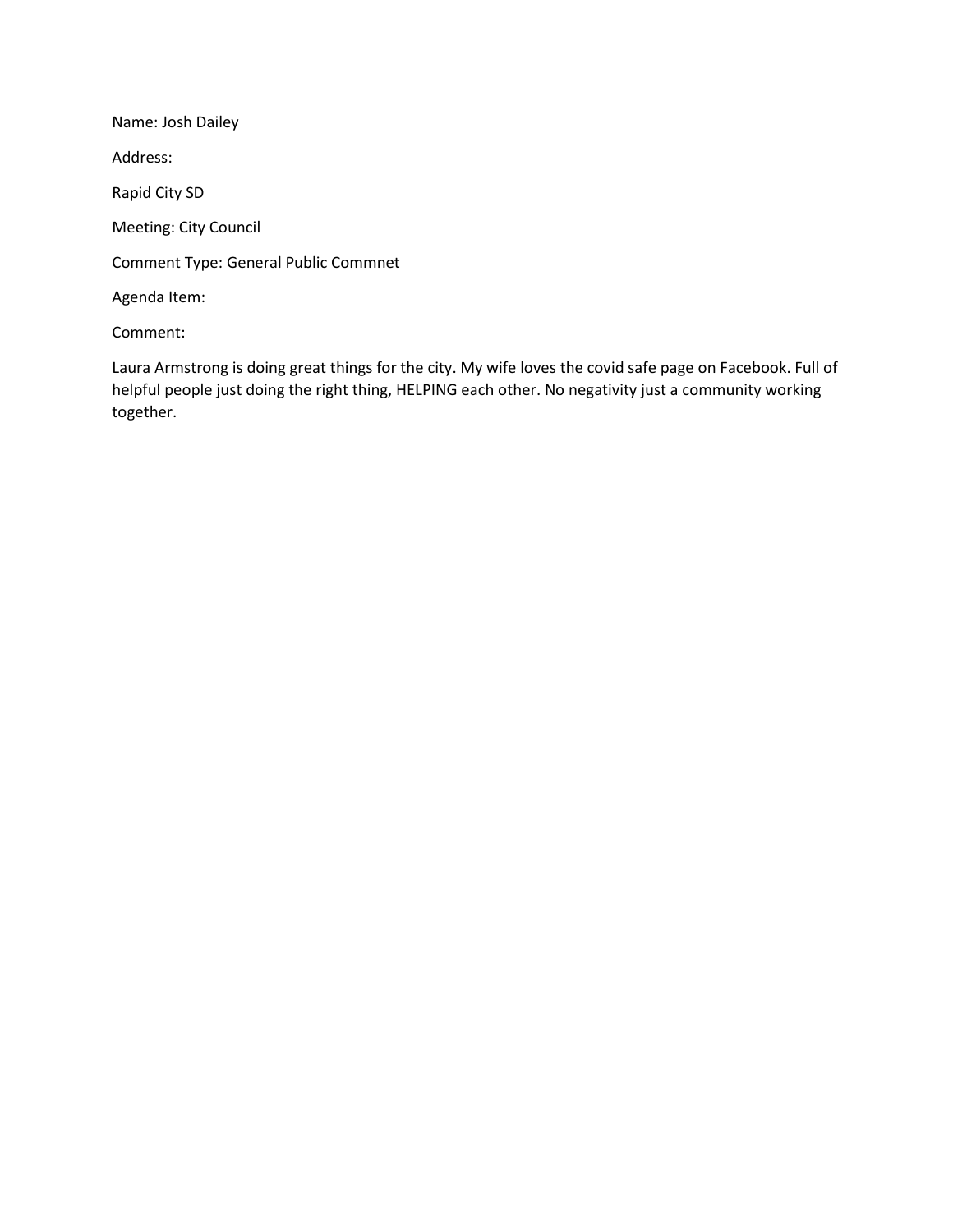Name: Molly Dailey Address: Rapid City SD 57702 Meeting: City Council Comment Type: General Public Commnet Agenda Item:

# Comment:

I am writing in support of Laura Armstrong. The Facebook page she was part of has been a great help to my family. I have felt safer shopping and loved the positive posts that helped our community. I never once saw a negative comment or any type of shaming. I hope you realize what an absolute treasure of a human being that Laura is. Please know that the CFL organization does NOT have the support of any of my family.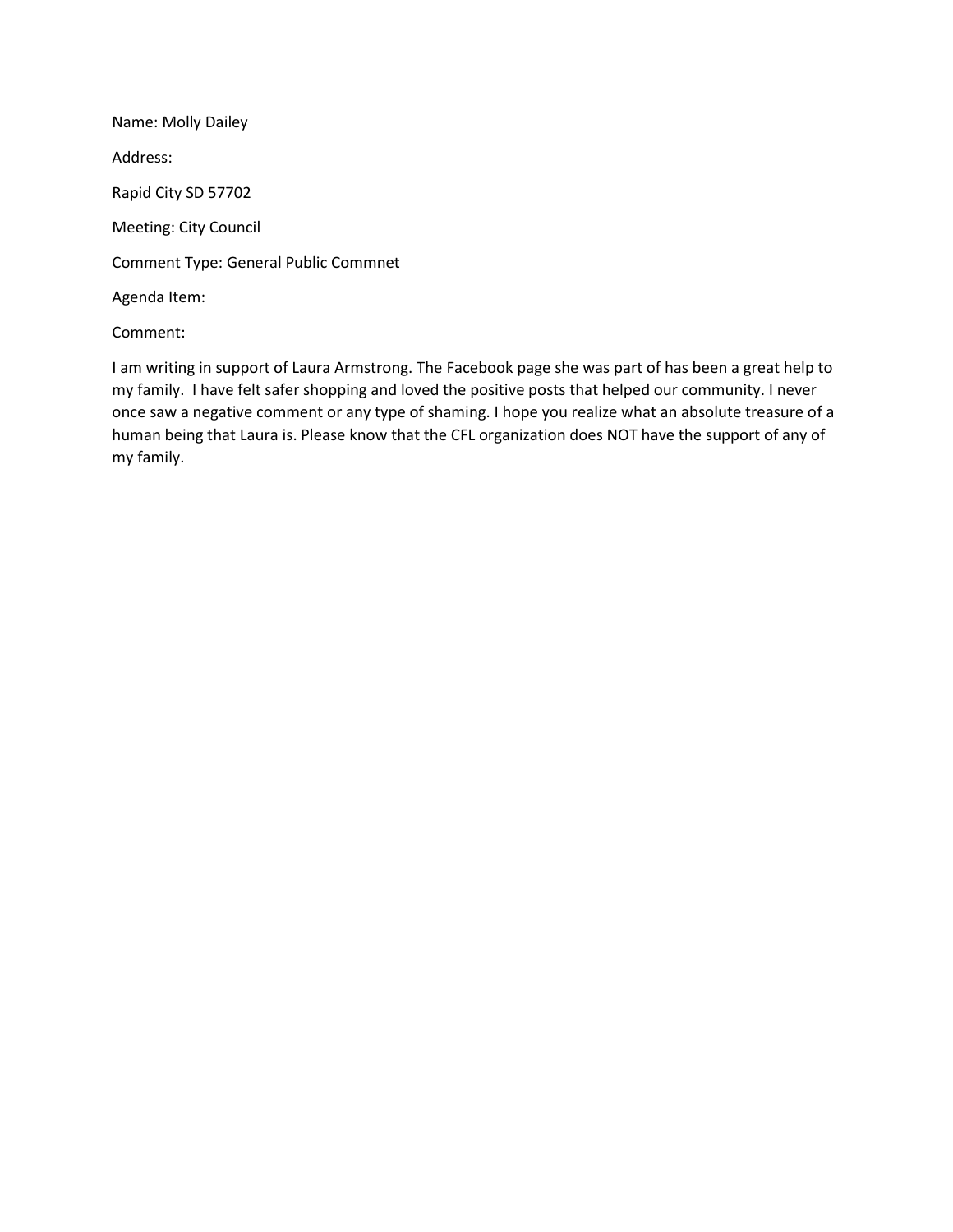Name: Roxanne Rathbun Address: Rapid City, South Dakota 57701 Meeting: City Council Comment Type: Public Comment Agenda Item Agenda Item: Laura Armstrong Comment:

We support Laura Armstrong and her full approach to keeping Rapid City safe. We appreciate her hard work. She always has the best interest of the people in mind. We have + still do agree with her ideas, mask recommendations, and the FB page which addresses the safe places in Rapid City.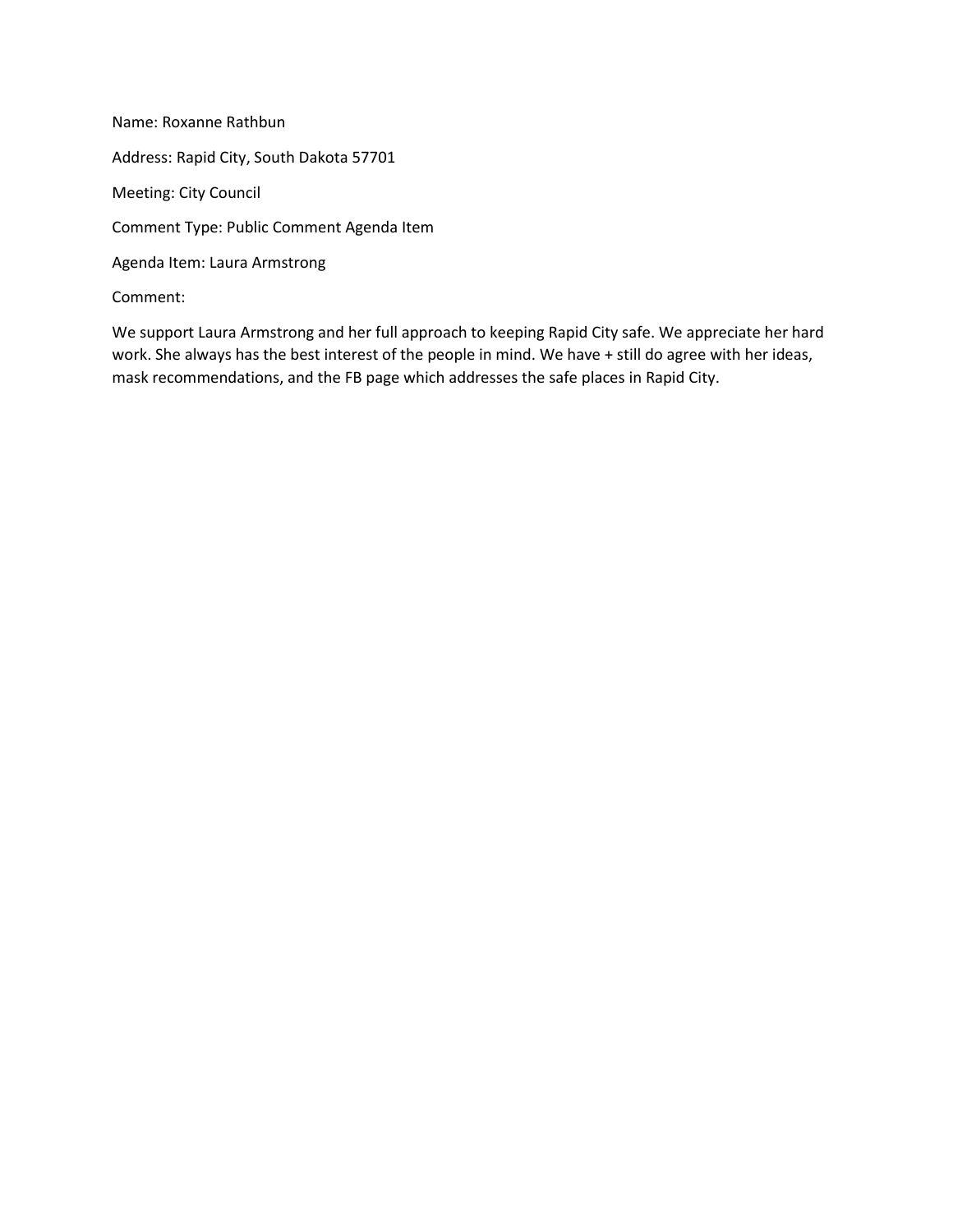Name: Amy Maxson Address: Meeting: City Council Comment Type: General Public Commnet Agenda Item: Mask proposal Comment:

I hope Rapid City will reconsider a mask proposal. I wish those in public facing business who need to be COVID cautious would be better protected.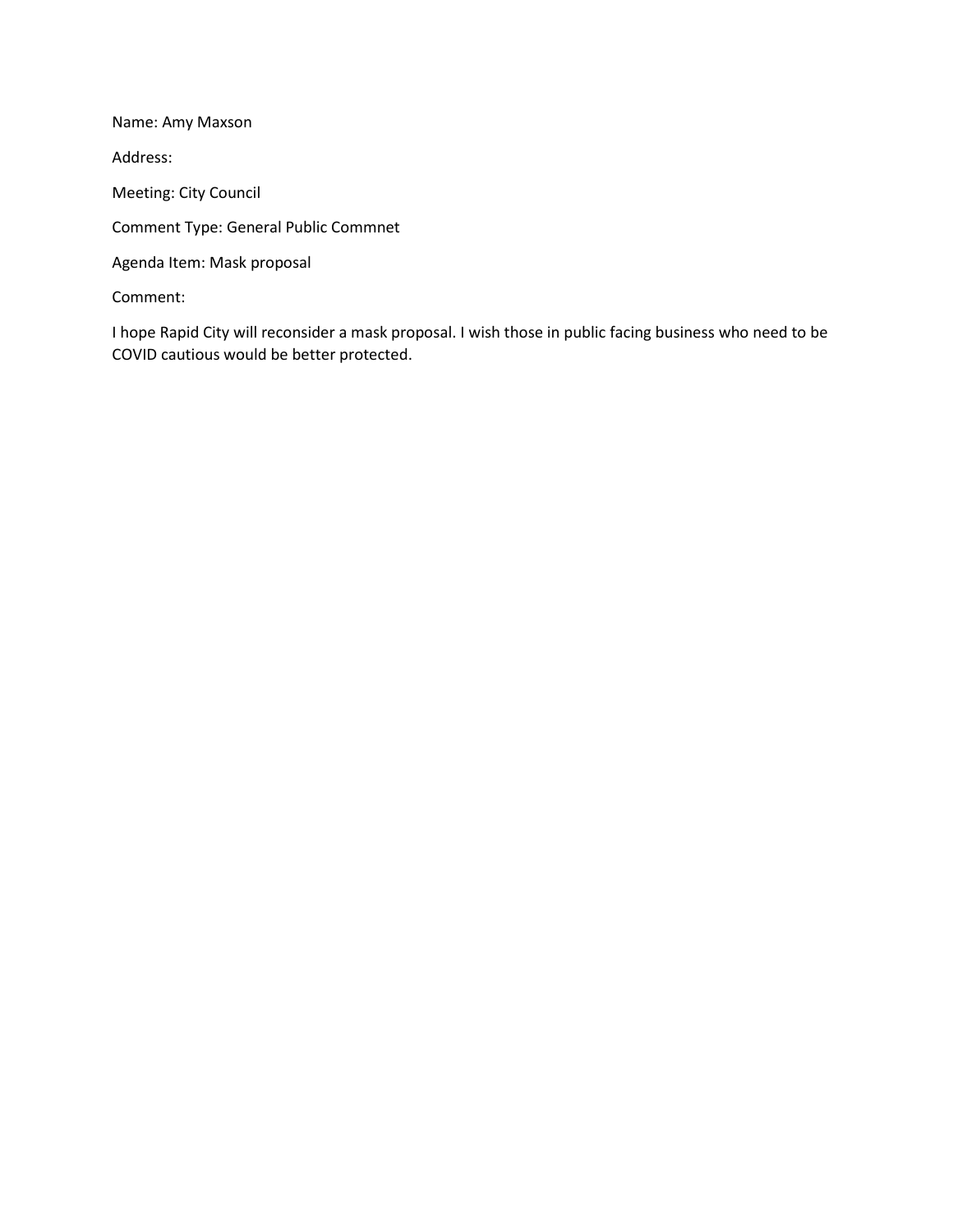Name: Barbara Chapman Address: Rapid City SD 57701 Meeting: City Council Comment Type: Public Comment Agenda Item Agenda Item: Laura Armstrong

## Comment:

I fully support Laura Armstrong and believe she is honest, trustworthy and truly concerned for her constituents. Laura cares about keeping the citizens of Rapid City safe from COVID-19 by promoting scientifically based ideas. Wearing a mask is one thing we can all easily do to help stop the spread of the virus. Laura supports small businesses and has never denigrated any business just because they don't promote mask wearing. We all have a right to know which businesses do or don't require masks so we can make informed decisions regarding where to shop. Citizens For Liberty seem to be on a witch hunt. Please don't let this group influence any decisions regarding Laura. She is a great asset to the city and needs to remain on the City Council as President.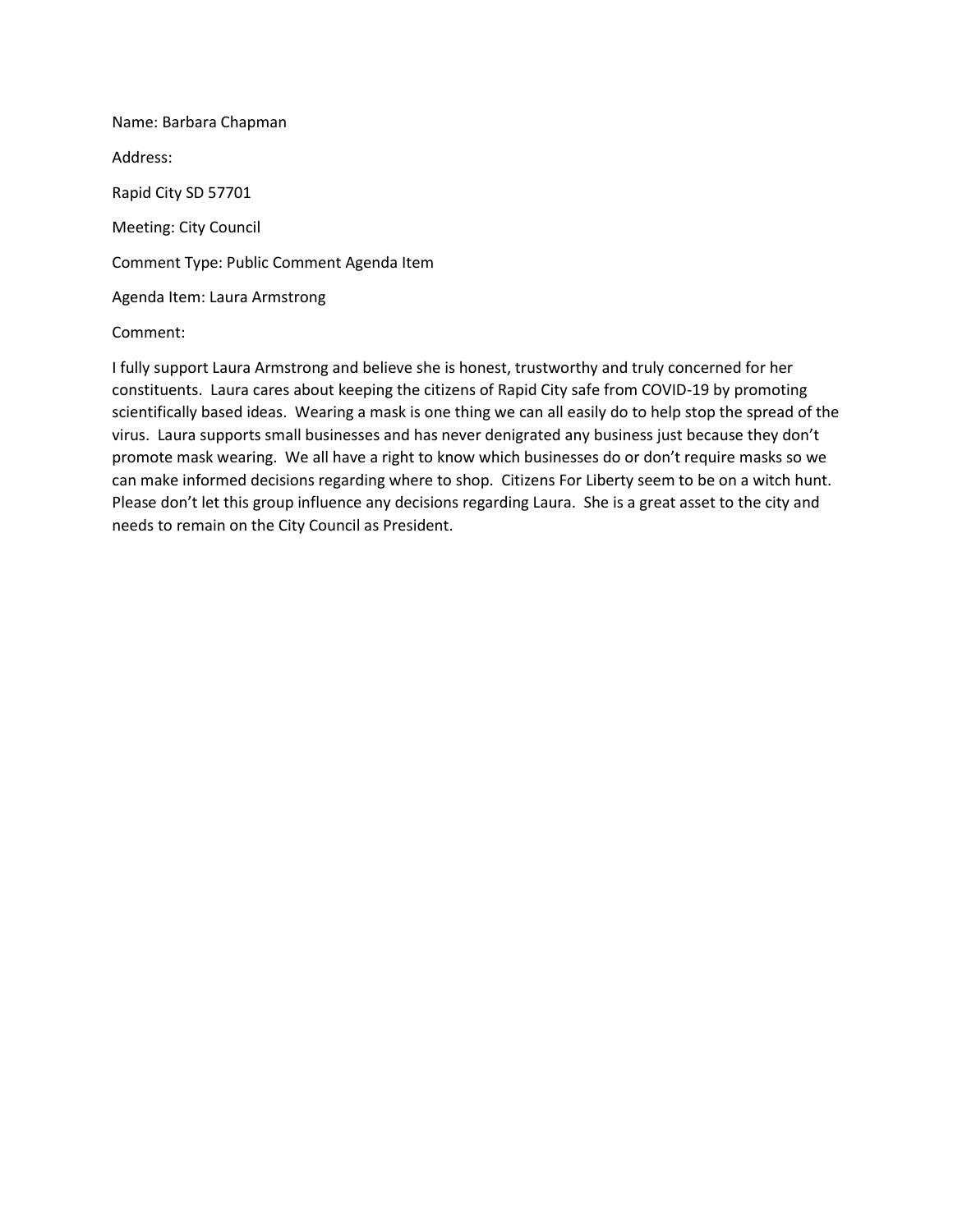Name: Deborah Grace Address: Rapid City, South Dakota 57702 Meeting: City Council Comment Type: General Public Commnet Agenda Item: In support of Laura Armstrong Comment:

This unfortunate situation in Rapid City is tearing our town apart. Maskers vs non-maskers? Science vs untruths? Consideration for our neighbors vs blatant disregard. Laura Armstrong is the victim of some very vindictive behavior by a radical group of dangerous people who do not accept CDC guidelines. Anyone that puts my family's (who has several immunocompromised members) health at risk is dangerous to me. This issue needs to be put to rest and Laura's reputation restored.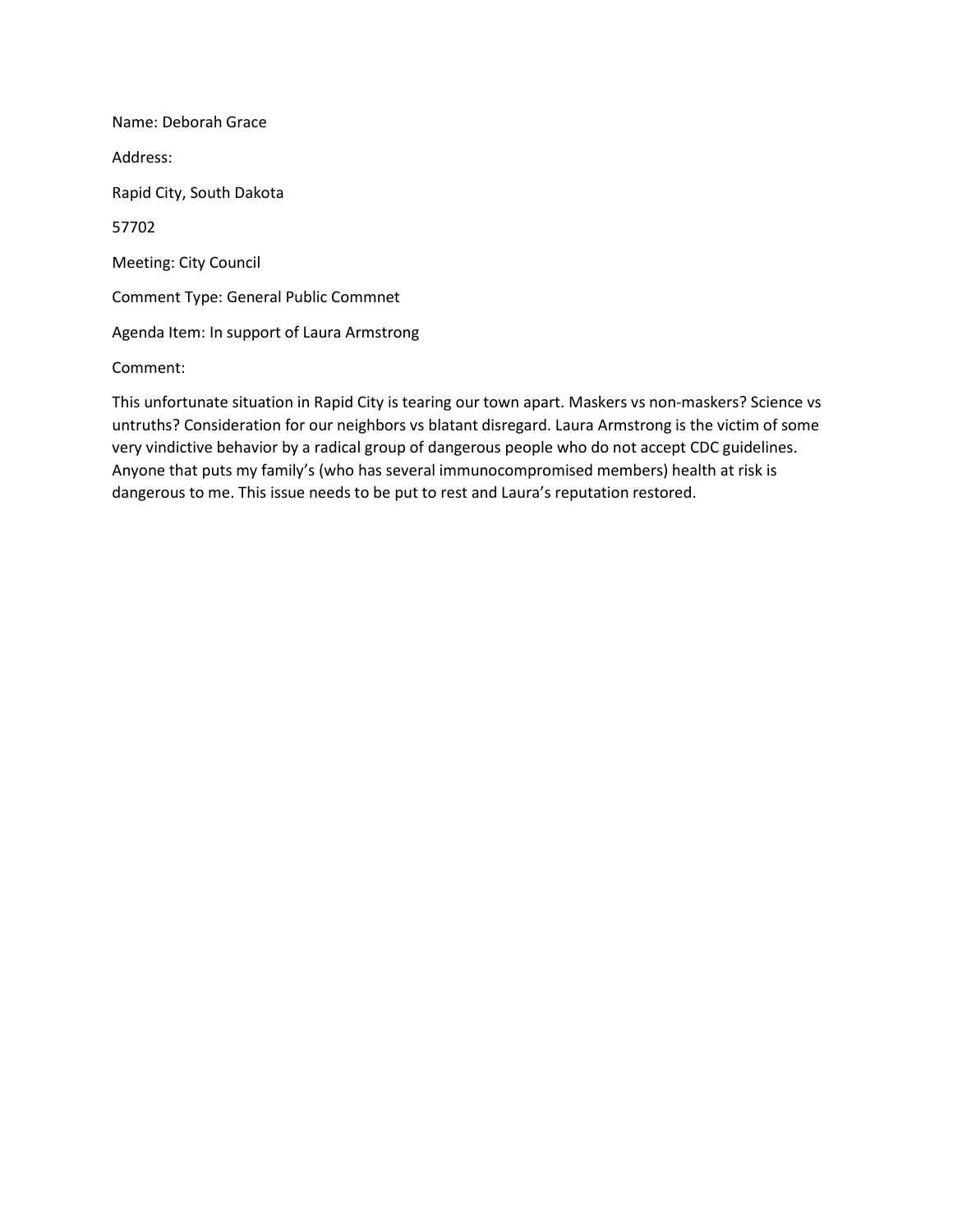Name: Roxane Lutke Address: Meeting: City Council Comment Type: General Public Commnet Agenda Item: Laura Armstrong Comment:

I so appreciate Ms. Armstrong for being willing to stand up for those in the community who feel the need to ( follow the science ) wear masks. My husband and I are in the vulnerable population due to medical conditions and our age. We choose to patronize those businesses that support mask wearing and wish all businesses would do this. However, we accept that masks are not supported by every business nor many consumers in our community. We do not support those businesses, they pose an additional risk to us, that we choose to avoid. I wish there were signs at every business stating their stance on masks. Not going to happen. Ok. But DO NOT punish someone who is trying to be of help to those in the community who are vulnerable and most at risk from this virus—-especially as it continues to change bringing new risks to us.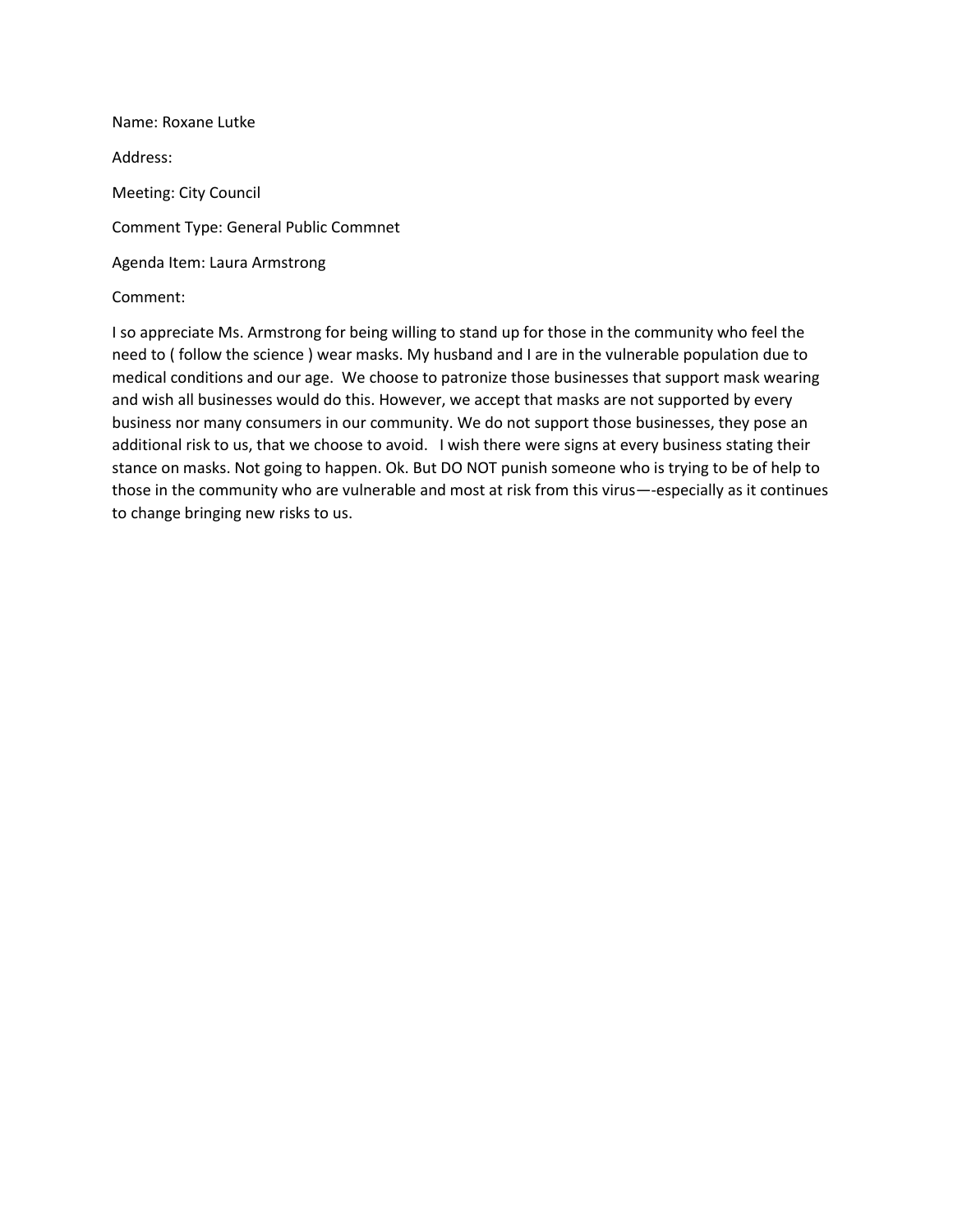Name: Patsy Hanson Address: Rapid City, SD 57701 Meeting: City Council Comment Type: General Public Commnet Agenda Item:

## Comment:

As a resident of Rapid City since 1994, I realize how important local businesses are. As a cancer survivor with heart issues due to radiation and a person who has lost both parents to COVID-19, it is important to me to know which places are promoting safe shopping. The Caring Business website provides valuable information by sharing which places have CDC protocols in place. It also lets me know about businesses I don't normally think of that are safe alternatives for shopping locally. If this information wasn't readily available, I would have to waste time going places, only to turn around upon entering if I didn't feel safe, or worse for the community, shopping on-line with out of town vendors. With all the negativity around, it is refreshing to have a positive site to access this information. I appreciate Laura Armstrong's compassionate consideration of residents that want or need to be cautious and for being a voice for us.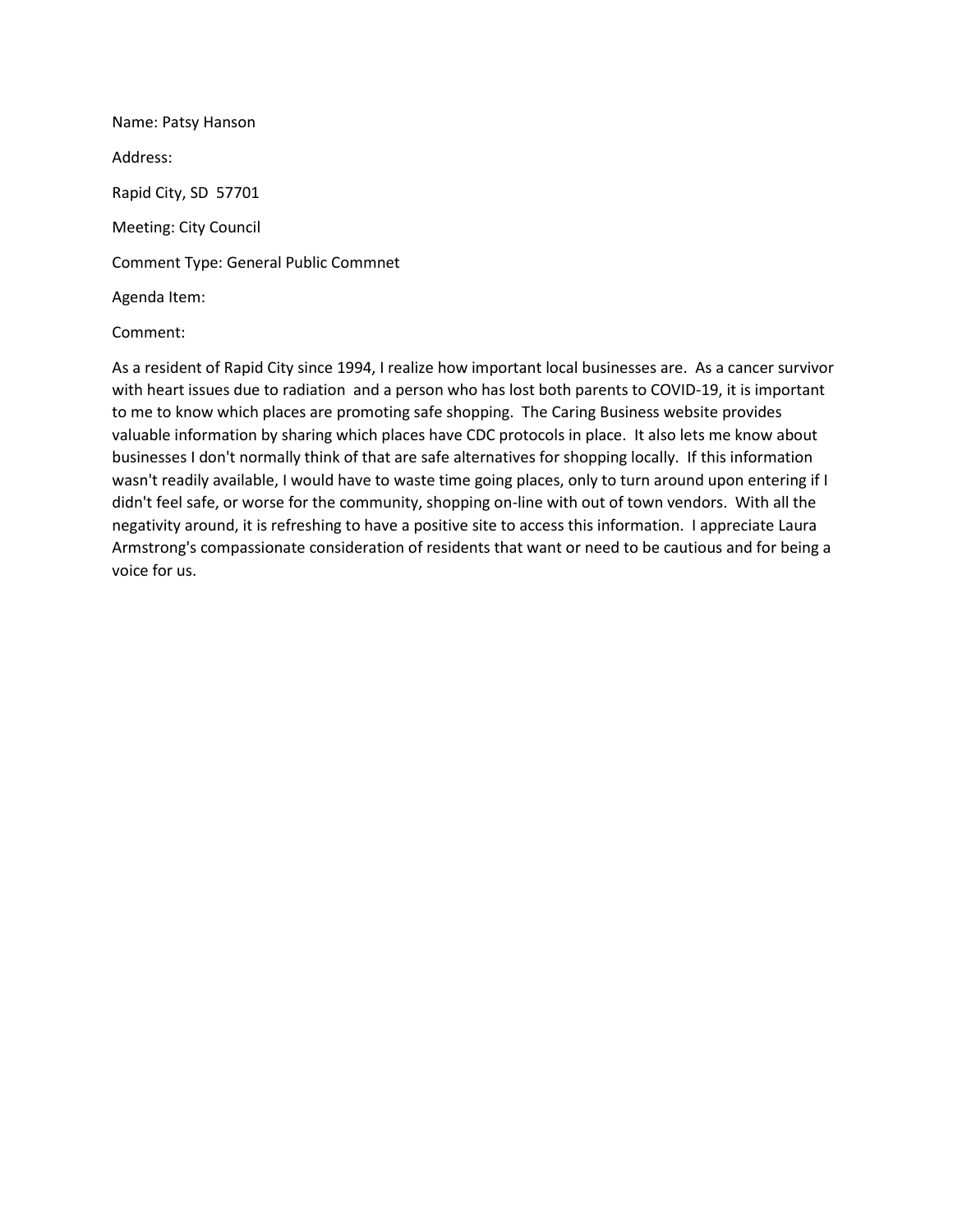Name: Deirdre Monahan Address: Rapid City , SD 57701 Meeting: City Council Comment Type: General Public Commnet Agenda Item: Comment:

I am writing on to let you know that Ms. Slack speaks for me and many other residents when she advocated for mask wearing, and other common sense measures to keep our community safe and healthy. Please do not allow her important voice be censured. Thank you, Deirdre Monahan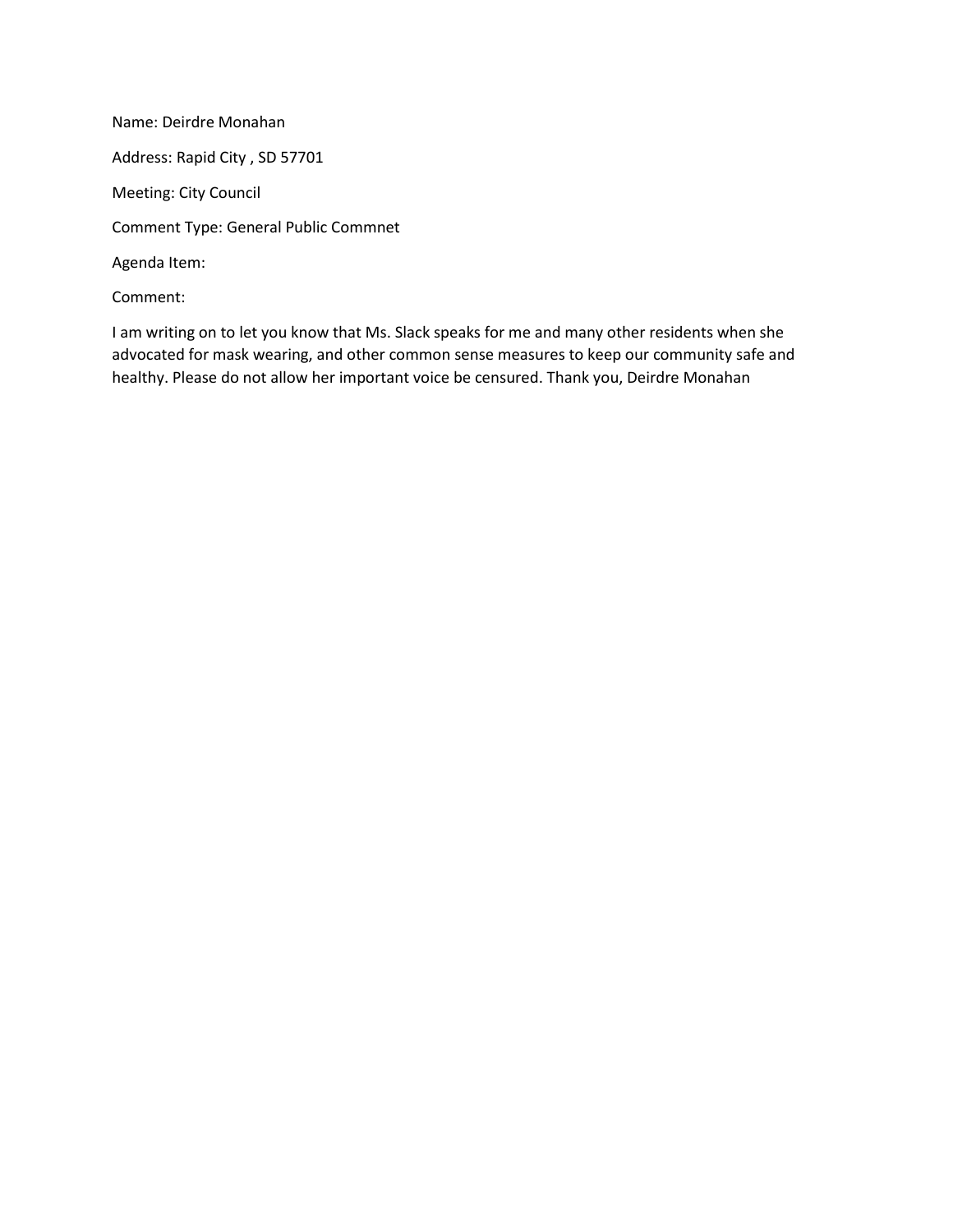Name: Fred Meyer Address: Rapid City SD 57702 Meeting: City Council Comment Type: General Public Commnet Agenda Item:

Comment:

As a resident of Ward 5 I support Laura Armstrong. This seems like an unnecessary attack and word mincing. Phil Jensen, Citizens for Liberty, and Tonchi Weaver are trying to twist the intent of the Caring Businesses page drag my Ward rep through the mud. I implore you to dismiss this nonsense. Laura has done nothing wrong here. Thank you.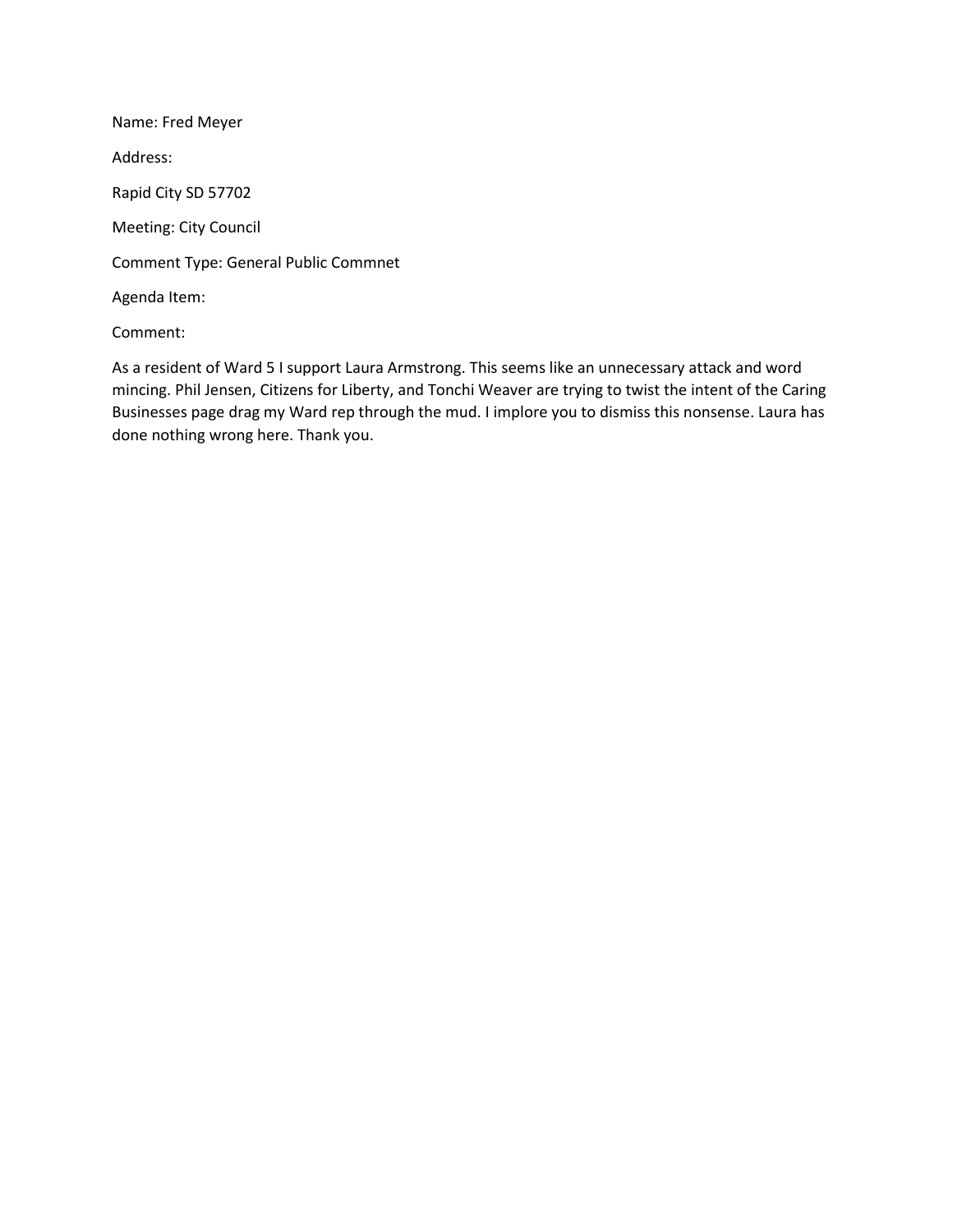Name: Dowell Caselli-Smith Address: Rapid City, SD 57701 Meeting: City Council Comment Type: Public Comment Agenda Item Agenda Item: Supporting Laura Armstrong Comment:

I very much appreciate Laura Armstrong's initiative in trying to protect vulnerable community members by compiling a list of stores requiring masks.

I am 79. I have lived in Rapid City for over twenty years and have shopped here for over fifty years. I always wear a mask in public and much appreciate others who do so too. I do not appreciate antimaskers berating me in line for wearing a mask and being "deluded" with no provocation from me.

Therefore, I am very much in favor of Laura Armstrong and her initiatives to keep us safer.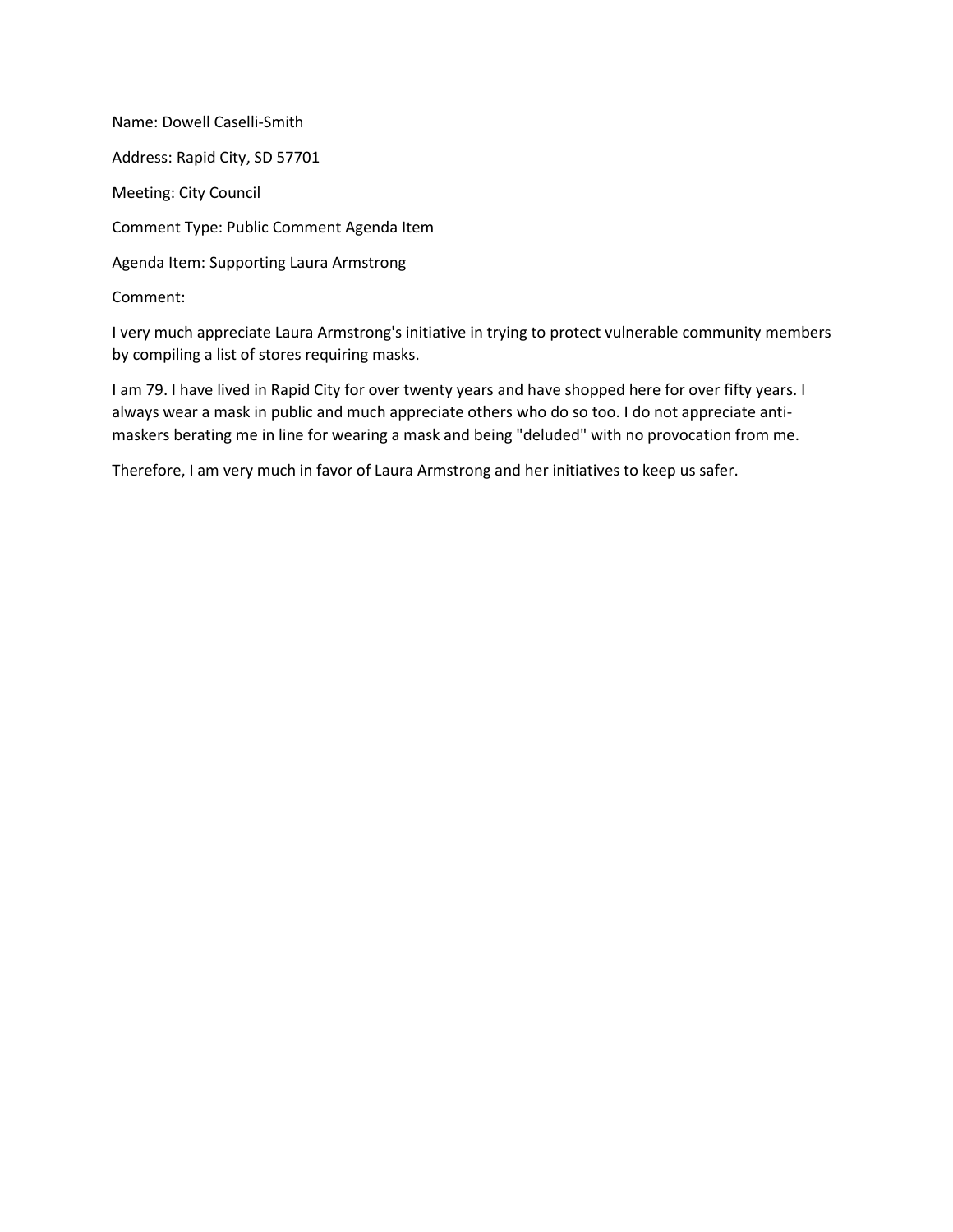Name: Rebecca Caselli-Smith Address: Rapid City, SD 57701 Meeting: City Council Comment Type: Public Comment Agenda Item Agenda Item: Laura Armstrong

#### Comment:

Laura Armstrong is one of my council members who I'm very proud to have voted for and support with great respect. As a 68 year old woman who retired from a 30 year career because of Covid risks, I was hoping the city council could pass a mask mandate. I am grateful for Laura Armstrong,'s integrity in voting for her vulnerable constituents. I am so sorry for the harsh ways you are all being treated by some of our community members. We may have different opinions but intimation isn't what I want you, my representatives to have to endure. I wish I could vote intimidating behavior out and censor it for all of our sakes. I know I can't but I can and will strongly support Laura Armstrong. We need her voice and representation here in Rapid. Please do not censor her valuable voice. Thank you.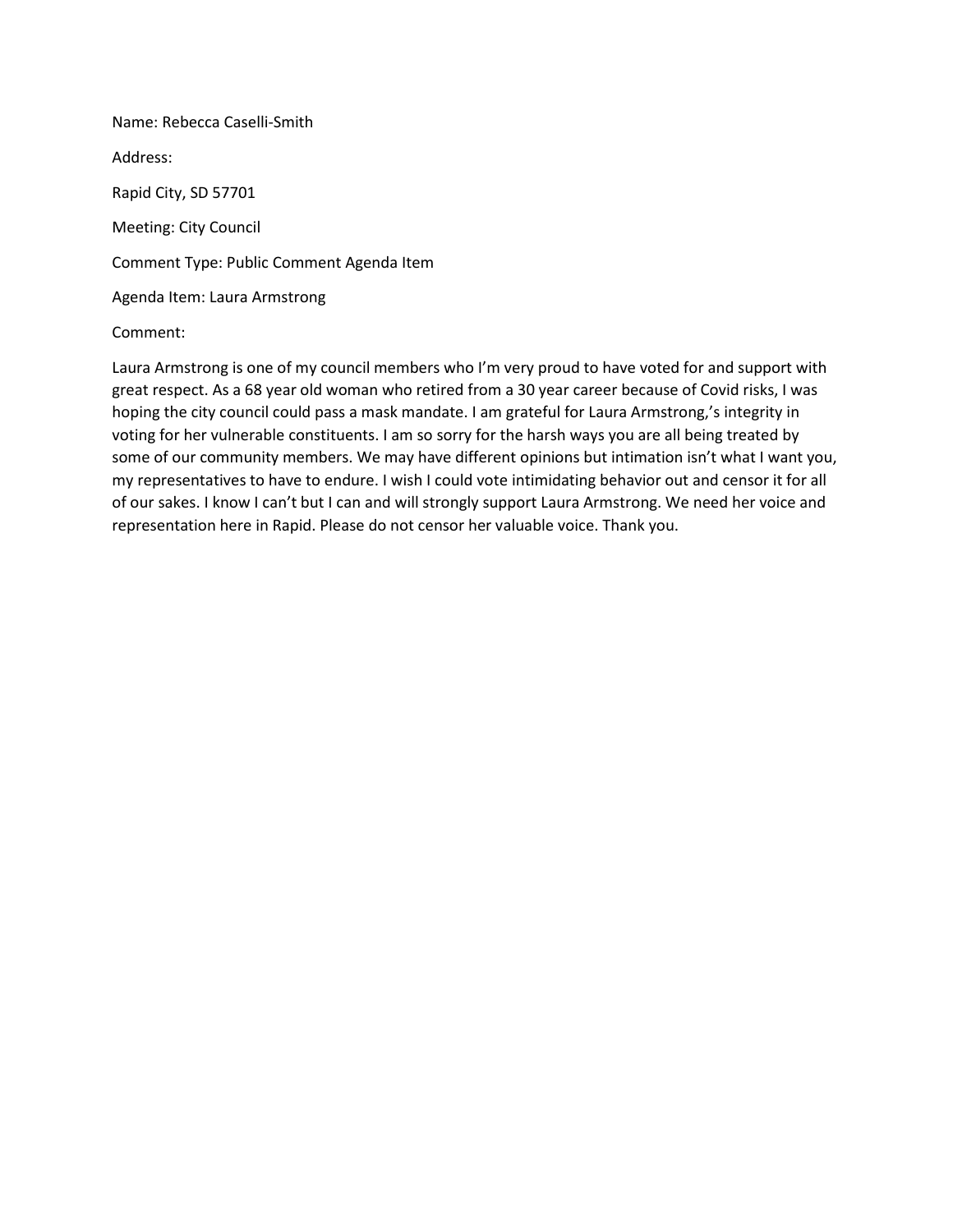Name: Molly Thompson-Vander Heyden Address: Rapid City, SD 57703 Meeting: City Council Comment Type: General Public Commnet Agenda Item: Comment: Dear City Council Members,

This is a letter of support for Laura Armstrong. As a woman of high risk for the Covid 19 virus as well as the primary caretaker to my mother who is undergoing Chemotherapy for Multiple Myeloma Cancer, I have appreciated Laura's advocacy and support of local businesses who are doing everything in their power to keep people like me and my mother safe. I have not felt like any of her advocacy has been negatively directed towards other businesses; in fact, quite the opposite. Please do NOT allow this slander agenda continue to go on when all she is doing is caring for her community in a way that other people have been fearful to do.

Thank you for your consideration.

Sincerely,

Molly Thompson-Vander Heyden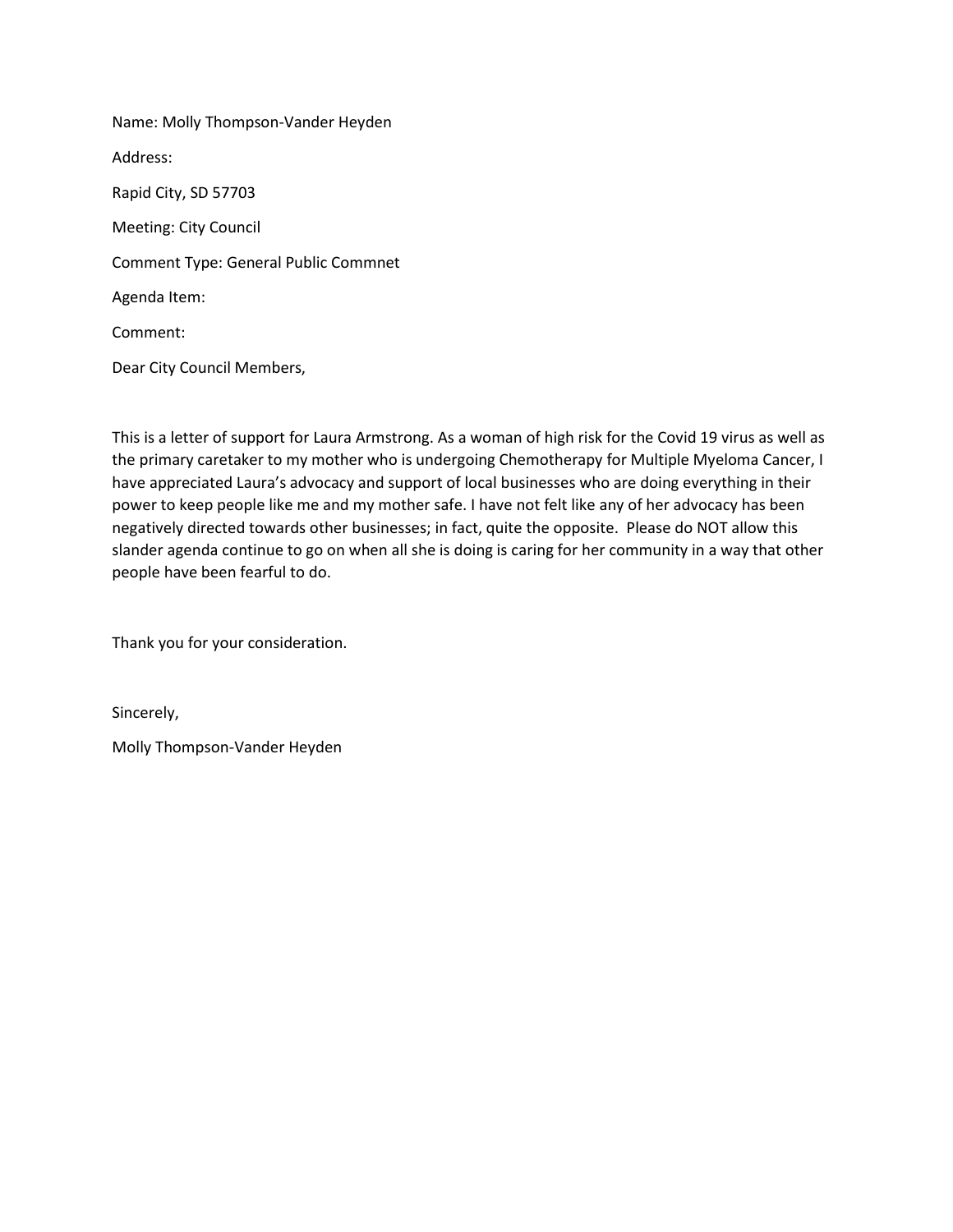Name: Norm Rowland Address: Rapid City, SD 57703 Meeting: City Council Comment Type: General Public Commnet Agenda Item: Laura Armstrong Comment:

I'm a voter within Rapid City and I'm here to say Laura Armstrong is a great leader and a good City Councilwoman. She's been able to look beyond her own interests in support of the community and to help keep things s safe.

I'm sick and tired of the crazy people in this community trying to sully the public servants of our community. If you disagree with this right wing mob, they come after and attack you.

We've got bigger fish to fry right now in this city. Let's move on for crying out loud.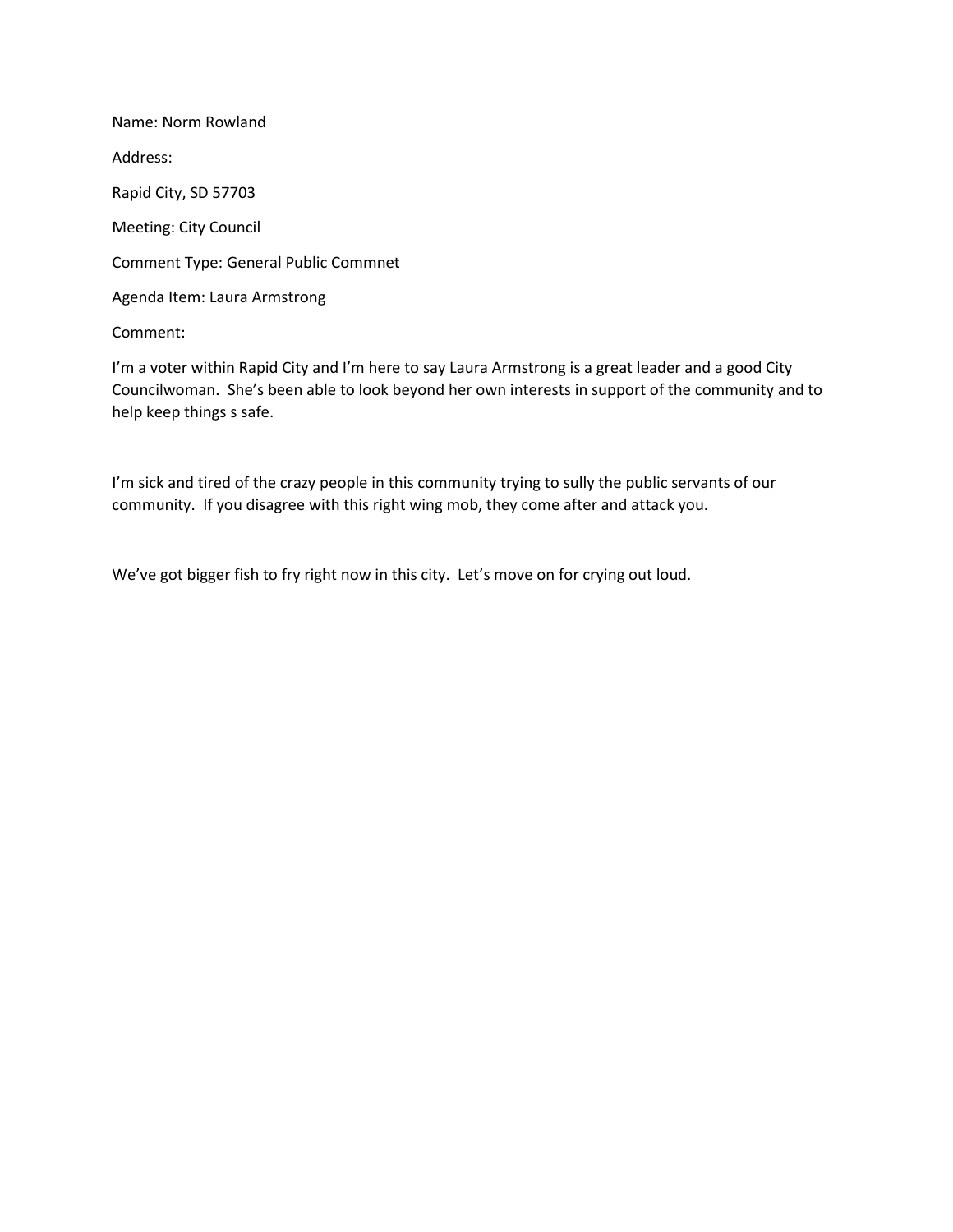Name: Valerie Simpson Address: Rapid City, SD 57702 Meeting: City Council Comment Type: Public Comment Agenda Item Agenda Item: Executive Session to hear charges against Council President

Comment:

I find the "charges" against Council President Armstrong are preposterous! With a 92-year-old father-inlaw in our care and a husband who battled cancer less than a year ago, I am grateful for the Facebook group highlighting businesses who engaging in safe practices. What a blessing to have places to turn for that sort of valuable information. To equate Ms. Armstrong's alliance with CDC guidelines as anywhere similar to the actions of a former city councilwoman is absolutely preposterous. I urge you to dismiss these charges as completely without merit.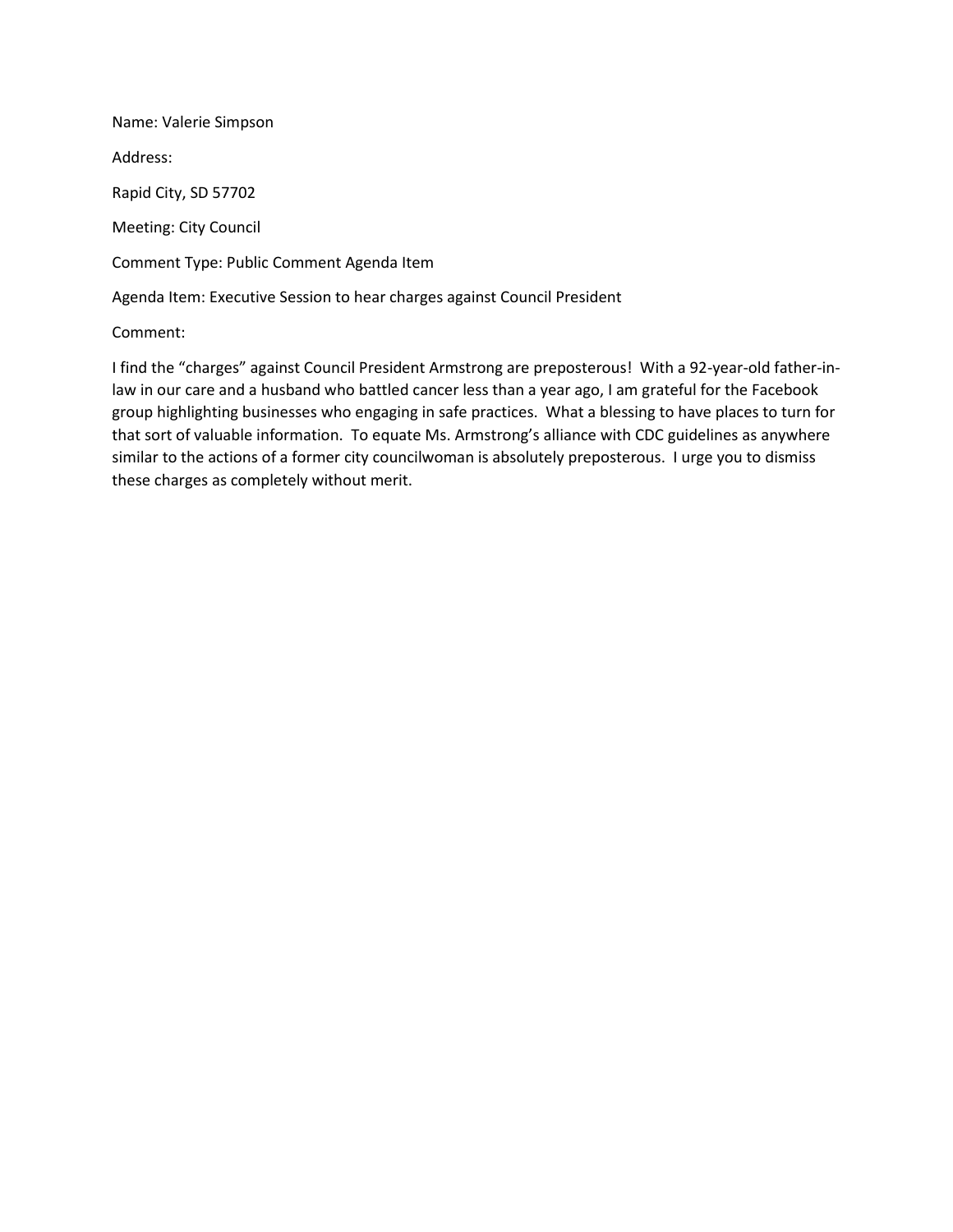Name: Jerry Munson Address: RCSD 57702 Meeting: City Council Comment Type: General Public Commnet Agenda Item: Comment:

I want to express my concerns about the council possibly censuring or otherwise penalizing Alderwoman Armstrong. We all have the right to disagree about any multitude of issues, but her support of a third party list that names businesses that have a mask requirement does not rise to the level of any negative action being taken against her. You have lots of other urgent, much more important issues in front of you. That should be your focus, not this extension of the rancor that we all went through over the last few months, locally and nationally. I hope you decide to just move on. It's what the overwhelming majority of Rapid City residents want you to do. Thank you.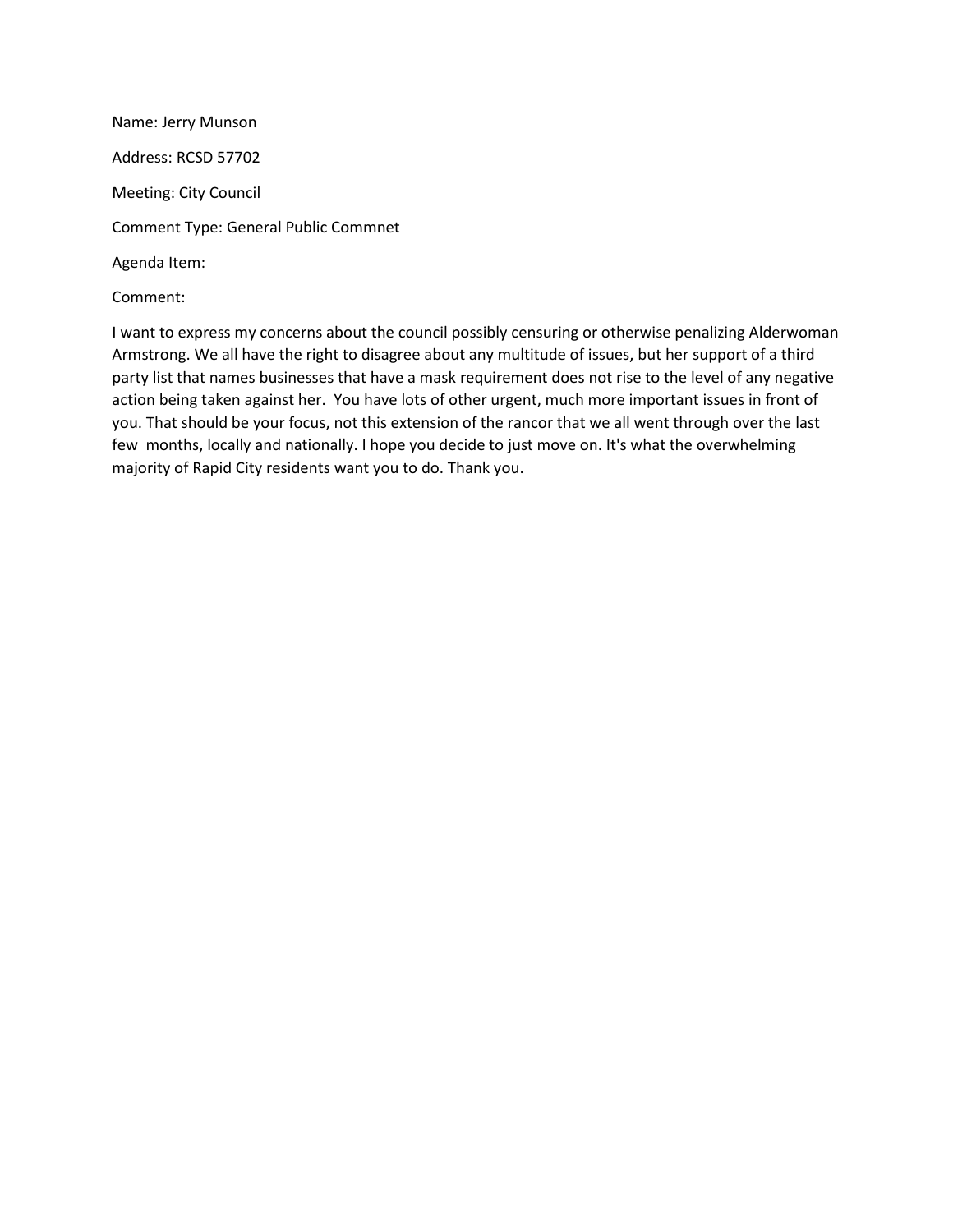Name: Keryn Rowland Address: Rapid City, SD 57703 Meeting: City Council Comment Type: Public Comment Agenda Item Agenda Item: Executive session-

Comment:

I am writing in support of Council President Laura Armstrong who I have known for 20 years. Her caring and compassion for others is her primary driver and that has not wavered, even through this pandemic. I believe her intent has always been to promote healthy choices within our community. That effort should be applauded, not criticized.

The radical group of complainers who state Armstrong has done something untoward are familiar to use all. They criticize anyone who disagrees with them and will take any means to silence others. There campaign against Armstrong is more of the same. I'd ask you to not let this bullying and intimidation tactic succeed.

During this pandemic, most of our leaders have "leaned out" rather than "leaned in" to help protect out community, based on personal freedom. Freedom should also apply to those that only want to provide needed health and safety information to constituents.

I support Laura.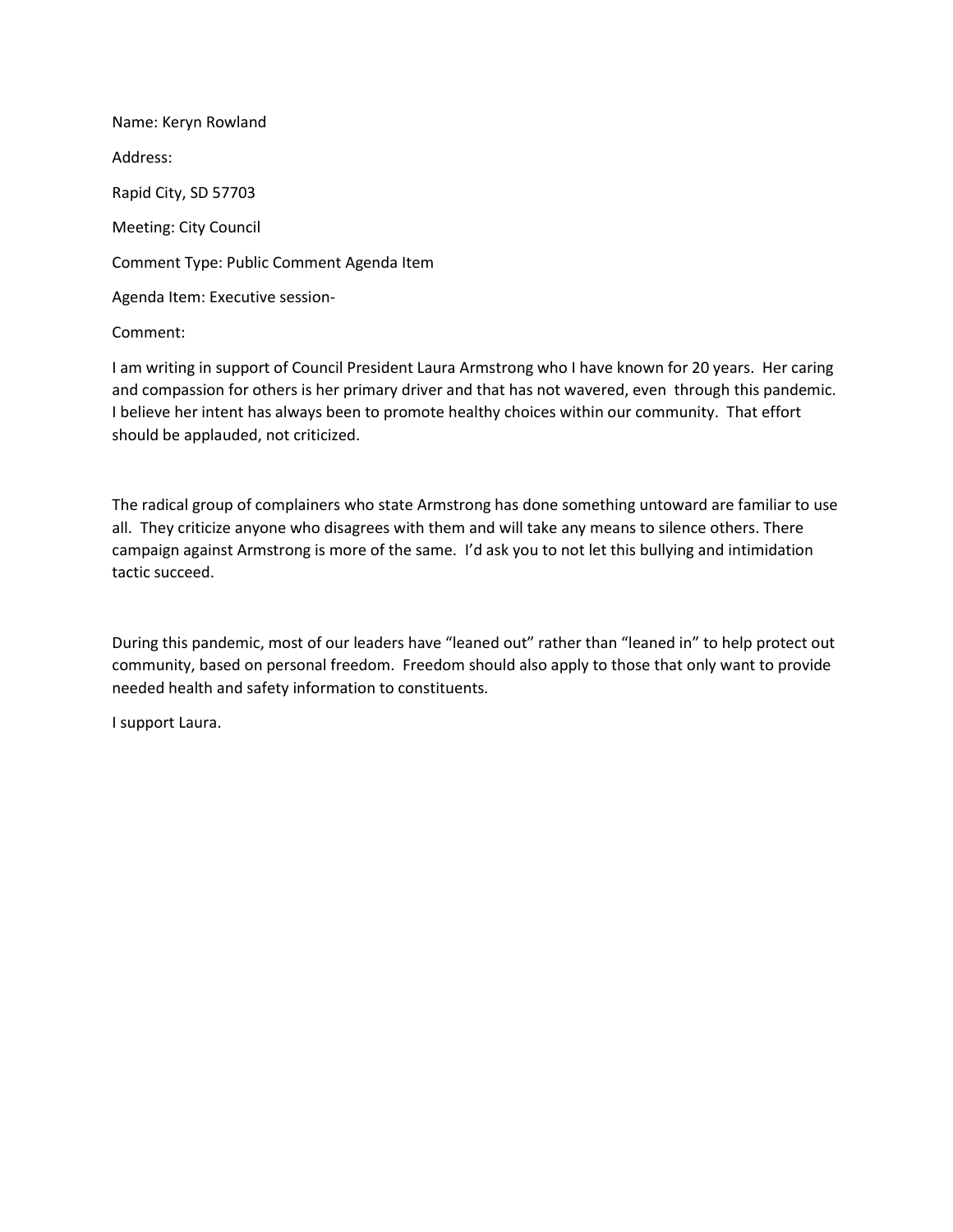Name: Jane Roseland Address: Rapid City, SD 57702 Meeting: City Council Comment Type: General Public Commnet Agenda Item: Laura Armstrong

### Comment:

Please ignore a very loud, vocal, anti-masking minority, who endanger public health while screaming personal freedom.They are irresponsible . And they seem to have Laura Armstrong in their crosshairs. I very much appreciate knowing which businesses are being responsible. Some businesses want it both ways. They can't cater to both people who refuse to wear masks and peop,e who need to protect themselves.Laura Armstrong is a very intelligent, caring effective council member who does not deserve to be persecuted. I am so glad to have her represent the needs and concerns that so many of us have. She has my thanks, my support and my gratitude!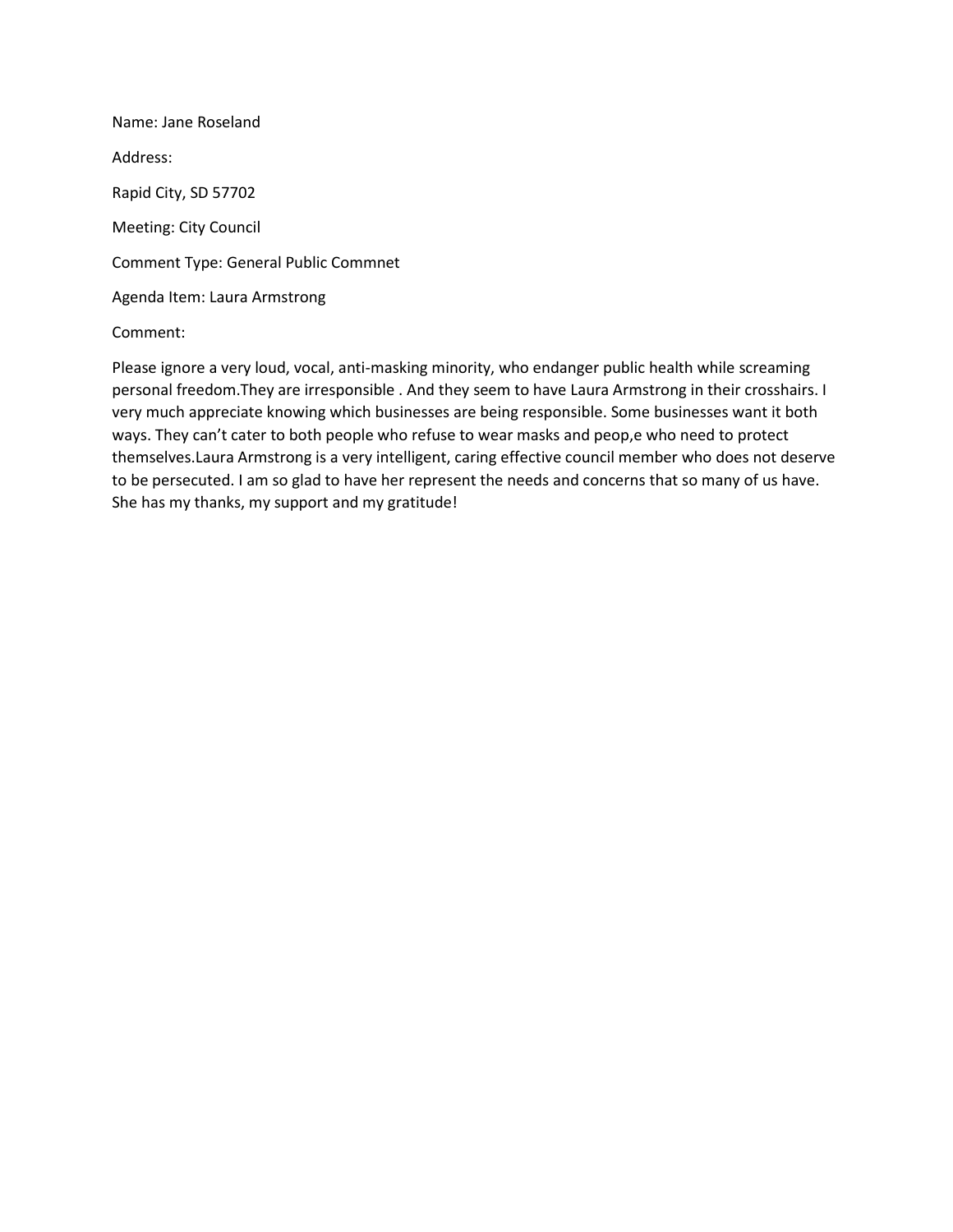Name: James Bingham Address: Rapid City, SD. 57701 Meeting: City Council Comment Type: General Public Commnet Agenda Item: Support for Laura Armstrong Comment:

Laura Armstrong represents my Ward and I support her 100%. The alleged business black list is not a black list or call for boycott. It is a listing of businesses that require masks. For those of us in the high risk category this is a public service.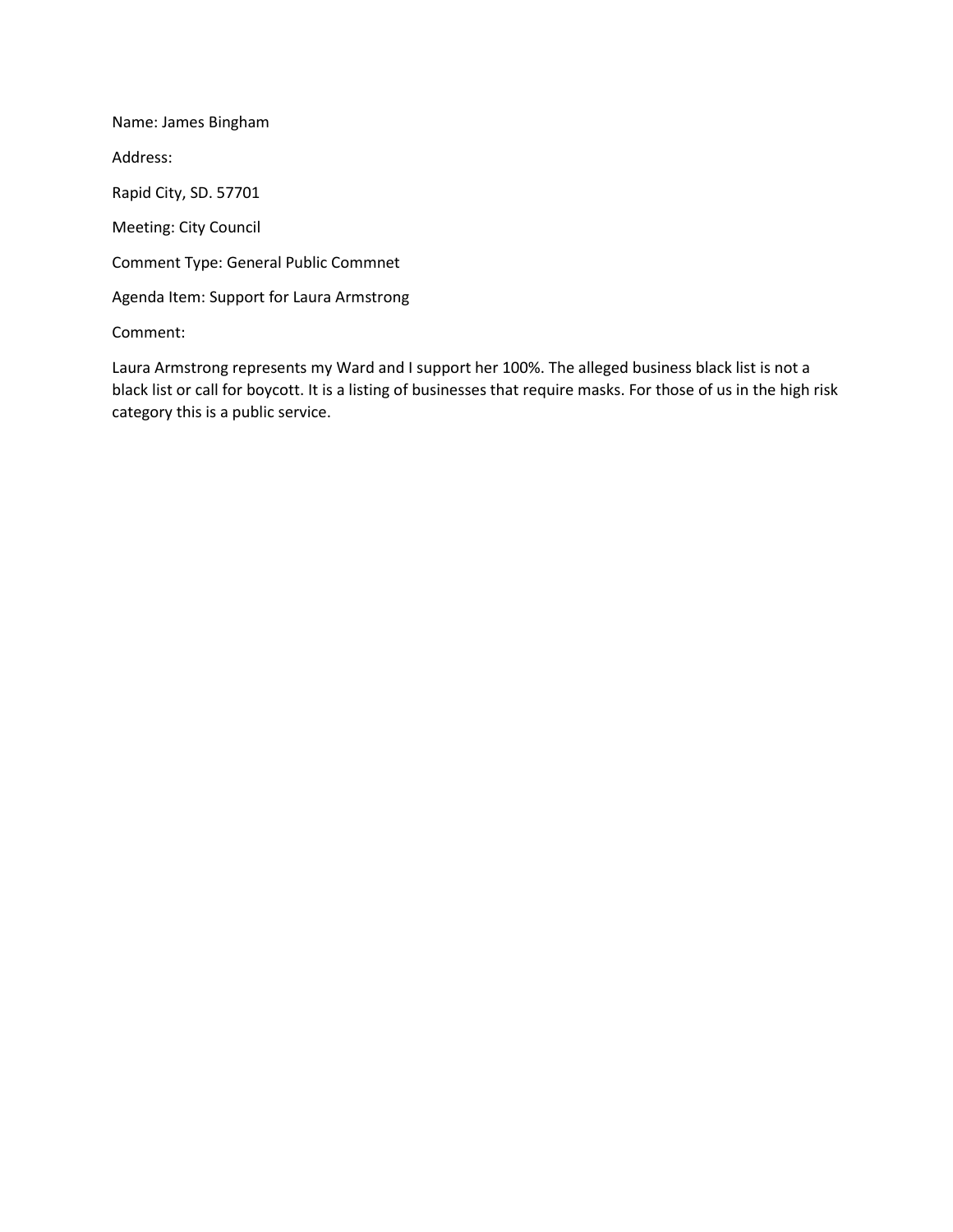Name: Laural A Bidwell Address: Rapid City, SD 57701 Meeting: City Council Comment Type: General Public Commnet Agenda Item:

Comment:

I am writing in support of Laura Armstrong. She was providing a public service by informing her constituents of business that followed CDC suggestions and requiring a mask. Laura Armstrong is my representative. I am also in a higher risk group should I contract covid. She did not say anything about businesses that didn't require lists. It was NOT a blacklist. I can't even believe that city council would consider removing her for trying to help her constituents stay safe. This whole "freedom" movement seems to me to be a way for people to refuse to help others during a very serious pandemic. Laura Armstrong IS my representative and I think she should be rewarded for her actions NOT sanctioned. Do not remove her from the council.

Laural A. Bidwell, Rapid City SD 57701 605-891-9037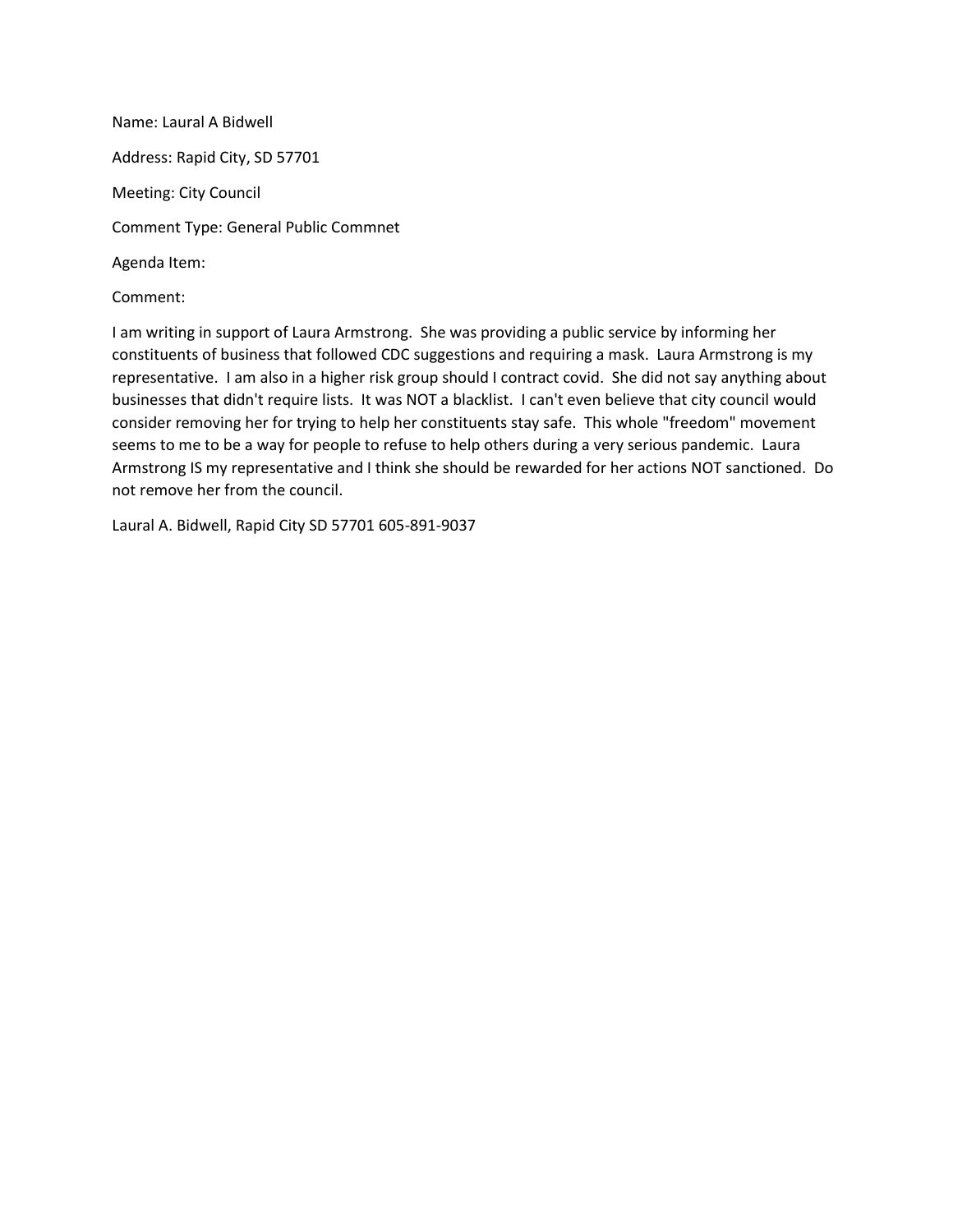Name: Eileen Leir Address: Rapid City, SD 57702 Meeting: City Council Comment Type: General Public Commnet Agenda Item: Laura Armstrong

### Comment:

Laura Armstrong has represented the needs of vulnerable people in RC and spoken and acted in a professional and ethical manner. She is acting within the rights of a citizen and advocating for a way to alert and allow citizens and tourists a means to figure out where to shop and eat to avoid exposure to COVID. Many would patron more businesses if they could feel safe. Well the result of her stepping up is to be targeted by a group that targets anyone who takes a stand or does not support their position. I hope the discussion on Monday recognizes this action by this group as a barrier to our rights as citizens and does not support this behavior.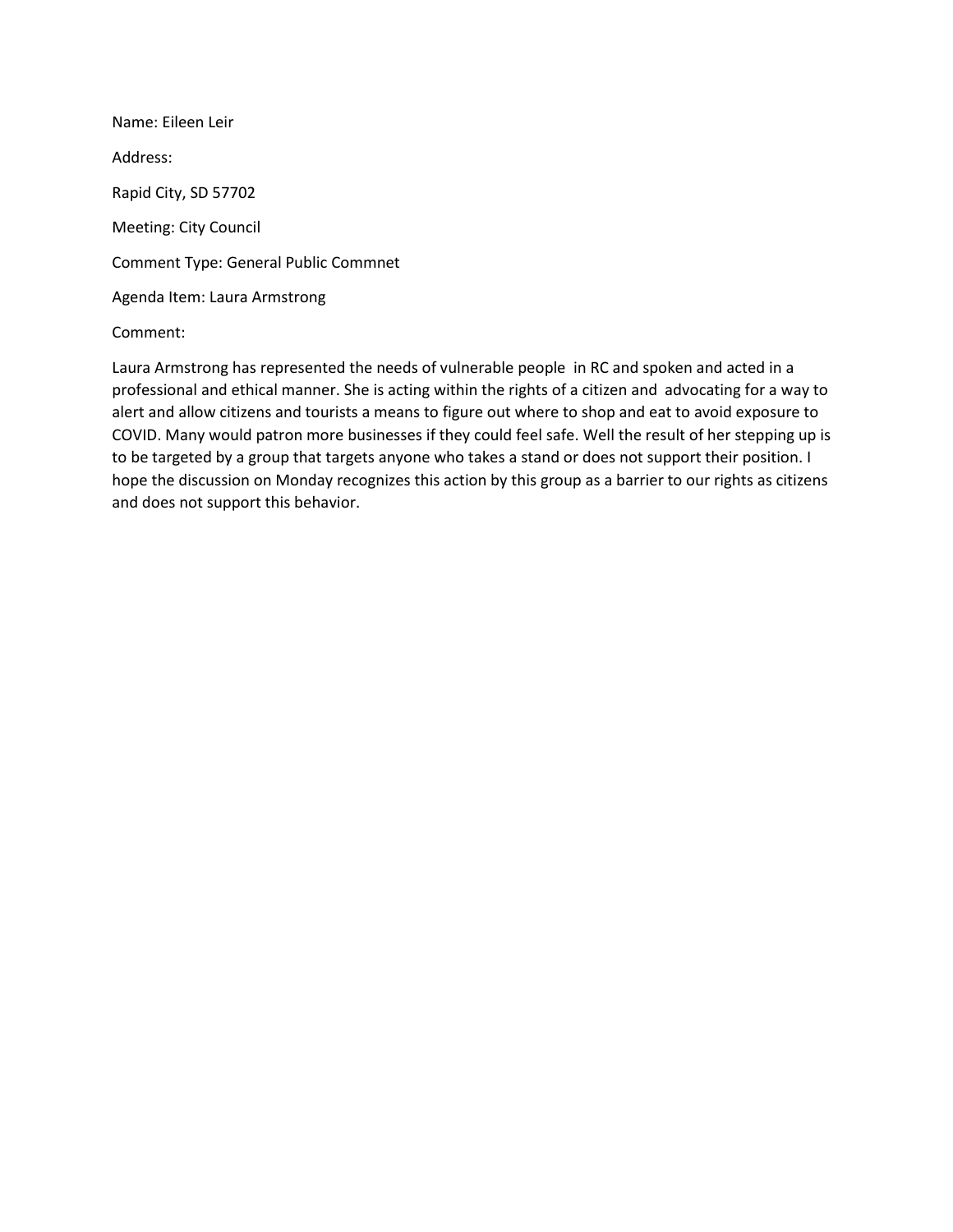Name: Julie Jackson Address: Rapid City, SD 57702 Meeting: City Council Comment Type: Public Comment Agenda Item Agenda Item: Laura Armstrong discussion

# Comment:

I am writing in support of Laura Armstrong. Her involvement in caring businesses is not a conflict with her city council position. There are other council members who belong to groups that have the opposite position on some issues that caring businesses support, such as being anti-mask. She cannot be censured for her involvement unless these other members receive the same treatment.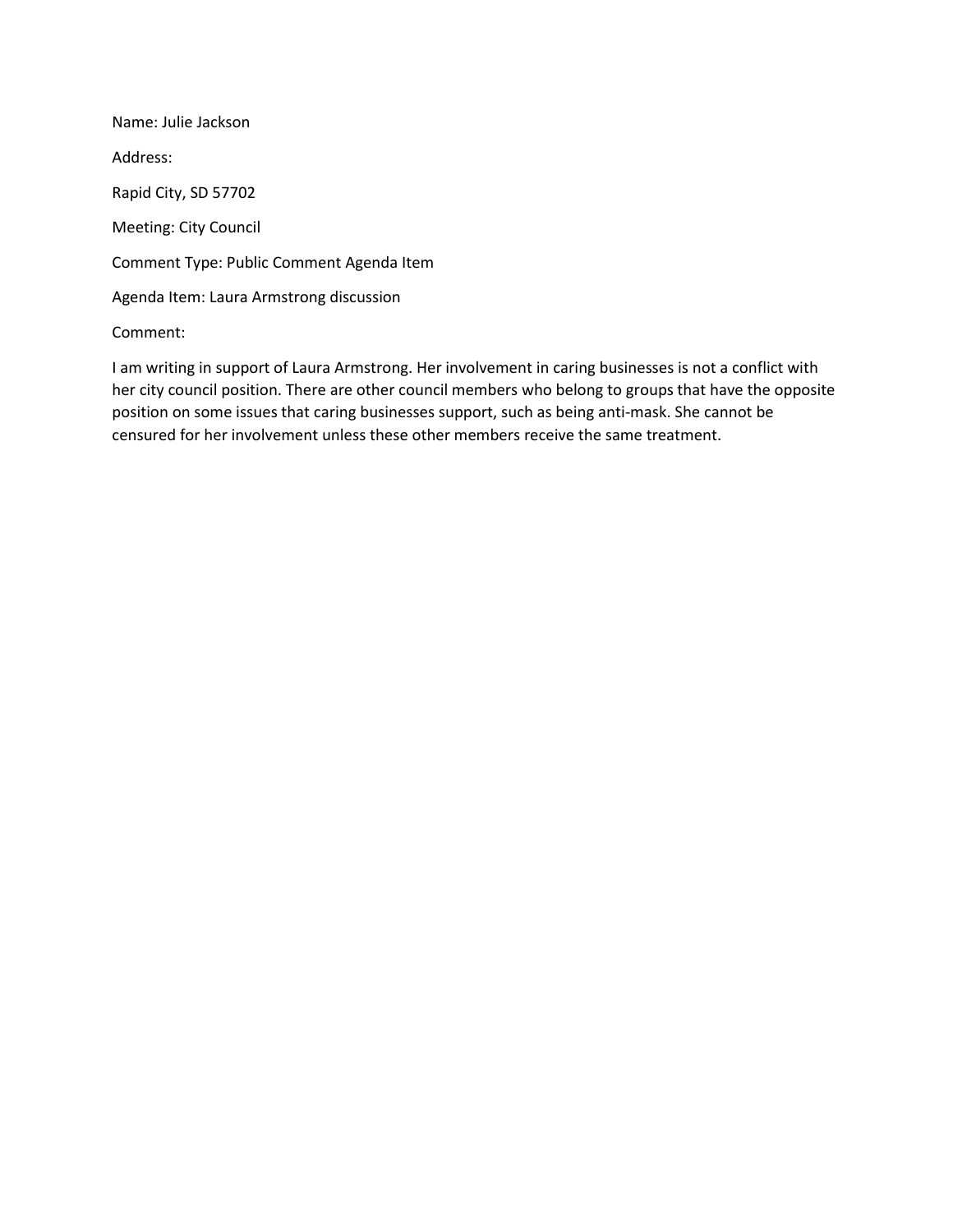Name: Dave Rowe Address: Meeting: City Council Comment Type: General Public Commnet Agenda Item: Support Laura Armstrong Comment: I support Laura Armstrong as the president of the city council.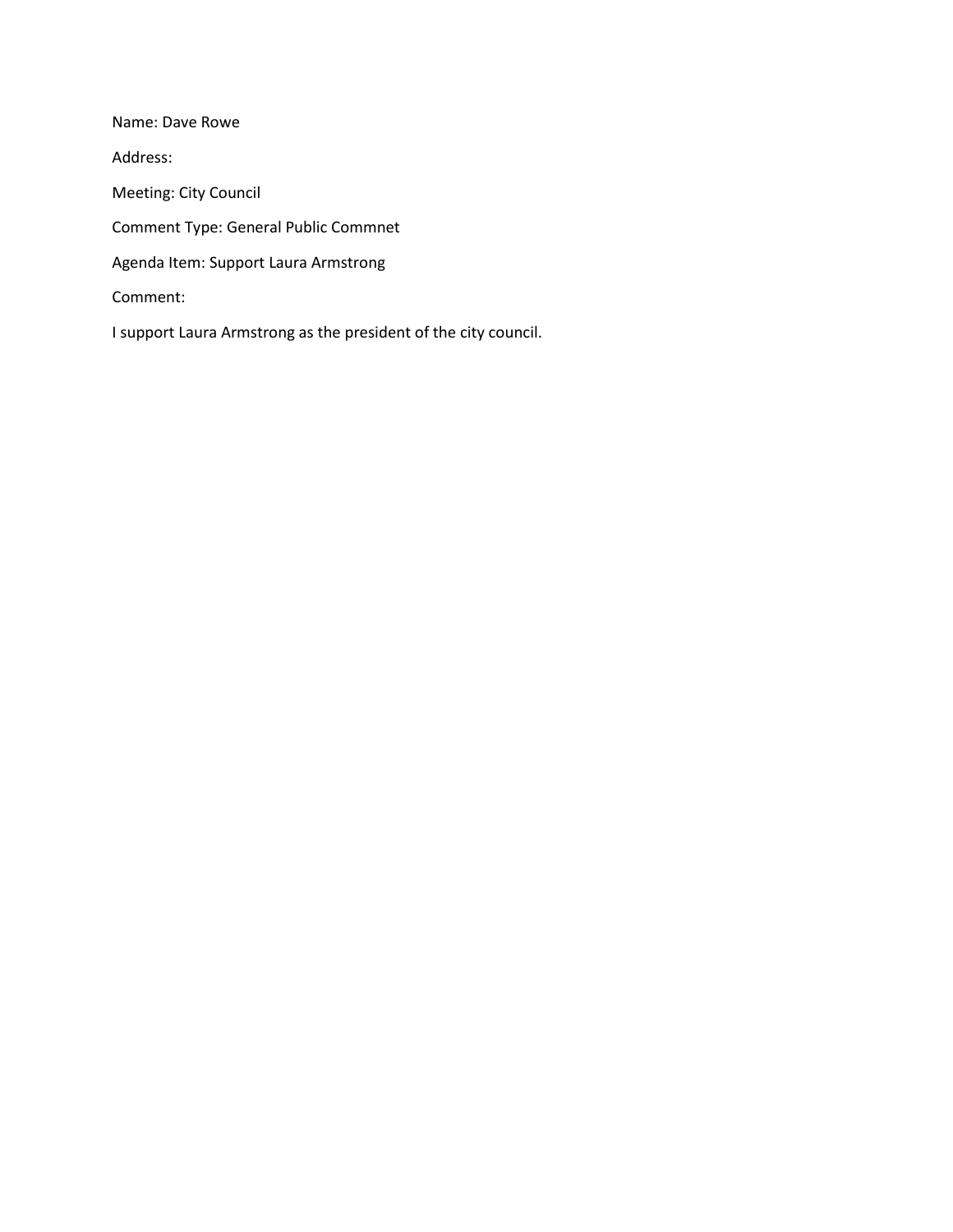Name: Peggy Nielsen Address: Rapid City SD 57702 Meeting: City Council Comment Type: General Public Commnet Agenda Item: Comment:

Bless Laura Armstrong for caring about people and doing her job. I appreciate knowing where I can go as a health compromised individual. There are more pressing matters that need the city's attention, and this is crazy that it is even being considered!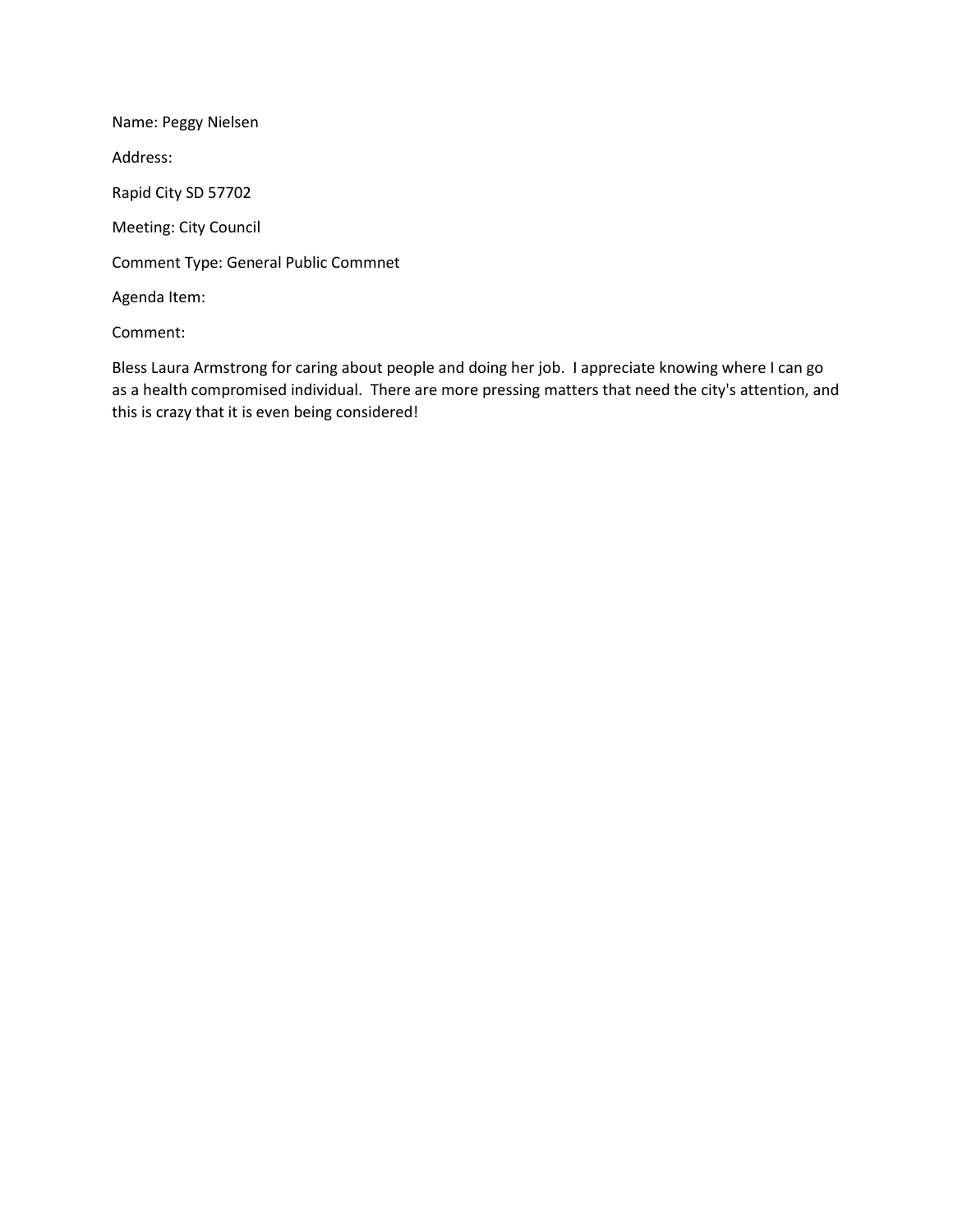Name: Connor Carlbom Address: Rapid City, SD 57702 Meeting: City Council Comment Type: General Public Commnet Agenda Item: Comment:

I am writing in support of Laura Armstrong. The complaints she has received are unsubstantiated and were clearly written and filed out of anger fueled by misinformation. I hope to see her complete her term that is to end in 2023. At that point, the voters in her ward can make their decision.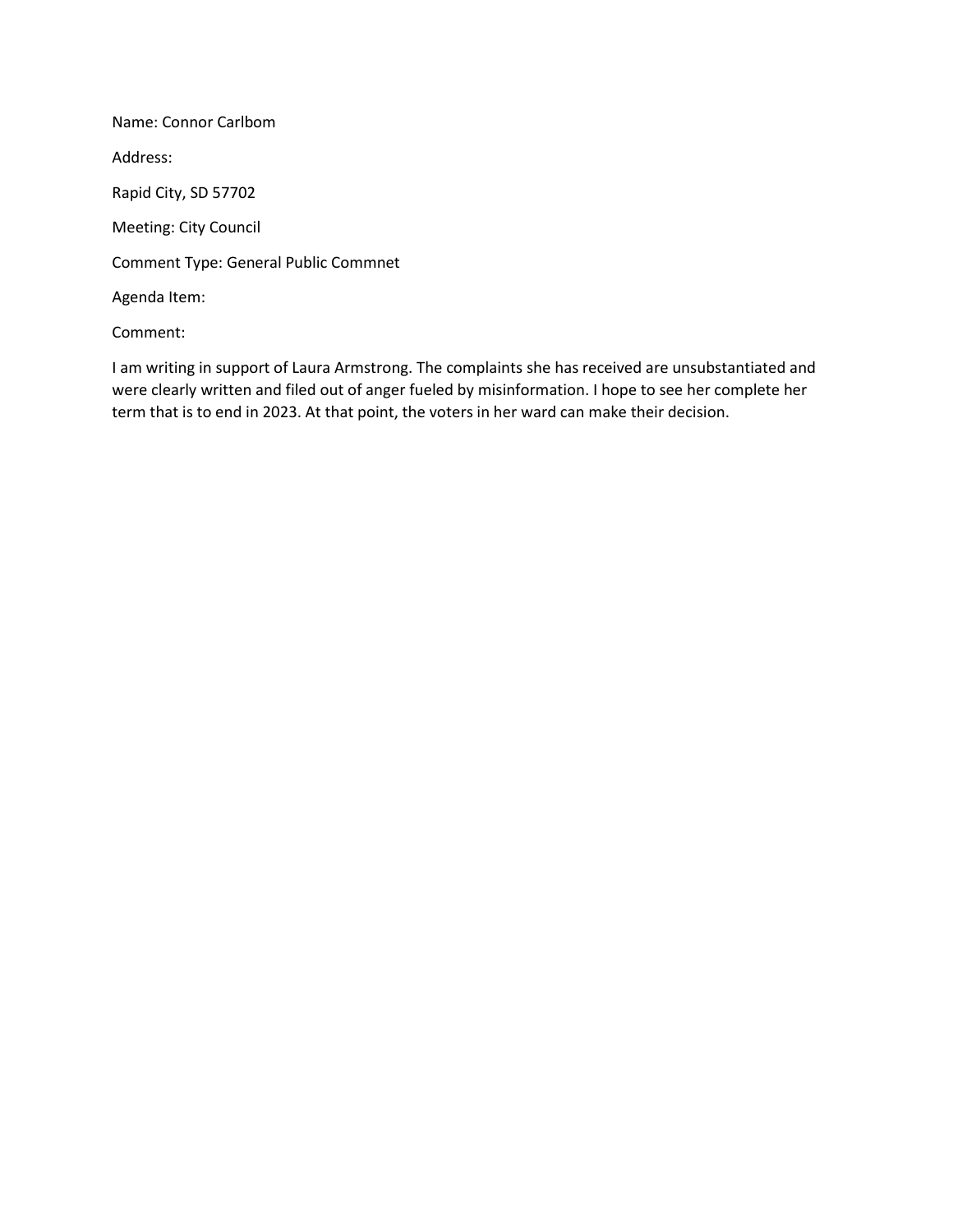Name: Haley Friedt Address: Rapid City, SD 57703 Meeting: City Council Comment Type: General Public Commnet Agenda Item:

### Comment:

Laura Armstrong is an asset to this city in every way and I have nothing but good things to say about her. She cares for the land we live on and all of the people on it. To even consider entertaining the idea of punishing her because a group of disgruntled science deniers had their feelings hurt is asinine. I understand though that this is the way local government works and that we must respect that, but I truly hope it will be recognized that the only thing Laura is guilty of is caring for the citizens of Rapid City - even the ones who dislike her. I support Laura wholeheartedly and hope to see her fulfill her full term.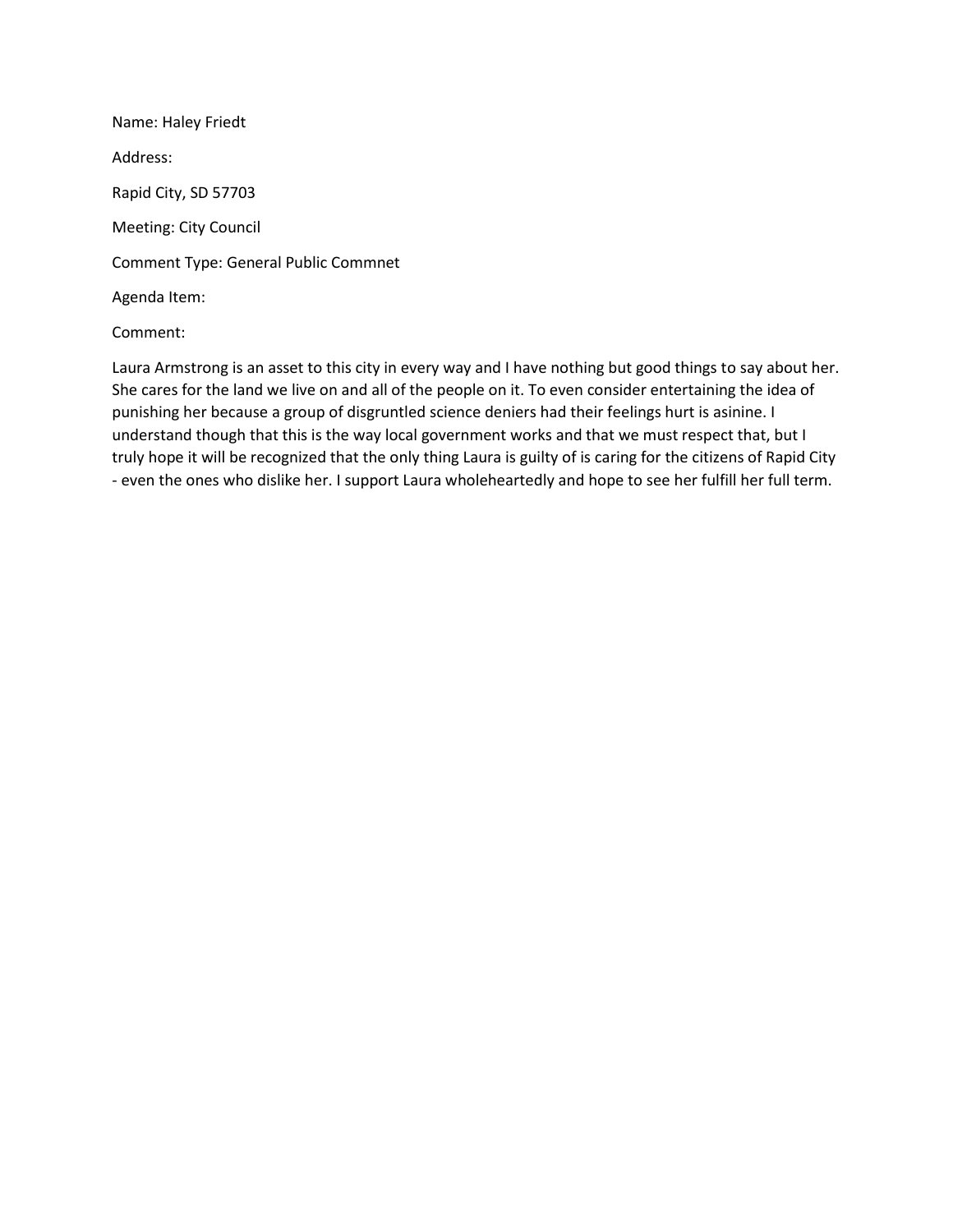Name: patricia braun Address: 57702 Meeting: City Council Comment Type: General Public Commnet Agenda Item: Stop harassing Laura Armstrong Comment:

Again I write to assert the fact Rapid City has a gem of a representative in City Council...Laura Armstrong.

Do not give the faction of folks who want Armstrong out ANY consideration.

I do not need to tell you we live in tough times. The folks who (baselessly) accuse her of a facebook page that is causing their business harm because there was a 'list'of nonmask mandated businesses is TOTALLY false. I find the facebook page to be TOO mild! There has never been a "list" as I, actually, would have preferred that so that I could then explore trying to do curbside service with that business, should I need them.

Please stop this adsurd demand of kicking Armstrong out. It way out of line and demeaning to those participating in this senseless demand. Take a deep breath and realize you are picking on the kindest, most energetic person you will ever meet.

Thank you, Mayor and Council members, your public service is above and beyond.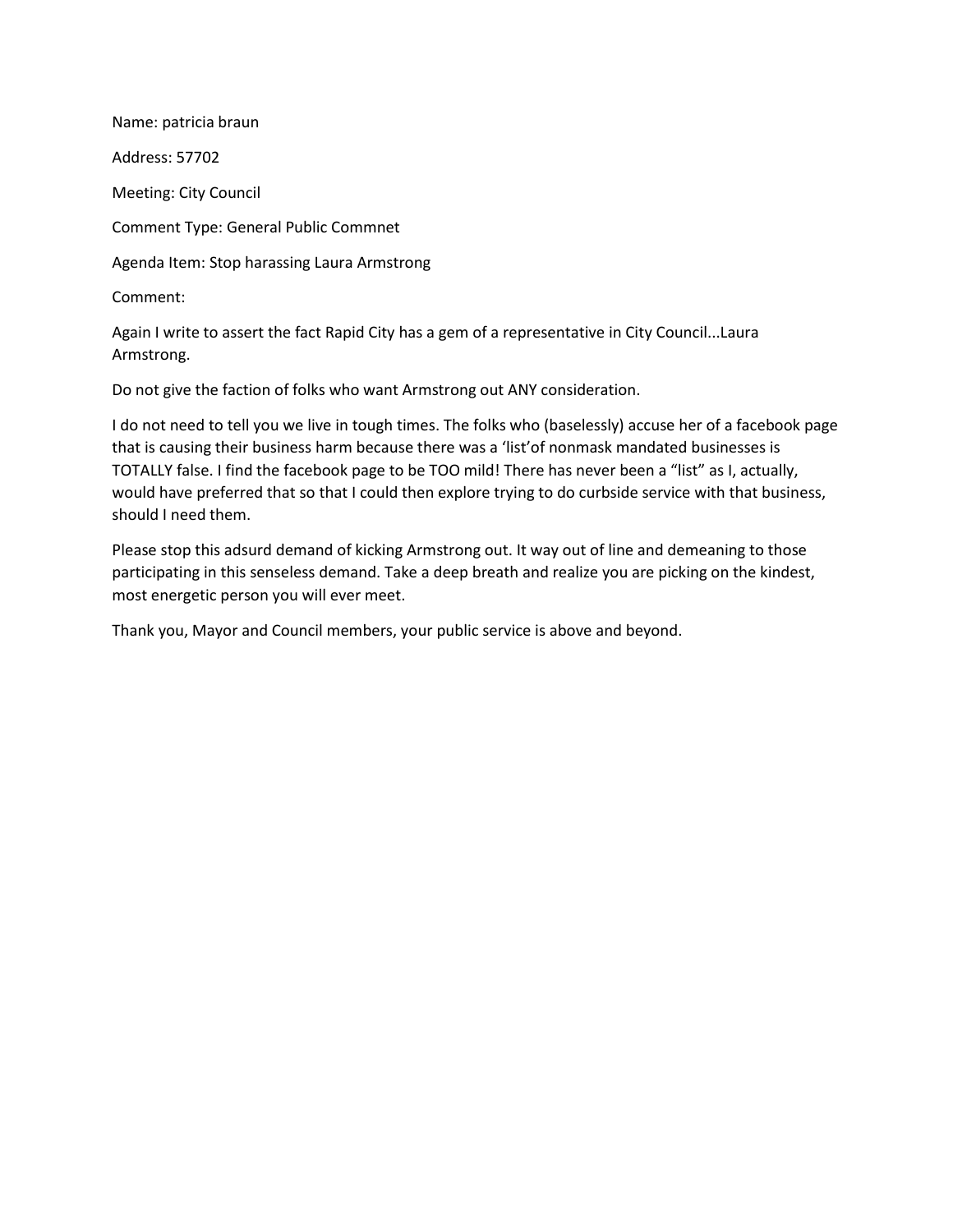Name: Lynn thorpe Address: Rapid city, SD 57701 Meeting: City Council Comment Type: General Public Commnet Agenda Item: Comment: I want to express my support for Laura Armstrong. She is one of the nest City Council members we have. Keep her, please.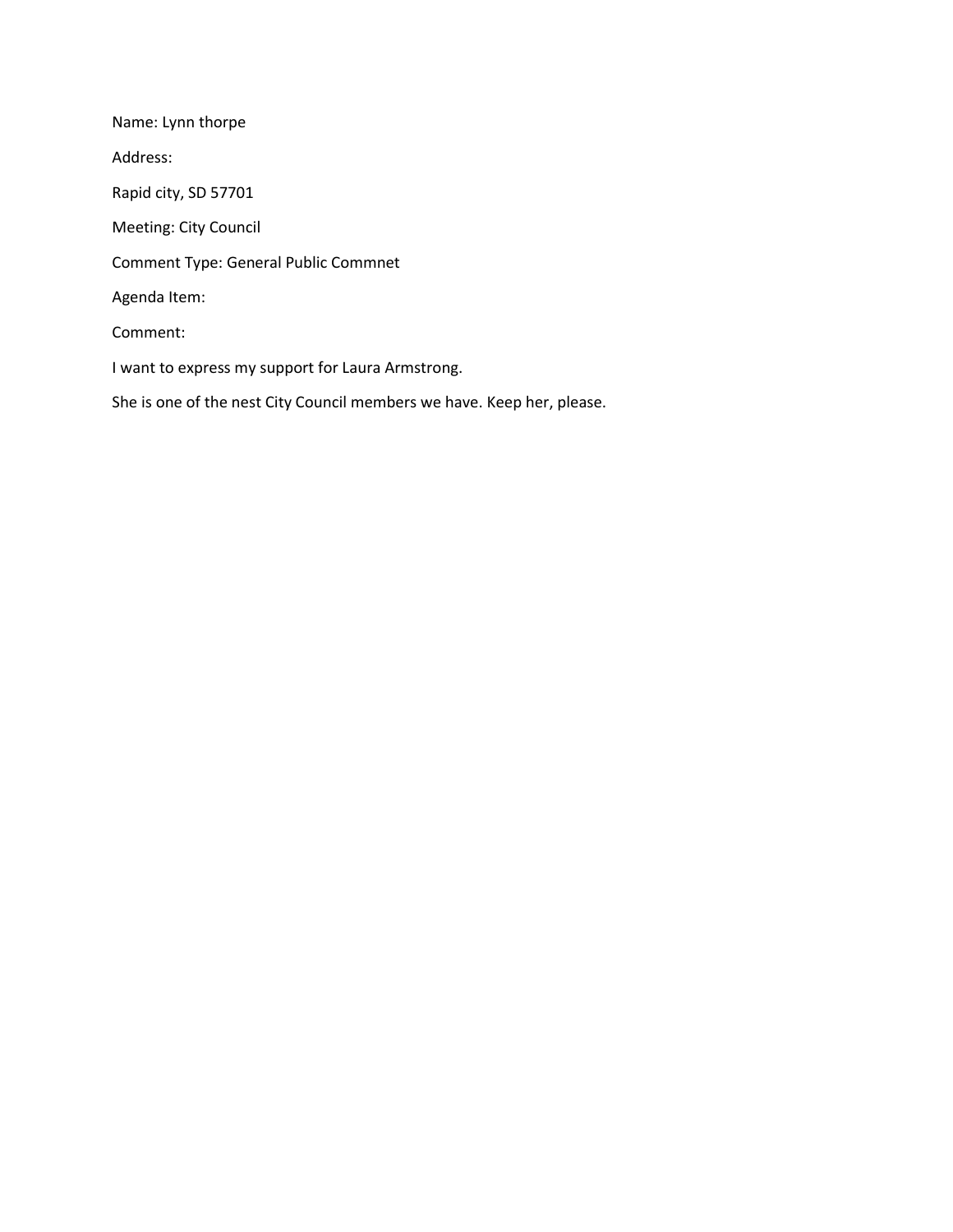Name: Angi Friedt Address: Rapid City, SD 57703 Meeting: City Council Comment Type: General Public Commnet Agenda Item:

#### Comment:

I'm aware of the complaints towards councilmember Laura Armstrong and I cannot express my distaste enough for the hateful, inconsiderate, and incompetent citizens who have filed them. If they would've taken 10 minutes to do a bit of research, they'd see that they're wrong in their accusations. There is no abuse of power in expressing compassion and care for community. The Facebook page in question is nothing but positive - so much so that I am personally annoyed. I WISH it was a place where I could actively say negative things about businesses in this city that have no respect for CDC guidelines, but alas, it is a positive space and my comments would be removed.

I could go on, but what I mainly need to get across is that Laura is nothing but an asset to our city as a whole. Removing her from the council would do nothing but hurt our community which is always unnecessary, but especially so during this tough time.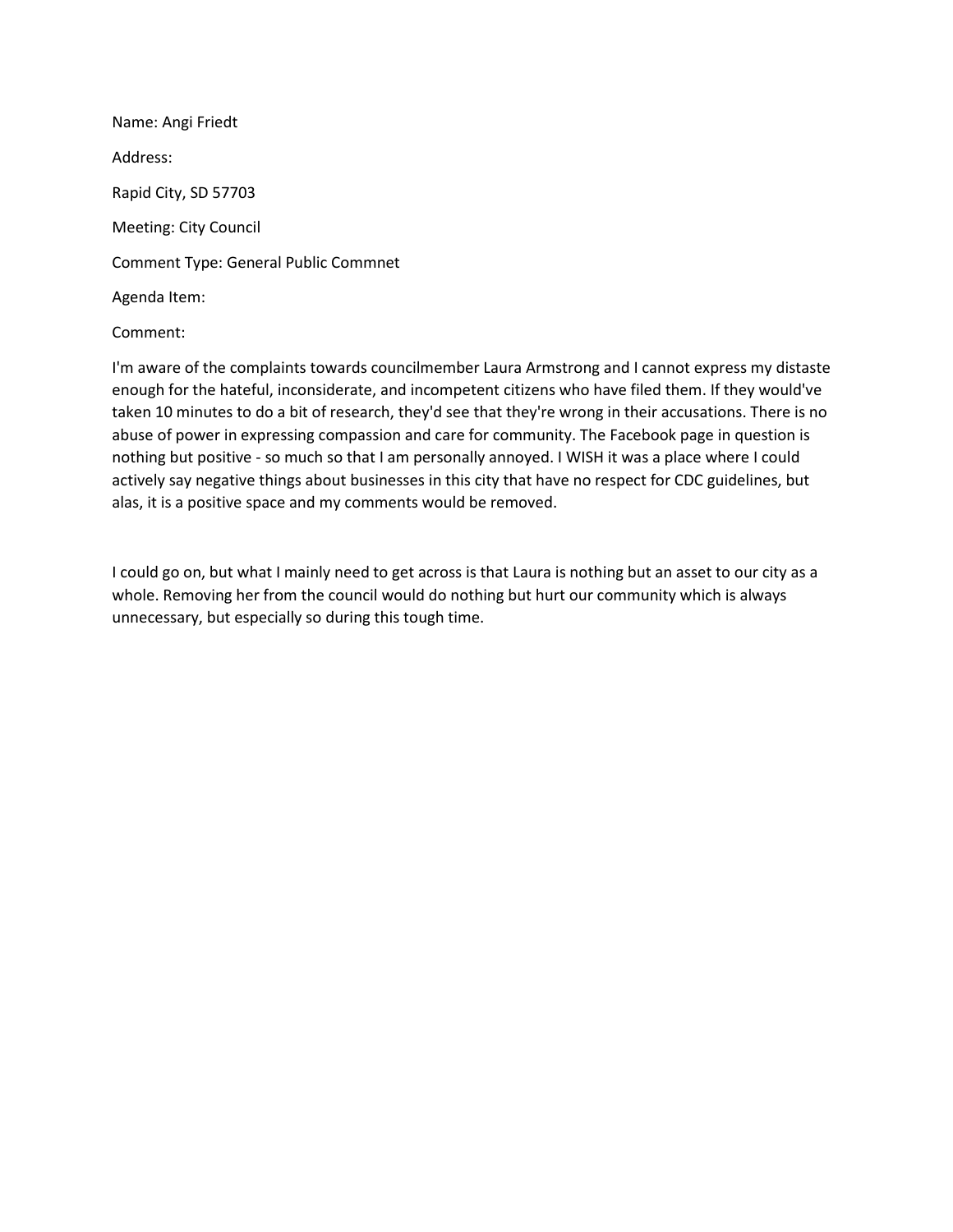Name: Eirik Asa Heikes, PLA Address: Rapid City SD 57701 Meeting: City Council Comment Type: Public Comment Agenda Item Agenda Item: City Council Discussion related to Laura Armstrong Feb 1, 2021 Comment:

I fully support Laura Armstrong on City Council. She brings objectivity and professionalism to the Council. I believe that creating a list of businesses that require using masks per CDC guidelines is a positive for many who need to be careful or just have some assurances.

Saying that a list of businesses that do request exists is not blacklisting those that do not. It just gives people options.

Please let me know if I can be of assistance in supporting Laura Armstrong.

Please share with others that you know will have an interest in supporting Laura.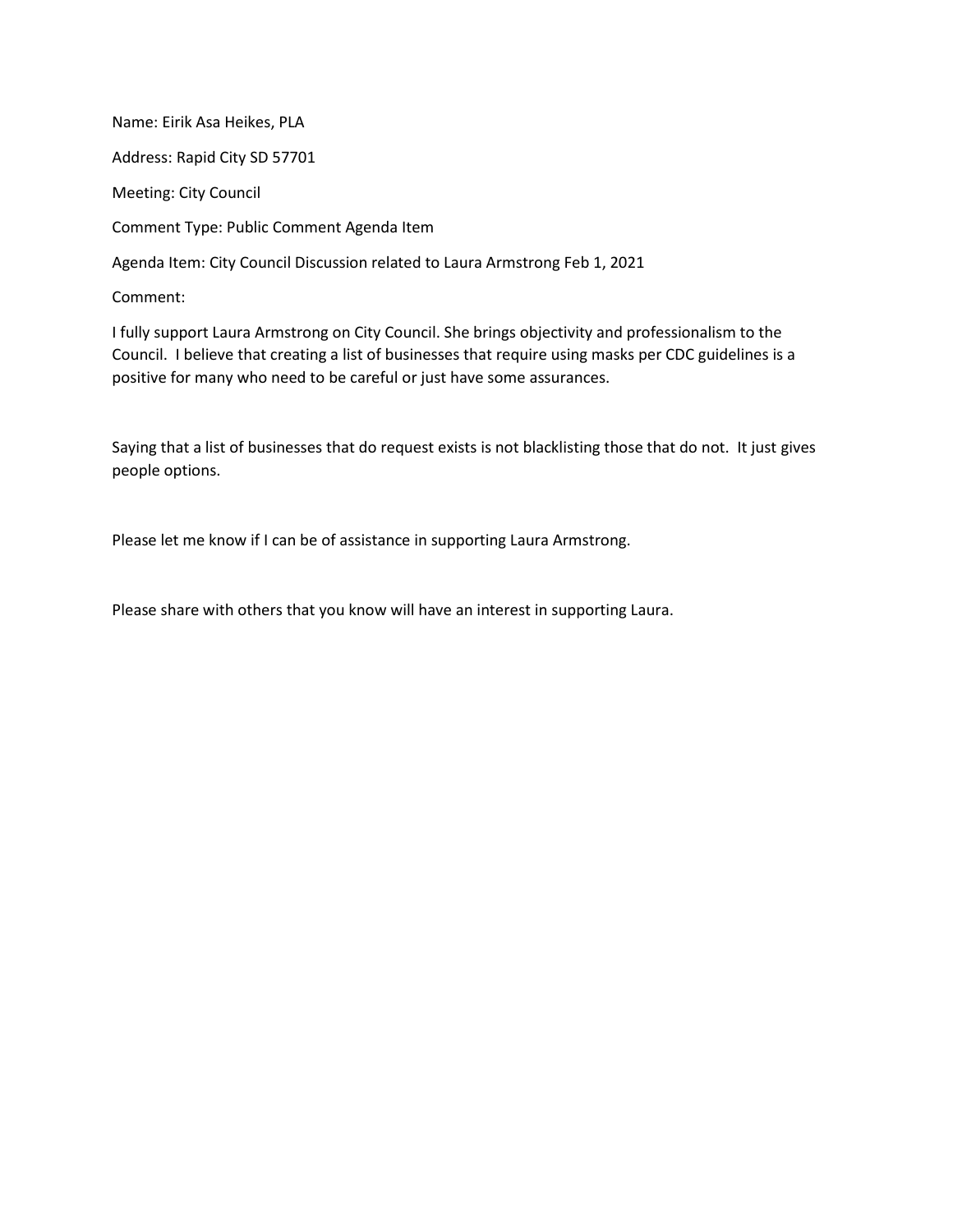Name: Anastasia smith Address: rapid city sd 57701 Meeting: City Council Comment Type: General Public Commnet Agenda Item: Comment:

I support representative Laura Armstrong. She has been clear eyed and careful in a time when special interests are using hysteria to manipulate the people.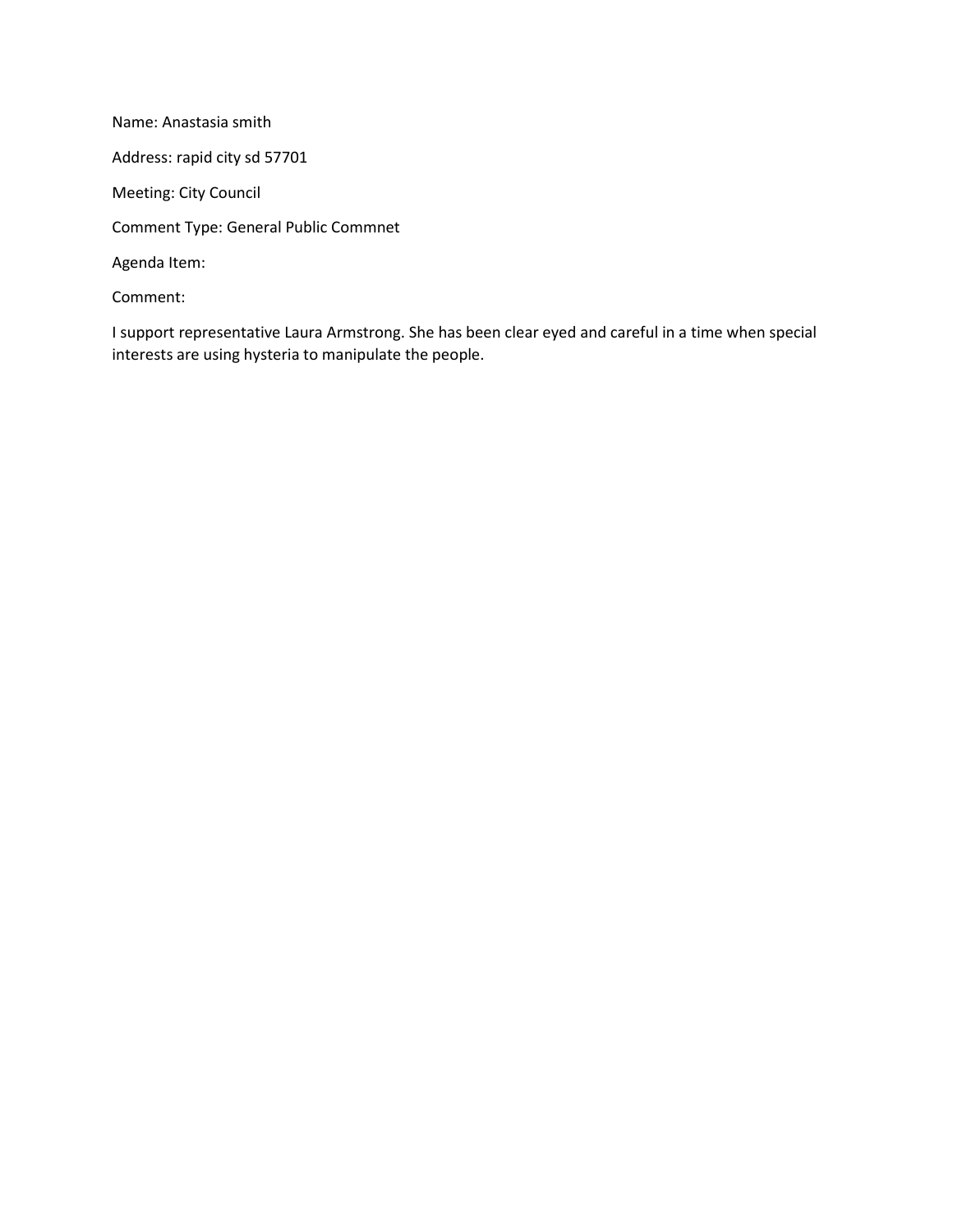Name: Bill Fleming Address: Rapid City SD 57702 Meeting: City Council Comment Type: General Public Commnet Agenda Item: Laura Armstrong Comment:

Laura Armstrong is one of the best council members Rapid City has ever had. It would be foolish to try to silence her. It would be doing our city a grave disservice.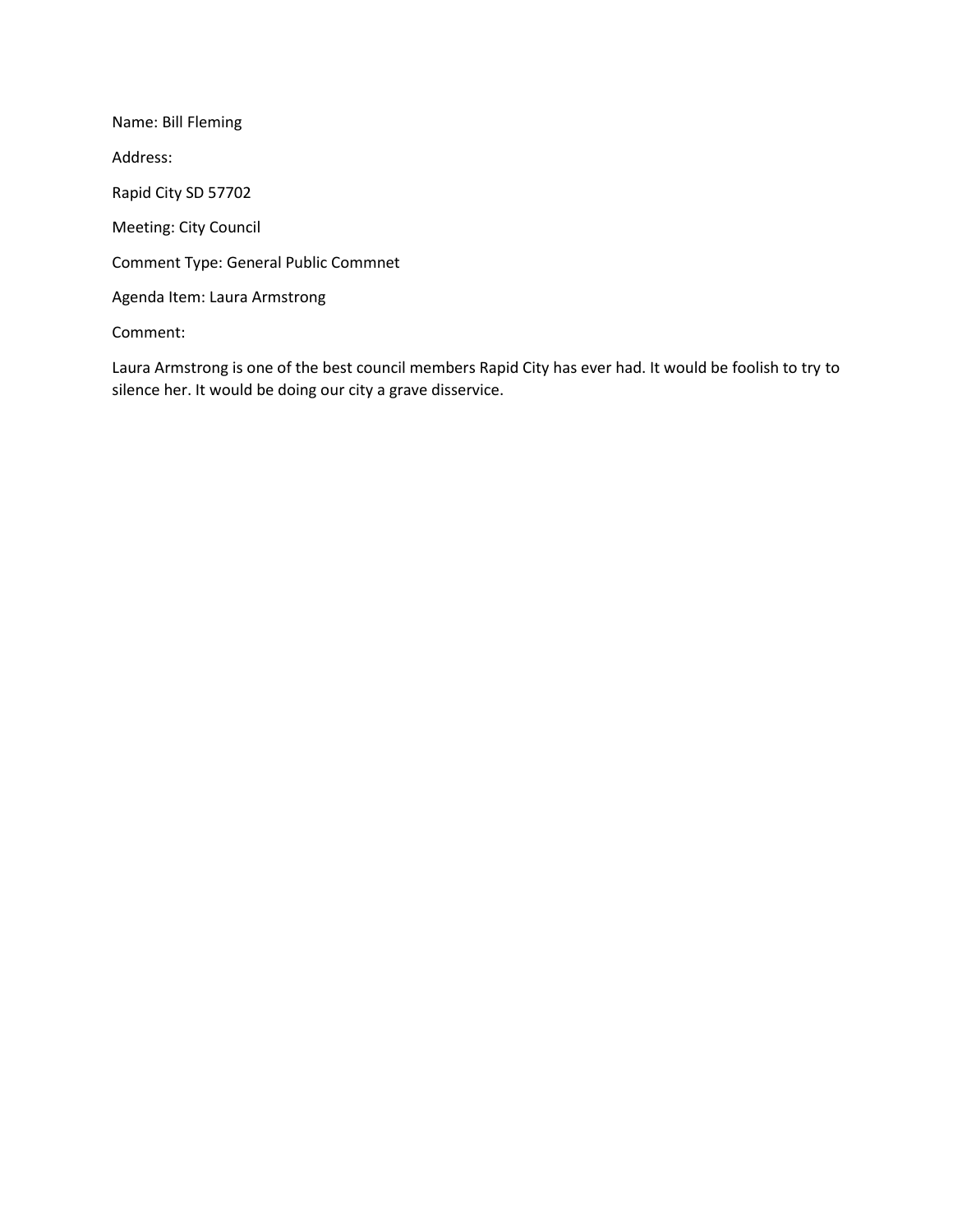Name: Bonny Fleming Address: Rapid City SD 57701 Meeting: City Council Comment Type: General Public Commnet Agenda Item: Laura Armstrong

Comment:

I am writing express how much I respect Laura Armstrong's voice and leadership. Her commitment to the safety of her constituents is not only an asset to this community but something we could only wish from all our representatives.

I voted for Laura and would vote for her again. She speaks for me.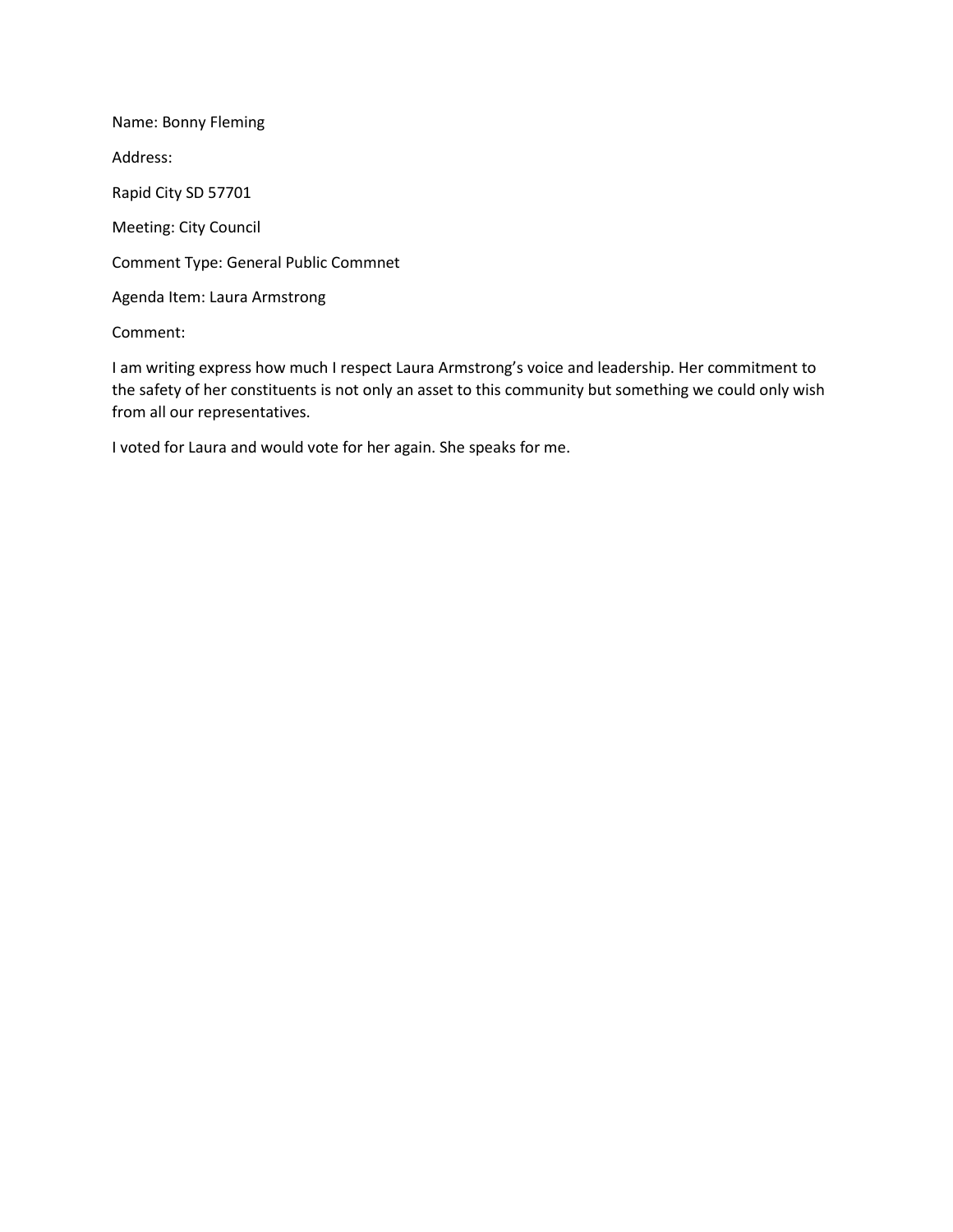Name: KIBBE (Conti) Brown AddressRapid City 57702

Meeting: City Council Comment Type: Public Comment Agenda Item Agenda Item: Laura Armstrong Discussion Comment: I am writing in support of City Council member Laura Armstrong. Laura is a most value member of our city council. She upholds her office with dedication, and respect for the diversity and the best interest of all in our community.

It is disappointing to hear that some community member have questioned her leadership and place on our council.

Thank you,

Kibbe Brown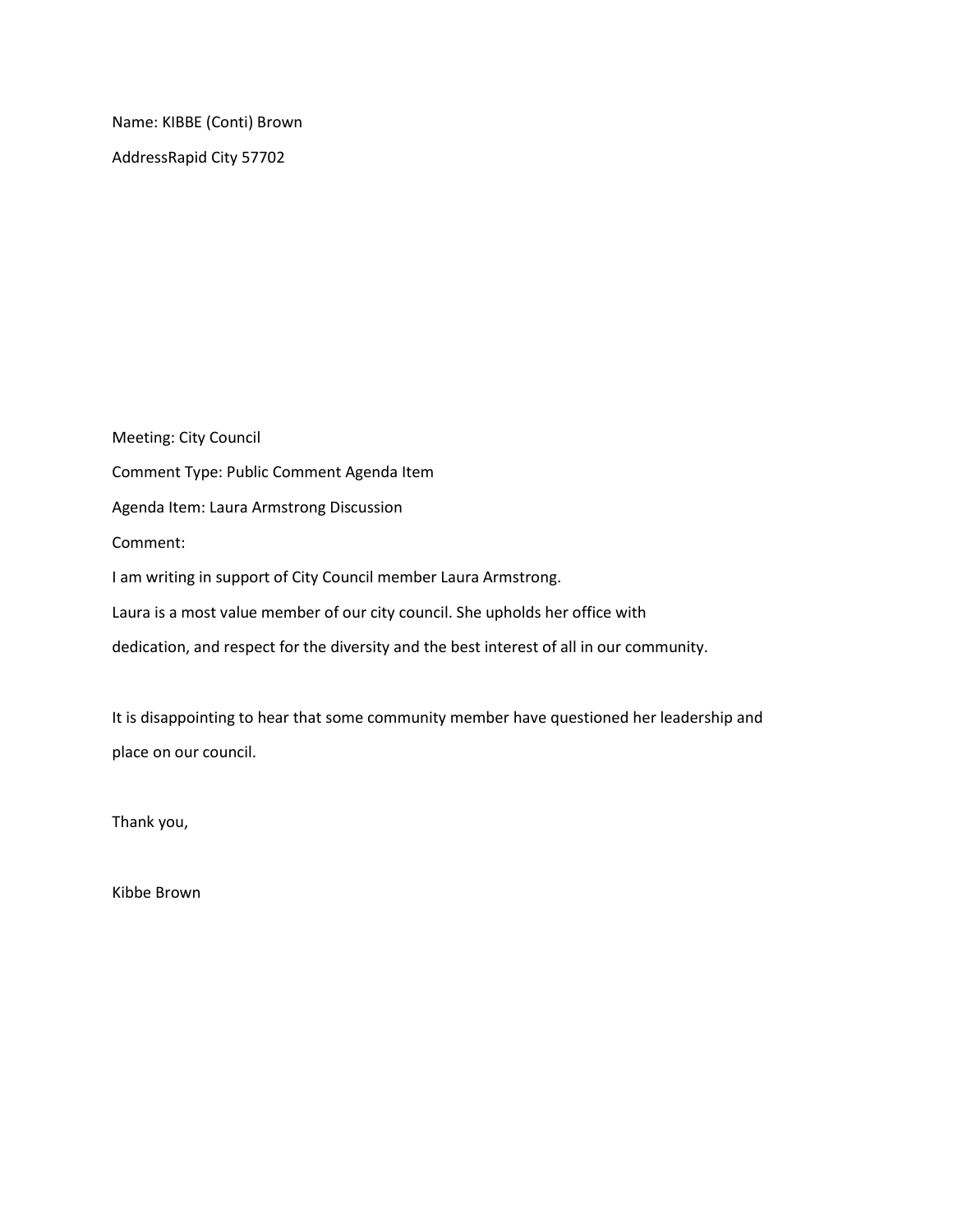Name: Lois Facer Address: Rapid City, SD 57701 Meeting: City Council Comment Type: General Public Commnet Agenda Item:

Comment:

I support Laura Armstrong and the work she does for Rapid City. She is a dedicated and honest member of the City Council. Her voice on the Council is one I voted for and continue to support. Do not censure Laura. Thank you, Lois Facer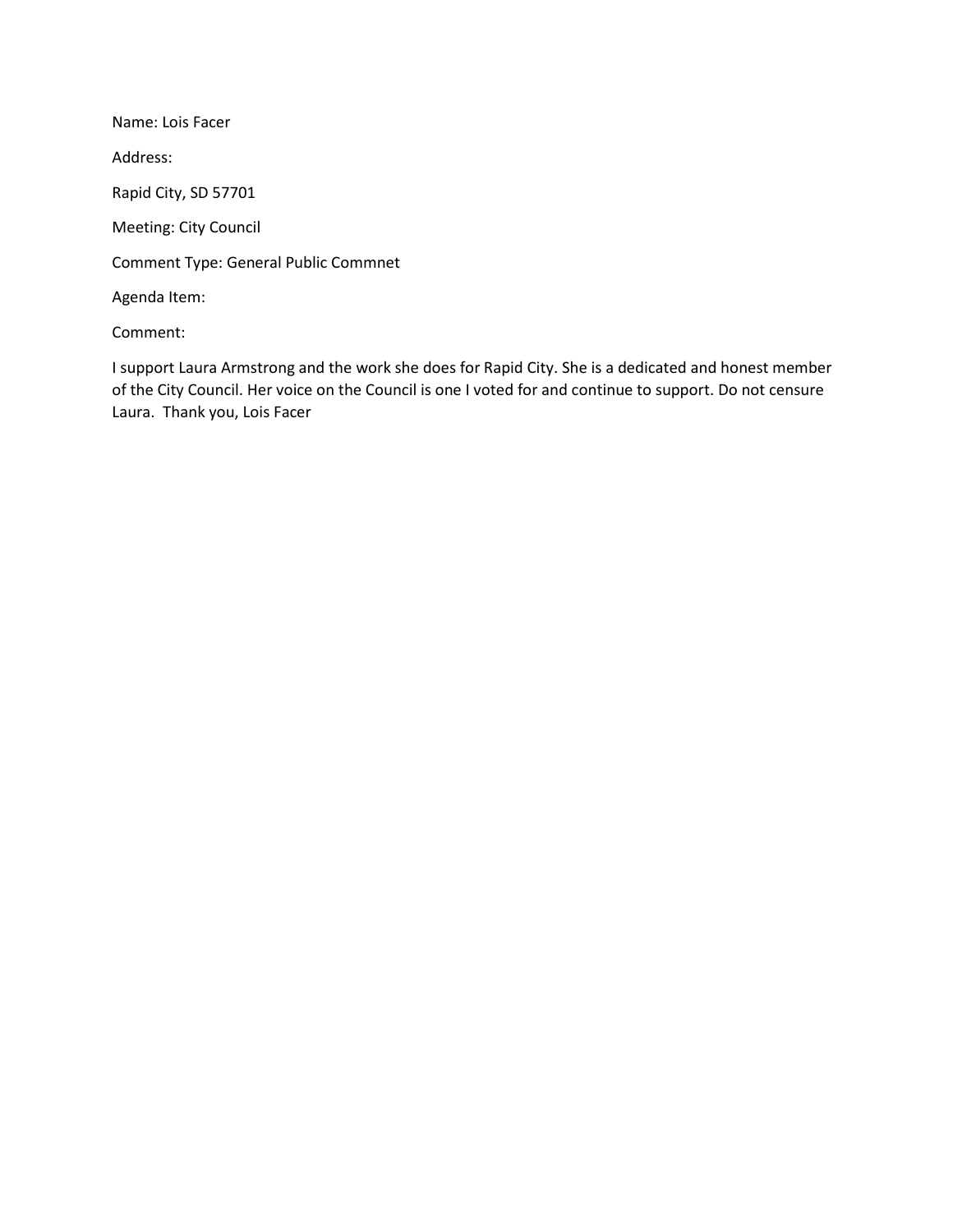Name: Eric Abrahamson Address: Rapid City, SD 57701 Meeting: City Council Comment Type: Public Comment Agenda Item Agenda Item: Laura Armstrong discussion Comment:

I write to support Laura Armstrong and her work and service on the City Council. During her entire time on the Council, she has been extraordinarily responsive to her constituents and has been a thoughtful leader during an extremely difficult and divisive era in our history. I understand that opinions vary widely on the appropriate public response to the COVID epidemic. Laura has pursued policies that are and have been consistent with the recommendations of the Center for Disease Control and leading epidemiologists. For that work, she has been vilified by those who disagree with her perspective. They have every right to share their opinions, but their frustration should not become an excuse for the City Council to overturn the vote of those of us in her district who voted for her, nor should their displeasure be justification for her censure. Please reject these efforts by a minority of voters to overturn the will of the people.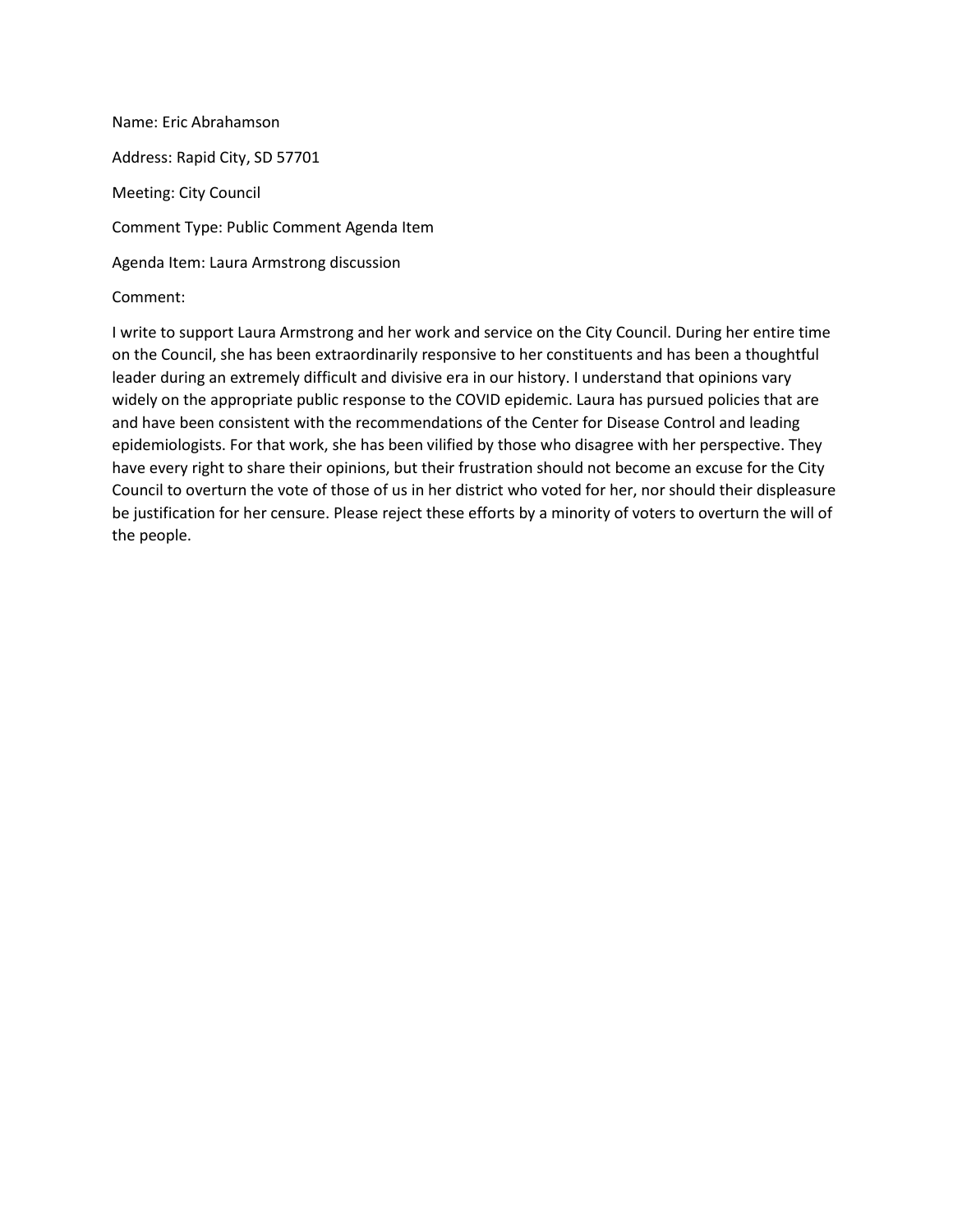Name: Jessica Gromer Address: Rapid City SD 57702 Meeting: City Council Comment Type: Public Comment Agenda Item Agenda Item: Laura Armstrong Discussion Comment: Greetings City Council,

My name is Jessica Gromer and a citizen of Ward 5 in Rapid City. I am writing to urge the Rapid City Council to support Laura Armstrong. It is my understanding that there is a move to remove Laura from the council. I have had the opportunity to get to know Laura through various organizations and efforts and I assure you that she has never demonstrated any misconduct or inappropriate action. She has always been professional and thoughtful. Allegations made regarding the Facebook page to follow CDC guidelines are simply false.

Laura leads the Council in a fair and just manner, demonstrating a commitment to Rapid City. Please support her at the upcoming meeting February 1st.

Respectfully,

Jessica Gromer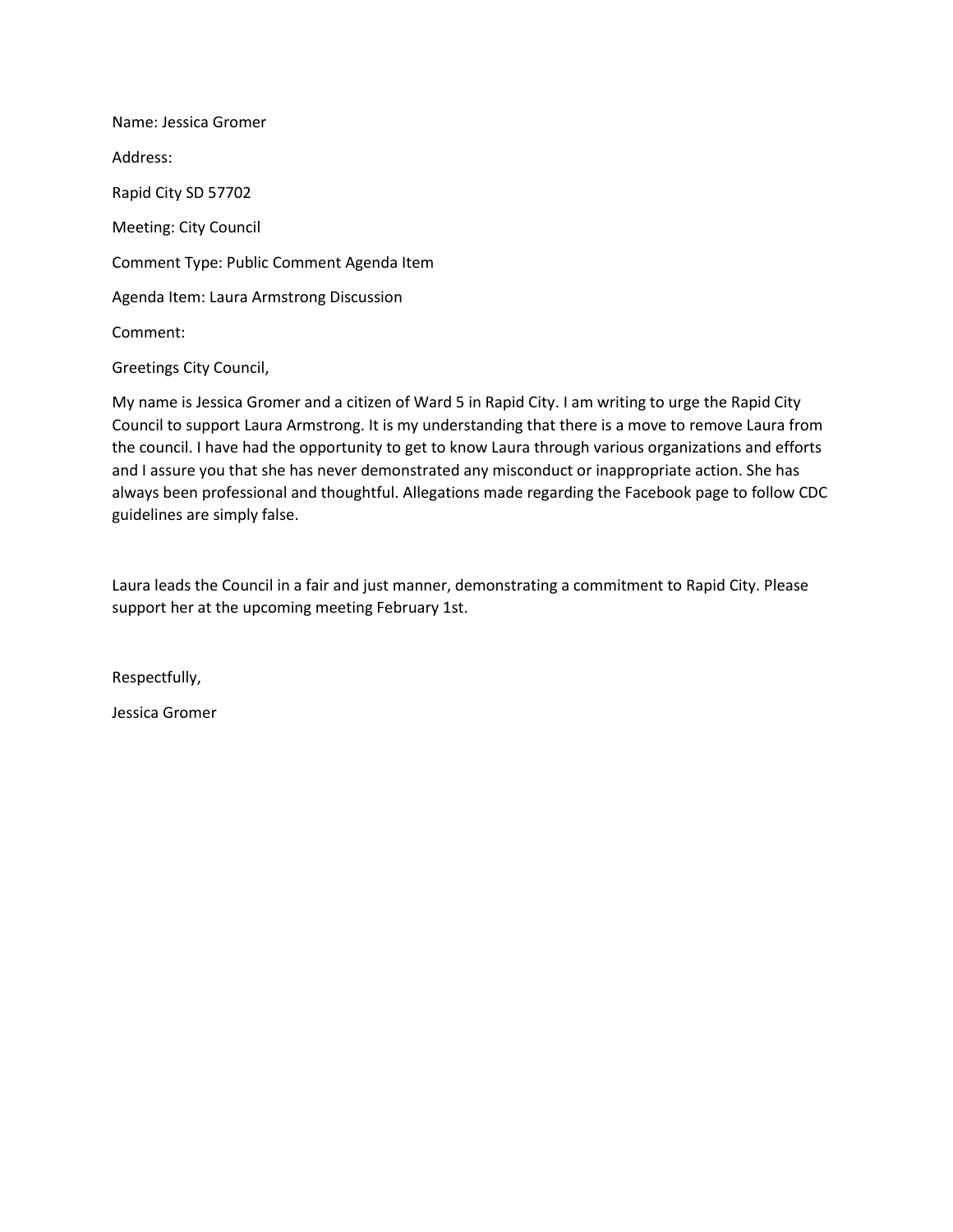Name: Lindsay Huffman

Address:

Rapid City, SD 57701

Meeting: City Council

Comment Type: General Public Commnet

Agenda Item: Discussion related to Laura Armstrong (February 1, 2021)

Comment:

Greetings,

I have no hesitation in supporting Laura. Laura takes a holistic approach when representing the community of Rapid City.

Laura is a phenomenal leader with impeccable, and admirable ethics.

Laura has been very influential in our community.

Laura has been a champion in leading the way in breaking down barriers so that new paths of healing can form.

Laura's perspective on the community has always been from her heart which is admirable in a leader that holistically represents the community. Laura continuously creates an environment where every individual is taken into consideration.

Please consider the substantial and encouraging progress our community has made while Laura has been on the City Council representing all walks of life.

I appreciate your time and I hope that these allegations can be dismissed so the essential work can continue.

Pilamayaye.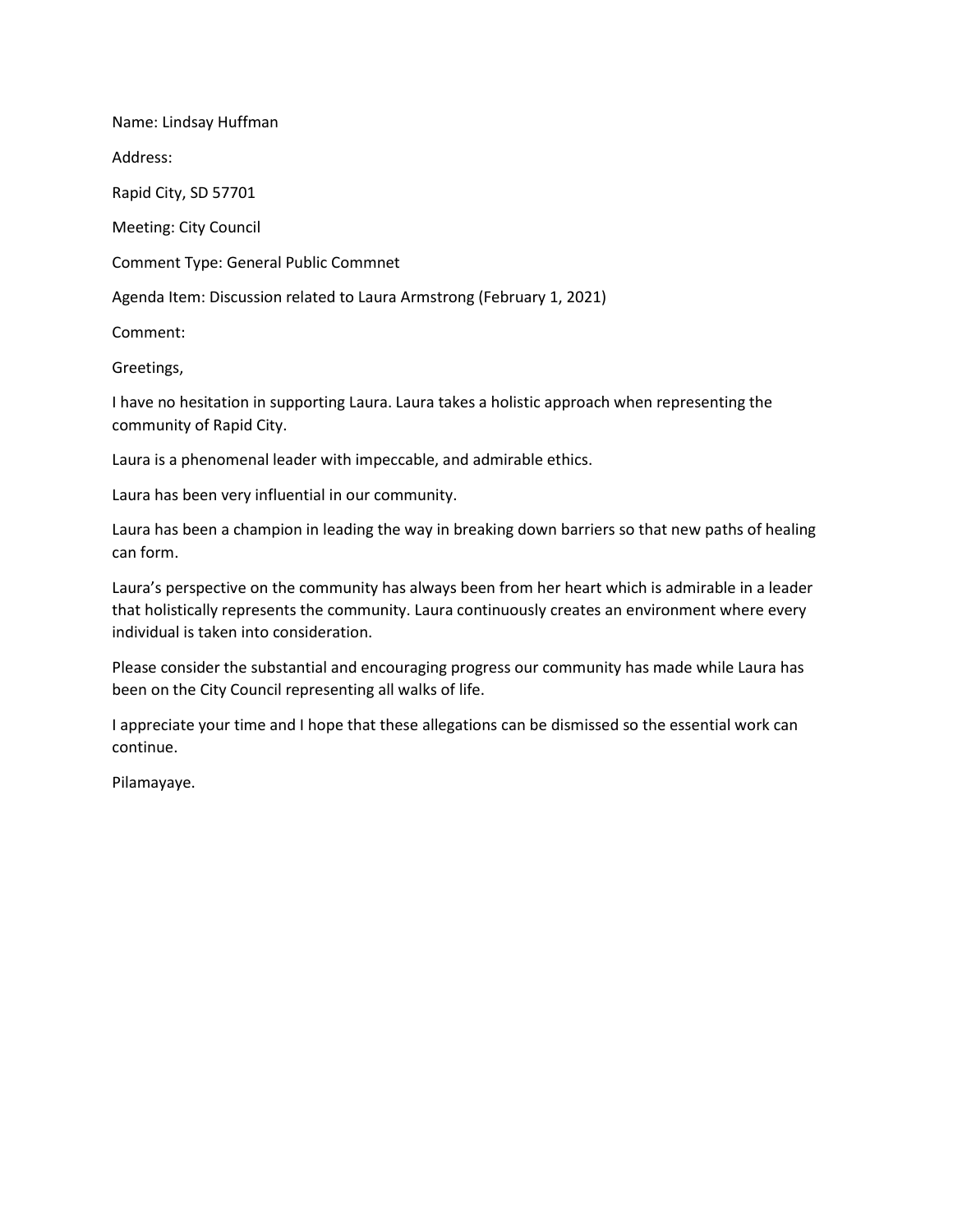Name: William (Bill) May Address: Rapid City SD 57702 Meeting: City Council Comment Type: Public Comment Agenda Item Agenda Item: Laura Armstrong

Comment:

I unequivocally support Laura Armstrong's work on City Council. She is thoughtful and has put the good of Community first, on approving efforts to improve relationships to infrastructure and City growth. She has done so respectfully and civilly. As some one who takes COVID seriously, almost lost my brother-inlaw, I appreciate knowing where businesses require masks - it promotes safety. I don't think it at all is outside her duties as a member of council and to the contrary is a clear exercise of her rights. Thank you!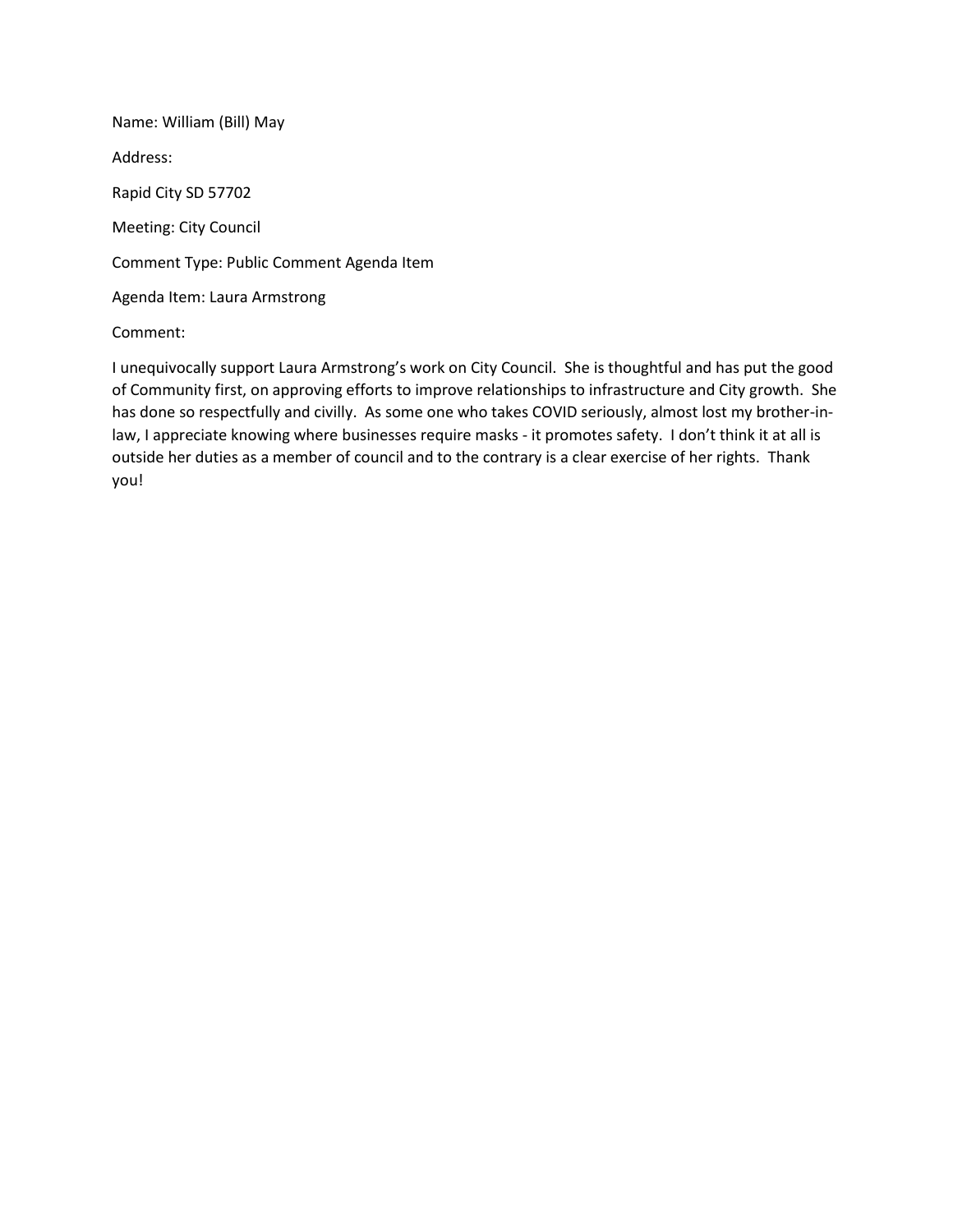Name: Curt Pochardt Address: RC, SD 57701 Meeting: City Council Comment Type: General Public Commnet Agenda Item: Comment:

I do not find the Agenda for the Feb 1, 2021 Meeting of the Common Council, but my comment pertains to the proposal to reprimand, censure, or remove Ward 5 Councilperson Laura Armstrong.

I do not live in Ward 5, but I am a resident of Rapid City and serve as President of the RC Area Schools Board of Education. As such, I am familiar with the types of challenges other local officials have had to confront during the past year. Ms. Armstrong has faced those challenges with wisdom and integrity. She has represented Rapid City as a conscientious public servant and deserves nothing but our praise and gratitude. The suggestion that she should be reprimanded, censured, or even removed from office is preposterous.

Sincerely, Curt Pochardt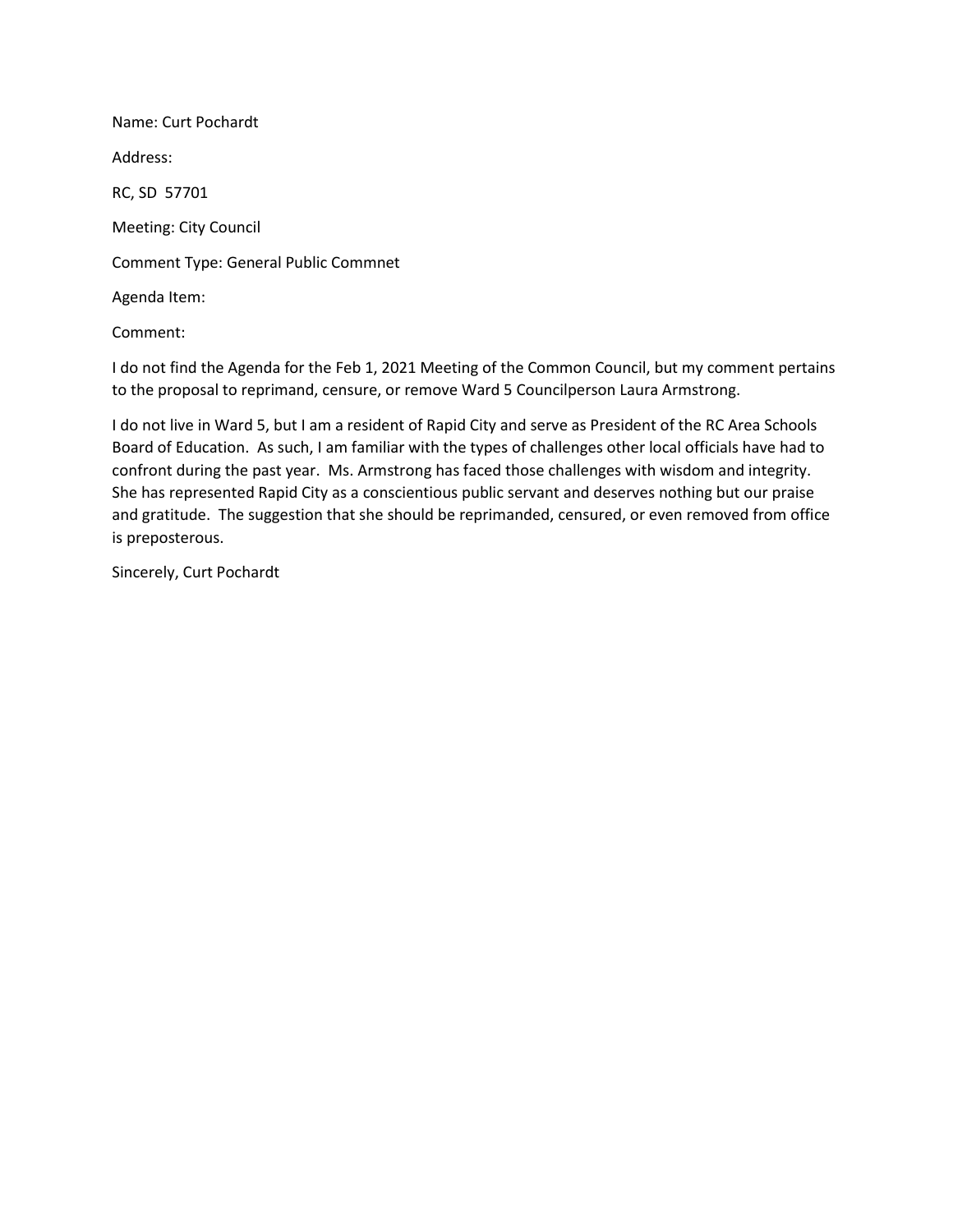Name: George J Nelson Address: Rapid City SD 57702 Meeting: City Council Comment Type: General Public Commnet Agenda Item: Laura Armstrong

Comment:

A phony is someone who admonishes a publicly elected official for advocating for the safety of her voters while arguing that that person is unsafe to hold office. The critics of Laura Armstrong are only imitating righteousness.

Most of those in this witchhunt follow a leader who has advocated for the overthrowing of an election. Laura Armstrong's critics are as bad as the leader they have followed. I sincerely hope that Laura's fellow City Council members are able to see through the craziness of these witch hunters. I urge you to support Laura and recognize her extraordinary leadership during these tough times.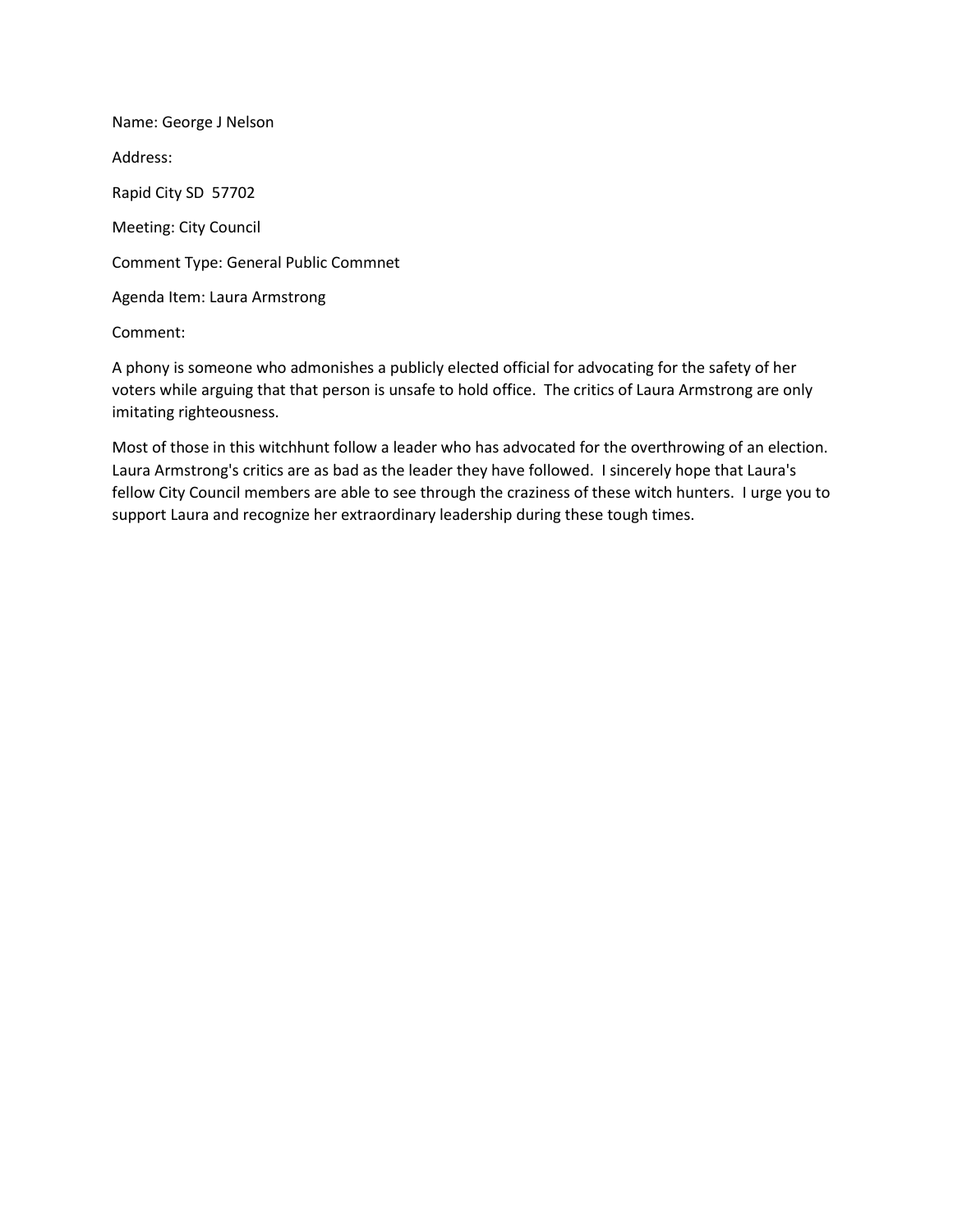Name: Susan Kelts Address: Rapid City SD 57701 Meeting: City Council Comment Type: Public Comment Agenda Item Agenda Item: Laura Armstrong issue

Comment:

Laura Armstrong is a dedicated, diligent public servant. She has worked tirelessly for the benefit of our city during the crisis of the pandemic. She was re-elected to the City Council without opposition. She should not be censured; she should be commended for her service.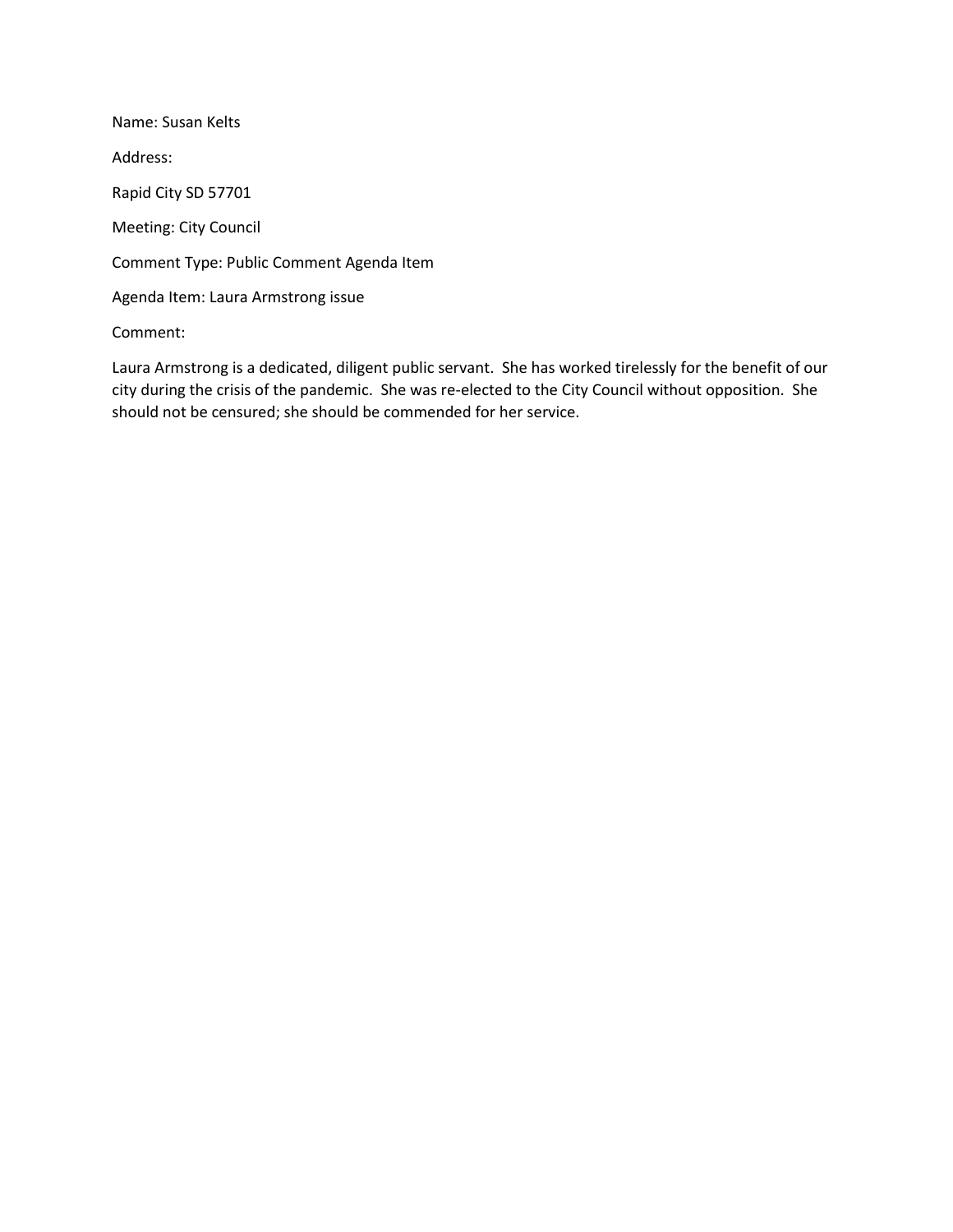## Alan Anderson

I am writing in support of Laura Armstrong. I have watched her performance on the city council over the last few years and have developed the opinion that she is an outstanding representative of the best interests of the people of Rapid City and a fine human being. I believe that her actions during the issue regarding face masks is an example of that opinion. She acted in the best interest of our public health in the face of some very harsh, and I think misguided, opposition. I think that kind of courage should be rewarded and not be subjected to retribution by a vocal few.

In addition, I think that the major and the city council worked hard (in a stressful environment) to protect our public health during this epidemic. I think the current opposition to mask wearing by some, although vocal, is not the majority opinion in this community. I did not speak up in your support during the previous meetings when you were trying to do the right thing. For that I apologize. I urge you to maintain the courage to vote for the best interests of the public in general and not be intimidated by those who insult and threaten. I will try to do the same.